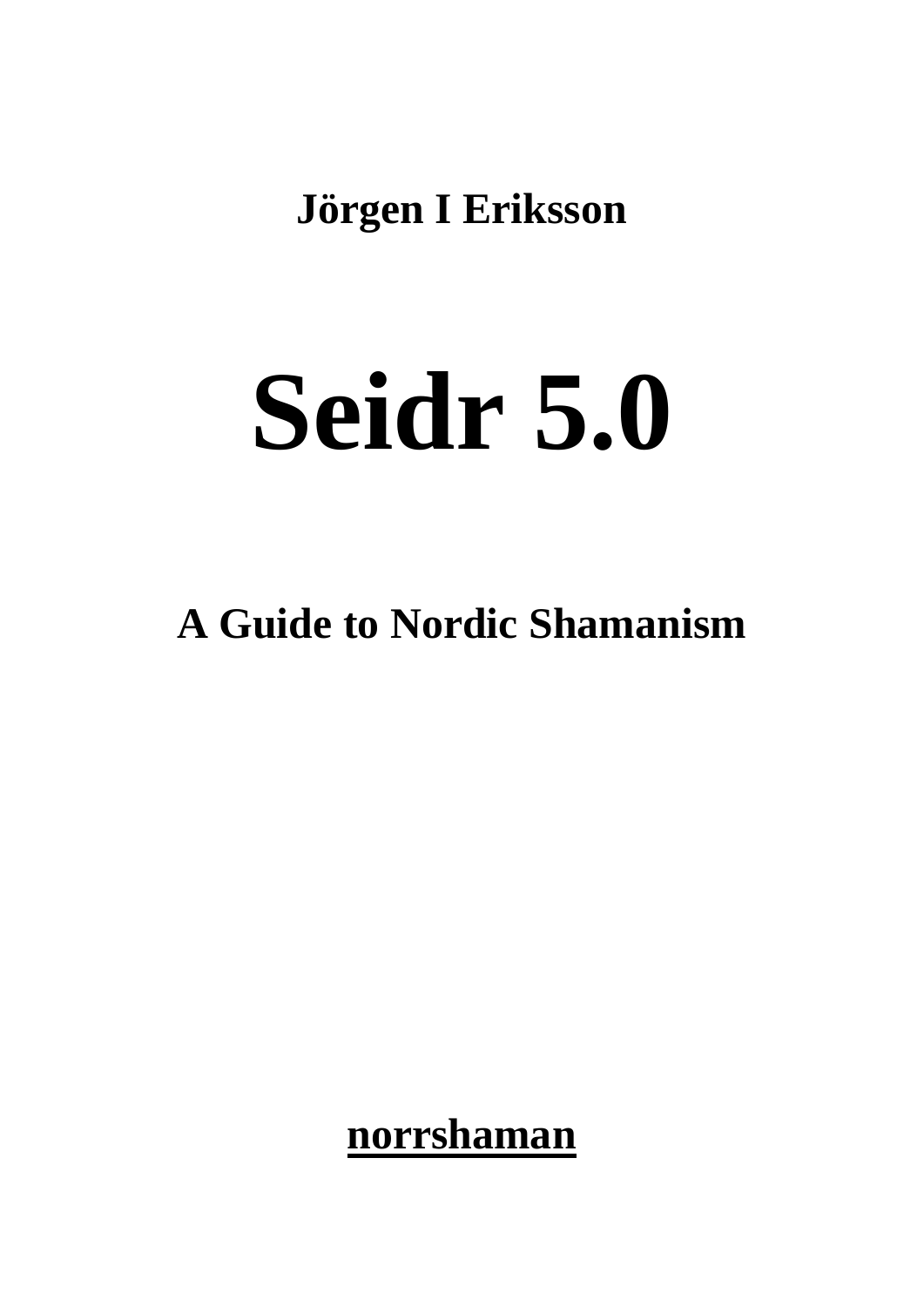Books by Jörgen I Eriksson in other languages than Swedish;

*English:*

#### **Seidr 5.0: A Guide to Nordic Shamanism**

# **Rune Magic and Shamanism: Original Nordic Knowledge from Mother Earth**

*German:*

#### **Runenmagie und Schamanismus: Ursprüngliches Wissen von Mutter Erde**

*Estonian:*

#### **Ruunimaagia & Samanism**

Cover: The Völva, picture stone from Gotland. Back: The sacred mountain Ålleberg. Photos: **Jonas Unger**

**norrshaman www.norrshaman.net**

Copyright Jörgen I Eriksson 2017 Printed by Tierps Tryckeri AB 2017

ISBN 978-91-978832-8-3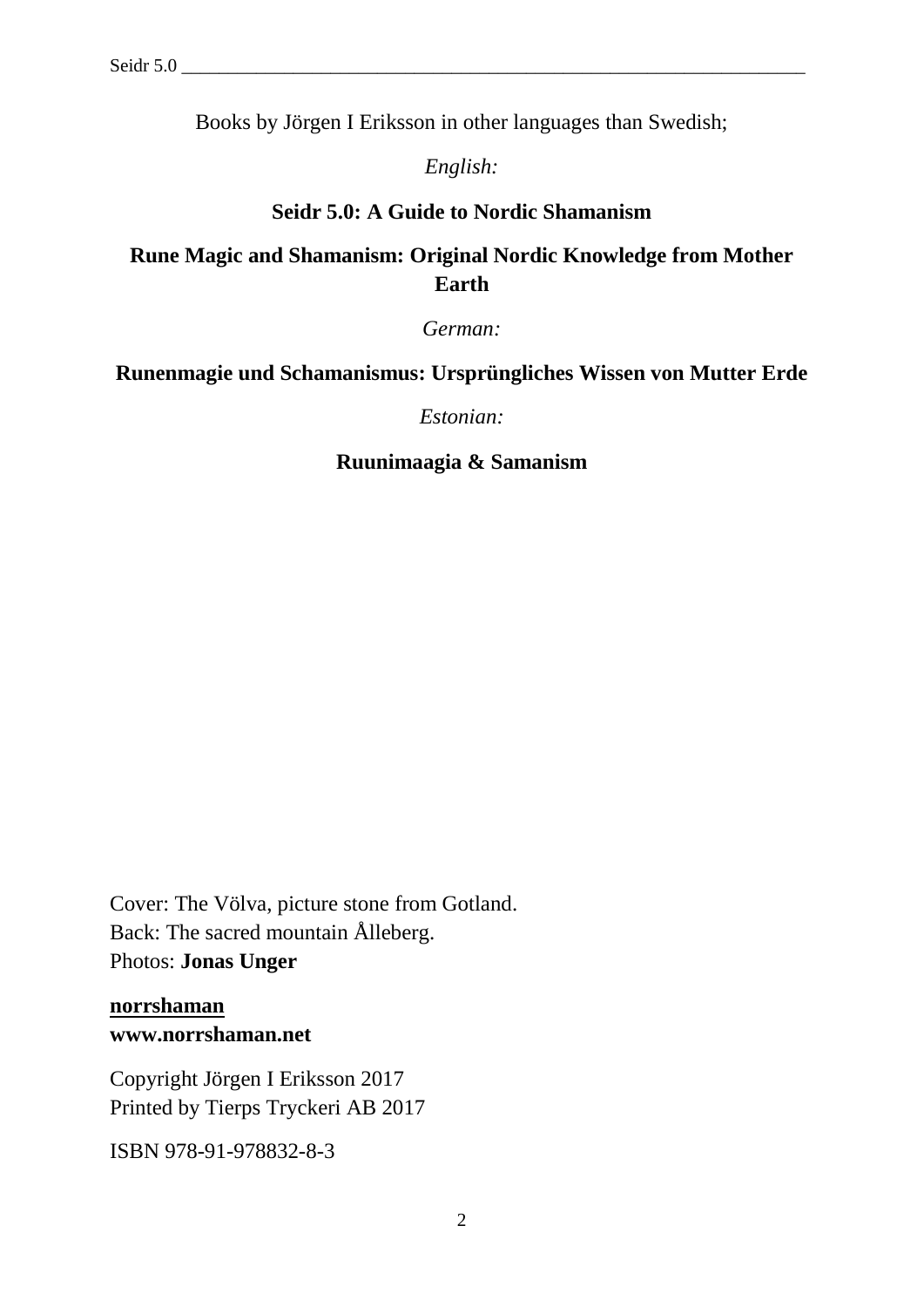# **Contents**

*Seidr - a dynamic process – 4*

*Using power – 6*

*Traditional thought, Shamanic philosophy – 20*

*Sacred sites, sacred times – 42*

*Utiseta – 47*

*Drums and seidr – 51*

*Magic sounds – 59*

*Shamanic dance – 66*

*Ceremonies – 70*

*Soul concepts – 74*

*Magic tools – 77*

*Shamanic medicine – 81*

*Beyond the methods – 85*

*Shamanism and quantum physics – 87* 

*Appendix 1: Cosmology of the Uthark – 92*

*Literature – 95*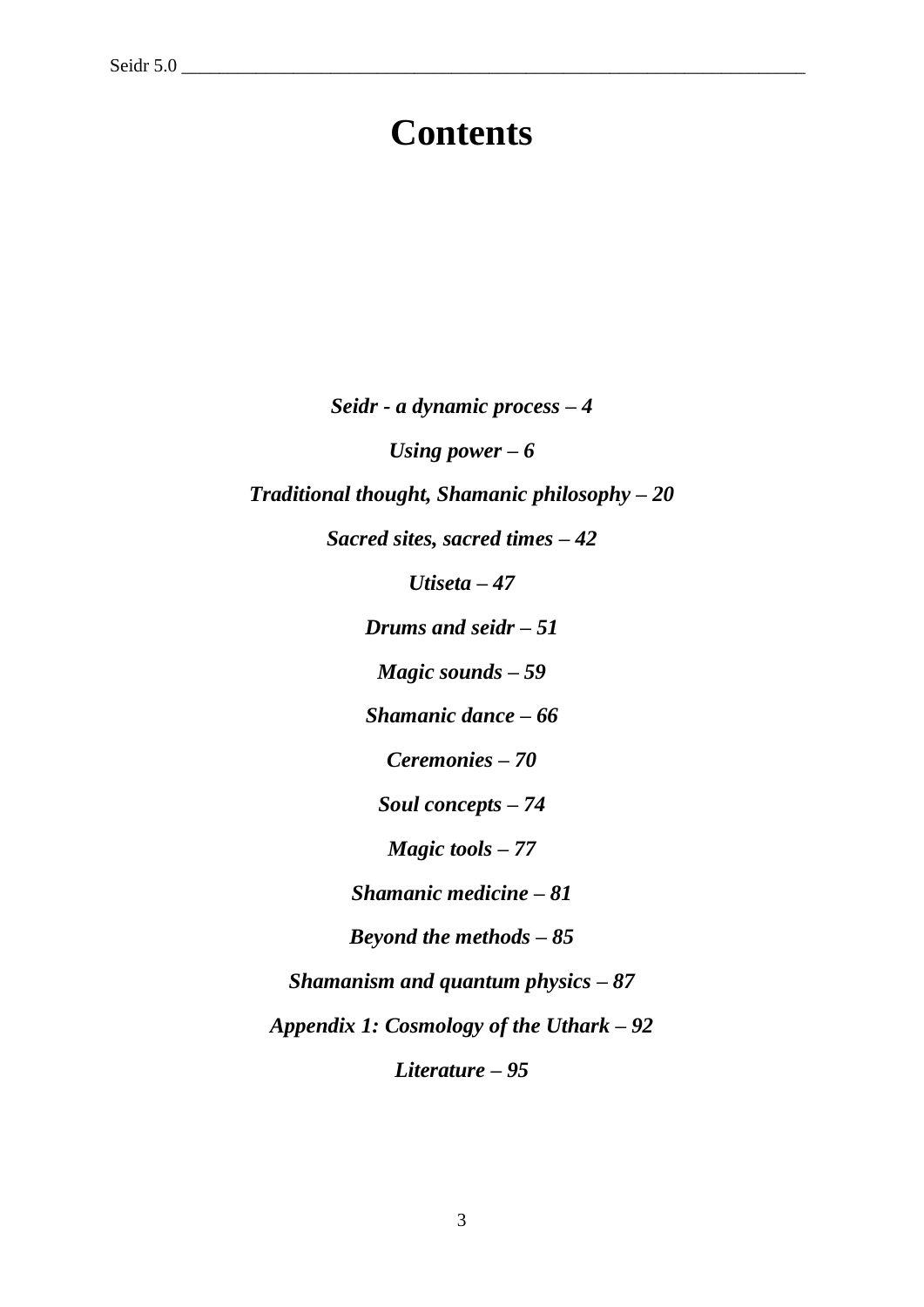# **Seidr – a dynamic process**

The first Swedish edition of *Seidr – A Guide to Nordic Shamanism* was published in 1985, and in 1988 it was followed by an expanded and revised edition. I was one of four co-writers of that book. The main thought behind it was to adapt core shamanism to the old, extinct *seidr* tradition, thereby recreating Nordic shamanism on a new and modern level. By bringing a renewed *seidr* tradition into our own times we wanted to contribute creatively to the world. The book was very well received in Sweden and sold out within a few years.

I wasn't until 2004 that a new edition was published and now I was the sole author and publisher. Since this new edition in decisive ways differed from the earlier ones it was called *Seidr 3.0*. In this edition I wanted to put shamanism into a wider social, philosophical and evolutionary perspective. *Seidr 3.0* was founded on more than 20 years of experience and knowledge that I had gained by studying Nordic and Saami spiritual traditions, and it also signified a movement away from the rigid concepts of core shamanism.

Further travelling in Sápmi, the Saami areas of northern Sweden and Norway, and in the Navajo Nation in the Southwest of USA gave me unexpected amounts of new theoretical and practical knowledge which made a new expanded and revised edition necessary. It was published in 2010 – *Seidr 4.0*. During the seven years that have passed, the great cosmic dance has generated an abundance of new knowledge and it is time to include it in a new edition which distinguishes it from the earlier editions in substantial ways.

*Seidr 5.0* incorporates new perspectives on synchronicities and archetypes as well as impulses from quantum physics, alchemy and deep psychology in an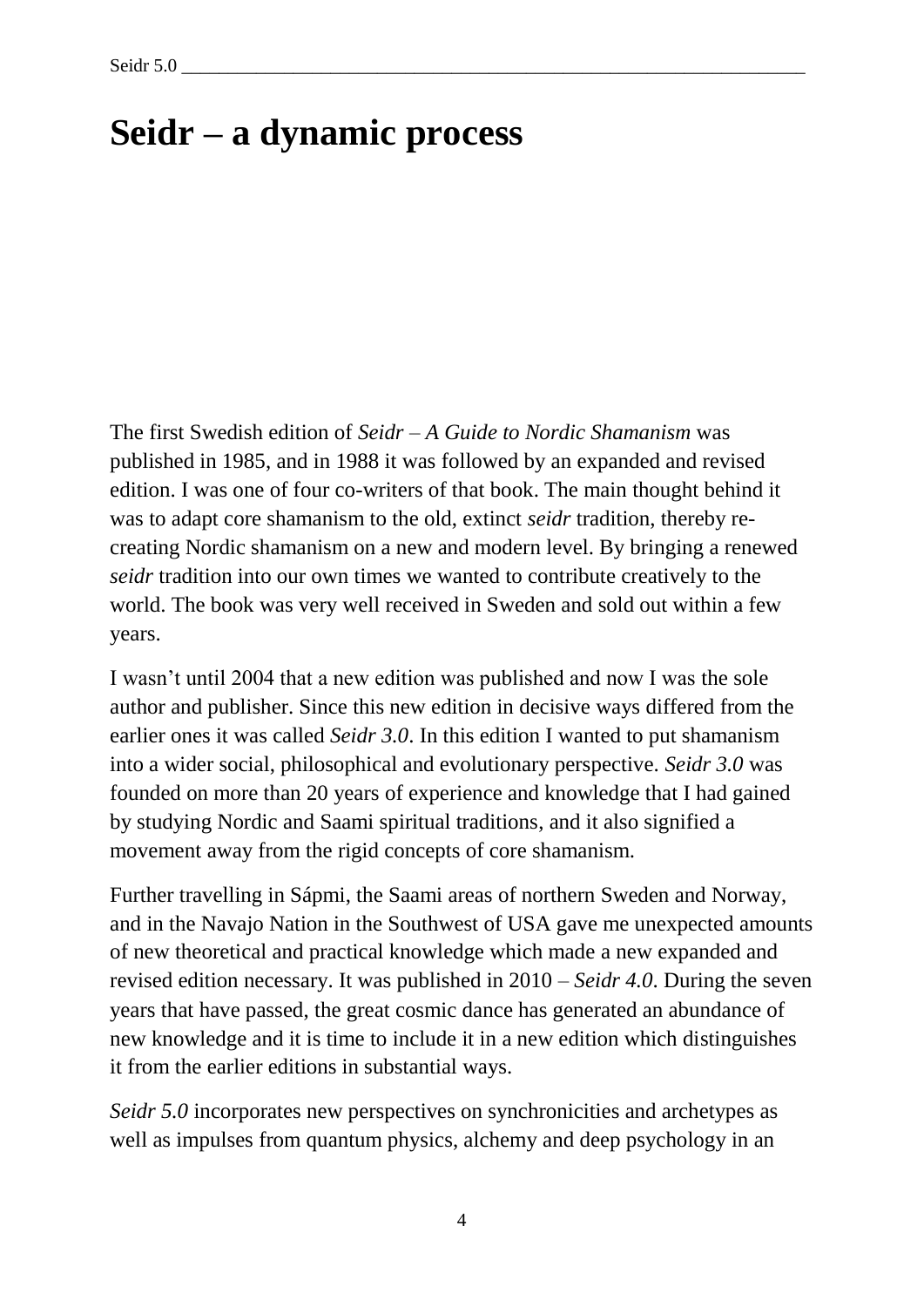attempt to develop Nordic shamanism in an even more creative direction. It is also about time to publish a book on Nordic shamanism in English.

Shamanism is about finding and walking one's own way. The aim of this book is to serve as a manual and a guide to the strange world of the Nordic shaman – a world that is possible to enter for anyone who is willing to let go of selfimportance and start walking in humility on Mother Earth.

Jörgen I Eriksson Spring 2017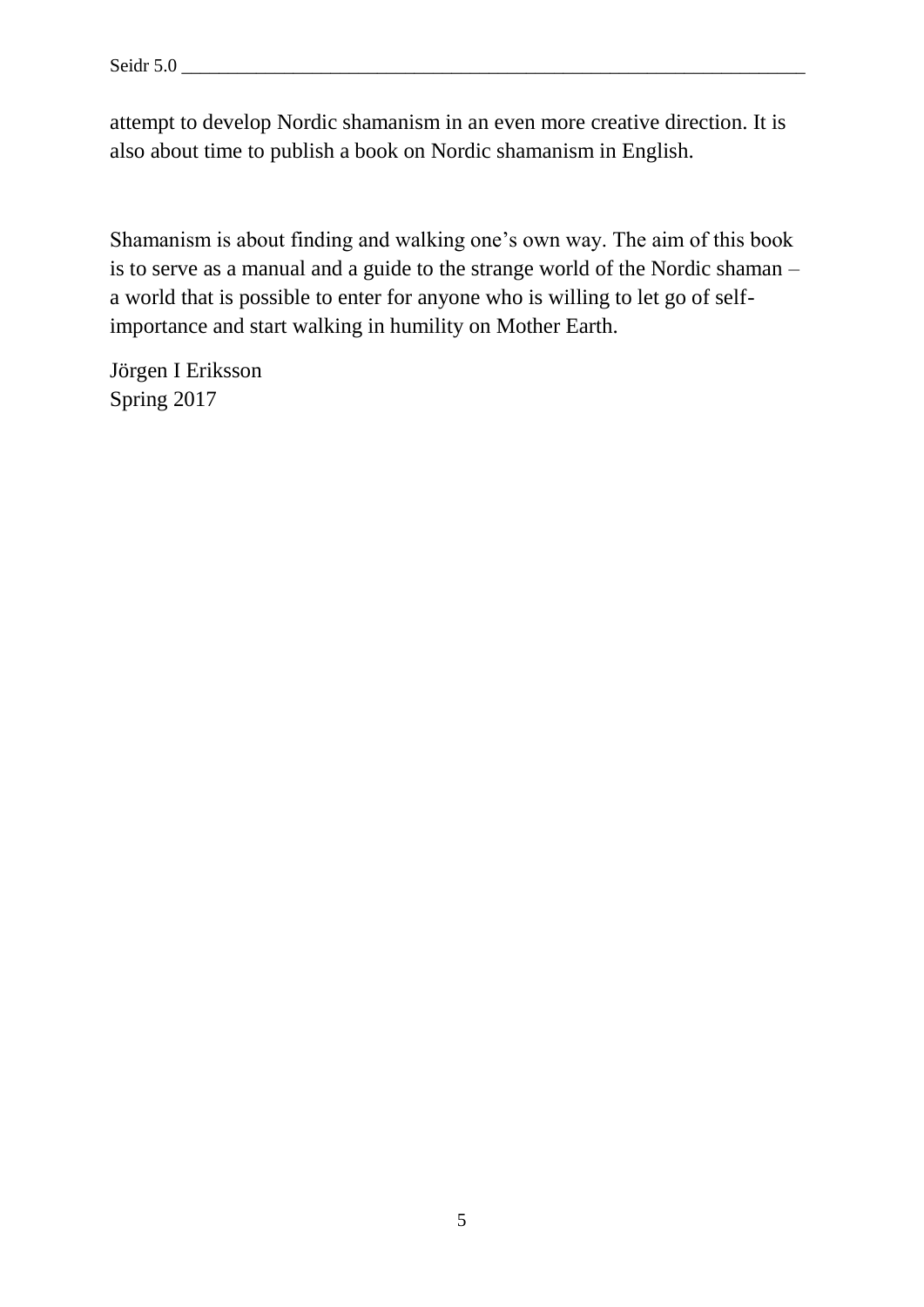# **Using power**

Shamanism has been called a pre-technological basic medicine for all of life's critical phases as well as a healing process for thought, body and landscape. But it is much more than medicine. It is a view of life, a way of thinking and living that is bent on balance and harmony – harmony and balance within the human society, between human beings and the surrounding landscape and its swarms of species and relations, and between the human society and the spiritual world, the invisible.

Shamanism is not a religion although it has a deep spiritual dimension. It contains a philosophy on the place and tasks of human beings in the cosmos. It also contains a number of different attitudes and methods that have been used in order to achieve knowledge, preserve health, heal sickness, find game, influence weather and wind and harmonize the relations to the processes and powers of nature.

Shamanism is tens of thousands of years old and originated from the needs of the societies of hunters and gatherers. Shamans have been depicted in rock art that is more than 30 000 years old and even older decorations on mountains and stones indicate shamanic activities. In many areas shamanism has survived well into the agrarian societies and we can find vigorous shamanic traditions even in today's world, the epoch of globalized capitalism, among indigenous peoples, e.g. Saamis, Inuits, Native Americans, Siberian peoples and Aborigines of Australia.

The word shamanism has its origin in the Tungusian language where the word *sa* means *to know*. The shaman is the one who knows. The terms shaman and shamanism have been used by anthropologists about phenomena the world over; phenomena that have certain common basic characteristics although they haven't been in contact with each other (at least as far as we know). *The one*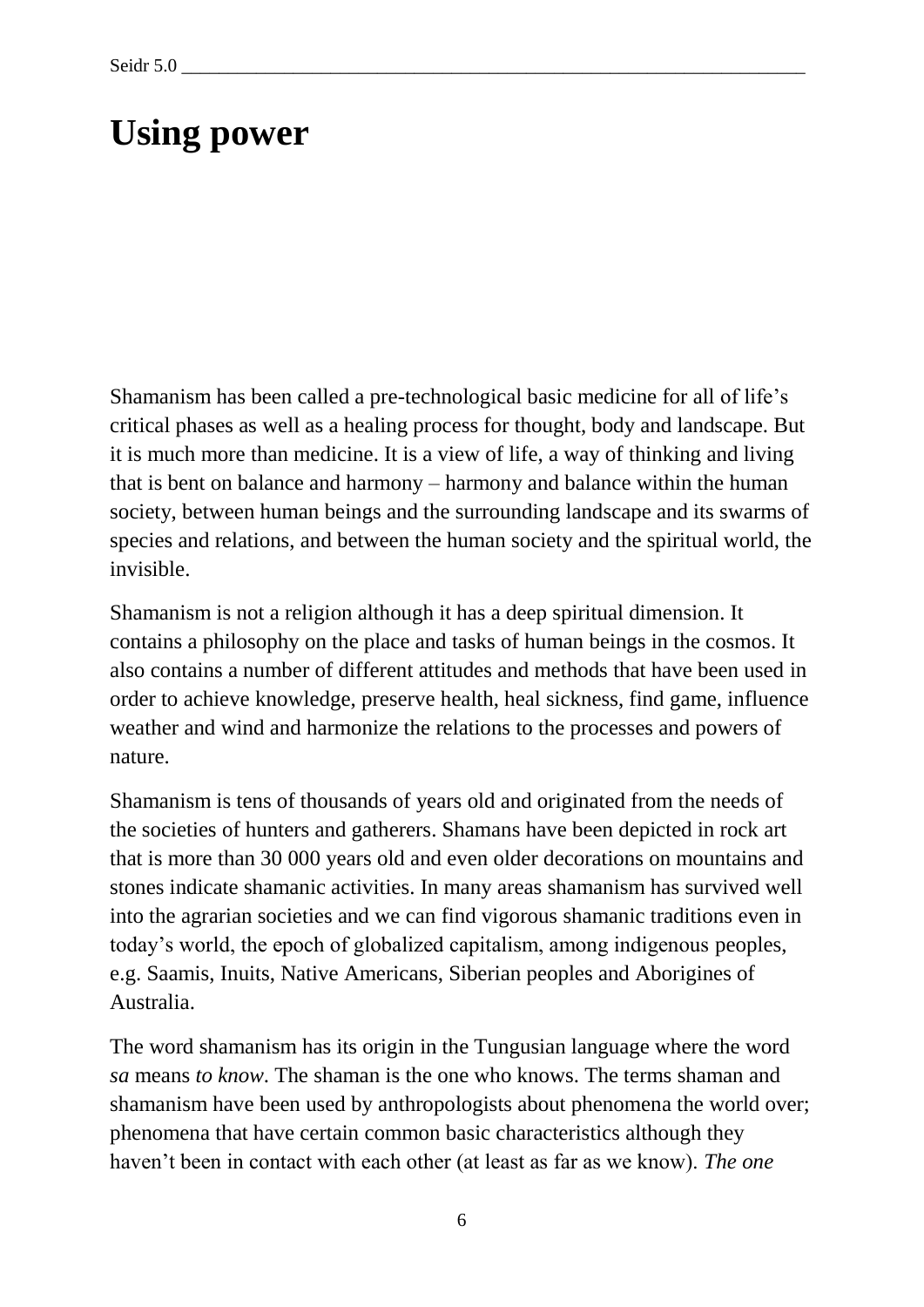*who knows* has many different names in different cultures, e.g. *völva*, *viskvinna* or *visman*, *gandman* in the Nordic tradition, *noaidi* among the Saami, *angakoqq* among Inuits, *brujo* or *bruja* among Spanish speaking peoples. Since there are several hundred Native American languages these languages have hundreds or maybe thousands of names for shamans. The anglicized term medicine man or medicine woman is a very feeble translation.

Even if the names differ, shamanism is basically a similar phenomenon the world over. It is a way of thinking and living, a collection of ideas and methods that humanity has developed and refined over the millennia and that has survived since it has worked well.

Both men and women can become and work as shamans, even if anthropologists and other Western scholars primarily have been studying male shamanism. From their own prejudices they have come to the conclusion that shamanism above all is a male business and that women in some cultures weren't even allowed to become shamans. It isn't like that and it hasn't been like that. On the other hand we may find a strict gender division within the shamanic tradition of a given society. Then the male shamans will have no real insight into the activities of the female shamans and vice versa. But that is something quite else!

The old Nordic shamanism, the tradition of *seidr*, was primarily practiced by women. To be sure *Oden* was the mythic master shaman but he had learnt the essence of the art from *Freja*. Remnants of Nordic shamanism survived – however in a diluted form – right up to modern times through the nature healers, the old wise men and women.

A number of social and economic factors contributed to the weakening of the *seidr* tradition and even forcing it underground. Among these factors we find the patriarchal development of the *asa-tru* towards a more centralized "state religion", the introduction of Christianity, the reformation, the witch trials, the urbanization, industrialization and development of the materialistic science of modern medicine and the pharmaceutical industry.

At the same time it is important to call attention to the fact that the *seidr* tradition from its onset was an *esoteric* spiritual tradition. It was never a mass phenomenon but was practiced and passed on by a small and knowledgeable minority.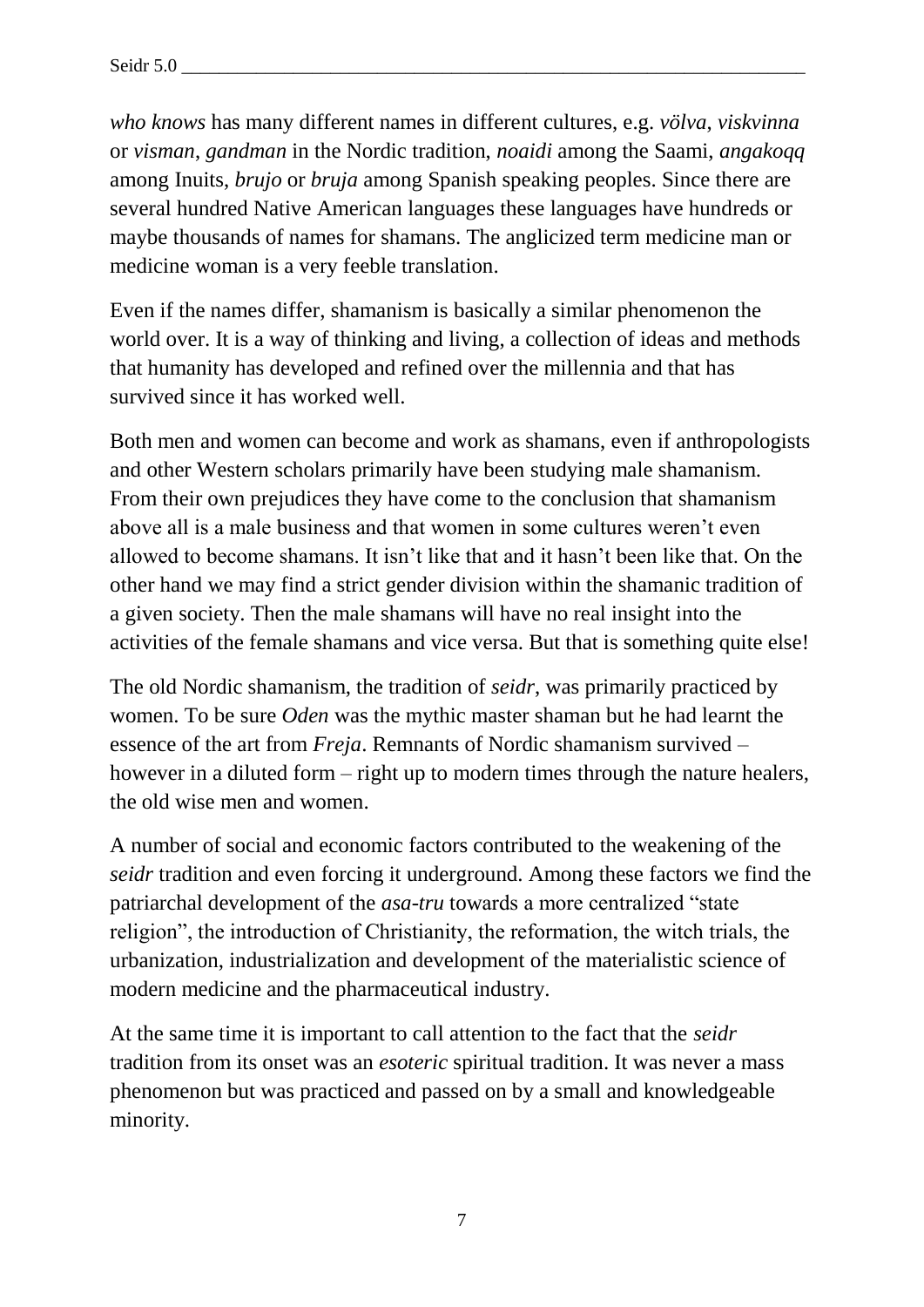Seidr 5.0 \_\_\_\_\_\_\_\_\_\_\_\_\_\_\_\_\_\_\_\_\_\_\_\_\_\_\_\_\_\_\_\_\_\_\_\_\_\_\_\_\_\_\_\_\_\_\_\_\_\_\_\_\_\_\_\_\_\_\_\_\_\_\_\_\_\_\_

From the 1980's and onwards we have seen several efforts to recreate the *seidr* tradition. The first organized attempt was made by people who were active in the Swedish shamanic network *Yggdrasil*. Nowadays a growing number of people are practicing and teaching parts of the *seidr* tradition, individually as well as collectively in separate groups. It is difficult to say how many *seidr* practicians there are today, but considering all shamanic courses and ceremonies that have been carried out since the beginning of the 80's I guess that several thousand persons have got a taste of the tradition in one way or the other. However, it is difficult or even impossible to tell if that means that the new *seidr* tradition will be long-lived and exert any considerable influence.

The shaman is a man or a woman who through a voluntary or involuntary initiation and confrontation with death receives extraordinary abilities to control what is usually called "power". The methods to become *the one who knows* are more often than not filled by sacrifice, suffering and hardships in solitude. The classic shamanic initiation takes place via a severe sickness when the initiate, the chosen one, believes himself or herself to be very close to dying but also receives strong visions with knowledge of how to be healed and then be able to heal others. The initiate is usually very reluctant to become a shaman since it is associated with sacrifices and a great responsibility for your fellow human beings. But since the only alternative could mean death most of the initiates choose to accept the task.

The shamanic initiation can also be voluntary and contain elements of fasting, sleep deprivation and isolation in the wilderness while waiting to meet the spiritual teachers, the guardian spirits of the landscape and the individual guardian spirits. The initiate might also have to ingest drugs in order to call forth visions. Several different methods can be combined in order to dissolve the boundaries of the ego and bring about a rebirth with new and greater knowledge.

In some cultures the shamanic vocation is hereditary. Certain necessary characteristics and abilities are considered to be especially frequent within specific families. Saamis e.g. can talk about "fast blood" as a prerequisite of practicing shamanism. The shamanic knowledge can also be linked to a certain power animal, a totem, of the family. Usually only one of the sons or daughters is considered to be fit for the initiation and the job. It should be stressed that also in the hereditary traditions the initiate usually has to pass a process of suffering and confrontation with death.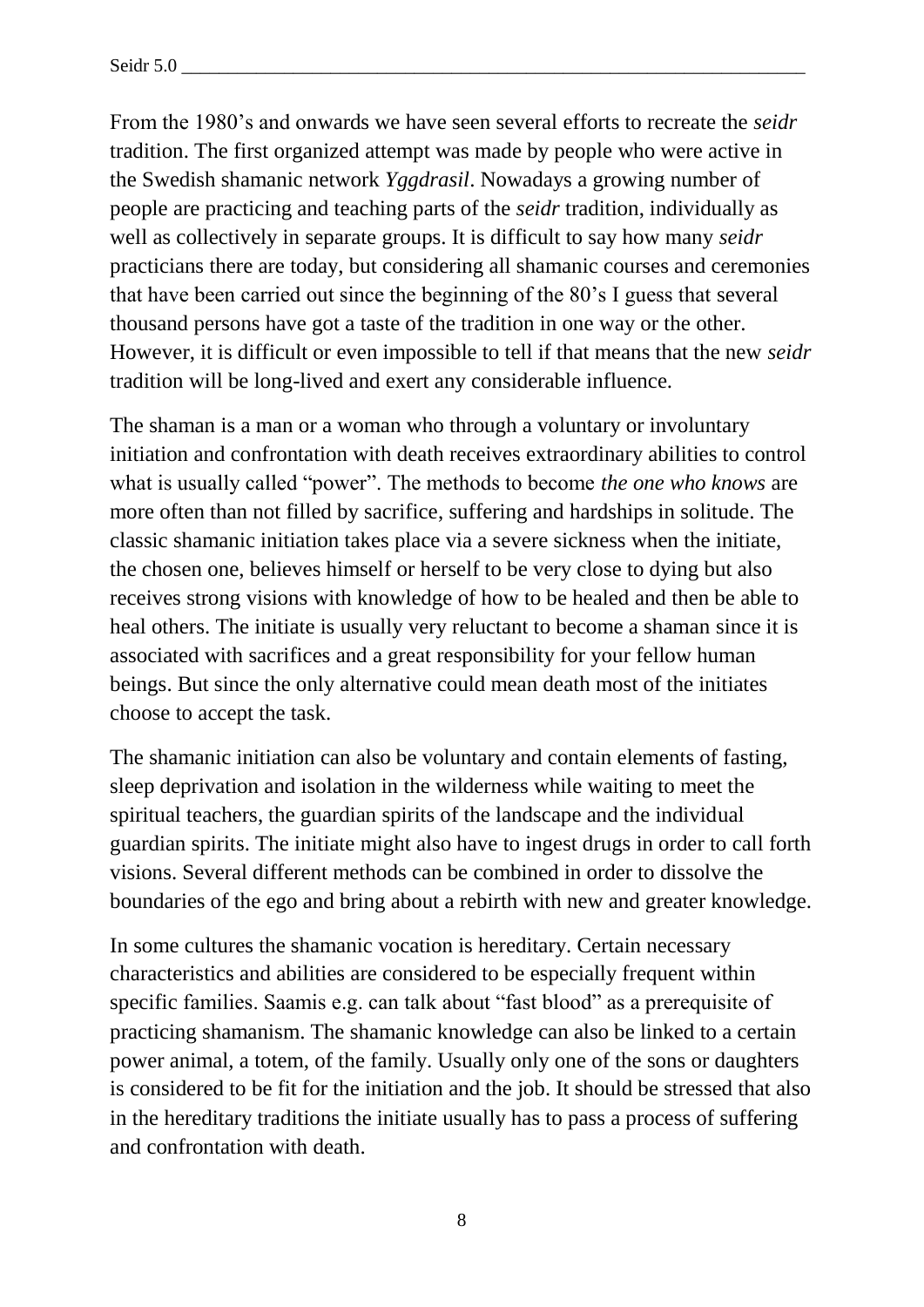The knowledge that is needed for the shaman's work as a healer and ceremonial leader is usually hidden from the majority. In order to attain this knowledge another way of *seeing* is required, a non-ordinary way of seeing, that makes it possible for the shaman to see the real quality of everything, the spiritual essence or inner form of everything. This clear-sightedness is associated with an altered state of consciousness which is attainable in many different ways. The shaman may be taught how to switch to the non-ordinary way of seeing with the help of a simple on-off button in his or her own mind. This was the simple way used by the Nordic nature healers and in those cases we might talk about a slight change of consciousness. But the shaman could also be taught how to achieve a deeper change of consciousness and leave the body making a soul journey into the non-ordinary reality. In this dimension of the world it is possible to meet beings that in the shamanic world view are known as *rådare* (approximately = rulers), guardian spirits, helping spirits, ancestral spirits and spiritual teachers, but also as procreators of sickness and destroyers. The shaman must be skilled enough to be able to handle these beings without pains.

Before continuing, it might be necessary with a few words about those spiritual beings. In order to be able to discuss the world of the shaman we need to move into the shamanic map of the cosmos and there we will be confronted by concepts of *spirits* and the like that the Western culture a long time ago threw into the wardrobe of superstition. However, the Western scientifically inspired map of reality is not superior to the shamanic map. We can't interpret the one map with the help of the other. They both describe parts of reality; like all other maps they are approximate and describe different aspects of reality. In this book I will continue using a shamanically inspired map and vocabulary. If the reader has problems using concepts such as *spirits,* try instead of thinking in concepts such as *energies* or *power* if that feels better. Further on I will show how we can move *beyond* all these notions.

No shaman can do without guardian spirits. He or she can have one or several guardian spirits or power animals as they are called in core shamanism. This indicates that these spirits often take on an animal shape. In the Nordic tradition the guardian spirits were called *fylgjor*, followers, and they could also appear in a human shape. In other shamanic traditions even trees, plants, mountains, lakes and the like could serve as guardian spirits.

As the name implies, the task of a guardian spirit is to protect "its" human being from sickness and other negative effects and give her power and knowledge to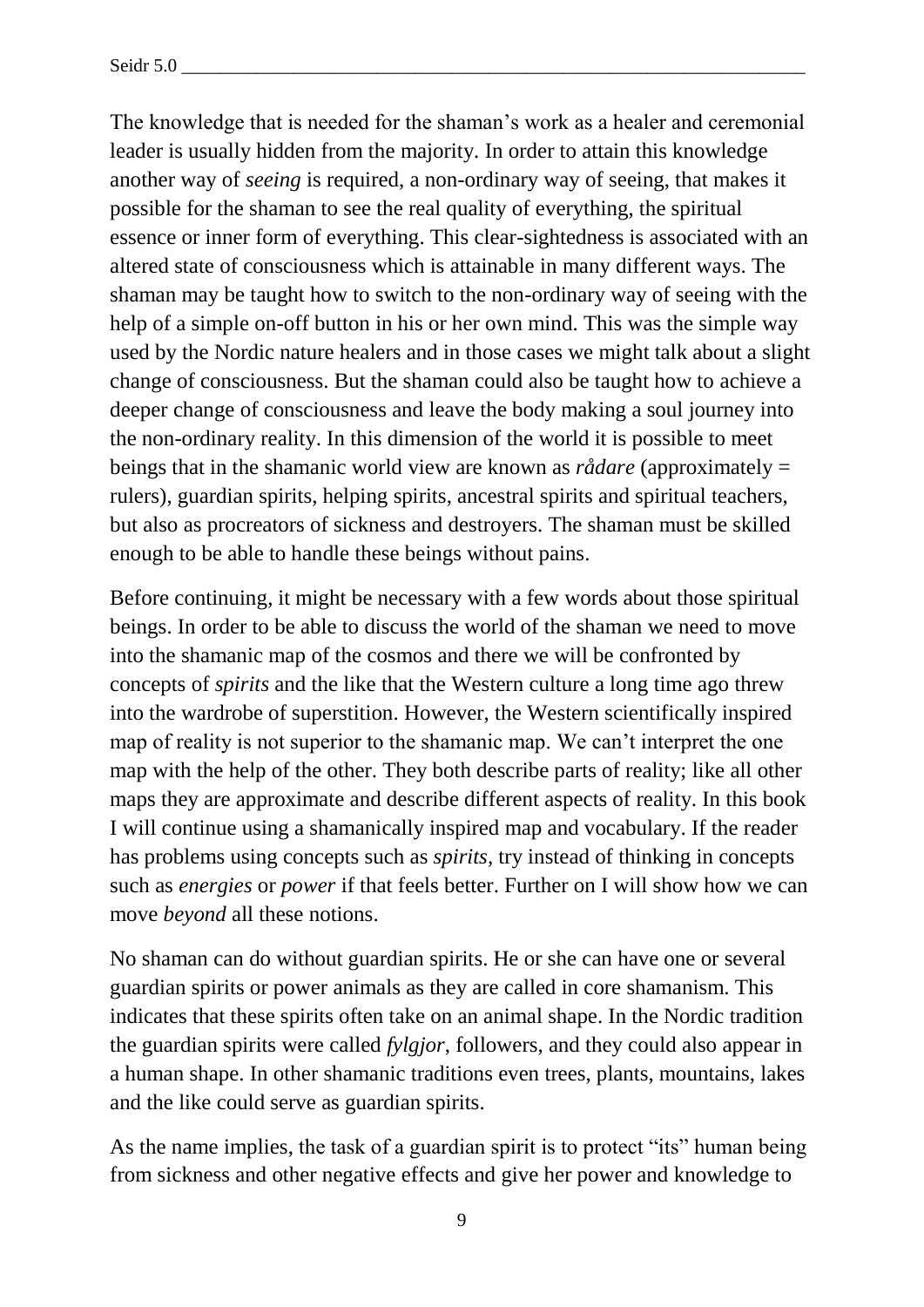manage the ups and downs of life. In shamanic cultures it is generally believed that if you have survived childhood it is a proof of the fact that you do possess a guardian spirit. Even today in Western cultures there is talk about guardian angels when human beings have survived accidents or severe sicknesses. Besides protecting "its" human being, the guardian spirits can assist with advice and answers to problems arising in everyday life. They can also accompany "their" human being on soul journeys.

Many grownups, especially in Western cultures, have lost their guardian spirits. A guardian spirit wants to be maintained in order to stay with "its" human being. It is all about an exchange of energy. The humans simply "feed" the guardian spirits with energy. That can be done in quietness by meditating on the power animal, or by singing the song of the guardian spirit or by dancing the animal. This is a freely choreographed dance where you welcome the power animal into your body and start moving around quite intuitively. The guardian spirit then becomes body and the human being simultaneously moves into the invisible, into the non-ordinary reality.

Helping spirits are another category of the invisible often taking the shape of birds and insects. Their task is to help the shaman, e.g. when healing or doing weather magic. But the helping spirits can also accompany the shaman on soul journeys and the boundaries between guardian spirits and helping spirits are fluid. In the Saami shamanic tradition it is said that the *noaidi* have different helping spirits for different journeys: a fish for journeying into the lower worlds, a reindeer for journeys in the middle world and a bird for journeying into the upper worlds.

Another category of invisible beings that shamans cooperate with is *rådarna*, the rulers. You can meet them anywhere in the landscape. Most of the phenomena in the landscape have rulers, e.g. mountains, brooks, springs, lakes. *Rådaren* is the spiritual essence, the spiritual quality of the mountain or the brook, being responsible for its existence and appearance. *Rådaren* can materialize in stones or in other tangible forms in the landscape – objects that are called *seitar* in the Saami tradition. Human beings can communicate with *rådarna* when entering an altered state of consciousness; as is the case with all spiritual beings.

*Rådare* can also be responsible for a wider geographical area and humans have given them different sorts of "offerings", trying to obtain good luck in hunting or fishing. The notion of "offering" might take the thoughts in a wrong direction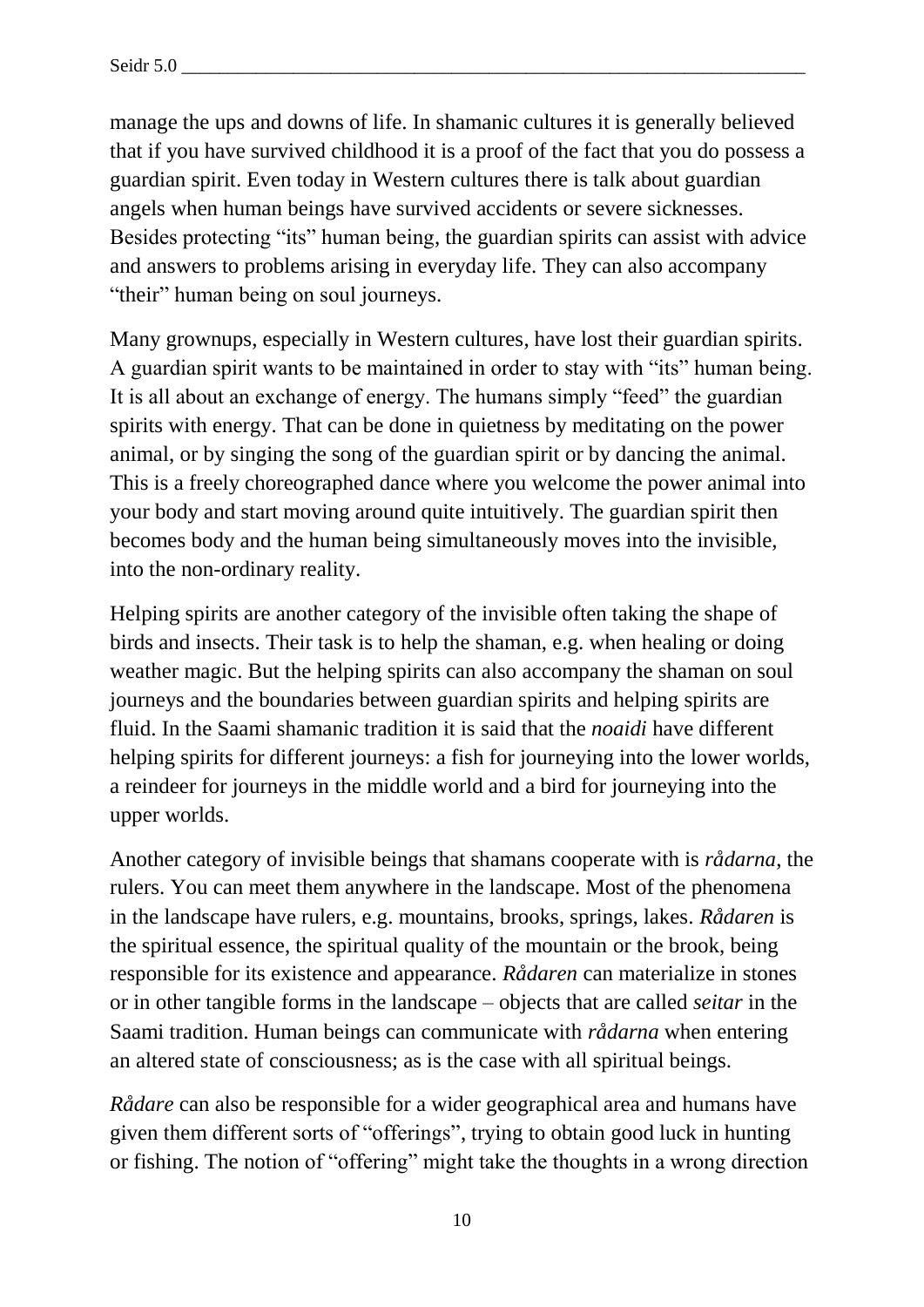and I prefer to use the words conversation or dialogue to define what really takes place during ceremonies for *rådarna*. The ceremonies are not about making offerings in order to appease *rådaren* of a lake or a forest. Instead it is a mutual conversation and exchange of energy where the fisher/hunter tries to achieve harmony and balance with *rådaren* and the place. What is important here is to let go of self-importance and to treat *rådaren* with respect and humbleness.

*Rådaren* can also be the ruler or master of an entire species of animals or insects. A hunter who wants to be successful e.g. when hunting moose must of course first talk to the master of the moose. Natural phenomena like the wind, the rain, the thunder, the cold, the heat can also have their own *rådare*. A shaman must learn how to talk to them in order to be allowed to share their inherent knowledge and power and possibly to influence them.

Spiritual teachers are beings in non-ordinary reality with important knowledge and the ability to appear in human or animal guise. If you make contact with such a teacher it is important to preserve this relation in order to have continuous access to knowledge that would otherwise be very difficult to attain. In both Nordic and Saami traditions, teachers of this kind usually reside in sacred hills and mountains, and they are considered to be spirits of deceased shamans or other knowledgeable people. Vision quests or ceremonies on such sacred mountains could be the best way to make contact with spiritual teachers.

In many shamanic cultures the world is divided into three dimensions – the lower world (which also contains the realm of death), the middle world (the spiritual aspect of ordinary reality) and the upper world (heaven). Each world can have subdivisions (most often three) so that the total number of worlds is seven or nine or even more. In Nordic myths we find nine worlds and they are from below upwards: *Nifelheim* (the abode of coldness and the horrifying but wise frost giants), *Helheim* (the kingdom of the dead), *Jotunheim* (the world of the "ordinary" giants), *Svartalvheim* (with the fertility beings of the earth), *Mannheim* (the world of human beings), *Ljusalvheim* (with the fertility beings of the light and the air), *Vanaheim* (the world of water and the *Vanir* gods), *Asgård* (the abode of the prevailing powers, the *Aesir* gods) and *Muspellheim* (the abode of heat and fire guarded by the terrific fire giant *Surt*).

The shaman can seek out different levels of non-ordinary reality depending on which knowledge that he or she needs at the time. With growing experience the shaman will have a rather clear picture of the landscapes in the other worlds, but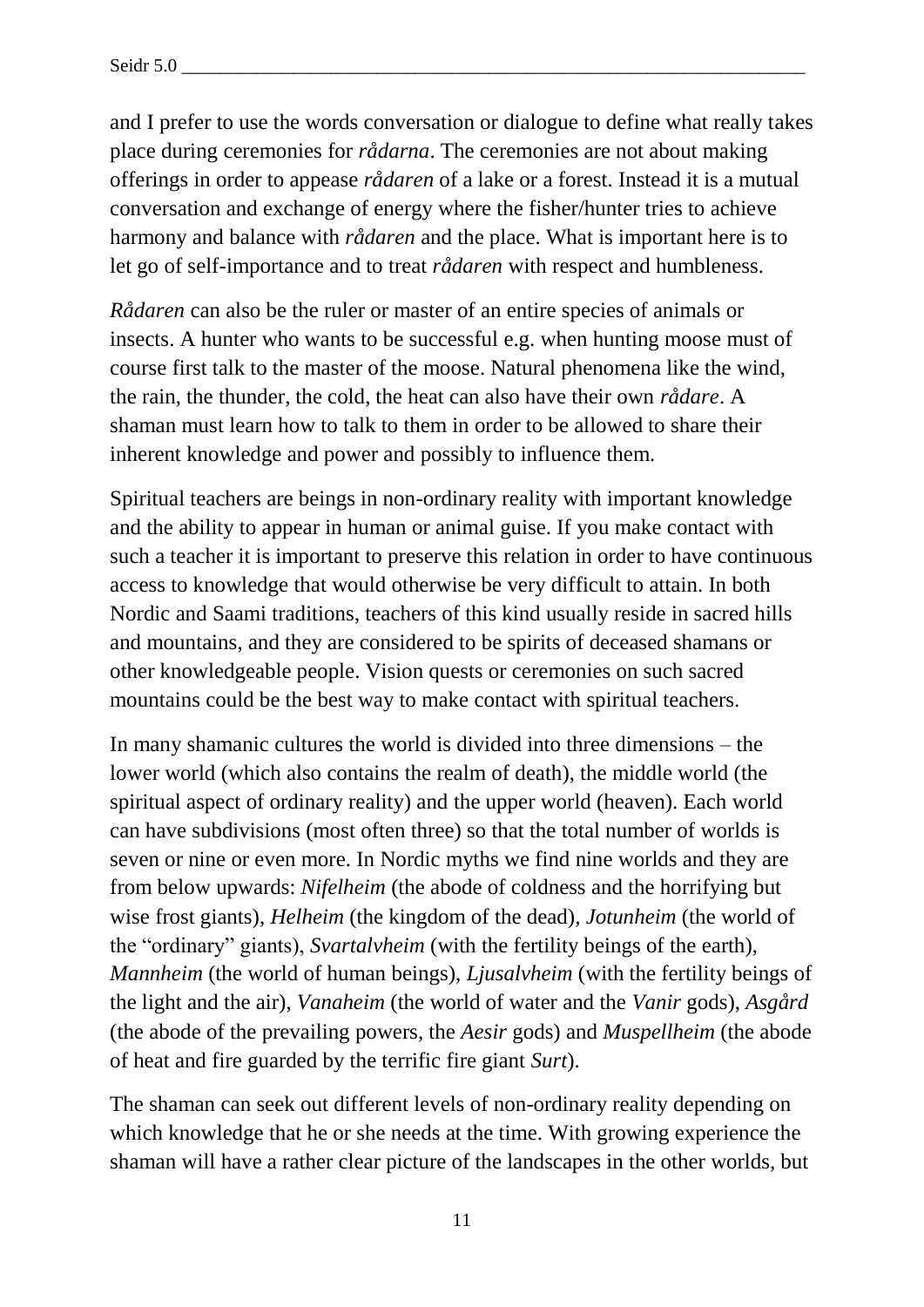he or she can never know exactly what kind of beings that will show up or what will happen. That is part of the shamanic adventure!

Many anthropologists and even students of shamanism have interpreted the stories of the old shamans as stories that really are about different worlds. Much of the neo-shamanic theories are founded on this three-parting of the world, which implies that the shaman has to use different drumming rhythms and different mental images to direct the soul journey either "upwards" or "downwards". But these soul journeys do not bring the shaman into other worlds; they simply expand the consciousness of the shaman which facilitates non-ordinary experiences. Steering the journey "upwards" or "downwards" or into different "worlds" is a way of tricking the expanded mind from meandering about aimlessly.

In his book *The Way of the Shaman,* Michael Harner makes great play of the differences between the upper and lower worlds, their different qualities and different sorts of knowledge and helpers. My own analyses of a great number of soul journeys that I have made during nearly 40 years of shamanic work show that there aren't any big differences between experiences in the different dimensions of non-ordinary reality. Is it possible at all to really tell if you are in the upper world and not in any of the lower ones? The boundaries between the different dimensions are very thin or even fluid or shifting and it is quite possible to move your consciousness from the "lowest" of worlds (*Nifelheim*) directly into the "highest" of worlds (*Muspellheim*). The worlds are not situated along a vertical line, or along the trunk of an imagined world tree but rather like a number of spheres intervening and transforming into each other in a huge cosmic dance.

My practical experiences showed that all worlds are connected and in fact are one and the same. More and more I have understood that one of the fundamentals of shamanic philosophy is that "all is one and connected". There is only one world and when shamans talk about several worlds or layers they simply mean different aspects, dimensions and qualities of this one world. The talk about different worlds has been a metaphor and anthropologists don't seem to believe that so called primitive humans can think in metaphors and symbols.

The world is an organic whole and by expanding our consciousness (= making ourselves accessible to other dimensions) we can see, hear and experience aspects and qualities of reality that we can't perceive in our ordinary state of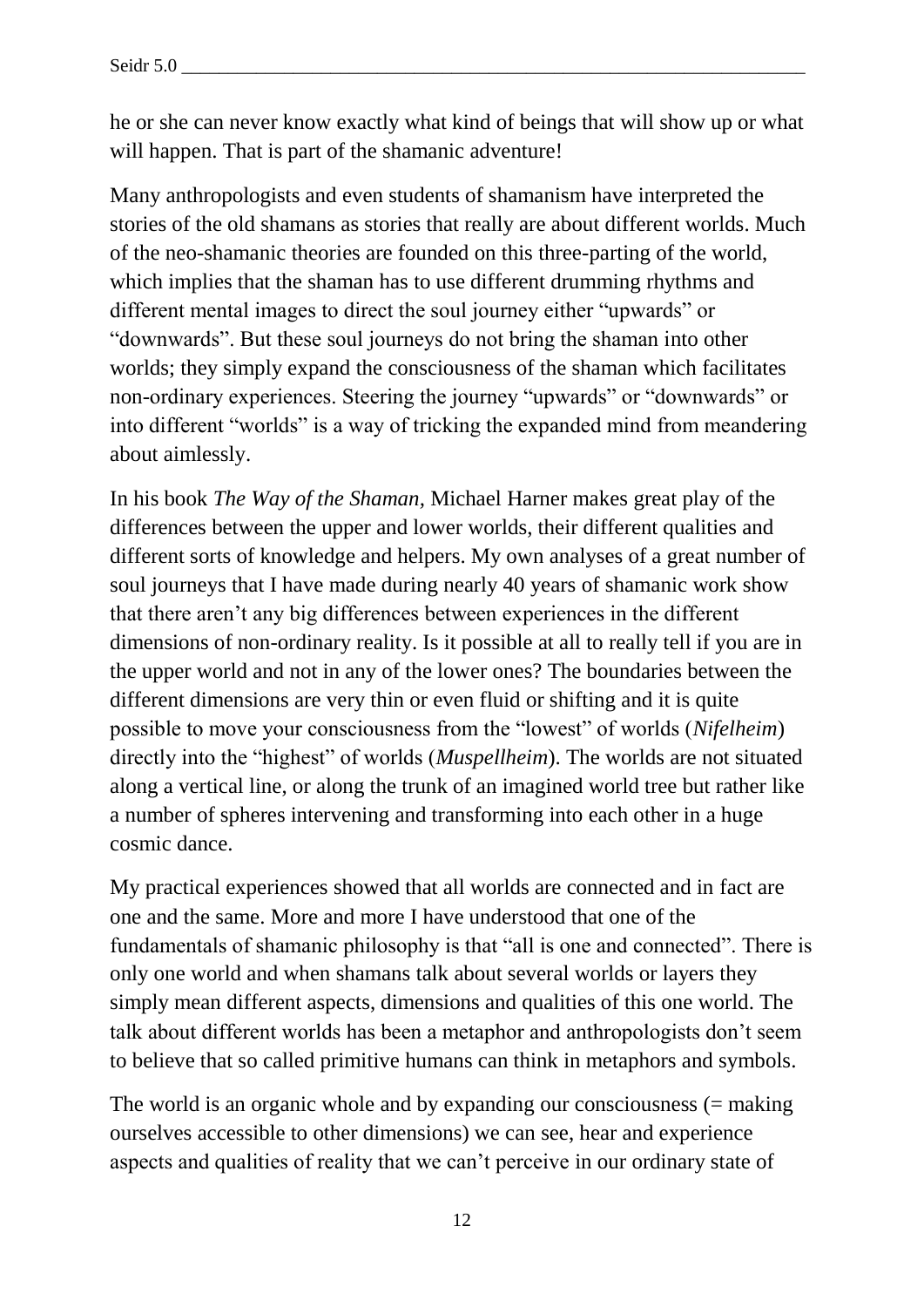consciousness. The terminology around this could be a bit tricky. My view is that talking about upper and lower worlds leads the thoughts in a wrong direction. Carlos Castaneda wrote in his books about the ordinary and the nonordinary reality, and these are notions that are much closer to what this is all about. But also those notions are problematic since ordinary reality is a part of the greater non-ordinary reality, another aspect of non-ordinary reality. It is obvious that Castaneda shared this view. A lot of the practices that he had to perform under the guidance of his mentor don Juan Matus started out from everyday situations and places, such as a square in Oaxaca. By altering his state of consciousness, Castaneda experienced these everyday settings as quite different and alien, but still they are parts of the same whole.

The old Nordic definition of wisdom is "insight into the invisible" or "insight into what's hidden". The notion of "the invisible" or "what's hidden" comes much closer to what this is all about. The invisible is simply other aspects of existence that is available to the wise men and women. This is what traditional Navajos call "inner form". Sacred sites and mountains have an inner form, they have hidden qualities and powers that we can share in by expanding our consciousness, e.g. through a ceremony, a vision quest, a magical song or using a drum or a bullroarer. Also among the Saamis and many other "Arctic" and "Subarctic" peoples there is talk about "the Invisible". When their shamans alter their state of consciousness they enter into this hidden and invisible dimension of the world, that is situated right here, right now and not in some distant upper or lower world. In this state the shaman sees, hears and feels the presence of spiritual beings like power animals, *rådare*, guardian spirits, ancestral spirits, *vittra* or whatever name you give them. Among other indigenous peoples this "hidden" dimension of reality is known as Dreamtime or The Great Reality. These are notions that I myself use more and more. Ordinary reality could then be described as embedded in Dreamtime, as an aspect of Dreamtime. It is Dreamtime that is the original foundation of everything that is.

I choose this way to view the world since it shows that the shaman is present in this world, that he or she is a creative co-participant in this world instead of being primarily active in "other" worlds. It is in this world, which is the only world, that shamans find their power and knowledge, it is in this world that shamans have their different spiritual helpers and it is in this world that they also have their tasks.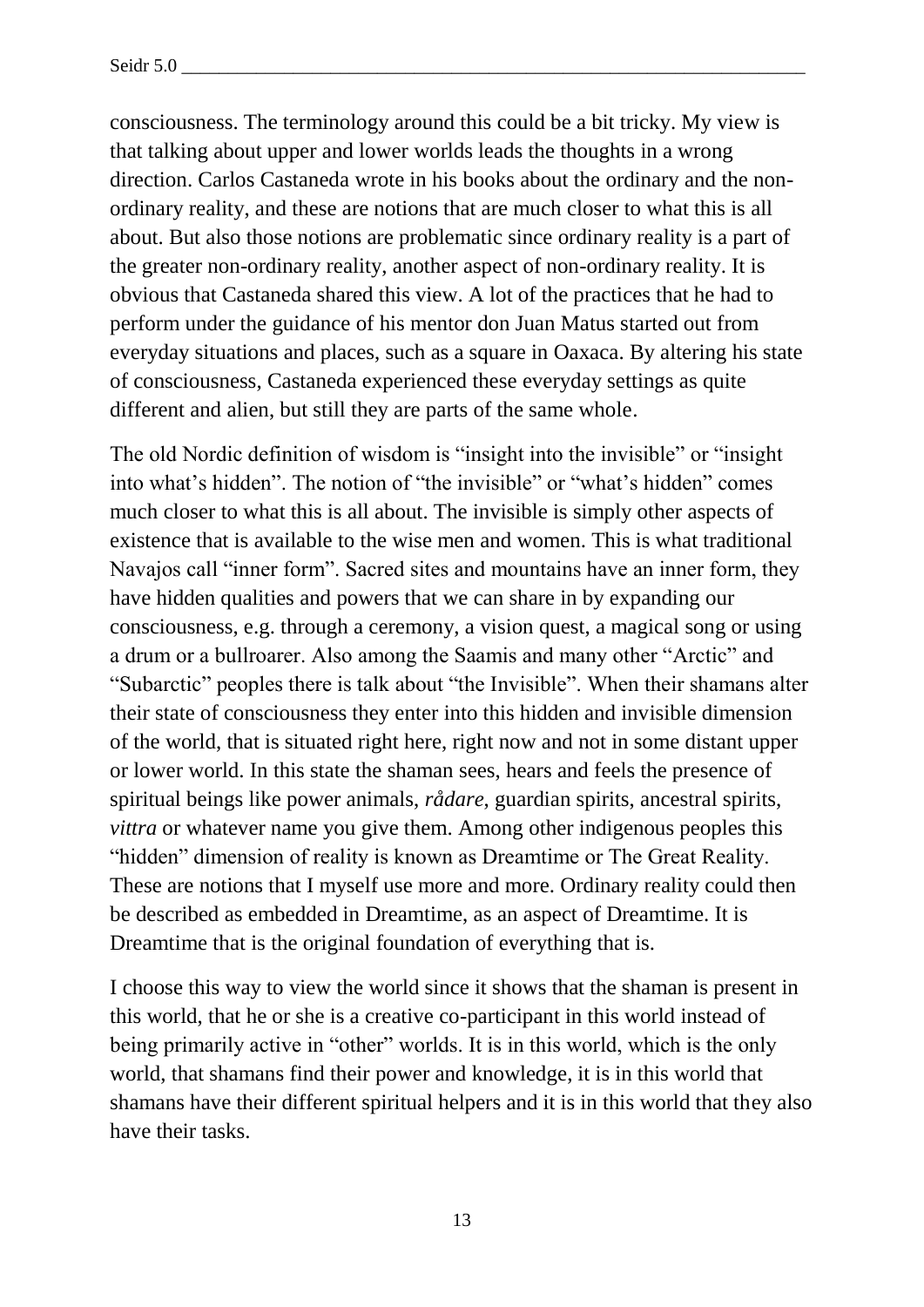The shaman can use many different means to go into an altered state of consciousness, the shamanic trance that is a prerequisite of soul journeying: drums, rattles, bullroarers, power songs, runes, dancing, fasting, vision quest, *sauna*, sweat lodge, shamanic attire, visualization, drugs.

Trance is associated with ecstasy, but the shamanic trance is a very special kind of ecstasy since it is controlled with the help of a strong act of volition. The shaman's ecstasy differs in fundamental ways from more "ordinary" states of ecstasy, e.g. ecstasy on the dance floor, during rock gigs or in religious communities. In those cases I guess it would be more appropriate to talk about elation or friskiness.

Shamans use their will to steer the ecstasy and their own movements during ecstasy. In this way they manage to get through the more chaotic phase of ecstasy into a state that is serene and visionary. In this state the shamans will be accessible to knowledge and power. This is quite the contrary of struggling and fighting for power. Even if shamans attain their knowledge and power via suffering and sacrifice, it is important to understand that the decisive steps are taken in a state of inner stillness, of listening and observing. The aim of all the suffering and of the methods of ecstasy is to make the shaman receptive and accessible. Knowledge may come only if the shaman has the right attitude.

There is an ongoing shamanic renaissance. Among indigenous peoples the shamans have entered the stage in ways that were unthinkable before the 1970's. This is part of a larger movement among indigenous peoples for selfdetermination, liberation and cultural independence. Indigenous peoples have come forth as subjects of history and the rebirth and return of the shamans is part of this dynamic process.

Also among modern Westerners we can see a steadily increasing interest in the ideas and activities of the shamans. The causal connections are very complex. I will point to a few factors: feelings of discomfort in a more and more secularized and superficial culture of machines and entertainment; aversion to industrial repression of animals and nature; discontent with a materialistic medical service; indignation about oppression and exploitation of indigenous peoples; increasing possibilities in a globalized world to choose your own spiritual identity and way; better possibilities to take part of the spiritual and philosophical traditions of indigenous peoples via Internet and other modern means of communication.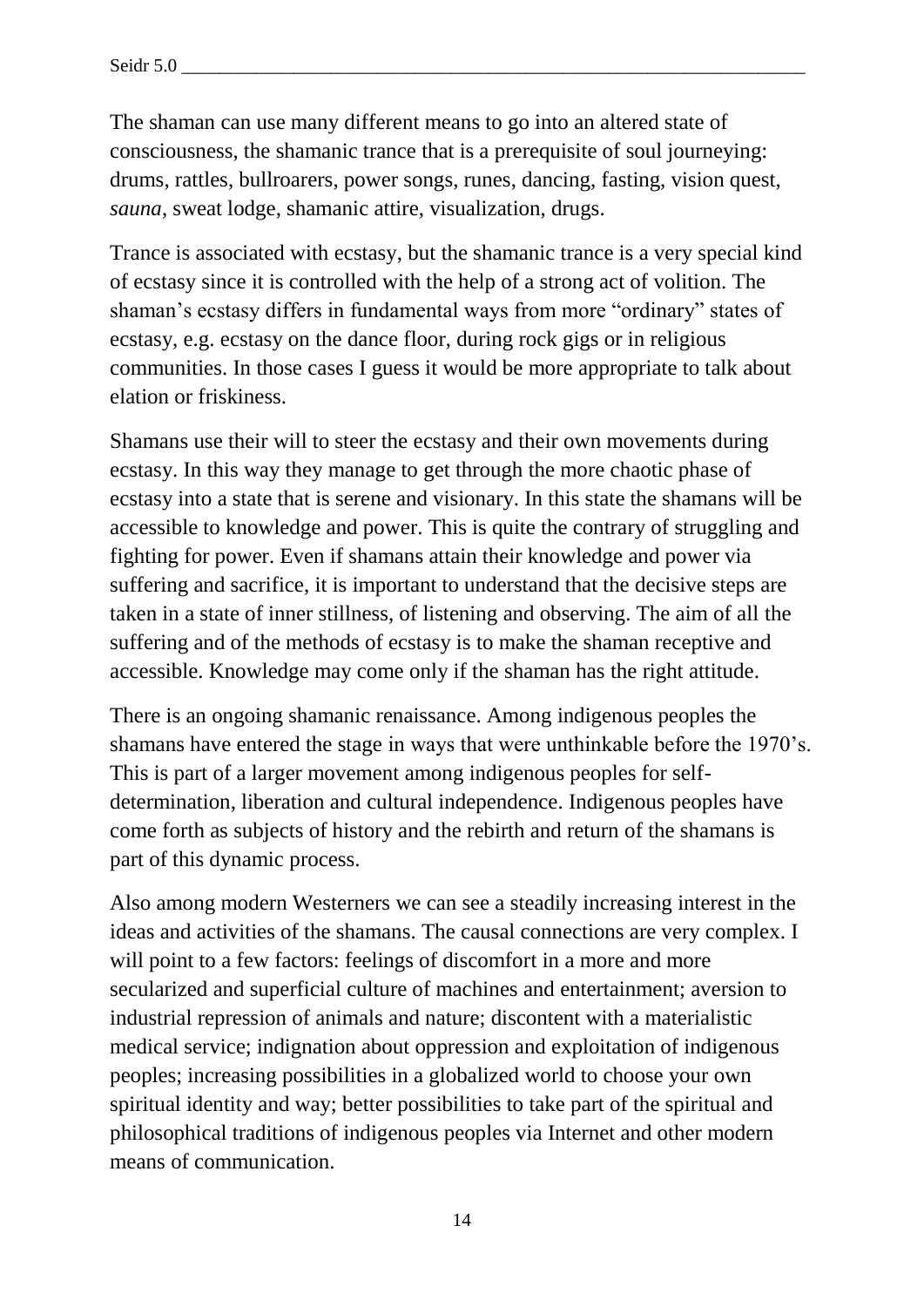I have already mentioned two of the individuals that have influenced the growing interest in shamanism among Westerners: Carlos Castaneda and his books about his period of apprenticeship with the Mexican shaman don Juan Matus and Michael Harner and his Foundation for Shamanic Studies that on a mass scale has taught Westerners some of the basic shamanic methods. Furthermore a number of other individuals travel around giving courses in shamanism. Some of these individuals falsely pose as Native Americans teaching from secret traditions that they claim are several thousand years old. Some others are really of indigenous descent but it is questionable if what they teach really is authentic spirituality. The really traditional wise men and women seldom or never travel around in order to diffuse secret and powerful knowledge.

If we can say that the movement among indigenous peoples is a source of joy to all mankind it is much more complicated to evaluate the new shamanic movement among Westerners. After all it contains a positive potential and motive force that might contribute to balance and harmony in the world, but I can also see considerable risks. Castaneda for instance has mystified shamanism and made it strangely exclusive without connections to the world and its condition. With Castaneda as a source of inspiration there is a great risk that shamanism turns into a big ego-trip, even if he keeps on preaching how vital it is to let go of your self-importance.

The Michael Harner method of mass-producing shamanic courses on an industrial scale contains dangers of considerable magnitudes. Although he has an admirable intention of preserving and disseminating important shamanic knowledge, he might in reality be conducive to impairing shamanism when he transforms it into a commodity to be sold among other commodities of adventure and entertainment. It is a good thing that many people can study and experience the world of the shaman but within Harner's core shamanism things seem to work all too easily. Core shamanism has developed into a kind of shamanism light for Western urban dwellers. Knowledge that originally was only available to those who were chosen by the spirits, which was attained through suffering and sacrifice in the wilderness and which was bound up with great responsibilities, is now available to anyone who can provide a nice little sum of money. How do these mass-educated new "shamans" use the knowledge? What responsibility for the condition of world do they take?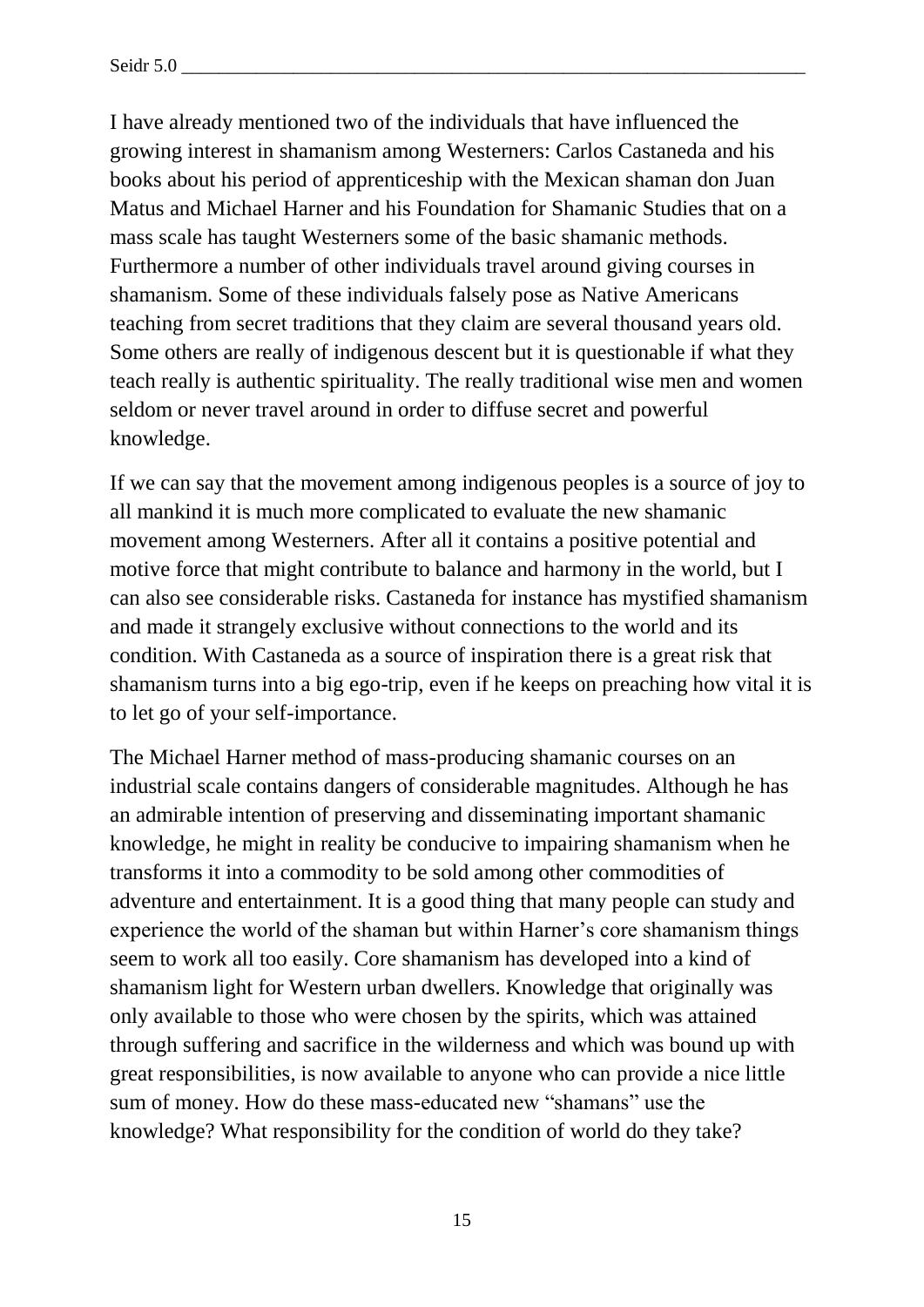I was myself once taught basic shamanic methods by Michael Harner and this was of great benefit to me. So I want to emphasize that there also is a very positive dimension in his work. But my doubtfulness has increased during the years, both regarding the methodology and the phenomenon of shamanic courses as such. From the mid-eighties to the mid-nineties I taught quite a number of courses in Nordic shamanism, but gradually I grew more and more doubtful about this way of teaching and learning shamanism. So I put this part of my activities on ice and it wasn't until ten years later that I took it up again, in a new, different and more infrequent shape.

Of course it is possible to begin studies in shamanism by attending a course here and there but be on your guard against teachers trying to tie you up. There are no leaders or gurus in the shamanic world. Shamanism is democratic. It is founded on each individual's own spiritual experiences and responsibilities. In a sense shamanism is anarchistic since it is non-authoritarian and doesn't accept that some people will boss around telling others what to think and do. Taking part in a course might help you find suitable working methods, but most of the work within shamanism must however be done on your own and to the best of your own judgement. It is also possible to learn methods by reading about them, e.g. in this book. The senior teacher in shamanism is Mother Earth.

What you can learn from others, besides basic methods, is above all *attitude*. Then it is a matter of learning mostly all by yourself during vision quests, soul journeys and ceremonies but also in encounters with ordinary people in ordinary reality. Each shaman can only walk his or her own path. It is only you who can find your own way.

There is a risk that Westerners interested in shamanism might take part in the exploitation of indigenous peoples. Not in the sense of land grabbing or plundering of natural resources but as a way of exploiting the spiritual resources of indigenous peoples. Many traditional wisdom keepers are closely guarding their spiritual heritage and are most unwilling to share their secrets with Westerners. This attitude is quite understandable and we as Westerners looking for shamanic knowledge have no alternative but to feel our way back into the shamanic traditions that once were here in our own cultures. For my part this is about Nordic shamanism which is part of the same circumpolar tradition as Saami shamanism.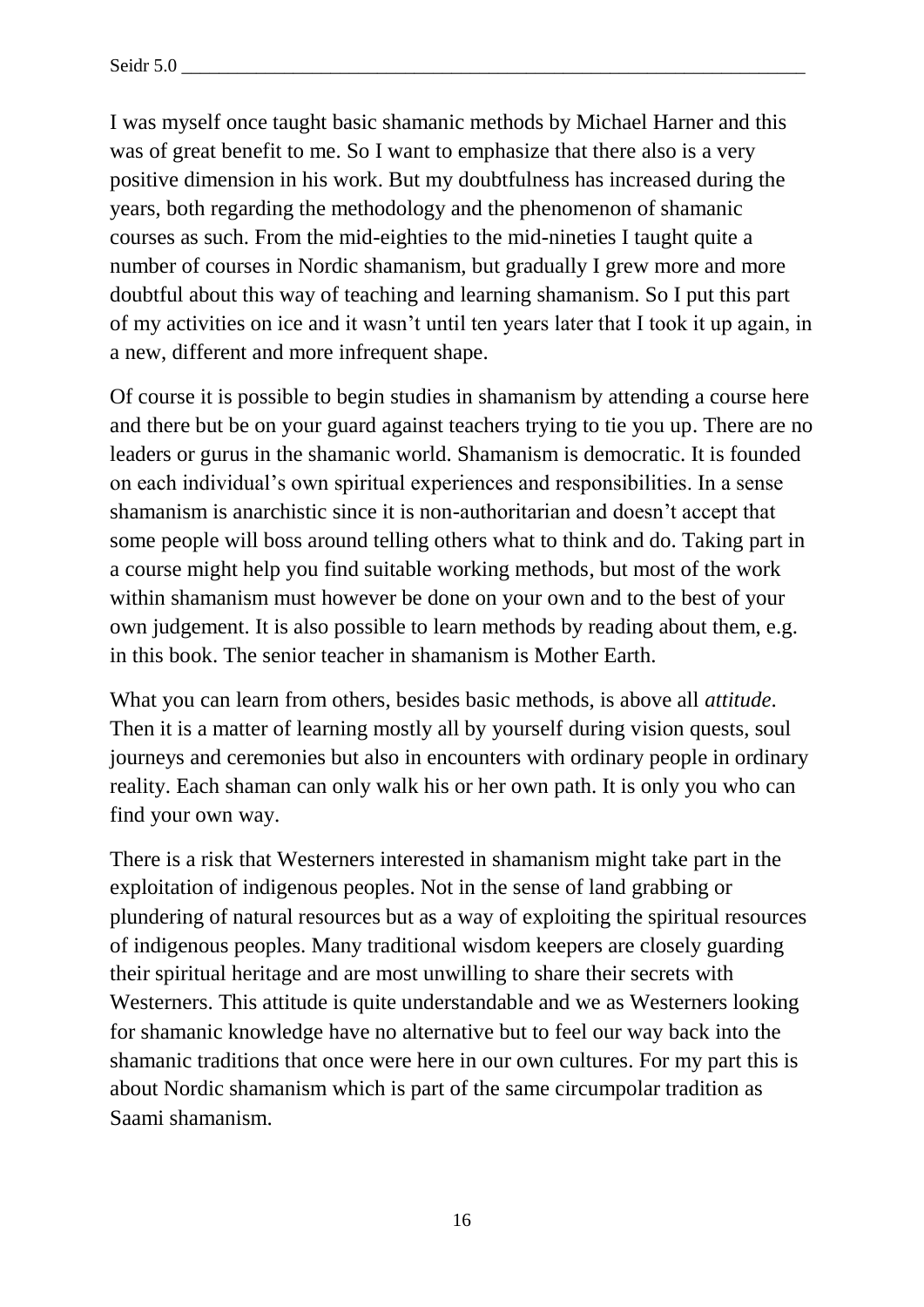We Westerners must however keep in mind that we can never recreate the old shamanism that once was practiced in our own neighborhoods. We have to create something new of what is still left from and known about the old tradition. This renewal will at best result in a shamanism that is rooted in the old tradition and in our landscape and at the same time adapted to new times and new challenges. I will not conceal that we face big problems since our old shamanic tradition has been practically extinct for quite some time. We can of course be inspired by shamanic traditions that are still alive and well, but we can't copy them and we have to balance their impact with our own past. I am not a Saami or a Navajo and I can't start practicing *yoik* or the *Blessing way* ceremony or else I would turn shamanism into a spectacle.

But neither am I a 1 000 years old Scandinavian adhering to the *Asatru* religion so if I start sacrificing to *Frej* or *Oden* that would be just as much of a spectacle. There are definitely many shamanic features in the old Nordic myths that can inspire us, but *Asatru* is in itself not a practicable path for those primarily interested in the shaman's world. The varieties of *Asatru* that are practiced today are mainly to be regarded as contemporary constructions without any deep connections to daily life. In fact there has never been any systematized and uniform *Asatru* religion.

Another difficulty for those interested in shamanism is that some of the shaman's traditional tasks are not in great demand today, e.g. tracking game or finding the reasons behind bad fishing luck or failure of crops. To prevent and heal sickness is indeed still an important task, as well as making peace with the earth and all other species. Helping mankind to find a tender way of living on Mother Earth seems more and more to be the main task of today's shamans, even if there is only a small minority of human beings asking for this kind of help. However we don't know which future challenges that shamans will have to face or if they will have the guts and abilities to meet these challenges.

Anyhow the role of the shaman is different today than it was only a hundred years ago. This is true also for the social status of the shaman. Certain anthropological literature makes a great fuss about the shaman being a deviant person, but generally the shamans are well-integrated members of the community. Like everybody else they are working with reindeer herding, fishing, hunting, corn planting, weaving, sewing etc. In addition to that they also, on behalf of their community, have to perform important shamanic tasks in a responsible way.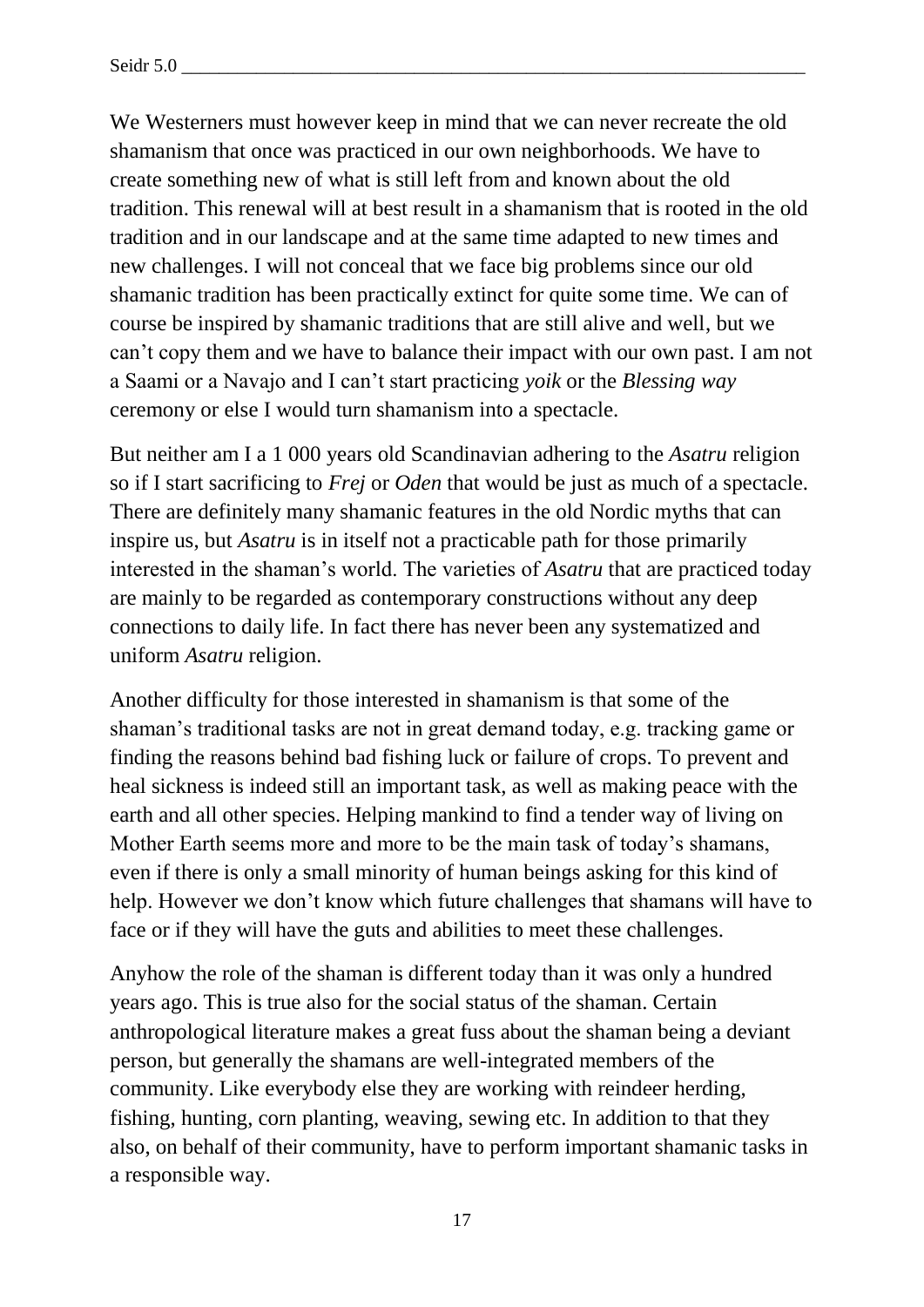With the best will in the world it is not possible to say that the Swedish society (or any other Western society) in an active or conscious way is requesting shamans and their skills. To be sure the society has an *objective* need of shamans who can help regulating the balance in relation to nature, but that is something quite else. Shamans in Western societies today are self-appointed in a wholly new way and that gives rise to delicate problems regarding tasks, selfimage and the like. To build a shamanic network or group and pretend that it can serve the same purpose as the tribe once did in the old shamanic traditions is just a way of evading the problem instead of solving it.

Shamanism is today a much more individual phenomenon than it was in the old days. Certainly it will make things easier if you have a circle of like-minded people to discuss with, to drum with and to make ceremonies together with, but the really important thing is how you implement shamanism in your own everyday life. Shamanism is an everyday technique that can be used in all sorts of situations. The more you use this power and knowledge for good purposes, the more power and knowledge you can get back. Besides alleviating the suffering of other human beings modern shamans can do ceremonies in order to promote balance and harmony in the world or use the energies of shamanism to become active in the crucial questions of our time. Another task I can see is to develop the ideas and philosophies of a shamanic world view as an alternative to the destructive excesses of industrial civilization.

Shamanism is not what many anthropologists have described it as: a collection of methods or techniques. It is a world view and a way to think and live where a spiritual dimension permeates everything worldly. Traditional shamans live in cultures that can be characterized as deeply spiritual. The earth is regarded as a sacred, living being – our mother – for whom all species are responsible. All species have their special obligations in the great web of life. One of the obligations of mankind is to renew the world through ceremonies. It is our responsibility not to use up the earth as a resource but live in such a gentle way that survival is forever guaranteed all other species. This earth organism, The Great Mother, is characterized by an immense diversity; it is teeming with animals and plants but also with spiritual beings. The task of human beings is to promote the preservation of this diversity.

Even if shamanism is a comprehensive system of ideas and actions it differs in crucial senses from all religions, which have dogmatized and formalized the contacts with the spiritual sphere so that only certain appointed or salaried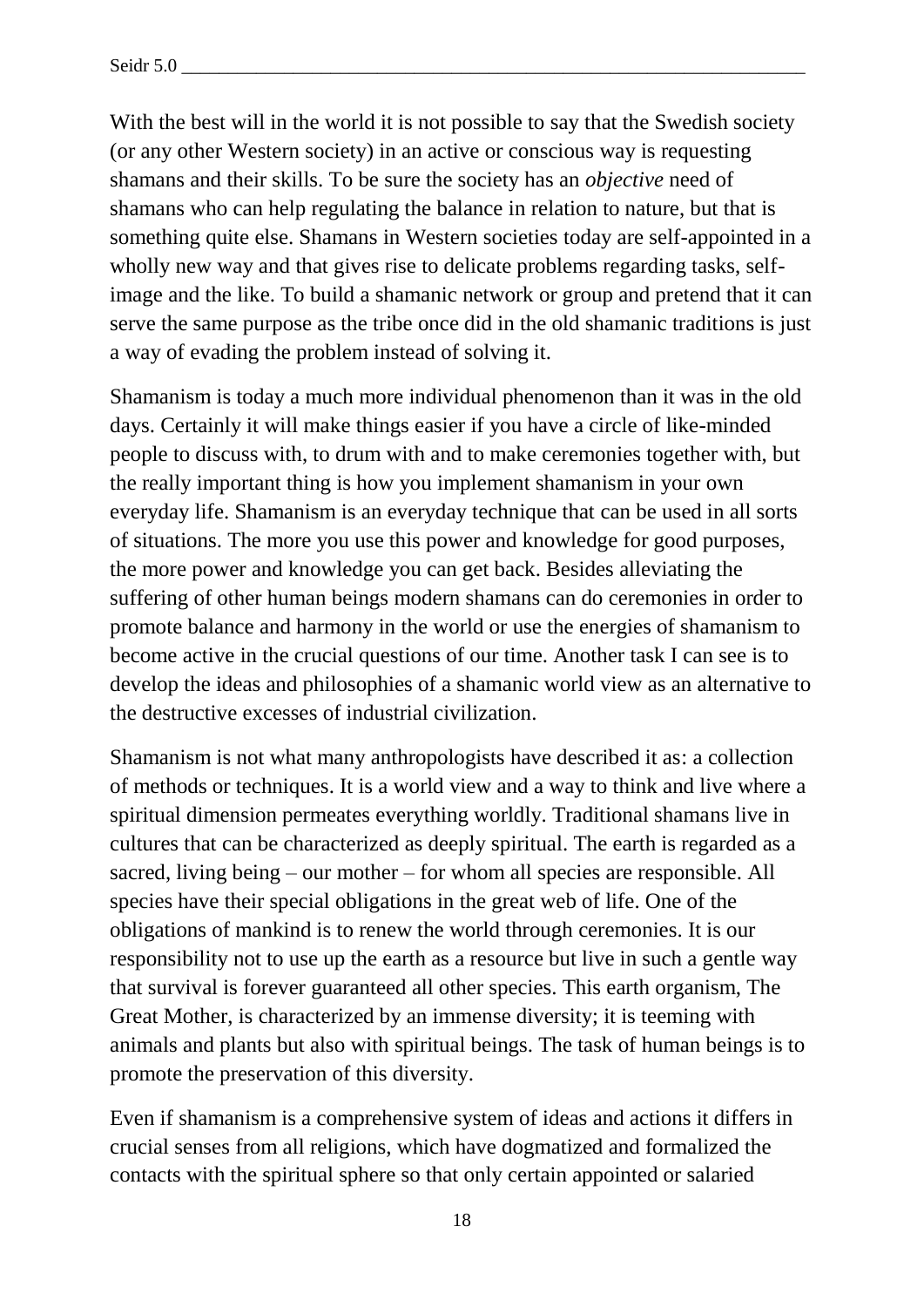functionaries are in charge of the relation between humans and gods. Shamanism gives *everybody* a chance to experience a spiritual world without any intermediary agents.

The power that the shamans learn to control and work with is not good or evil. The power just *is*. The shamans however choose to use the power for the best of their community, mankind and the earth. The knowledge and power is *from*  Mother Earth and *for* Mother Earth. Those who choose to use the power against others or to enrich themselves will become black magicians and run the risk of having to pay a high price for this choice. Those who send evil will get evil back – often sevenfold stronger, as it is said in shamanic traditions.

The aim of *Seidr 5.0* is to be a source of inspiration and spur the reader on to the shamanic path – a path that the shaman has to find individually and walk on his or her own. Those, who have learnt the basic methods and walk in humbleness are guided along the path by constantly new knowledge. Right attitude is the beall and end-all of shamanism. And the only authority that "certifies" shamans is Mother Earth!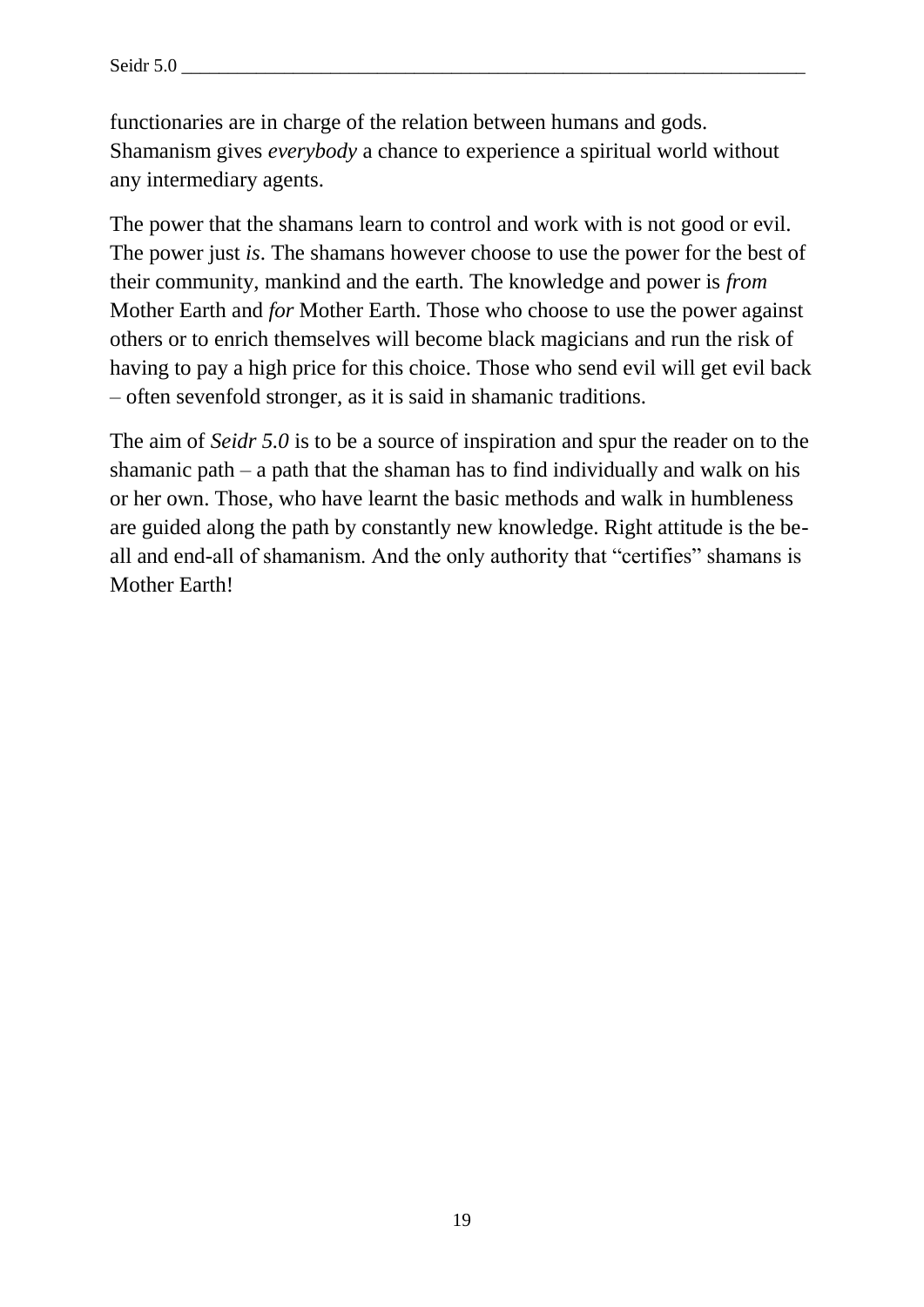# **Traditional thought - Shamanic philosophy**

If you want to work with shamanic methods it is imperative to acquire certain insights into the philosophical foundation of the shamanic world view and activities. This is a philosophy that permeates the totality of life in indigenous cultures. Traditional peoples, however, hardly use the notion of *philosophy* and we are here not dealing with philosophy as a separate and detached branch of intellectual work, as philosophy can be defined in Western academic tradition.

Indigenous (or traditional) philosophy contains the patterns and ways of thinking that are present in all of life's activities. We find the essence of this philosophy in myths, ceremonies, rules and attitudes regarding human relations and all sorts of life-sustaining activities such as reindeer herding, corn growing, hunting and fishing. This is what traditional Navajos call *fundamental law*, i.e. the basic and informal regulations of all human relations.

Indigenous philosophy regulates the relations of human beings to the surrounding world in a non-dominant way and contains an attitude of balance between mind, heart and hands. Thinking is seen primarily not as a cerebral activity but as an activity that comprises the whole organism, including abstract thinking as well as emotional reactions and bodily sensations. Traditional thinking is rooted not only in the human body but also in the landscape.

The following points represent my attempt to sketch the essential features of a shamanic philosophy – the setting for all practical descriptions of shamanism that will follow later on in this book.

# **1**

The world is one and everything is connected.

# **2**

The world appears as diversity but beneath and beyond diversity there is unity.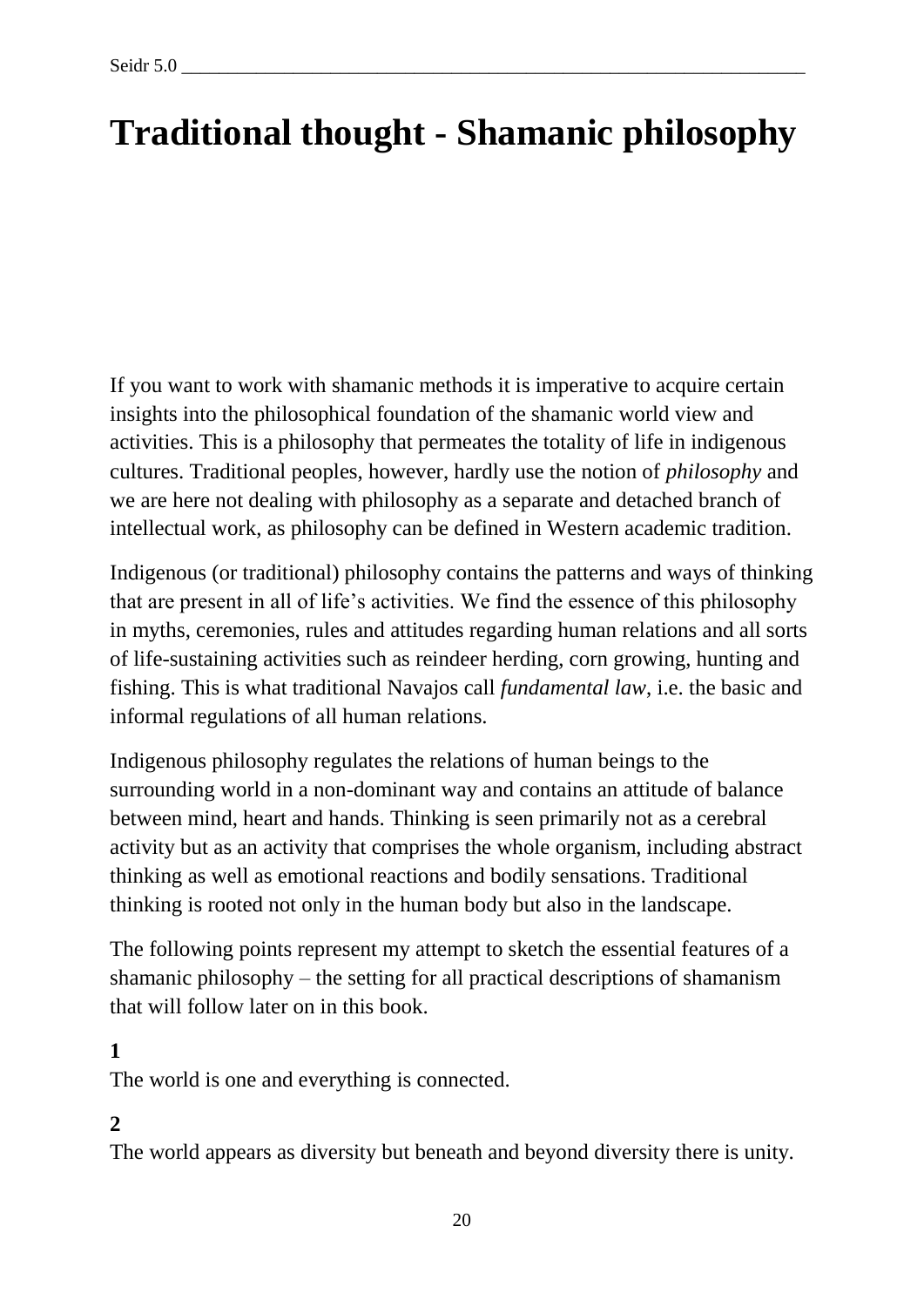In each separate phenomenon we find the whole. The whole is in all its parts.

# **4**

The world consists of wholes and is a cyclic process of creation, where the wholes in their turn are founded on complementary opposites.

# **5**

Complementarity is a basic element of everything, e.g. male/female, life/death, construction/destruction, "evil"/"good".

# **6**

The whole implies that the world is complete, perfect. The whole is always larger than the sum of its parts.

#### **7**

Complementarity is a prerequisite of all development. Opposites make the world move.

#### **8**

The world is basically good and sacred. All sites are sacred but some sites are more sacred than others.

#### **9**

That a site is sacred means that it holds a quality stemming from the beginning, the primordial creation; that is has a function and meaning to the existence of the whole and that it has a spiritual essence.

#### **10**

The spiritual essence of each site and each phenomenon in the landscape could also be called its *inner form* and has been known under other names such as *rådare* and *ancestral spirits*. This essence is immortal and indestructible; it has consciousness and is possible to communicate with.

#### **11**

The energy that flows through the whole world and gives life, thought, speech and the ability to move and act to all living beings is usually called the holy wind or *önd/anda*.

#### **12**

The four cardinal directions as well as zenith and nadir contain several sacred

21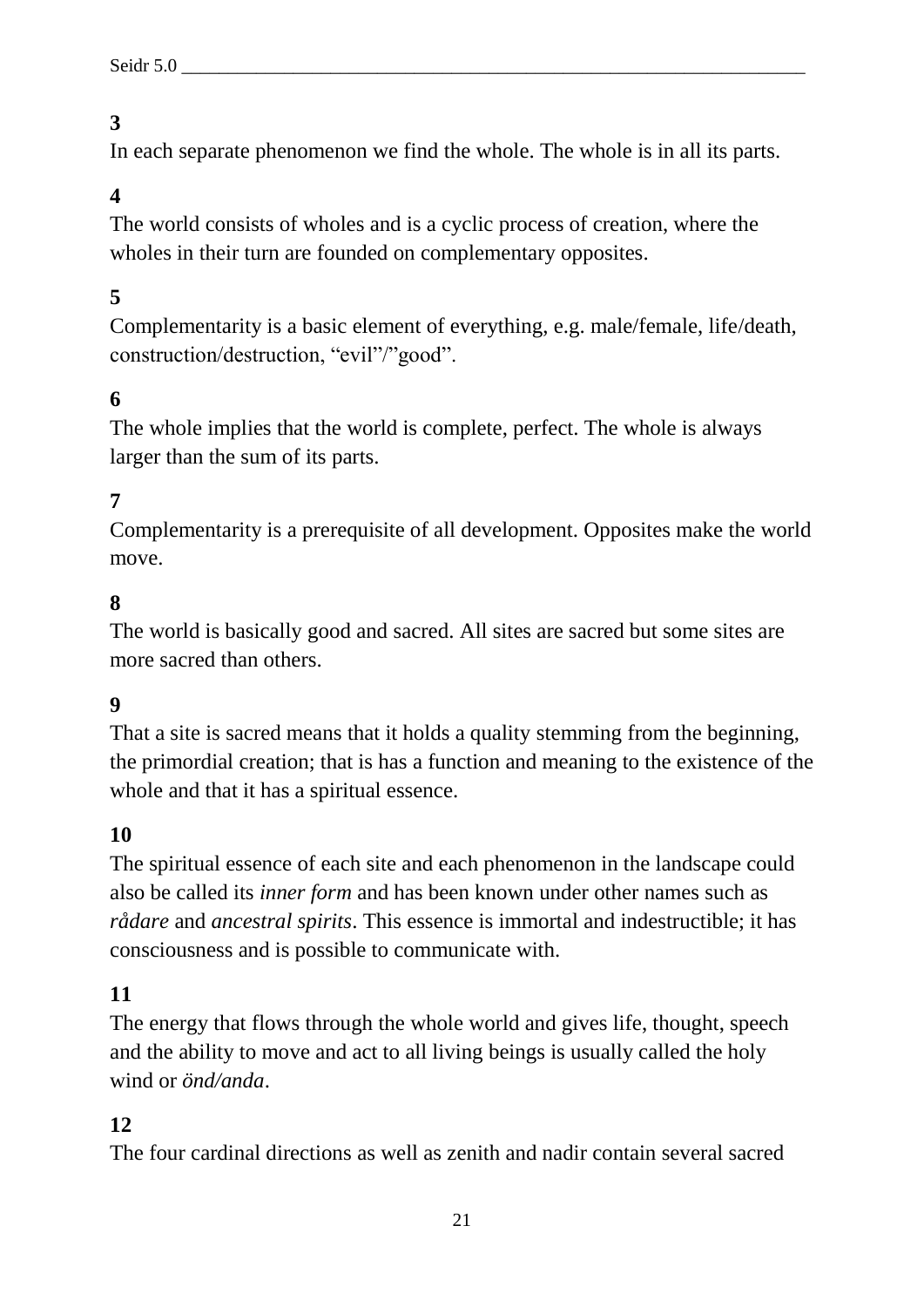dimensions, inner forms, colours, vibrations and qualities that are filled with sacred power and knowledge.

# **13**

All time is one and the same and sacred, but some times are more sacred than others and their sacredness can be intensified in ceremonies.

# **14**

Time is alive and cyclic, circular. It has no beginning or end. What has already happened is present in the now, which also contains what is to come.

# **15**

Circular time is always the same, nevertheless always different and renewed.

# **16**

In each moment we can make contact with the first moments of creation, with Dreamtime, which takes place simultaneously and constantly and contains the beginnings of the world as well as the now.

# **17**

Each moment is a gate into infinity. In each moment we have the possibility to move into Dreamtime and touch upon the sacred.

#### **18**

The innate state of the world is beauty – a beauty characterized by diversity and balance in diversity. Diversity is the essence of the cosmos.

#### **19**

All beings exist in a common and all-embracing web, *Urd's* web, where everyone and everything reciprocally affects one another. Everything is alive and this energy of life is in everything and everywhere.

#### **20**

Everything is shaped of the same elements as everything else in the cosmos.

#### **21**

Everything has life, everything has the might to talk, to breathe, to learn and guide.

#### **22**

Everything has a cause and often several causes and is connected to everything else. Furthermore everything has essentially the same cause.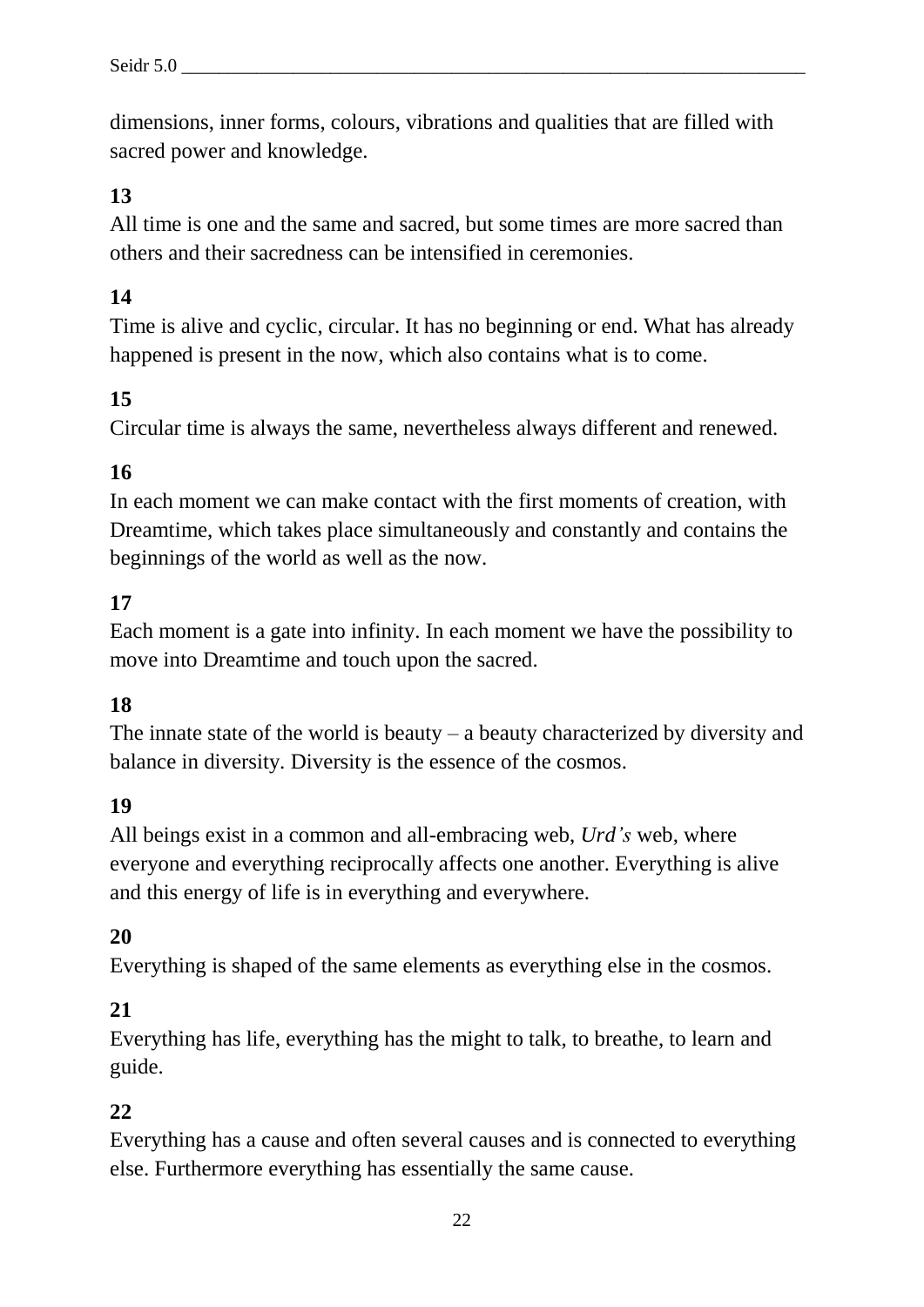It is the same power that is behind the existence and movement of everything. It is the same power that is behind the movements of the clouds and behind my own thoughts, movements and activities.

# **24**

In the multitude of beings no one is superior to anyone else. The human being is neither superior nor inferior to other beings.

# **25**

All beings have souls and these souls are parts of the primordial force of life, the holy wind, *önd/anda*.

# **26**

In order to play a positive role in the diversity of existence, the human being must act with humbleness towards everything that lives and grows. This is about tuning into harmony and balance with the animals and the plants and with everything that is and grows. It is a process that takes its time and can't be sped up.

# **27**

To walk in beauty is to live in alliance with nature. The beauty is in the dynamic relation between things, between human beings and things and between human beings and all other beings. Beauty is realized when the forces of the world are in balance.

#### **28**

The world demands our participation. All species have mutual tasks and duties and when all beings mind their own businesses there will be balance in the world.

#### **29**

Indigenous peoples have a spiritual relation to land and water. The sacredness of the landscape is an emotional experience of unity with the place. The landscape is a central part of the individual's self-image and the landscape comprises also other forms of life, both visible and invisible.

#### **30**

The landscape is a social, ethical, physical and mythical space that is jointly created by the human beings and all other beings in a reciprocally and constantly ongoing interplay.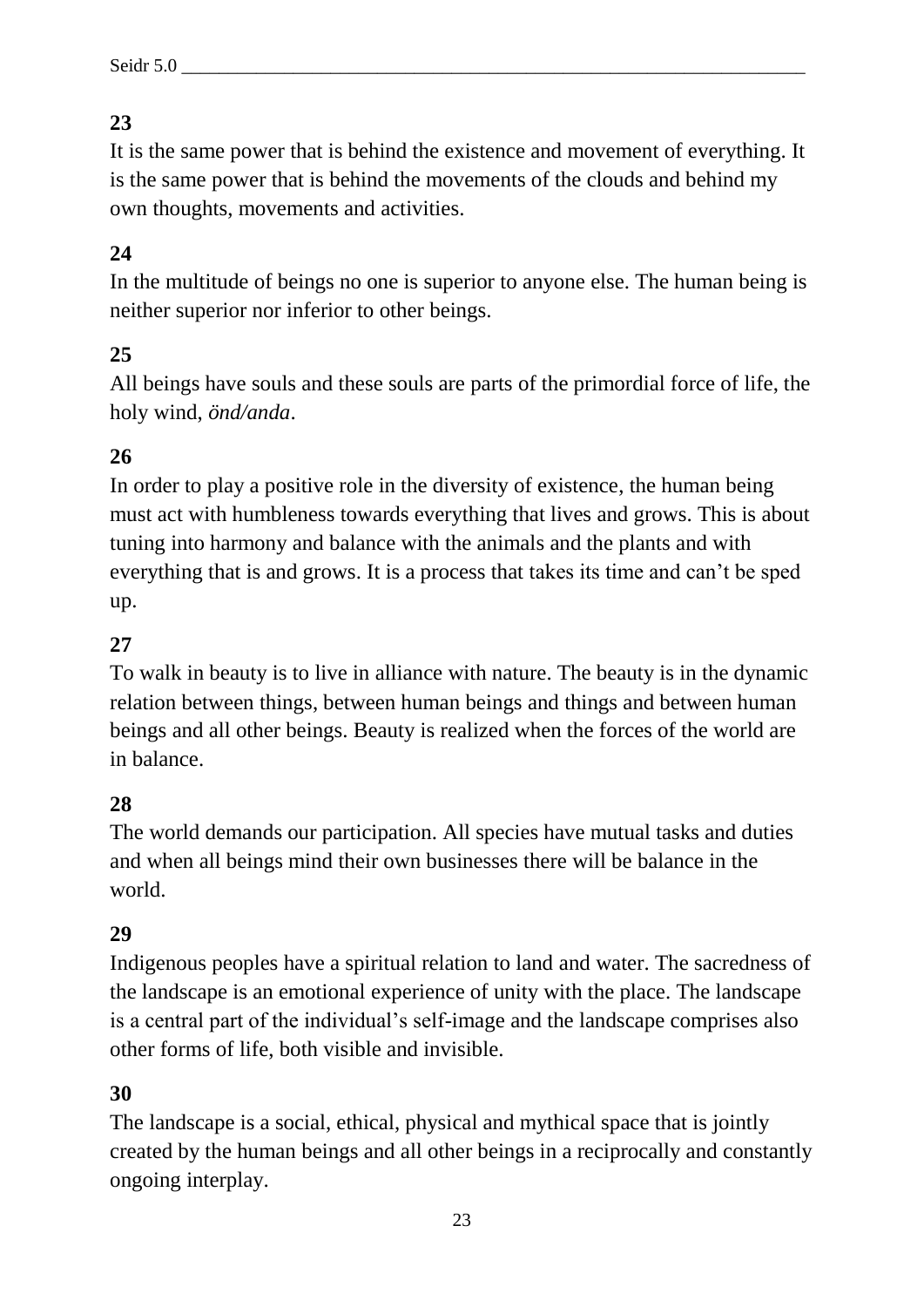Human beings live in an ocean of relations with plants, animals, stones, trees, mountains, rivers, lakes, weather systems and other natural processes, visible as well as invisible.

# **32**

The myths are maps helping human beings to navigate the oceans of relations.

#### **33**

The myths show how to live in the world. They point at potential problems, at what is possible to change and at what is not possible to change, and they leave it to the creative processes of human beings to solve the problems.

#### **34**

The landscape can be seen as a huge library where geological, physical, chemical, historical, ethical and mythical knowledge is stored. This knowledge is part of the common world heritage.

#### **35**

By taking part in the holy wind that is everywhere and runs through everything human beings can have access to all knowledge that is to be found in nature, manifest as well as hidden.

#### **36**

The knowledge is already complete. Everything there is to know about the world is already known by the world and is contained in nature itself since the world is organized in accordance with this knowledge. Human beings can take part of this knowledge but they can't expand it since it is already complete.

#### **37**

The landscape also contains emotionally charged personal histories, stories and visions and it is possible to take part of their contents.

#### **38**

The landscape expresses itself in ceremonies, songs, stories, dances and symbols and within them we find knowledge that is necessary for establishing the right relation to the place and its non-human beings.

#### **39**

The ceremonies, songs, stories, dances and symbols contain manuals to the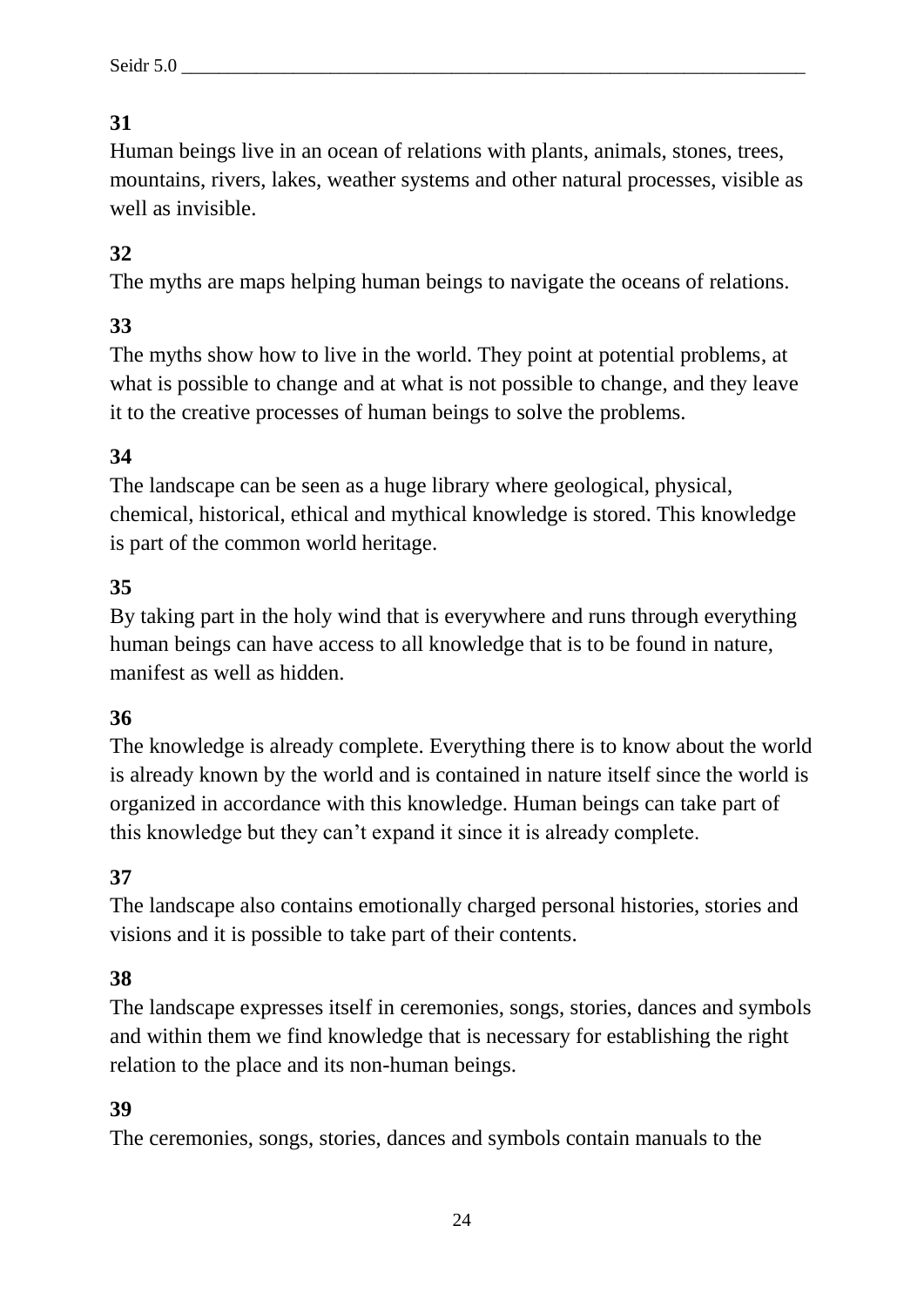landscape and show ways that humans can use in order to take part of the knowledge and power of the landscape.

#### **40**

Ceremonies, songs and dances belong to specific places. To perform them is a way to remember and renew the relations to the landscape.

#### **41**

Through ceremonies human beings can stay attuned to the rhythms of the spiritual world. The ceremony is an exchange of energy and responsibility between different life forms and between humans and nature.

#### **42**

Through ceremonies human beings enter into communication with different natural processes and fulfil their commitments in order to preserve harmony, balance and diversity. In the ceremony human beings enter a sacred time, Dreamtime, and a sacred space where we can interact with the spiritual essence of all other beings and with the spiritual world.

#### **43**

The ceremony is a way to create beauty in one's own thinking and within oneself, which is a prerequisite of bringing this beauty into the world through words and deeds, thereby contributing to the creative process of the world.

#### **44**

Nature is the prime source of knowledge. Every place and every moment is loaded with knowledge and power and all power and knowledge comes from Mother Earth.

#### **45**

In every place and at every given moment we have potential access to the power and knowledge that is needed to attain insight and freedom.

#### **46**

Learning and insights are depending on the experiences in specific places, where specific life processes can be observed and where specific knowledge is stored that can be accessible to those who open their minds.

#### **47**

Coming to knowledge is an active dialogue with nature where you enter into nature, getting to know it and all its processes from within.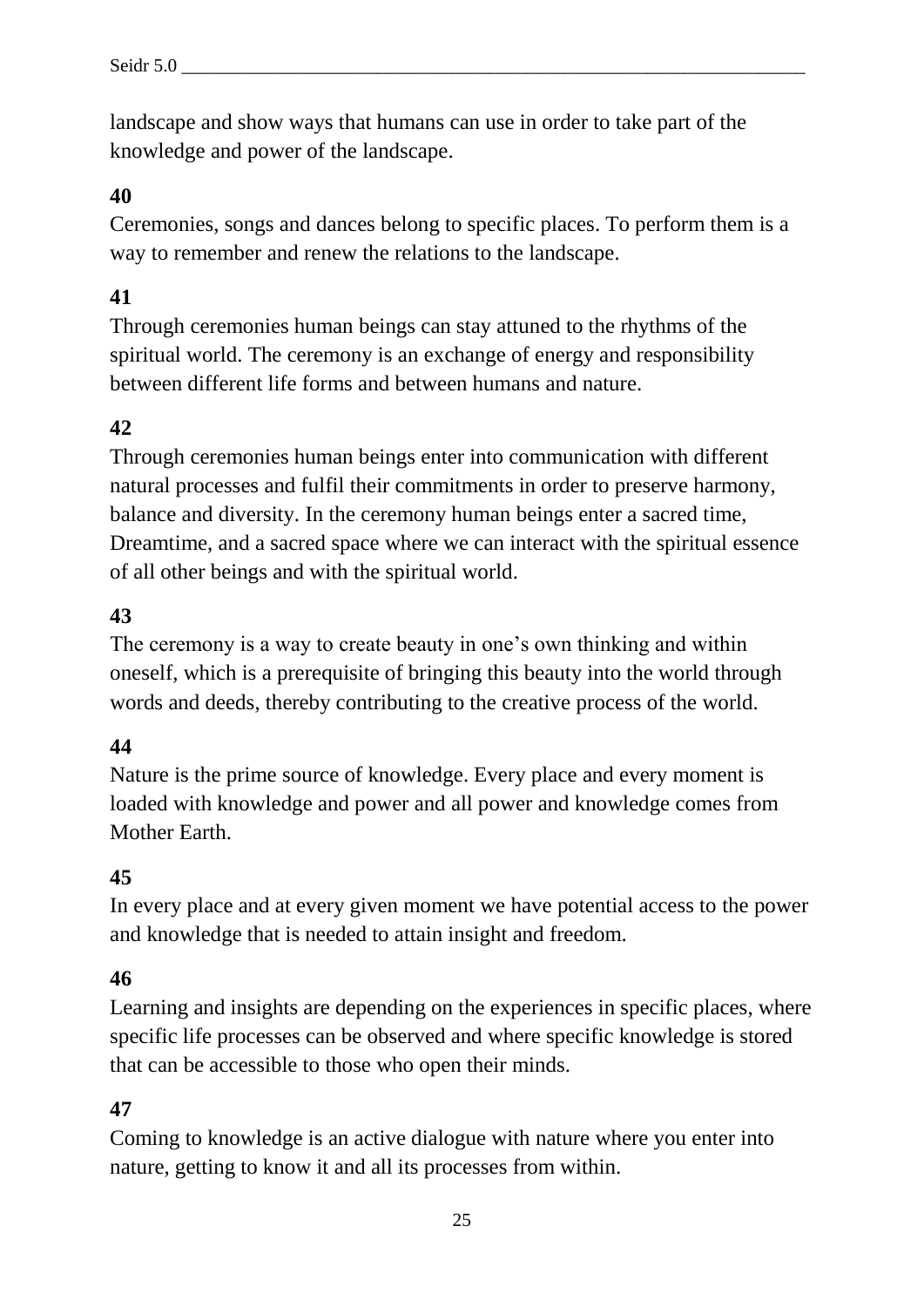It is not a matter of searching for power and knowledge, or of finding it but of making yourself accessible to it.

# **49**

By making yourself accessible you will be open to power and information that is otherwise hidden.

# **50**

By being accessible to knowledge and power you will be a participator and cocreator in a cosmic base of information.

# **51**

Human beings can gain knowledge and learn from *all* nature by silently listening and paying attention.

# **52**

Everything in nature has something to teach human beings. Everything has a message. Through creative participation human beings can open up their bodies, souls and minds to the world and receive knowledge directly from and by nature.

#### **53**

Wisdom is insight into what's hidden *and* into the world. The shaman who is aiming at harmony and balance seeks insights both in the ordinary *and* in the non-ordinary reality.

#### **54**

Wisdom implies recognizing and understanding the forces that constitute both the non-ordinary and the ordinary reality.

#### **55**

The shaman is someone who knows; someone who knows how and someone who sees, but he or she is not the only one who does.

#### **56**

The prerequisite of gaining insight is right attitude.

#### **57**

The shaman seeks a mental method as simple as possible to gain insight; a simple on-off button in his/her own mind.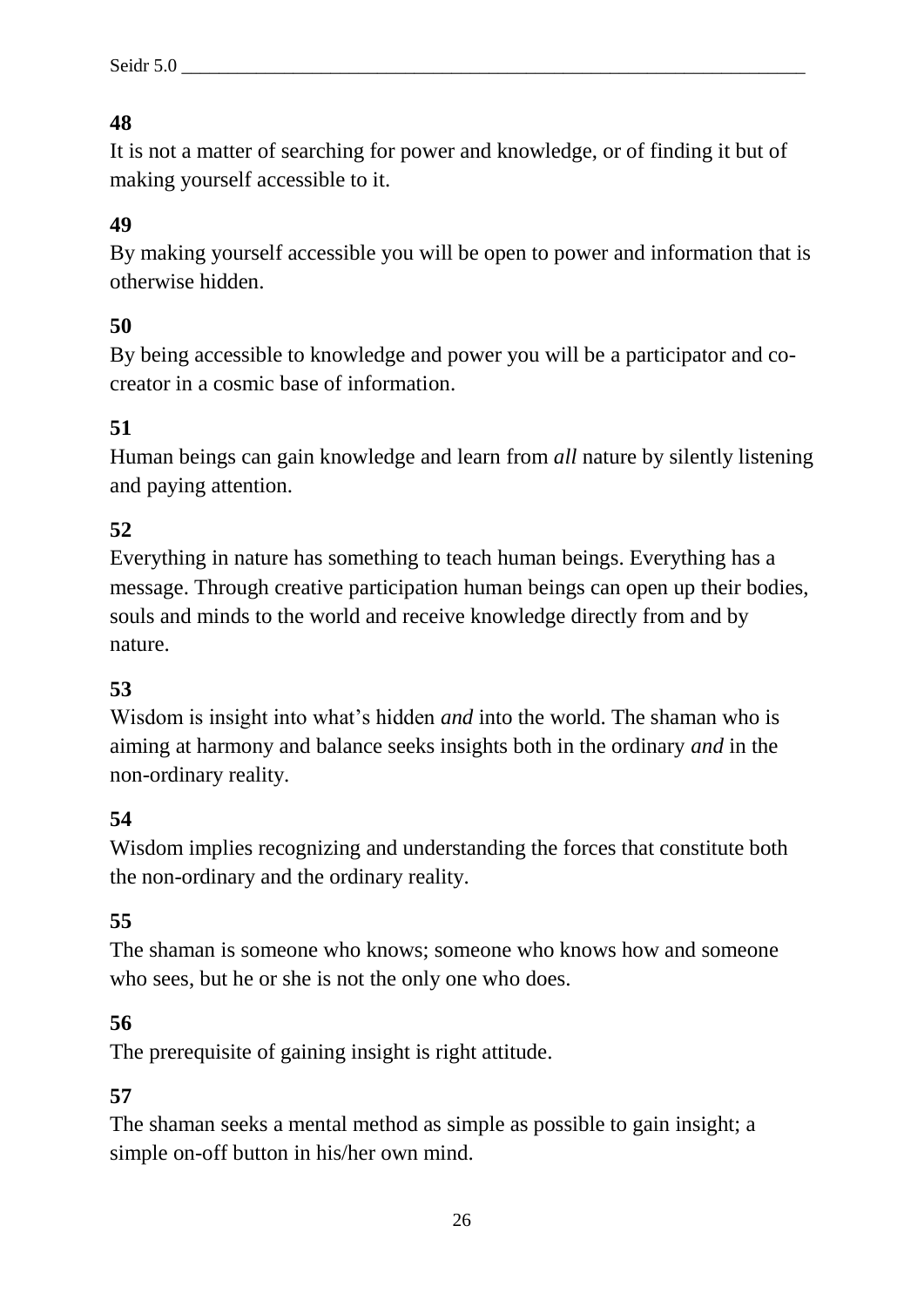To gain insight you have to be a soft human being whose self-importance and ego doesn't block the path to knowledge and power.

# **59**

The shaman reads nature. The shaman grasps the forest, grasps the moose and participates in the competence of other species.

# **60**

The shaman knows that the animals and the plants are professional survivors that have accumulated knowledge during several million years; knowledge that is accessible to other species in a reciprocal exchange.

# **61**

Knowledge is relationship and relationship brings responsibility and obligations.

# **62**

When the shaman is looking for answers he/she knows that the answers will come sooner or later. The shaman is like a satellite dish; prepared to constantly and everywhere receive knowledge and power from all sorts of directions and traditions.

# **63**

It is power and knowledge *in itself* that is essential to the shaman – not the different forms that power and knowledge chooses to reveal itself in. Therefore the shaman is primarily interested in working with and experiencing the energy *directly* instead of via symbols.

#### **64**

In *ordinary* reality the shaman meets his/her teachers in everyday life and in nature. It's all about realizing who one's teachers are, what they can teach and then making oneself accessible to that knowledge.

#### **65**

In *non-ordinary* reality the shaman meets his/her teachers through traditional mind-altering methods such as ceremonies, vision quests, walkabouts, drumming, *yoiking*, dancing, fasting, and sleep deprivation.

#### **66**

In order to be accessible to power and knowledge you have to bite off the threads of fate.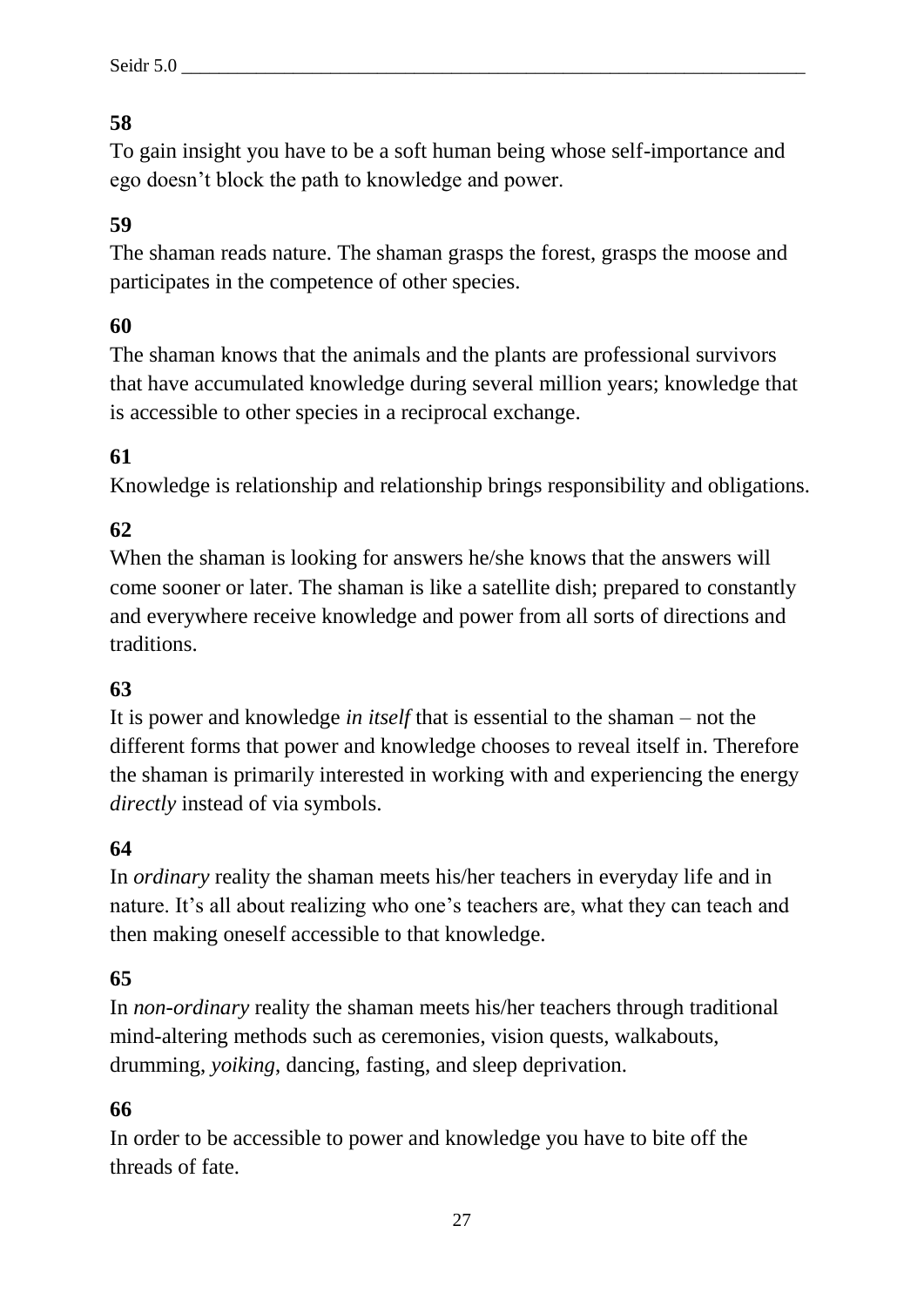Biting off the threads of fate means to liberate yourself from ways of thinking, from power structures and hierarchical conceptions that those around you, the society and the state have forced upon you and that you have internalized during adolescence.

# **68**

As an individual human being you can liberate yourself and attain a state of freedom that goes beyond the limitations that you yourself or others have put on you regarding your role and place in the world.

# **69**

The shaman takes part in ordinary life as everybody else but is not dependent on it or chained to it. He/she lives fully but is also prepared to leave this life at any moment.

# **70**

The shaman uses aloneness and death as advisors since they are important sources of wisdom and power.

# **71**

While one is alone in all decisive phases of life the shaman is not afraid of this insight but transforms the fear of the vast emptiness of the cosmos into a positive driving force towards wisdom.

#### **72**

The shaman realizes that there is no inherent purpose in or all-embracing plan for the cosmos. You simply have to relate to the world as it is. The shaman touches the world with restraint but with quality and *makes* life meaningful through his/her striving for knowledge and power.

#### **73**

The shaman's striving for freedom is a striving for perfection in inner and outer sense, i.e. individual and social perfection.

#### **74**

Perfection is to the shaman not a state but a continuous and dynamic striving for liberation, in outer and inner sense, at an individual and a social level. It is *the striving in itself* that is essential.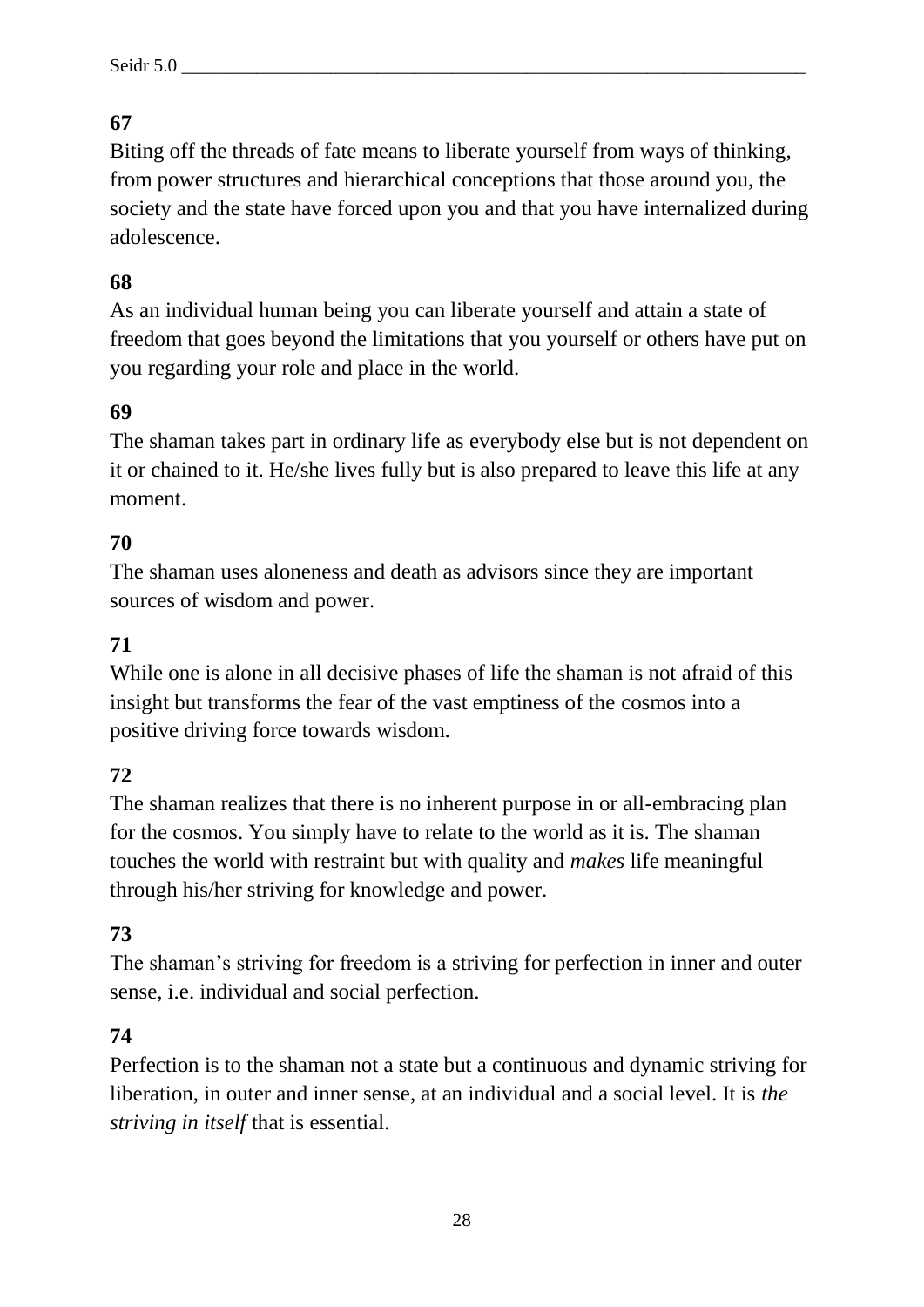The striving for freedom liberates the creative powers of the individual and of society. In this striving the potential of liberation in shamanism will be of a *real* significance to each and every one.

# **76**

The shaman wants to come to terms with the world. It is not a question of fleeing the world or dominating the world but of coming to an *understanding with the world* through a conciliatory and humble attitude.

# **77**

The shaman's attitude of understanding does not mean that he/she is accepting injustice, oppression and exploitation. That would amount to fleeing the world. The shaman is a *creative co-actor* in the world aiming at harmony and balance of the whole – on a global and cosmic level.

#### **78**

Everything is connected, everywhere and always, and the subject influences the observed object. Energy and matter are flowing phenomena and mental energy can influence matter. The power of thought might influence political and social processes.

#### **79**

The shaman is however humble and realizes that he or she cannot influence everything. We can wish, we can pray but we can't always *decide*.

#### **80**

The shaman's wisdom implies knowing what causes things, what he/she might influence, what he or she can't influence and where and when it is advisable to intervene. Of course it is not always wise to intervene since the consequences of an intervention are very hard to anticipate and even could be negative somewhere else in the great web of *Urd*.

#### **81**

Sometimes wisdom implies that you admit that you don't know the cause of things and possibly might never be able to tell. Sometimes you should simply let things be. Wisdom will tell you when. Sometimes not-doing is better than doing.

#### **82**

The method that the shaman employs in order to attain his/her goals, to as far as possible rule one's fate and to creatively influence relations can be summarized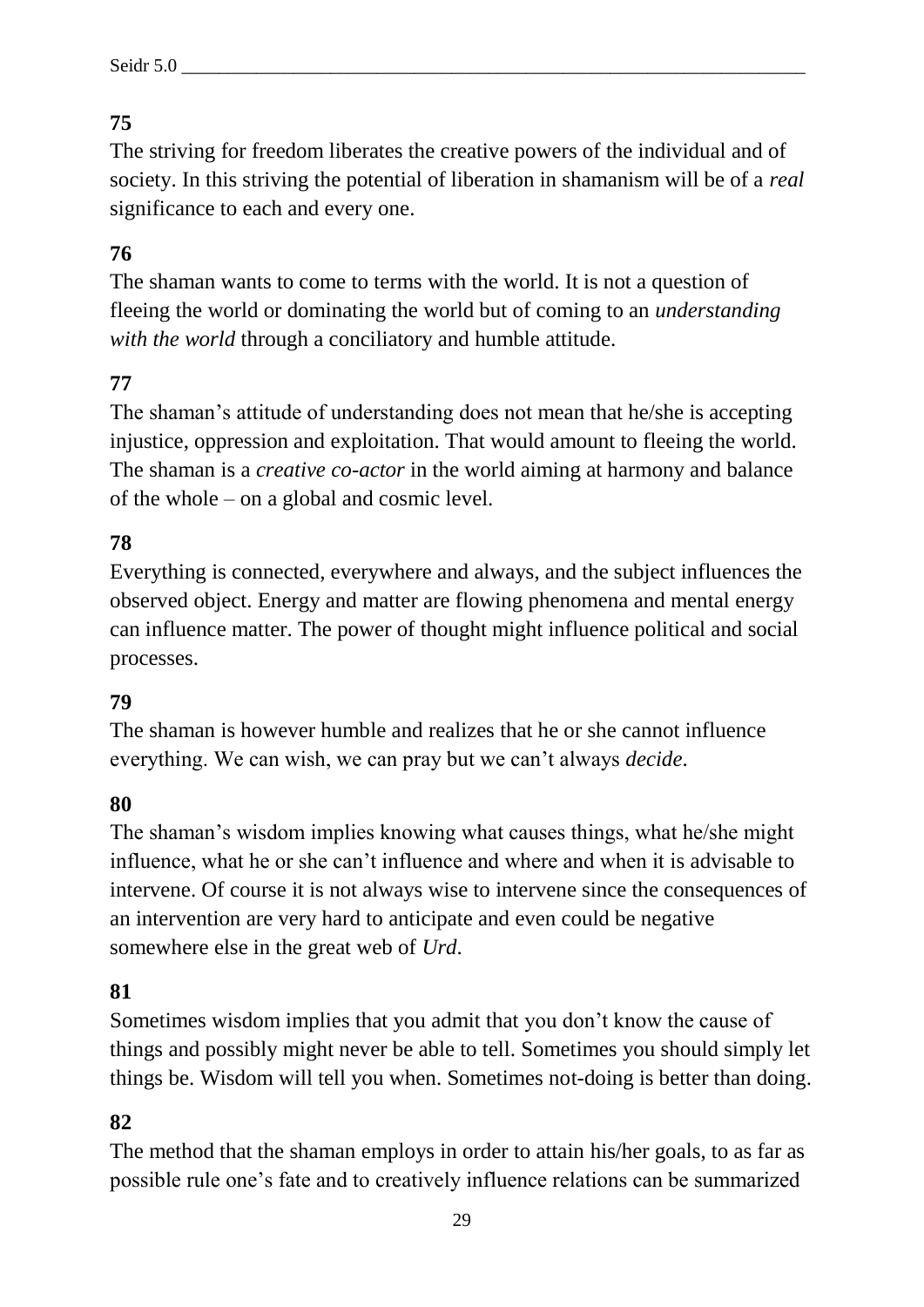in the notion of *unbending intent*. It is an act of concentrated effort of will carried out in an altered state of consciousness.

#### **83**

Magical effect on the world is possible only if the shaman has established inner harmony and is in balance with the great cosmic movement. Magic is acausal; there is no simple relation of cause and effect in magic. It occurs only in *synchronistic* situations.

#### **84**

When you have achieved balance with the world, with all that is and all that isn't, then it might be possible to intervene in and exert an influence on the world. This includes balancing yourself also in relation to what is negative, destructive and chaotic.

#### **85**

The shaman tries to be free in relation to different categories in the ordinary reality such as nation, class, religion, party, associations, subcultures etc. True, the shaman like all other humans participate in a number of different everyday situations but does not *primarily* define himself/herself as part of them. That would be to make oneself unfree and incapable of going beyond those categories.

#### **86**

The shaman is creative and innovative and has a dynamic relation also to his/her own tradition. Even if the shamanic methods that have been developed during thousands of years are functional, the shaman is neither restricted nor bound by them.

#### **87**

The shaman is primarily not interested in the different methods or even in the mental states you can attain with their help. He/she is interested in the power that is manifested in this state; not in the forms into which the power chooses to manifest itself.

#### **88**

The shaman can move beyond the methods and is then no longer working with the different material and spiritual manifestations of power (power animals, spirits, *rådare* etc) but *directly* with *power itself*.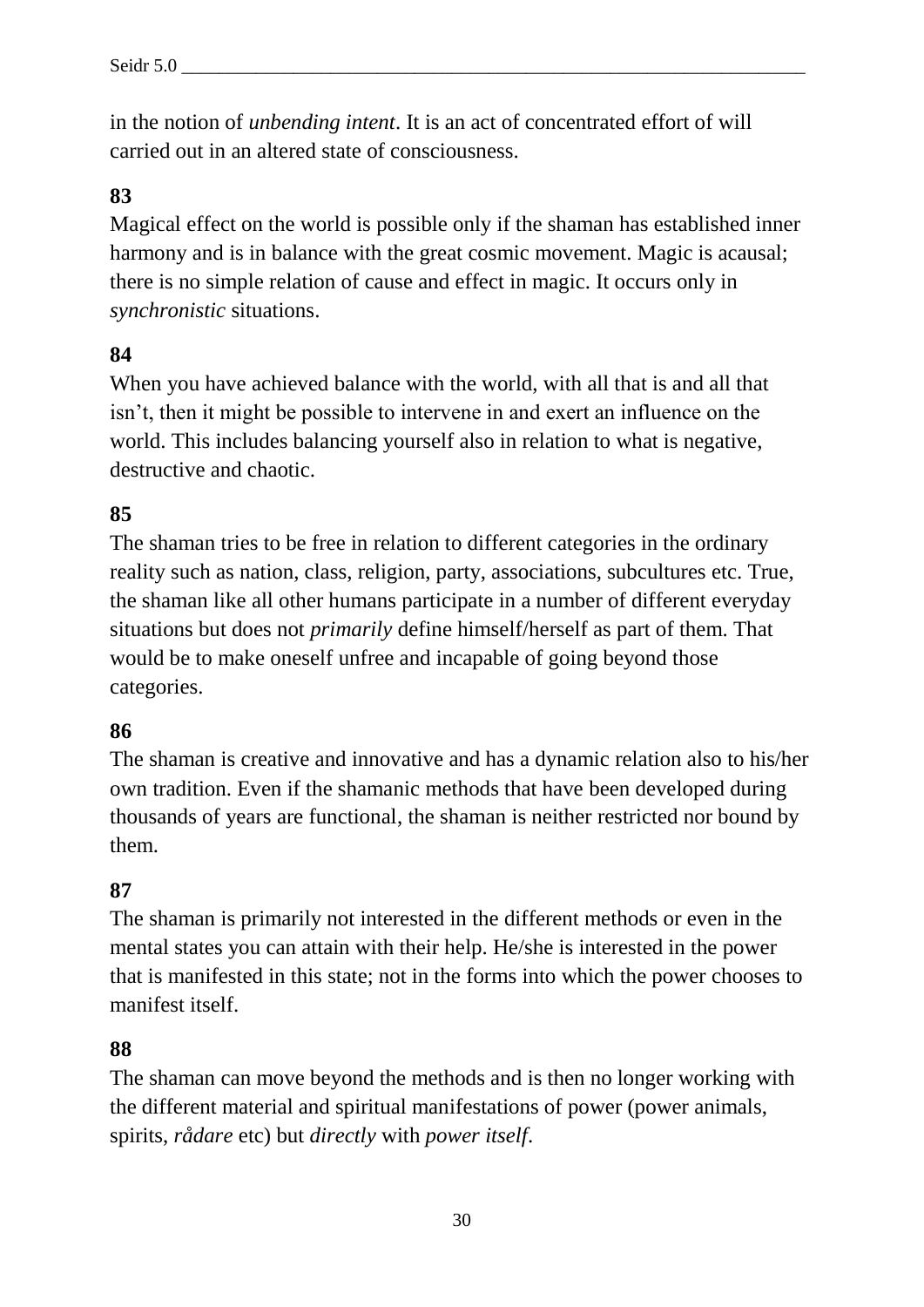The traditional methods of the shaman is one way of attaining this state, but the methods can also be an obstacle to attaining this state.

# **90**

The shaman realizes that all beings just like himself/herself at heart understand their existence as a privilege and a blessing and that they seek to live to the full. All beings have the right to live and to make their own decisions.

# **91**

The shaman strives for liberation, i.e. living to the full and fully developing his/her potential. He or she strives for perfection and aims at walking in beauty in order to make both his/her own existence and the existence of the world beautiful.

# **92**

In order to attain this perfection the shaman must let go of his/her own selfimportance since the ego could be a hindrance to the shaman's striving for beauty.

#### **93**

The mythical stories and philosophies of indigenous peoples present alternative ways of viewing and understanding life. They present a map of reality that is qualitatively different from the Western scientifically and economically defined map. These different concepts of reality express complementary aspects of existence and can exist side by side.

#### **94**

The philosophies and thinking of indigenous peoples also present paths of knowledge and ways of acting different from Western thinking.

#### **95**

The knowledge of indigenous peoples forms a complete whole embracing all dimensions of life. It is about all sorts of things from cultivation, hunting and fishing to understanding of the spiritual world. Primordial philosophy is another sort of map of the cosmos than we are used to in the Western civilization. In certain respects it corresponds better with the essence of the cosmos than the Western map does.

#### **96**

Traditional knowledge is closely connected to the landscape. Therefore this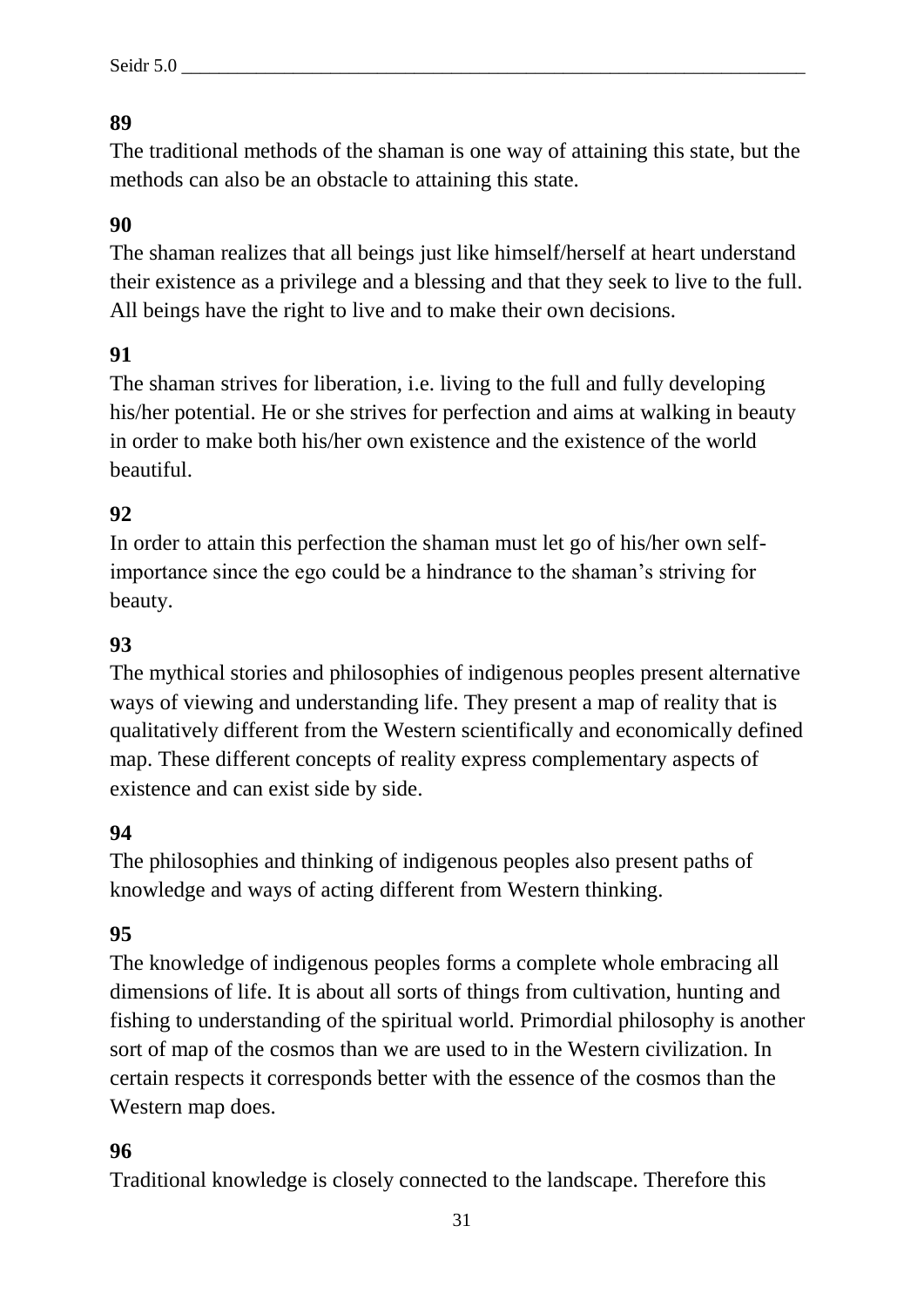knowledge does not disappear even if the human beings who carry this knowledge disappear. In spite of 500 years of colonization, war, genocide and all but extinction, the indigenous thinking is still alive in the Americas. In our own landscape much of the traditional knowledge of our ancestors can still be found.

# **97**

Knowledge belongs to the landscape and is constantly present and possible to take in for those with the *right attitude*. When time and place is right knowledge can come back through ceremonies and dreams and individuals can share in the knowledge through presence in the landscape and by being accessible. Knowledge does not belong to any particular group of human beings or any particular culture. It belongs to Mother Earth and it is part of the landscape.

#### **98**

The essence of the philosophy of indigenous peoples is present in the interplay between them and the landscape and in their relations to the spiritual dimension. The heart of the philosophy can be found in myths, ceremonies, rules and attitudes regarding their livelihood, e.g. reindeer herding, corn growing, hunting and fishing.

#### **99**

Traditional spirituality is intrinsically practical. Its concrete aim is to achieve harmony and balance. It is about a *technology of spirit*.

#### **100**

The right to land and water also implies the right to religious freedom. Protecting the landscape is also a defense of individual integrity. The task of the human being is to live in the right way *with* the landscape.

#### **101**

The linguistic concepts, the filters of consciousness that determine how human beings understand reality, are made up in a very complex way where landscape, economic system, social upbringing and conventions as well as everyday attitudes are important constituents.

#### **102**

There is a close connection between landscape and language. The language is part of the landscape. Traditional thinking stresses the sacredness of words –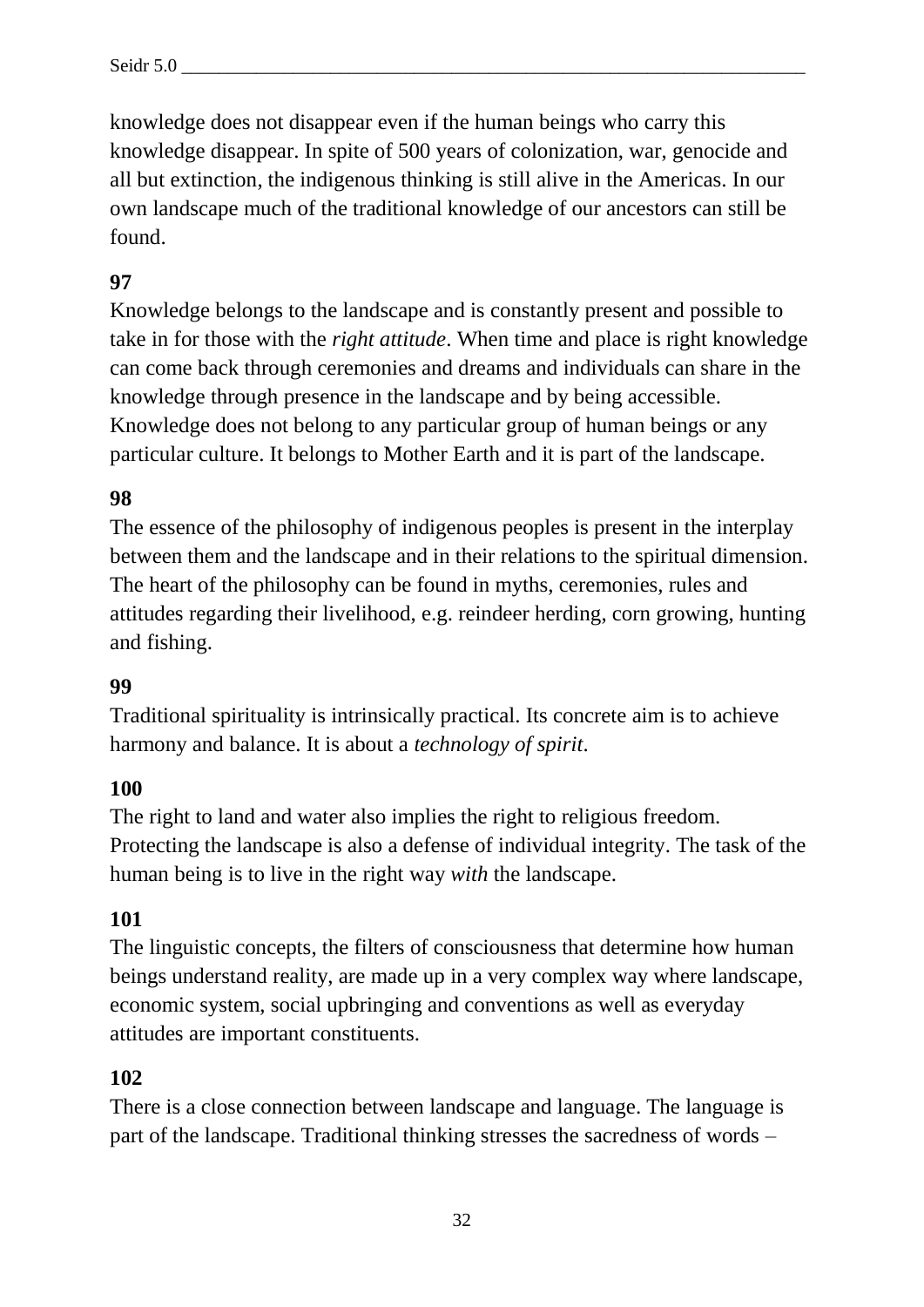they originate from the holy beings of Dreamtime – and the effects of words. What is spoken also comes about. When we speak we co-create reality.

#### **103**

The indigenous languages are, in quite another sense than the Western languages, in harmony and balance with the landscape. They are a part of and an expression of the dynamic dance of the landscape. Therefore they are not possible to use for large-scale manipulation and exploitation of nature.

#### **104**

The traditional emphasis on prayer as a central element of ceremonies is founded on the attitude that everything is in a state of becoming and changing. Prayer is simply good words spoken with an open heart and a clear mind with a desire to take part in the creative processes.

#### **105**

We Western human beings can liberate our thinking by consciously *rejecting* what we have learnt and by *reorganizing* our way of perceiving the world. This is about abandoning and transcending Western thinking and inwardly establishing *liberated zones* as a stage in our striving for liberation. In this way we can contribute to a transformation of the world.

#### **106**

The greatest challenge to indigenous peoples is how to live in the modern society and translate their culture into modern circumstances and surrounding. The greatest challenge of modern society is how to open up and learn from fundamental elements of traditional thinking.

#### **107**

It is important both to the indigenous peoples and all mankind to preserve traditional cultures. They promote dignity of the indigenous peoples, diversity of thinking and diversity of technologies. Diversity is the essence of beauty.

#### **108**

Traditional thinking regulates the relations of human beings to the environment in a non-dominant way. It is about the relations between humans, between humans and animals, between humans and plants, between humans and the landscape and between humans and the spiritual world.

#### **109**

Traditional thinking contains an attitude of balance between mind, heart and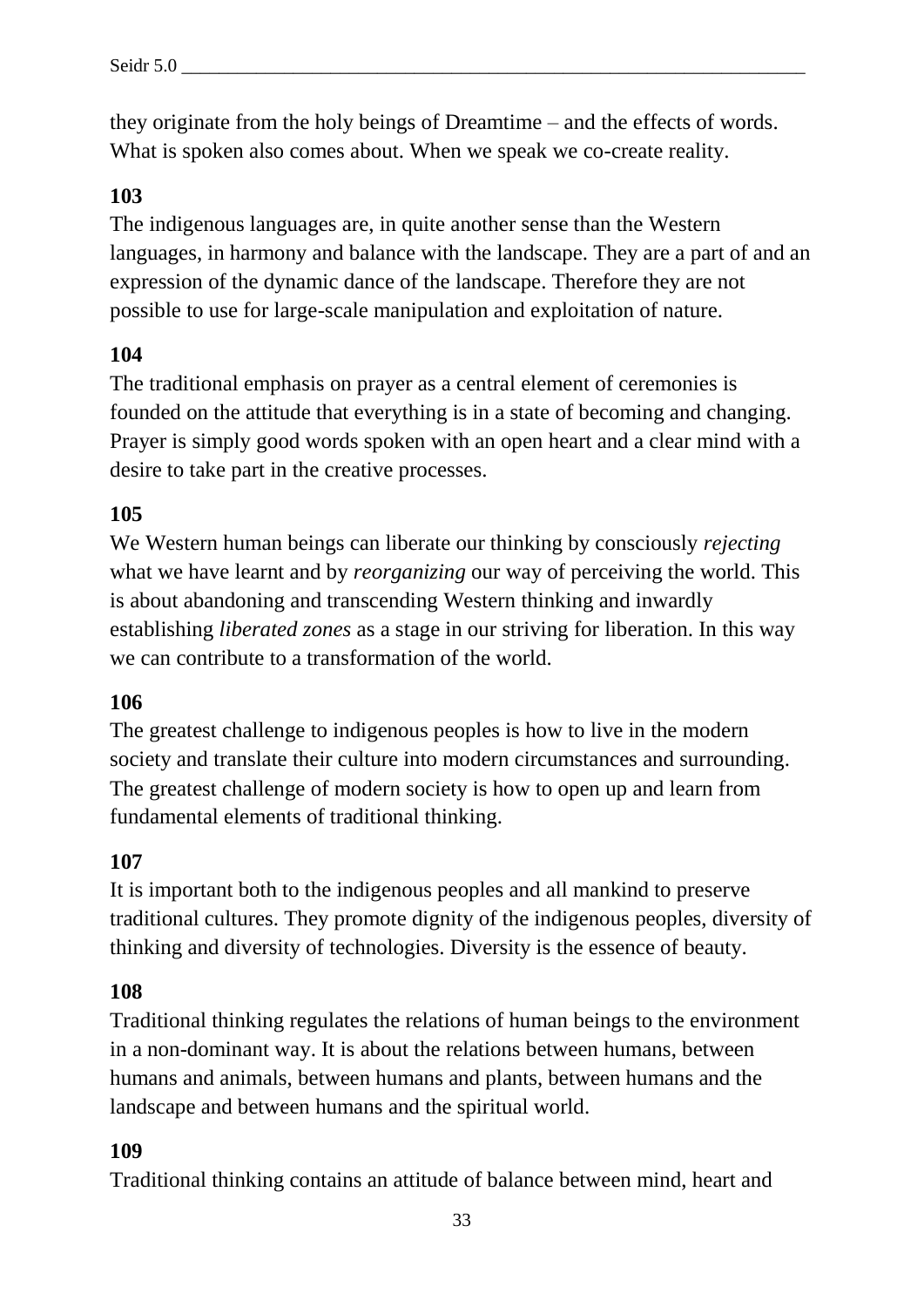hands. Thinking is not exclusively an activity of the brain but a total activity that comprises abstract thinking as well as emotional reactions, spiritual experiences and bodily sensations. Traditional thinking is not only rooted in the landscape but also in the human organism, in the body.

# **110**

Primordial philosophy represents a knowledge that is attained through interaction between body, soul and thought and all aspects of nature, in both an ordinary and altered state of consciousness.

# **111**

Ritual and ceremony are two ancient techniques to attain this interaction and knowledge.

# **112**

Traditional thinking represents a collective dimension of the notion of *walking in beauty*. This means to live with dignity and with respect for all other beings. One example is the arctic way of having one's meals; in an environment characterized by scarcity no one leaves the table completely full or still hungry.

# **113**

In traditional thinking collectivism is a basic dimension. The individual is defined through her relations in a larger context – family, clan, tribe, landscape. The individual is defined through her part of the greater whole and can't be detached from the whole.

#### **114**

Respect is another basic dimension of traditional thinking; respect for all that is unusual and different; tolerance towards all that is deviant. The existence *is* diversity and difference.

#### **115**

One of the paradoxes of the modern world is that indigenous peoples can live in a modern way and at the same time keep their way of thinking and traditional attitudes. This is expressed in statements such as: *We have always been here, we are here and we will always be here.*

#### **116**

When indigenous peoples have managed to dynamically adapt to changed external circumstances they have displayed great improvisatory skills.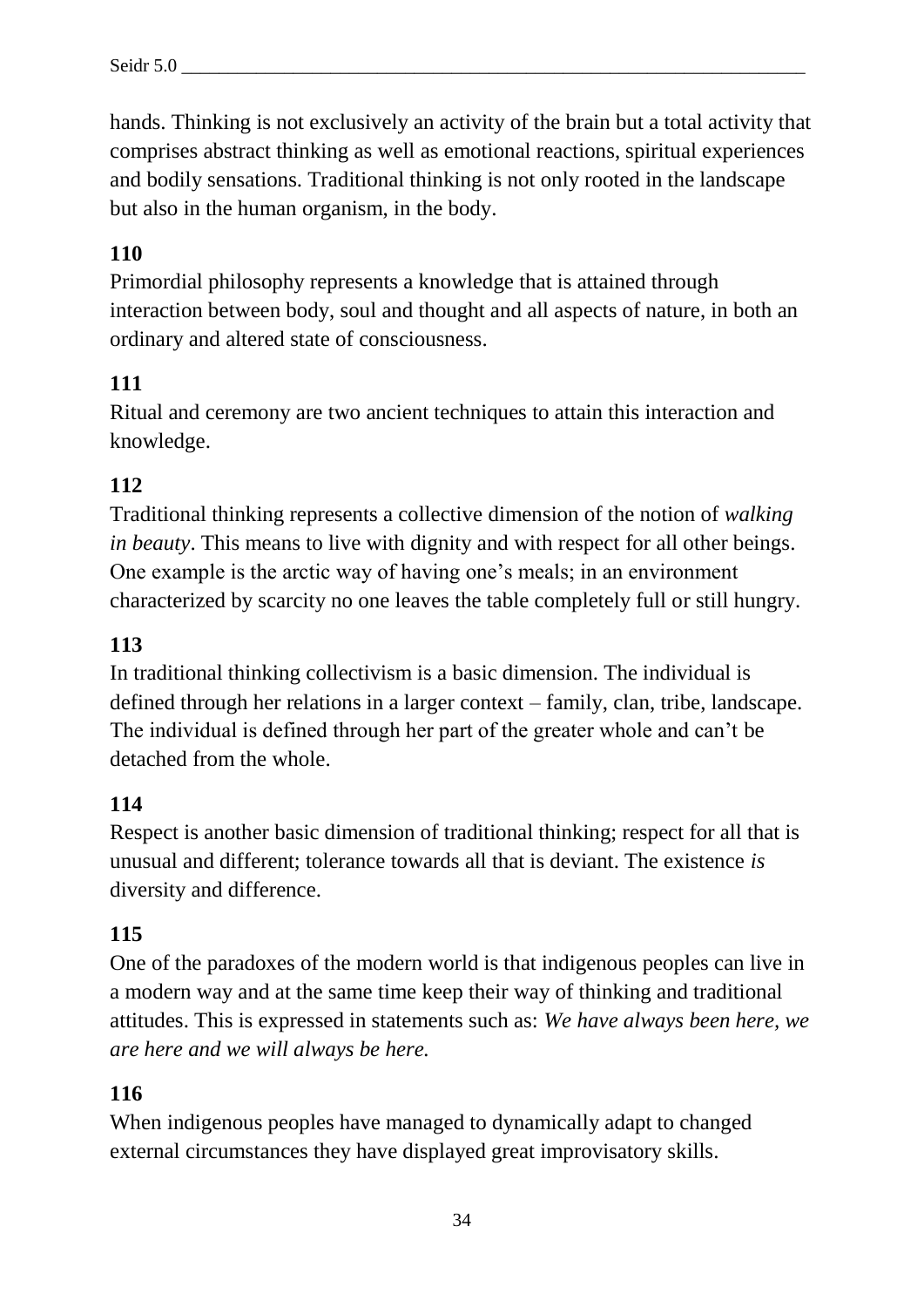The shaman's medicine implies reestablishing harmony and balance that have been disturbed – within the individual, between the individual and the community, between the individual and the landscape and between the individual and the spiritual world, the invisible.

# **118**

As a supplier of premises the shaman also anticipates what is *in the making*; that which will manifest itself in *what will be*. The shaman represents a sort of provisional utopia for his/her society. Shamanism contains an implicit "political" dimension and in my version this dimension is explicit.

# **119**

The task of the shaman could perhaps be described as discovering the lost technology of the spirit and give it a form and a language that is adapted to our modern world thereby pointing to ways to transcend the framework of industrial civilization.

# **120**

When human beings act in order to establish and/or preserve harmony and balance in the world and enter into creative relations with other species and a spiritual dimension they consciously abolish a deep-going alienation that has plagued human societies for a long time. This is to fulfil the cosmic "obligations" of mankind.

# **121**

That important elements of the alienation of human beings can be abolished doesn't mean that all contradictions and all suffering are abolished but it is the beginning of a creative process where mankind exercises just enough force to renew and regenerate the relations to other human beings, to animals and plants and to a spiritual dimension. This is a way of preserving peace, prosperity and harmony.

# **122**

The world is today dominated by the globalized capitalist system of production and consumption which is characterized by wage labour and the production of commodities. This system has dragged also the indigenous peoples into its sphere and the majority of human beings are forced to earn their living by selling the only thing that they own, namely their labour. The majority of human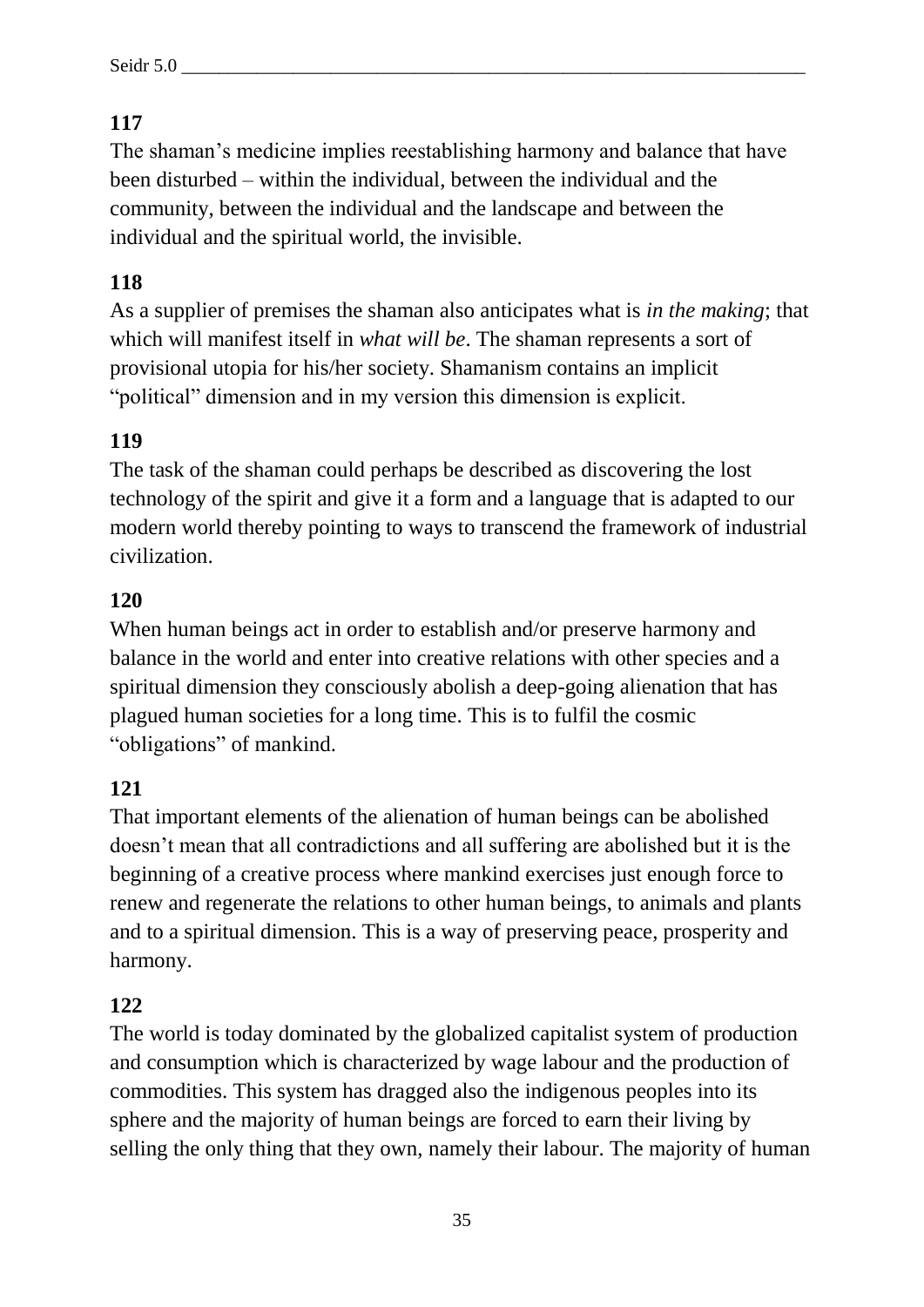beings in the modern world are wage labourers, i.e. proletarians according to the original definition by Karl Marx.

# **123**

The only overall "meaning" of globalized capitalism is producing value through the production of constantly new commodities, material and immaterial. It is the urge of capital to constantly increase its value that is the driving force of the system.

# **124**

The capitalist system creates prosperity as well as poverty, democracy as well as dictatorship, but it doesn't create meaning. Above all it depletes the resources of the earth, upsets the balances of Mother Earth and constitutes a threat to survival in the long term for mankind and other species.

# **125**

Capitalism is founded on exploitation of the labour of human beings, on exploitation of other species and the resources of the landscape in a way that brings it in fundamental opposition to harmony and balance. If capitalism can't be abolished it must at least be curbed and regulated to make it possible for mankind to walk in beauty.

#### **126**

The counteracting forces that capitalism gives rise to, such as class struggles, have in many cases been able to improve the conditions of the working class. The class struggle has reformed and streamlined capitalism but in no way abolished its fundamental character and its violence towards Mother Earth and other species that is incorporated into the system and is a prerequisite to the system.

# **127**

Capitalism also gives rise to utterly reactionary and destructive opposing forces, which are hostile to life and use terror as a working method. Those forces bring even more unbalance and disharmony into the world, further increasing suffering and alienation.

#### **128**

Capitalism causes alienation on quite another scale than previous social systems by reducing human beings to labour force, animals and plants to objects of exploitation and nature to supplier of raw materials and waste deposit.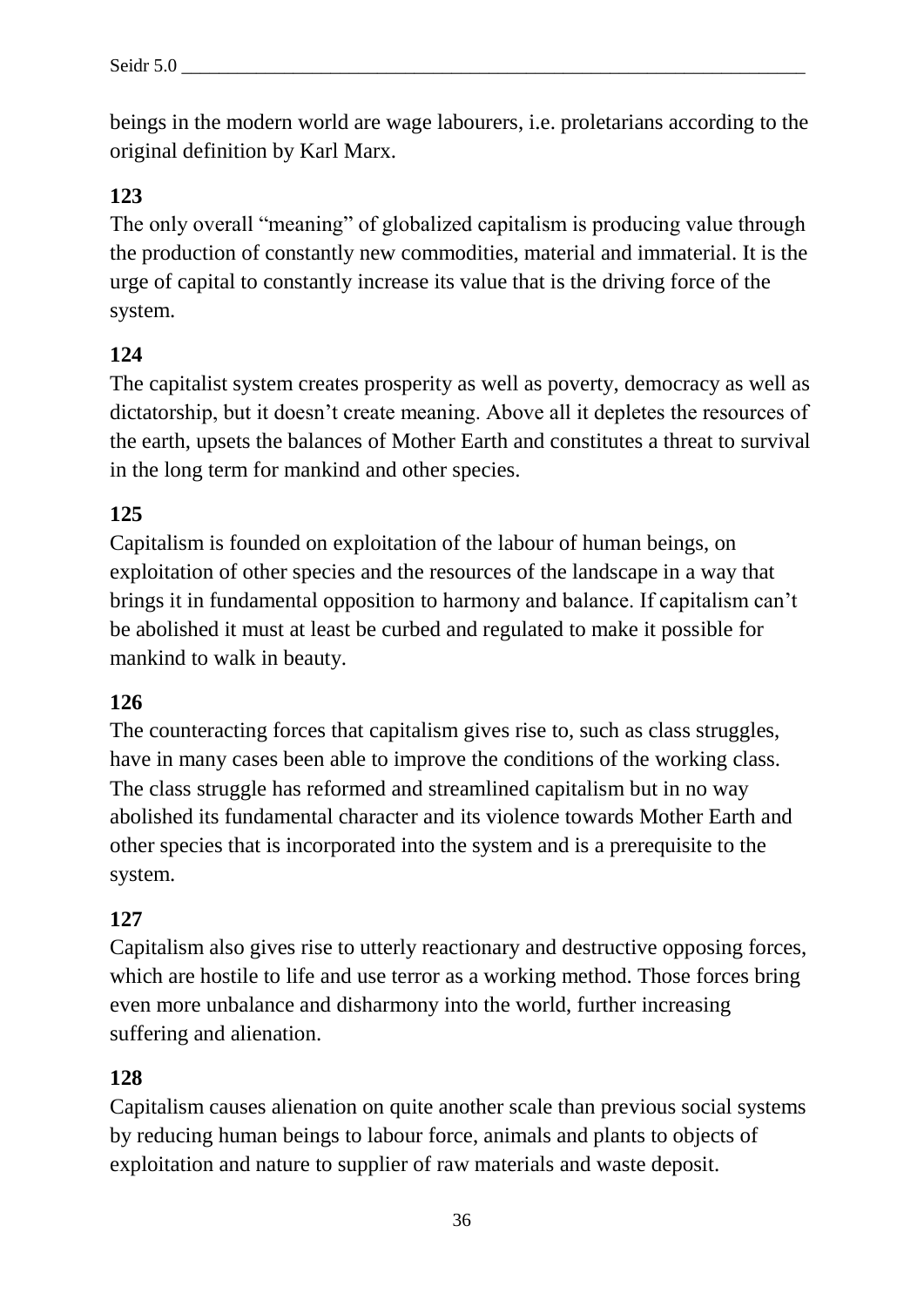### **129**

To abolish alienation in a shamanic sense implies abolishing not only the alienation in relation to the process of production and to one's own activity in production as well as to the commodity, the result of the production, but also abolishing the *inner* cleavage, the alienation in relation to nature and all of its visible and invisible inhabitants. This inner cleavage might have originated as early as during the Neolithic revolution when the majority of mankind took decisive steps into a new system of production, from gathering and hunting to farming and cattle breeding.

#### **130**

There are no simple answers to why these steps were taken. Life as gatherers and hunters gave the human beings an equal and meaningful existence with a pleasing material standard. It might have been substantial and sudden climate changes in connection with or after the latest glaciation that made more and more people change to a stationary way of living with farming and cattle breeding as a base.

#### **131**

This transition benefited some individuals and groups and already 10 000 years ago we can get an inkling of the patterns that have shaped today's world with a far gone division of labour, economic exploitation, political and religious institutions of power, gender discrimination, wars, epidemics, destruction of environment and resources.

#### **132**

After several million years of evolution human beings are biologically and psychologically adapted to a "Paleolithic" way of life; a life in relatively small groups in an intensive interplay with everything else in nature, including its spiritual dimension. This includes a diet that is optimally adapted to the human organism – with no cereals, very little, if any, dairy products and, definitely, no refined sugar. The modern Western society seems to be an evolutionary blind alley.

#### **133**

In the Paleolithic epoch, which covers more than 90 percent of mankind's existence on earth, human beings were able to develop their physical, mental and spiritual potential in full. We know that the brain capacity of human beings was fully developed already 200 000 years ago. This means that the human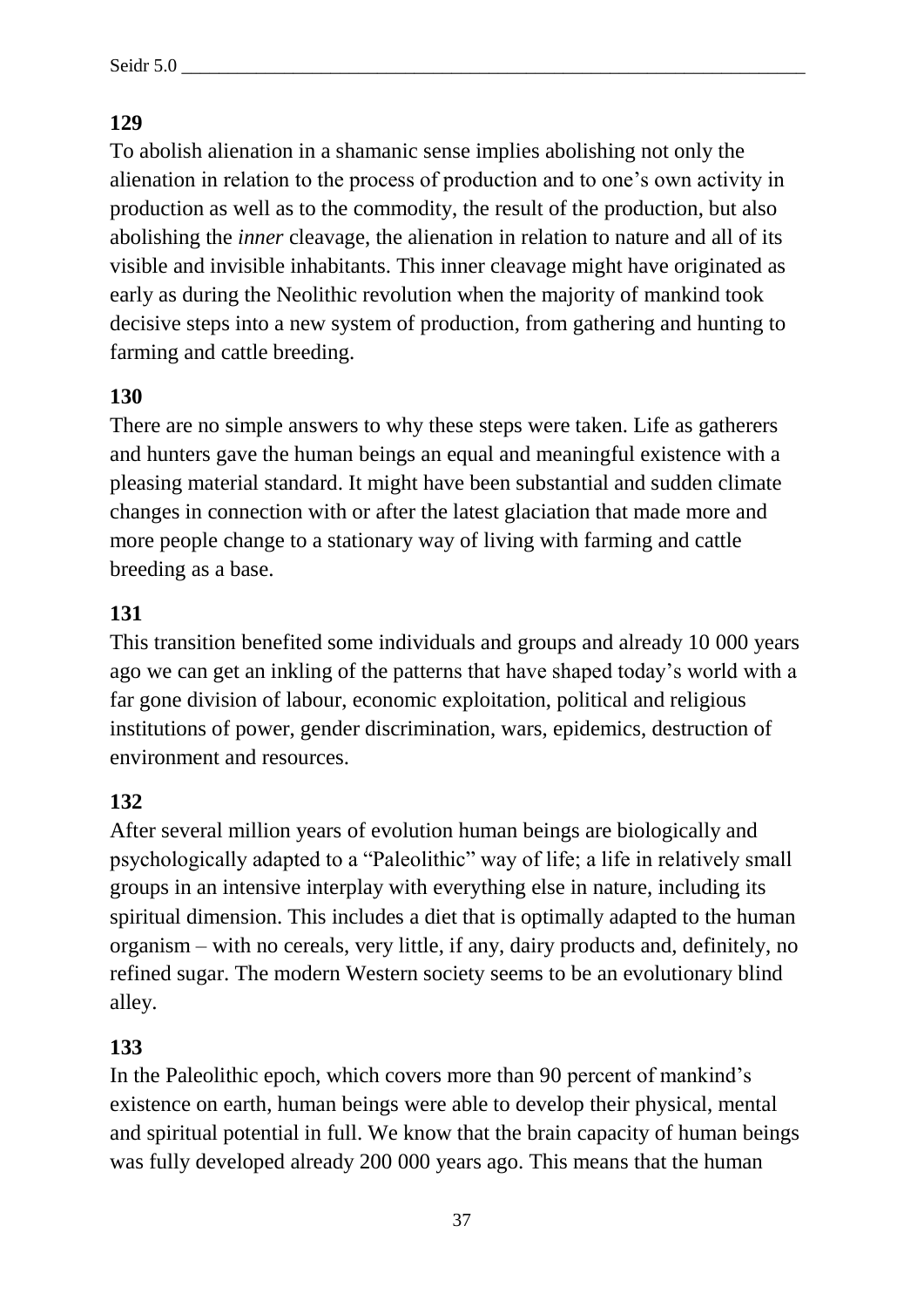beings living at that time had at least the same capacity for thinking as we have (plus a lot of intuitive and organic thinking that we seem to have lost). In the light of this the transition to farming society was hardly necessary, desirable or worth aiming at. The big question is not why it took so long before human beings started farming but why they did it at all.

### **134**

In the globalized capitalist system of production and consumption human beings don't get any outlet for their physical, mental and spiritual potential. Instead life in the modern system imposes a number of restrictions and inhibitions on their creativity.

### **135**

Those restrictions and inhibitions have to a high degree been internalized by modern human beings, who in this way have turned into their own oppressors. They are their own inner prolonged arm of the state, the church and big business. The consequence can be anxiety and other mental and bodily ailments. Modern man is hardly walking in beauty but rather in chaos and confusion.

#### **136**

Human beings are also plagued by a more deep-going alienation, an existential cleavage that humans experience in their cosmic separateness. Traditional cultures have treated this existential anxiety with different ceremonies in order to bring humans into contact and interplay with Place and with Dreamtime.

### **137**

Alienation can be abolished through *activity* in the landscape that will create balance between mind, heart, hands and landscape. This is all about tuning oneself into balance and harmony with *all* dimensions of the landscape.

#### **138**

One way of attaining this balance is to establish relations *directly* with the wild animals and plants in order to partake of the wisdom and experience of these professional survivors – wisdom and experience that are based on millions of years of evolutionary development and adaptation.

#### **139**

In order to establish balance with nature and its spiritual dimensions you need to be *present* in nature, you need to interplay with nature, you need to live and think *with* nature and *be with* the processes of nature. To walk in beauty implies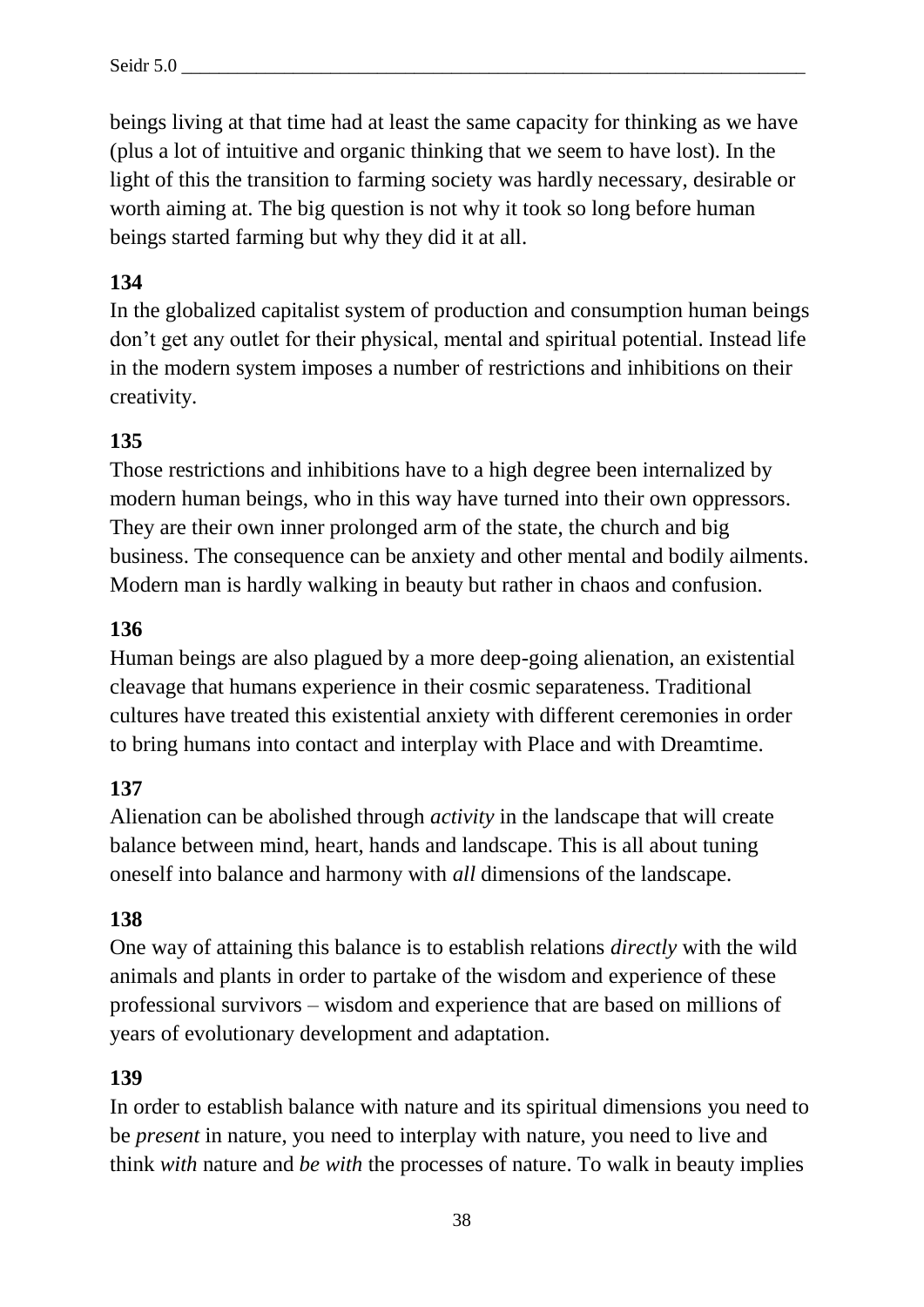that you actually walk *in the landscape*. Activities in the landscape such as gathering, fishing, hunting, cultivating potatoes, picking berries, chopping wood etc. can be a prerequisite to balance between mind, heart and hands, which in turn is a prerequisite to walking in beauty.

### **140**

If we *in deed* abolish alienation we can also abolish our *spiritual* alienation. Then the spiritual dimension is no longer something that is separate from our world. Spirit is the world and the world is spirit. Our activities in the world will then be spiritual. The spiritual universe will manifest itself in this world and the religions can wither away.

#### **141**

The liberation of mankind is something much bigger than the liberation of *mankind*.

#### **142**

To achieve the full liberation of mankind a series of the fundamental categories of the capitalist system (=social relations) such as wage labour, commodity, property, capital, state and nation must be abolished.

#### **143**

All these categories involve a certain form of slavery. Those who are set to wage labour are not free. Those who produce or buy commodities are not free. Those who own property are fettered to and subordinate to the property. The more property human beings acquire the more they will be dominated by it and the more alienated they will be.

#### **144**

To abolish wage labour doesn't mean that *work in itself* is abolished but that work is liberated from its social straitjacket and is transformed into free activity that is carried out together with and in interplay with other humans for our own and common good.

#### **145**

To abolish commodity and property doesn't mean that things are abolished but that they are liberated from their straitjackets as *commodity* and *property*. Liberation doesn't mean that only human beings liberate themselves from their fetters but that also things are liberated from *their* fetters. Then they will cease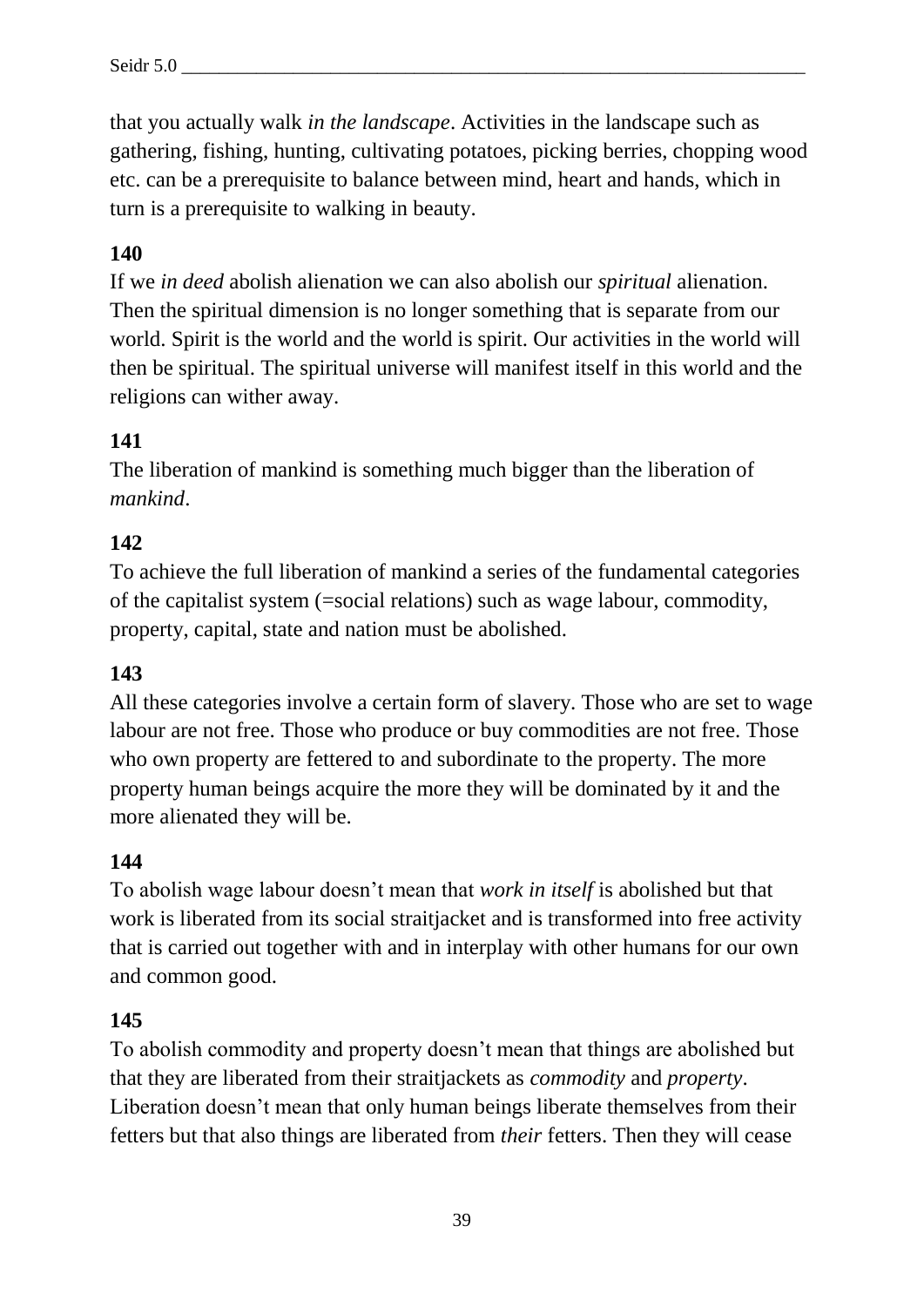being commodities and property, instead becoming *utility goods* or *free things* that exist in themselves and for themselves and not for human beings.

#### **146**

To abolish the state, and as a consequence also the nation, is a process that can't come about by causing a new oppression, another state or an "anti-state" but only by abandoning the state as an organizational form, replacing it with a free association between humanity and all other species.

#### **147**

In *Manifesto of the Communist Party* Karl Marx describes communism as "an association, in which the free development of each is the condition for the free development of all." In shamanic thought this thesis is applied also to other species and natural processes.

#### **148**

In the free association of the shaman the liberation of all species is a prerequisite to the free development of mankind. In order to implement the liberation of mankind it must also include the liberation of the animals, the plants, the landscape, the mountains, the minerals, the rivers, the lakes, the oceans, the weather systems and the whole earth as a living organism. A natural democracy will be developed guaranteeing the rights of all species, natural processes and Mother Earth.

### **149**

But liberation must go even further and also involve a *spiritual* liberation. To belong to a religion is a form of slavery. A human being who is walking in beauty has no need of a religion. There is not and cannot be any central spiritual authority. Life in itself is sacred and living and acting in the world will in itself be a spiritual activity. In that way we can say that a human being who is walking in beauty is *living* her "religion".

#### **150**

Liberation in this profound sense also implies liberation for the spiritual world. God is liberated and cease existing as "God". "God" becomes instead what in traditional thought is called *all my relations*, i.e. all my relations to everything else in the surrounding world. All these relations are present in the landscape and are part of the landscape which thereby recovers its divine essence.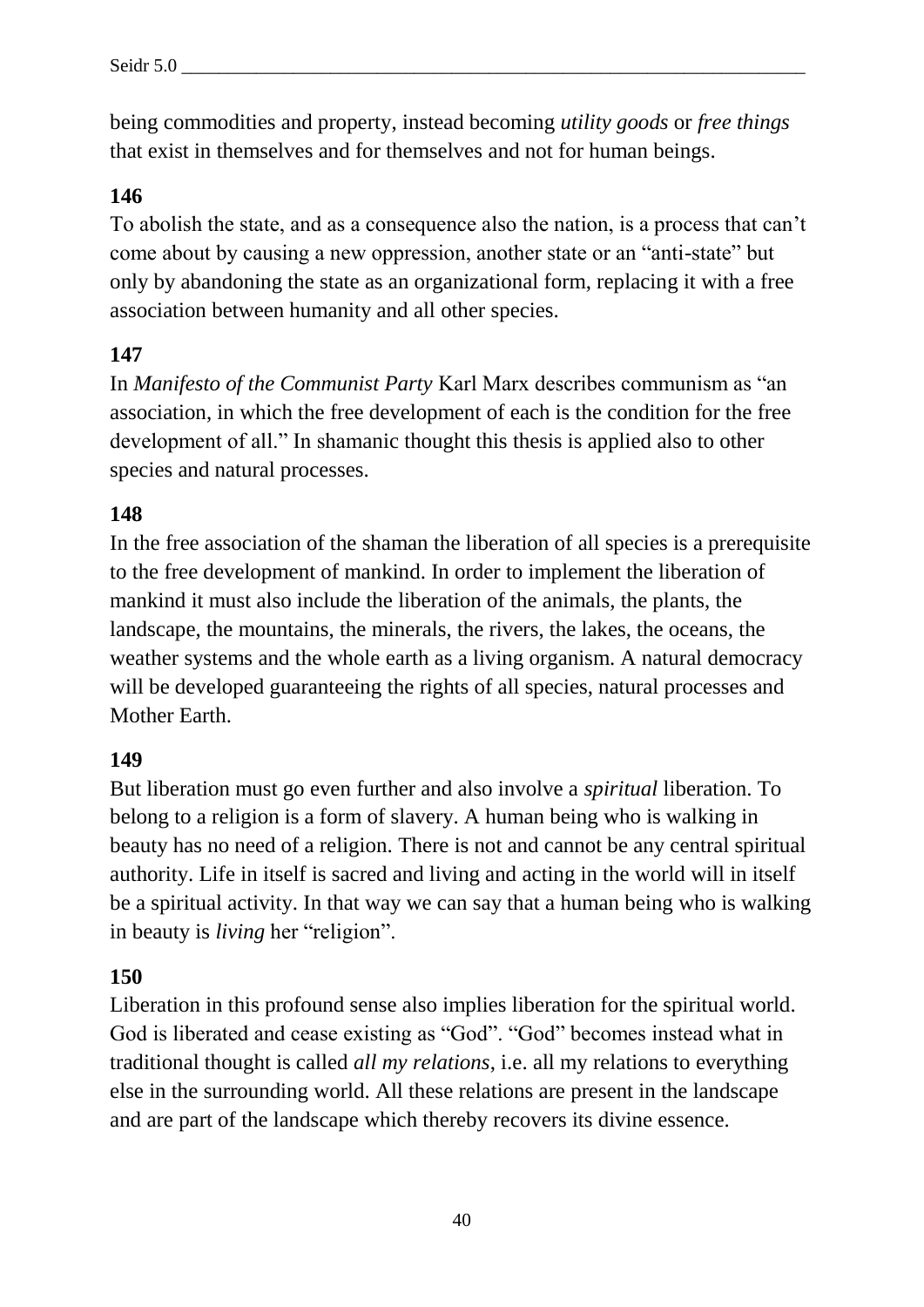# **151**

The human being will then be able to reach such a high level of knowledge that she becomes one with the sacred processes of creation and abolishes the boundary between humans and "the divine", between humans and the holy beings. In this process the shaman is a guide and companion, the one who can help others to take the step into Dreamtime.

## **152**

Such liberation implies that mankind enters a "Paleolithic" state. This doesn't mean that mankind goes back or backwards. Instead mankind transcends the evolutionary rather short era of the agricultural and industrial civilizations and becomes reconciled with nature and the fundamental energies of the great cosmic spiral dance.

## **153**

Certainly the human beings in such communities will need a great number of technical facilities and also centralized and common production of vital utility goods. But all this, including the production of waste, will be an integral part of the great cycles of nature. To lay down precise outlines for such a future cannot be done today or by us. The result would just be a reflection of our own limited way of thinking and of the phenomena of our modern world since this is the world we know.

## **154**

But from this reasoning I nevertheless venture to summarize a dignified shamanic way of action in five short rules:

- Think in beauty.
- Come to terms with the world.
- Become a creative participant and co-actor in the world.
- Put things right.
- Walk in beauty.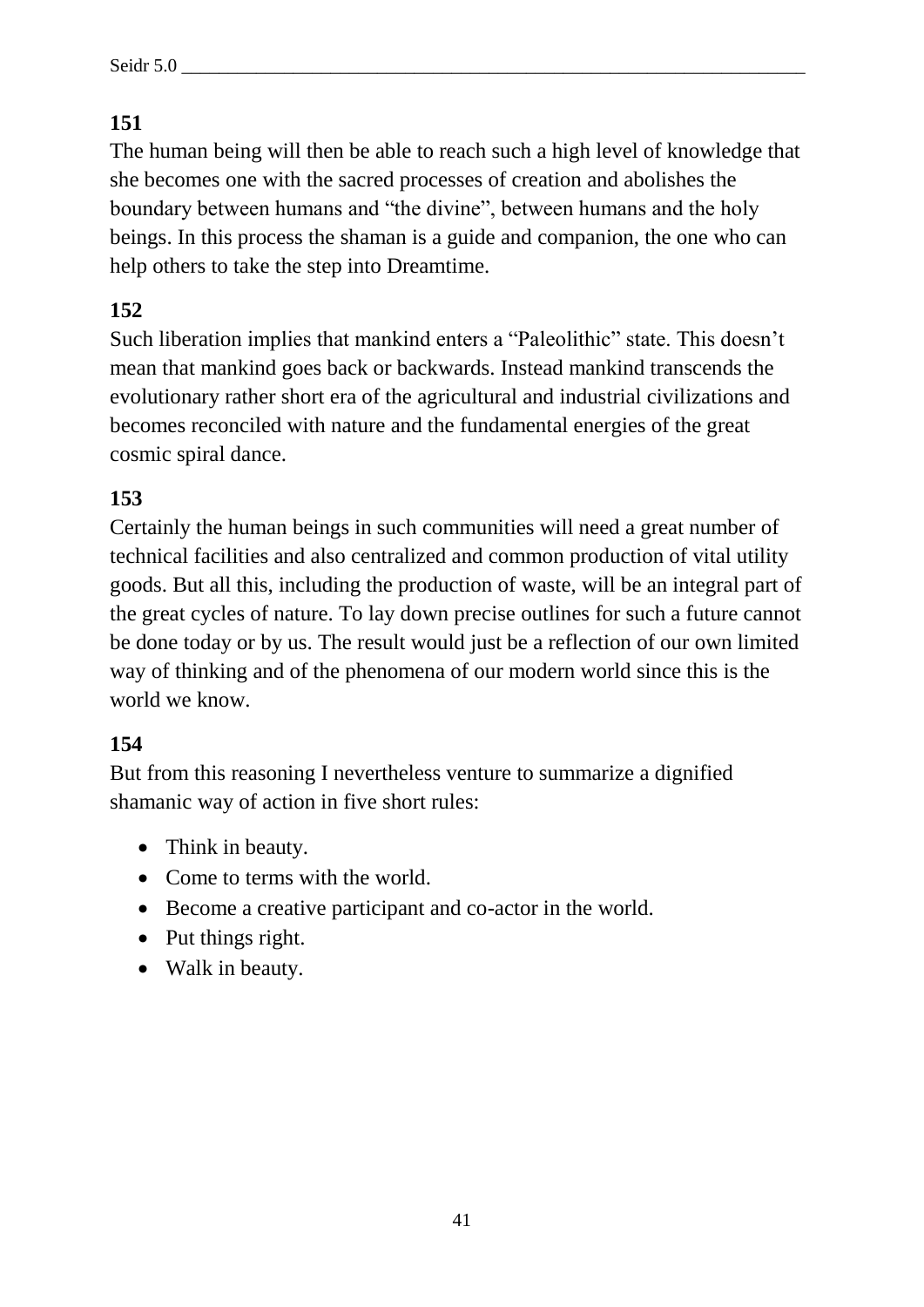# **Sacred sites, sacred times**

The earth is sacred as everything else in the cosmos. But at certain sites the sacredness is concentrated, manifesting itself in unusually shaped trees and stones, in mountains, waterfalls and lakes. The shape of sacred sites, however, need not be deviant from the surroundings. They can on the surface appear quite "normal" at the same time as they contain quite special energies. Shamans can find such places through developing their intuition and learning to *see, feel and hear the power*.

Many sacred sites are mythically and traditionally connected to certain spiritual beings. They have been regarded as the abode of the guardian spirit of a special area or as the abode of the spirits of deceased ancestors or of especially powerful deceased shamans. There are thousands of testimonies of sites like this in all shamanic traditions, not least in the Saami and Nordic traditions.

A great many sacred sites have been amplified by human beings. This has been accomplished by erecting stones, building stone circles or labyrinths, carving runes or leaving sacrificial gifts on the sites. These actions are characterized by reciprocity. The human beings who take part in this reshaping of a site or perform ceremonies on a sacred site will receive energy through these actions. Simultaneously they will give energy to the beings that are already present at the site. This is a reciprocal give-and-take and a joint process of development. We also find examples of sacred sites that have lost their charge when humans stop performing ceremonies there.

During four decades I have explored and performed ceremonies at a large number of sacred sites in Sweden, Norway, Denmark, Estonia, England, Ireland and USA. These places display energies of amazingly different qualities.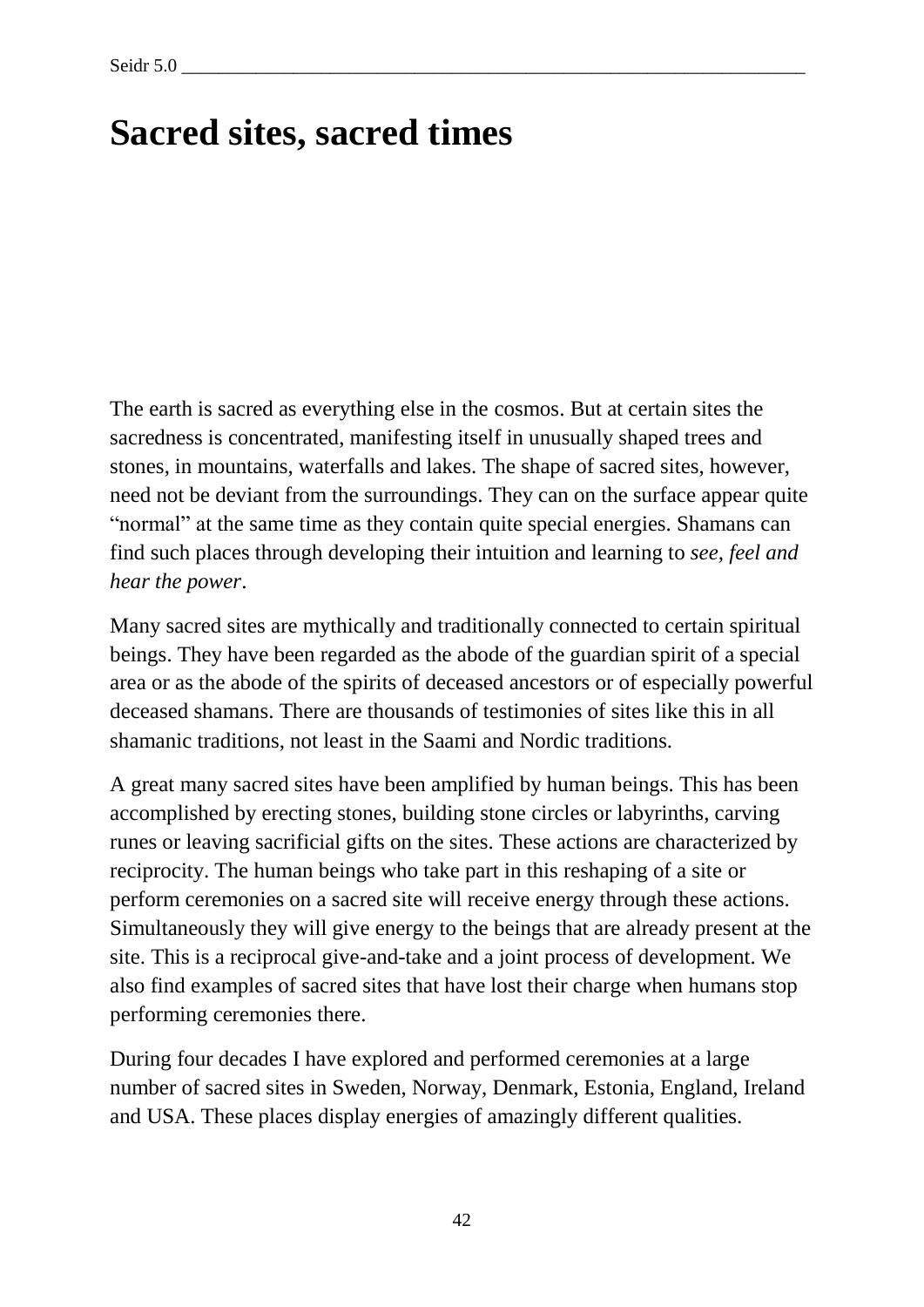The three great mounds at the very famous site of *Gamla Uppsala* have between them quite different powers, which can be connected to their old popular names: the mounds of *Frej*, *Oden* and *Tor*. Those who enter this area in a humble way can experience all sorts of energies, from a strong "earthly", female and soaring energy to a more "heavenly", male energy aiming downwards. This is a site where you easily can enter an altered state of consciousness.

Other ceremonial sites can be dominated by female, balancing energies, like *Uppsa kulle* in *Södermanland,* which was renamed to *Frigga's breast* by members of the shamanic network Yggdrasil in the 1980's. At other sites you might meet beastly, ecstatic and almost destructive powers that can be so strong that sensitive persons may find it hard even to stand upright.

A common view in shamanic traditions is that there is a kind of hierarchy among sacred sites. If we start at the "bottom" of the scale we find places of power that are close to one's home or village and that are used by individuals or families. At those sites one can draw inspiration for the daily life. Next in place we find places of power that are common to a clan or a village and where people meet at special times, e.g. in order to perform joint and more powerful ceremonies connected to the cycles of the sun and moon, to planting and harvesting and to marriages or name-giving ceremonies for children.

Next level is represented by regional places of power where large groups of people have met once or twice a year, e.g. in connection with the summer and winter solstices. Such regional sacred sites can of course also be used by individuals who are seeking knowledge through vision quests or other individual practices.

At the top of the list of sacred places we find the mega-sites that have been used by people in a very large area. Examples of such places are *Grand Canyon* in Arizona, *Stonehenge* in England, *Newgrange* in Ireland, *Goseck* in Germany and *Ålleberg* in Sweden. *Seite* is a Saami term for a sacred site or a formation of stones or even individual stones and maybe we could call those mega-sites *storseitar* (stor = great) or *mega-seitar*. A few examples of *stor-seitar* in Sweden are the isle of *Blå Jungfrun* with its stone labyrinth in Kalmarsund, the mountains of *Omberg* by the lake Vättern and *Stenshuvud* by the Baltic in Skåne, *Rösaring* with its 500 meters long ceremonial way in Upplands-Bro and *Runsa* ancient castle in Upplands Väsby.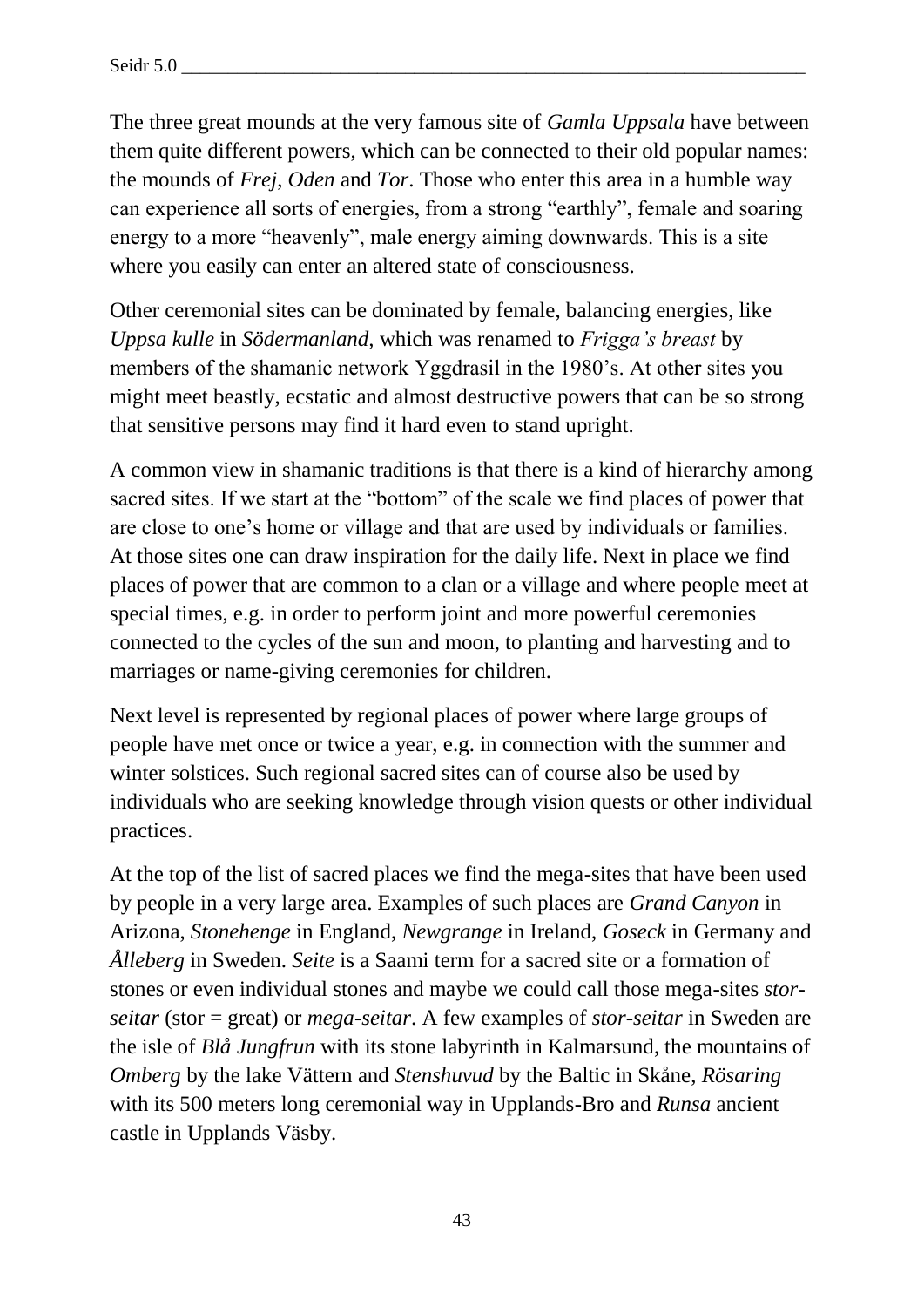Often strong mythical stories are connected to those *mega-seitar*. One example is the enormously high esteem that the *Hopis* and other pueblo peoples hold towards Grand Canyon, which in their creation myths is the site where they entered this world. Another example is the story about the goddess *Ålla* and her twelve sleeping blue knights in the mountain *Ålleberg*. It is still told that those knights will wake up and defend the country when it is faced by a great danger.

How do shamans use the sacred sites? They have two main aims: to acquire knowledge and to perform ceremonies in order to contribute to harmony and balance. The knowledge can be acquired in several ways. Partly it is about staying at the site for a certain time and in a state of quiet listening and observing, taking part in the wisdom that is owned by *the place in itself*. Partly it is about receiving knowledge from the beings that have their abode there, taking part in the spiritual essence of the place. There are special ceremonies that the shaman can perform with the explicit aim of making contact with certain spiritual beings. This contact can be attained when the shaman sacrifices something, drums, dances or sings a power song and then pays careful attention to what happens.

Sacred sites are sites that to the shaman represent a transition to a spiritual dimension. Shamans talk about the crack between the worlds or gates (or vortexes) into Dreamtime. Through those cracks/gates, knowledge trickles out for those who have the right attitude and are prepared to receive it. And through those cracks the world can also in auspicious circumstances be influenced. This means that sacred sites are excellent places for performing ceremonies. The ceremonies can deal with all sorts of situations: to bring rain to the plants in just the right quantity and at the right time; to make the hunting game thrive and multiply; to make sicknesses heal. The ceremonies can be performed individually, together with a patient, together with other shamans or with average community members.

The healers in the Swedish peasant society often performed their healing work on sacred sites, such as springs, strangely grown trees, boulders or waterfalls.

There is an intricate and complex relationship between sacred sites and sacred times. Even if the landscape as a whole is sacred the sacredness is intensified precisely at the sacred sites. And even if all time is sacred the sacredness is intensified at certain moments. There are special days, or phases, that have a heightened essence. This is often connected to the position of the sun or the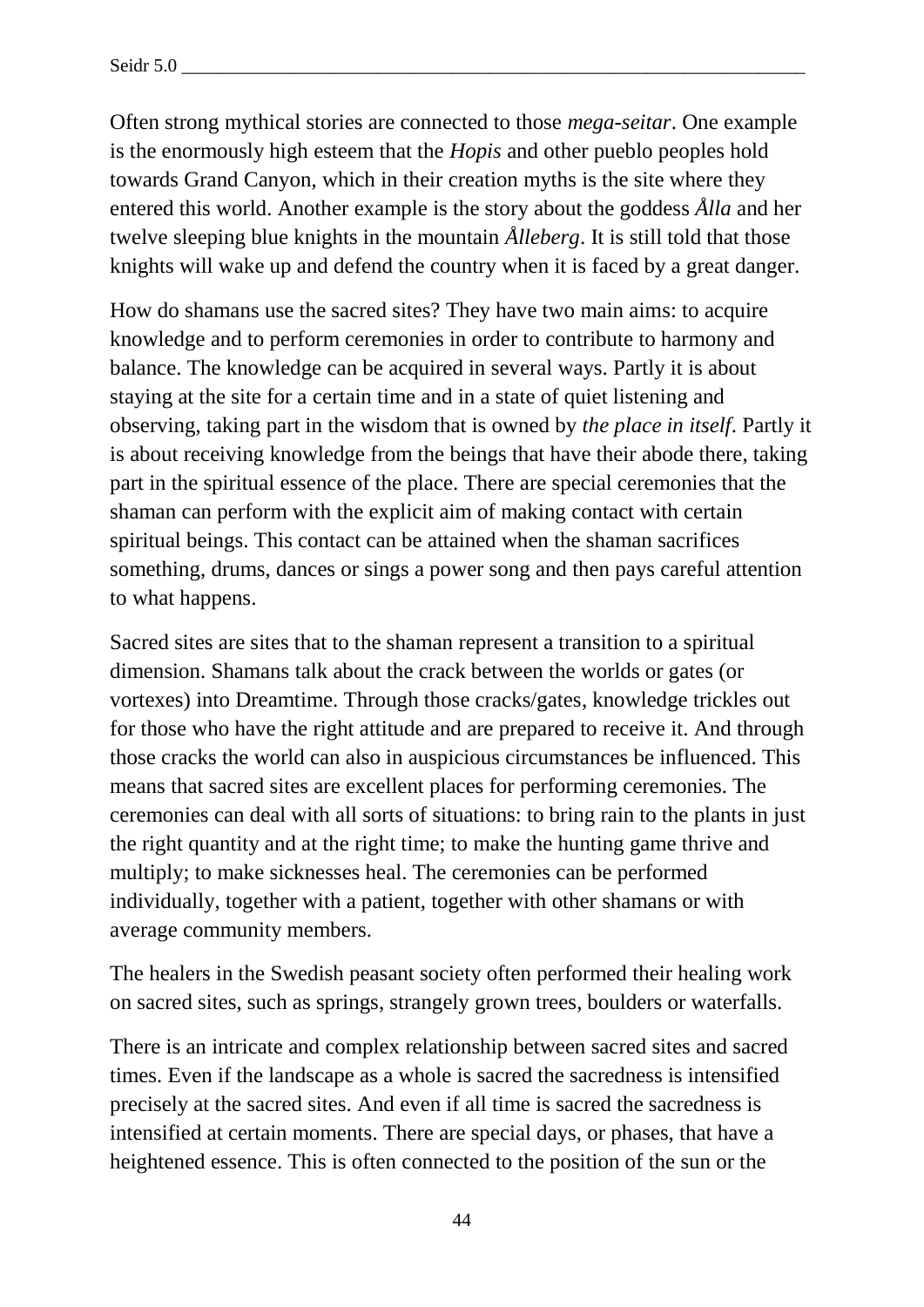moon, e.g. the summer and winter solstices, and the spring and autumn equinoxes. They are junctures when the crack between the worlds is considered to be wider than usual and thus favourable to spiritual activities.

Human beings can heighten the sacredness of time just as they can heighten the sacredness of a place. This is exactly what happens in a ceremony where we step out of the ordinary worldly time (which according to Western thought is linear) and into a circular and living time, Dreamtime. Everyday life is suspended. If we perform the ceremony at a sacred site the effect will be increased. And if we furthermore perform the ceremony at a sacred time, such as the winter solstice, then we have created a maximally favourable situation for acquiring knowledge and influencing the world and the web of *Urd*.

Many sacred sites that haven't been used for ceremonies for a long time have fallen into oblivion and are in a state of decline. The sites may also have been polluted and desecrated in different ways. Such sites are first of all in need of a tidying up in the proper sense of the word, but in order to fulfil their original purposes they also need ceremonies that can supply them with balancing energies. In order to find out what a disharmonious site needs in order to be restored to harmony and balance it might be proper to make a soul journey trying to contact the guardian spirit of the place and ask for information. The prerequisite of attaining this knowledge and then also implementing it is that you are in harmony and balance. It might thus be necessary to prepare yourself with a harmonizing ceremony before you take action.

How will knowledge come to you? Through paying attention to and listening to the place with your inner seeing and listening. Traditional Navajos talk about the little wind as a messenger from the holy beings, whispering information into your ear from behind. What happens when we communicate with the invisible at a sacred site is that we talk with other life forms – besides the spiritual world also members of the mineral kingdom, the plant kingdom and the animal kingdom. It is the little wind that brings the messages between the human beings and the other dimensions. To express myself in a more Western way I could say that we have altered our state of consciousness so that new and maybe unexpected synapses and quantum leaps can occur in our brains. A traditional shaman would say that he/she has talked to the spirits of the place with the help of the whole of his/her organism, including its invisible dimensions.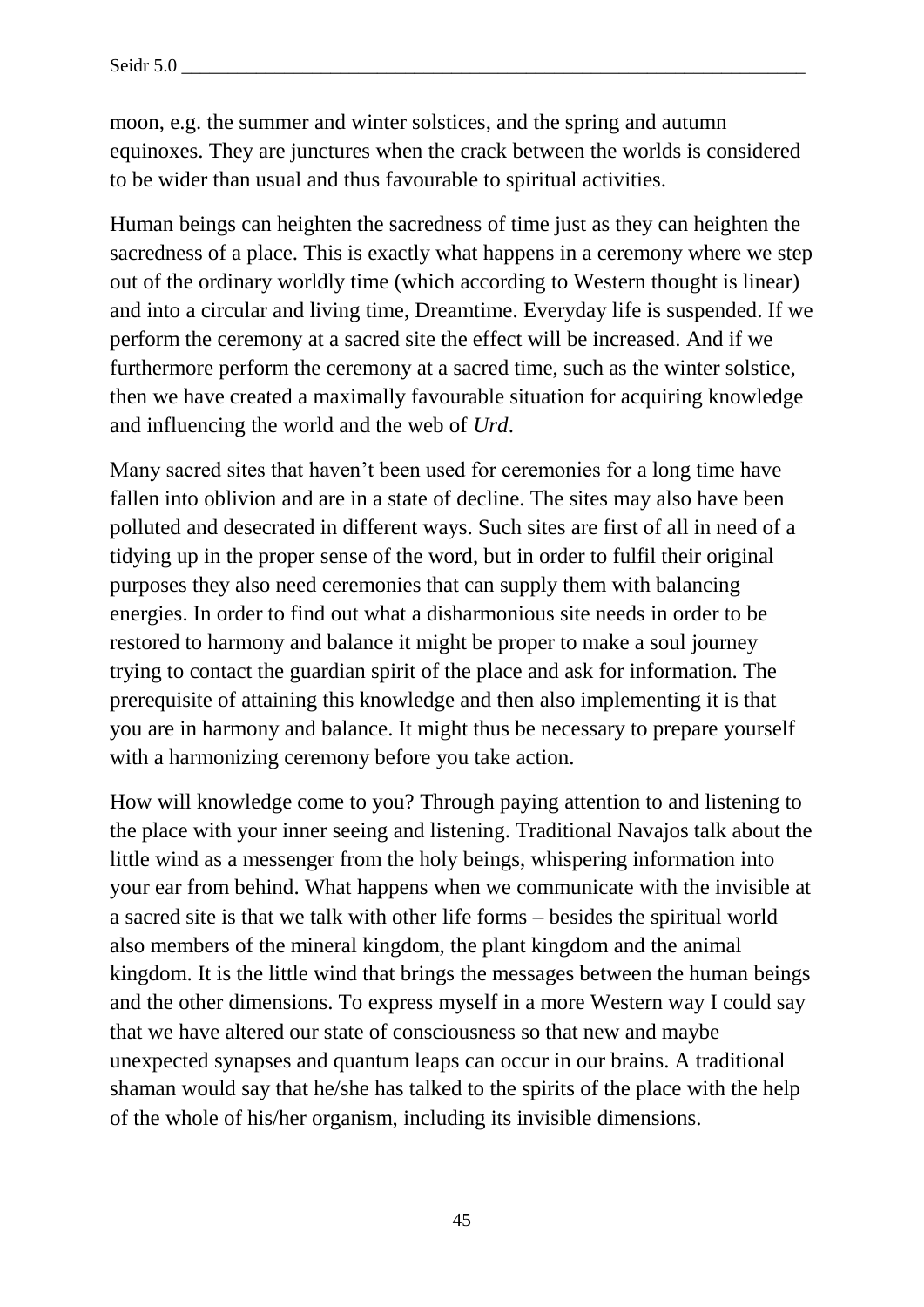Certainly the spiritual powers that the shaman works with are present everywhere but the shamanic work is easier to do at sacred sites. In my Swedish book *Heligt landskap* (= Sacred Landscape) more than 100 such sites in Sweden are described. "New" sacred sites can be discovered by those who walk about in nature with all senses open. A good way is also to visit places that have a special status in the local tradition or have names that point to old ceremonial usage. Listen, feel and pay attention: is the power still there or is there something that you can do to help restoring it?

Even if you make soul journeys in your living room or in a sound proof basement you do need a sacred site where you can talk with The Great Mystery; where you sacrifice the only thing that you can sacrifice, namely your own energy; where you perform ceremonies for the sun, the earth and everything that grows and, finally but not least, a site where you can cultivate yourself.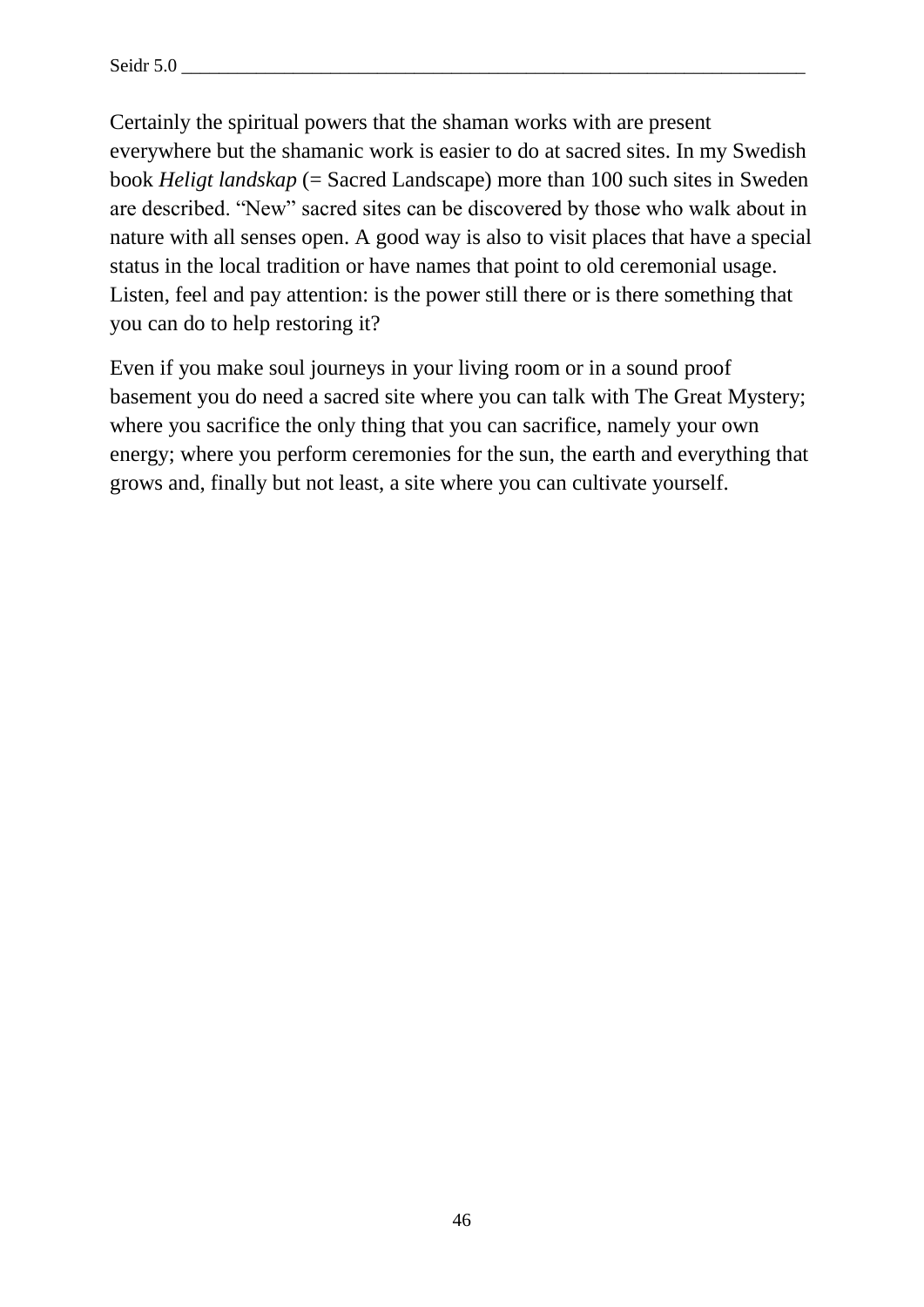# **Utiseta – vision quest**

In shamanic traditions a long sojourn in nature is considered to be one of the best ways to receive visionary experiences and knowledge directly from Mother Earth. Among Native Americans this practice is called vision quest or crying for visions. *Utiseta*, sitting out, is the Nordic equivalence.

*Utiseta* was considered to be especially fruitful if it was performed at a sacred site known to have been used for this purpose since ancient times. The basic rule for *utiseta* is to set out for a fairly unspoiled and secluded place, e.g. on a mountain or an old ceremonial site and then stay out for between one and four nights. The thought is: the longer time, the more powerful visions. Native American vision quests can last for up to four days and nights. The initiate at first has to go through different cleansing ceremonies, such as a ritual bath, sweat lodge, fasting and praying. The initiate is then accompanied to the visionary site by a shaman or some other spiritual teacher or wise person. After that: four days and nights in solitude. Sometimes the initiate might even be placed in a hole in the ground. Sooner or later visions will come in the form of strong dreams or waking visions where the initiate may be given instructions regarding which way in life he/she ought to choose. The initiate can also be given a new name during a vision quest and he/she may meet his/her guardian spirits and spiritual teachers.

The Nordic *utiseta* usually lasted for one night. This shorter time doesn't necessarily mean that the initiate will receive fewer or weaker visions. It is important not to eat or drink anything or use drugs during the *utiseta*. You don't step out into the night in order to sleep, but it doesn't matter if you fall asleep, because you may receive strong visions and messages in your dreams.

An especially powerful variant of the vision quest is *grottsittning* (*grotta* = cave) when you spend a whole night sitting or lying inside a cave. This is best done in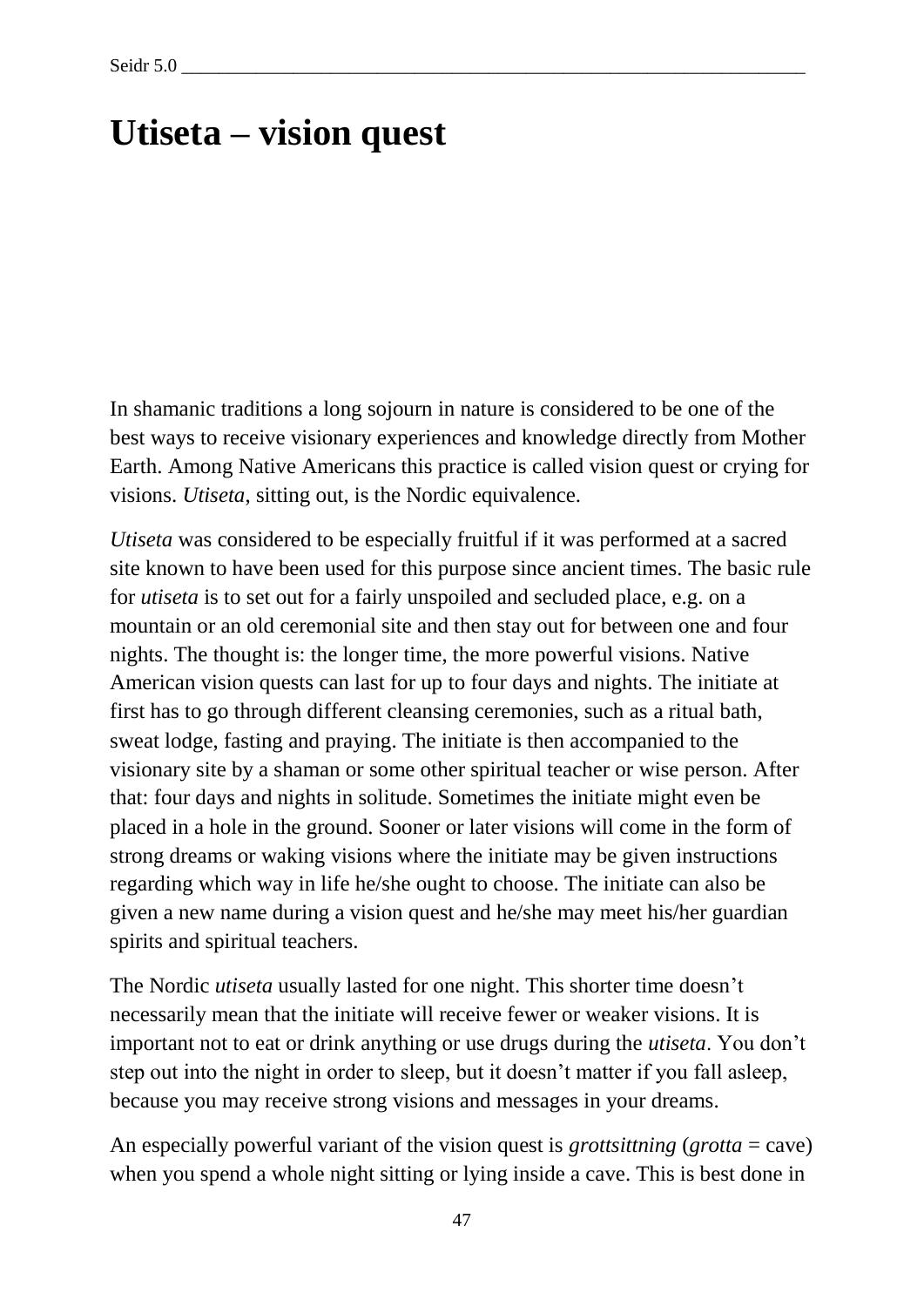a cave that doesn't let in any daylight at all. Inside such a cave you quickly lose the sense of both time and space. You might totally lose the feeling of being inside a cave and get the impression that you in reality can see infinitely far out into space. During this sort of vision quest you are allowed to bring something to eat since it is considered to be very important to replenish your physical energy in order to have strength enough for the strong spiritual experiences. It is also advisable to have some companion to come for you at a time agreed upon.

*Utiseta* is an intuitive way of taking part in nature's wisdom, receiving insights into the invisible, and in its healing and balancing power. The person sitting out will be accessible to the wisdom of the whole landscape, including all living and spiritual beings that belong to the landscape. The person sitting out is embedded in the intelligence field of the landscape and can be awarded what is called the kiss of knowledge.

*Utiseta* can be done in order to meet your guardian spirit, to find out your purpose in life, to obtain self-knowledge, to get guidance in crucial life situations or to express your respect for and gratitude to Mother Earth and everything that is alive. In traditional healing *utiseta* can be used as a means to set in motion a process of self-healing.

The preparations for the *utiseta* are very important. I have already stressed the importance of right attitude in shamanism and that applies in particular to vision quests. Right attitude can promote great insights. Wrong attitude gives zero insight and could even be destructive. During a vision quest it is of utmost importance to have an open and receptive mind free from restraining influences by intellectual definitions and analyses. This is however not to say that you shouldn't analyze your vision quest intellectually afterwards. On the contrary! If the vision quest deals with some special problem it is beneficial if you have meditated on it in advance and maybe also talked about it with some other people.

Before you begin the *utiseta,* a very good idea is fasting for a day and engaging in some sort of physical exertion, taking a cleansing bath (preferably in a sauna), drumming, dancing or singing runes, *galdrar* (= a Nordic kind of incantation) or other songs of power. Cold weather can block your mind so bring warm clothing to avoid that. During cold periods – in winter but possibly also in spring and autumn – it is good to bring a sleeping bag to nestle down in. A severe winter cold will bring special problems. To be freezing through one or more nights is

48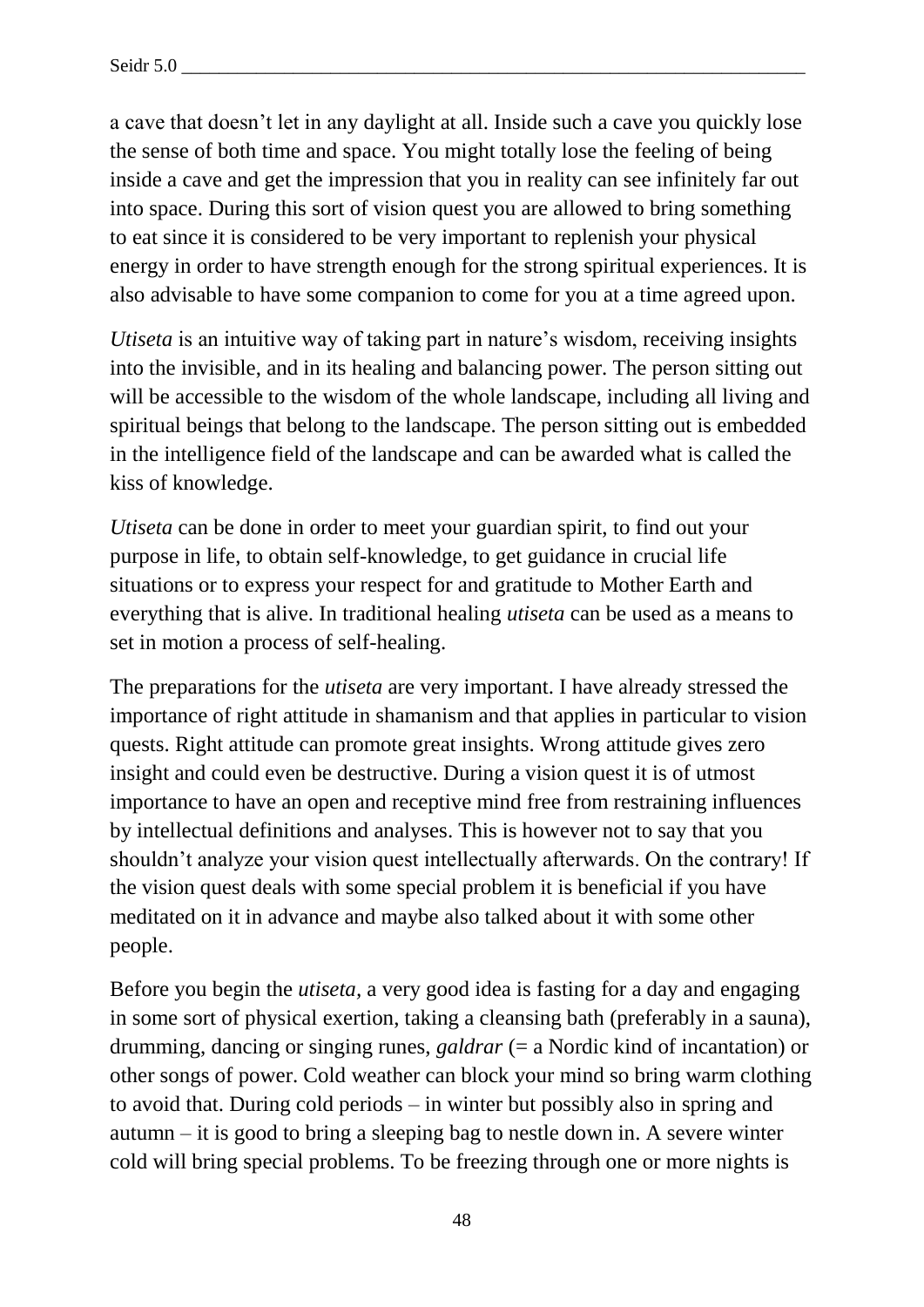not a good prerequisite for visions. Those indigenous peoples who perform vision quests naked in a chilly climate have been hardened since early childhood in a way that would feel unfamiliar to us Westerners. Too thick layers of clothing can on the other hand become a restraining barrier during a vision quest. If there is snow and maybe moonlight you can without problems move around a bit and in that way reduce both the risk of getting frostbitten and the need for thick clothing. It is also possible to bring skis to an *utiseta*. However it is important not to move around over too large an area but now and then gently stop to take in the surroundings before you move into the new "room".

With that we touch upon the old tradition that is known under terms as *årsgång* (= annual walkabout) and *landskapsgång* (= walkabout in the landscape). The notion of *walkabout* comes originally from Australian aborigines. It is simply a meditative way of walking to places of power at certain sacred times. *Årsgång* was often performed during Christmas night when the walker in silence and in darkness walked to the churchyard or to seven churchyards before he/she went home again. *Årsgång* was also practiced at Midsummer to springs or crossroads that have always been considered to be saturated with magical powers. The important thing with *årsgång* is the open mind and the repetition. In the popular tradition it was said that you had to practice the *årsgång* for seven or nine consecutive years in order to attain the sought after knowledge and power.

*Landskapsgång* can be practiced at any time during the year and actually anywhere in the landscape since all places are sacred. The important thing is an attitude of openness and humbleness when you slowly walk through the landscape in a movement that tends to become circular or cyclical. A *landskapsgång* is not the same thing as a walk from point A to point B and it is not a Sunday stroll. Generally the walker returns to the starting point but if the walkabout is properly done he/she is nevertheless not the same human being as when he/she went off. He/she has grown in wisdom and power.

In the more stationary vision quest there are some further important things to think about. First of all you must find a place that *feels right*. Just follow your intuition in order to find the right place. Sometimes a certain site may just "feel wrong" and it might even give you negative physical sensations. In that case you simply have to leave. There might be powers at the site that want to be left alone and you have to respect that.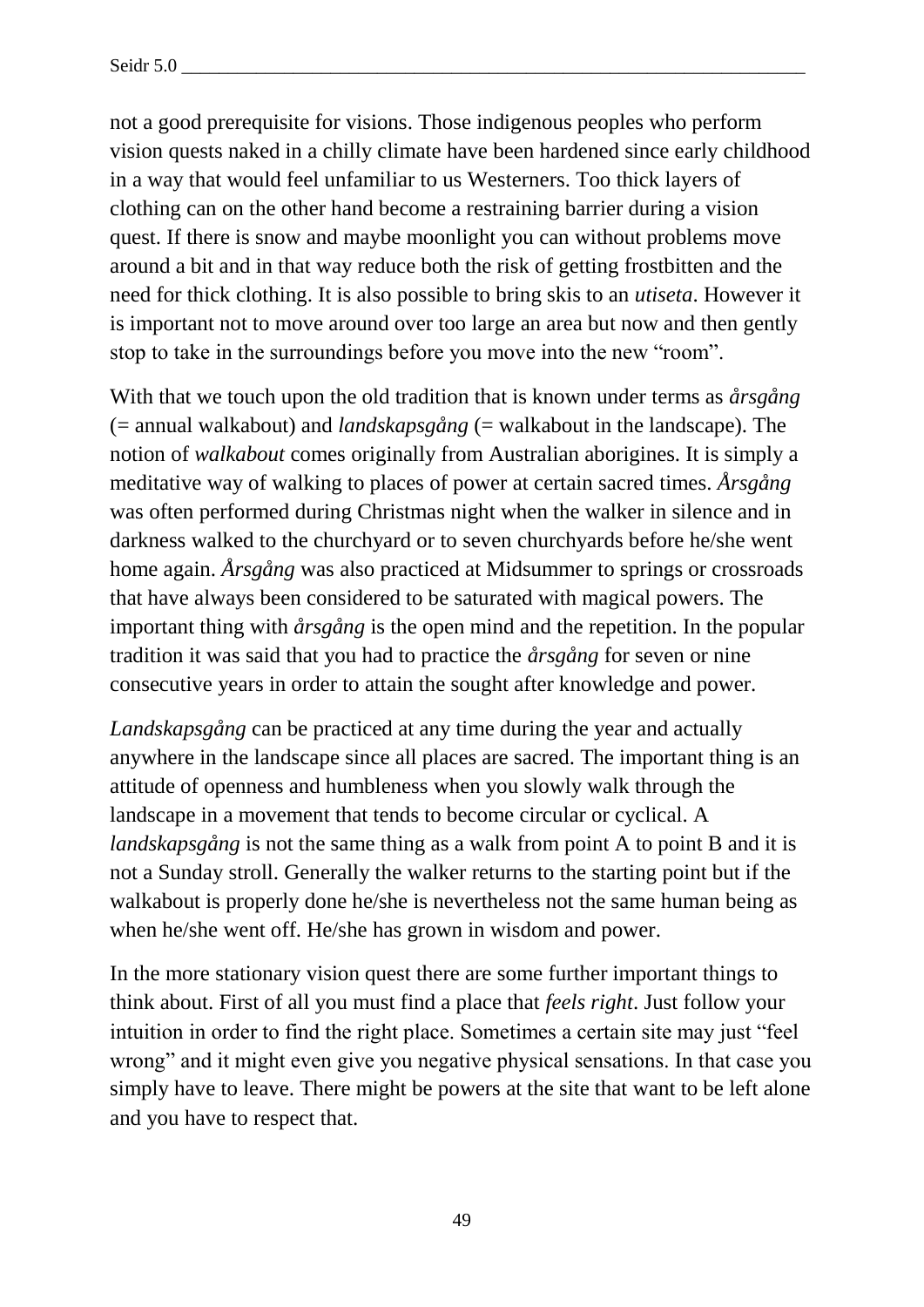When you have found a place that feels good you have to ask for permission to do your vision quest there. You can put the question to the guardian spirit of the site or other beings who might reside there. Or, if you don't want to use such notions just ask the place itself if you can do your vision quest there. Give thanks to the place by leaving a gift or a small sacrifice.

It is advisable to open the *utiseta* by greeting the cardinal directions with words, rattle, bullroarer or the like. Explain why you are there and ask for help and power from the spiritual world. You can also invoke and dance your power animals and then you just have to wait. The most important thing is an attitude of passive, silent listening and observation, both inwards and outwards, without any foregone judging definitions. This is about letting nature; both the inner and the outer, come to you, in its own way and let yourself become merged in the greater.

> *The more I wait, the more I see. The more I expect, the less I see. And when the trees start dancing, let them continue.*

Continuity is important as far as vision quests are concerned. Right after an *utiseta* it can be difficult to put your finger on something special that you have experienced or learnt. Insights may come later, in ordinary dreams or as an ahareaction in the ordinary waking state. Or they may come much later during new vision quests. In vision quest number five you maybe remember something from vision quest number one that in this new light will result in a sudden leap in consciousness. I have had such strong experiences myself and I have also experienced how wisdom is accumulated in a very subtle way with each new *utiseta.* Suddenly, after a long series of vision quests, you may just *know* in a strange way that embraces your whole organism that you *know*.

If you write down your experiences after a vision quest and contemplate them deeply, you can continue to extract knowledge and power from the night out in solitude and silence in a more systematic way and for a fairly long time.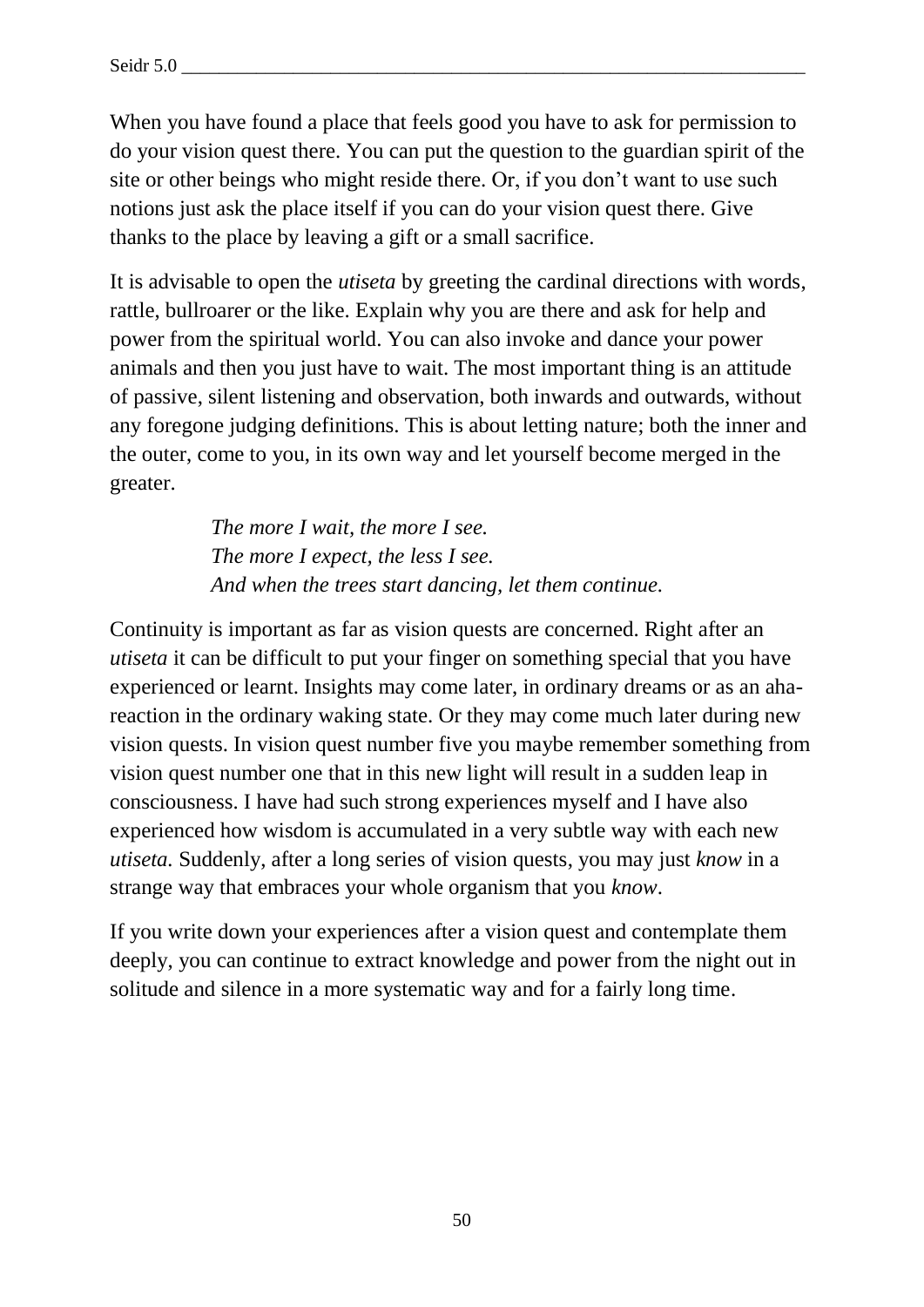# **Drums and seidr**

The drum is one of the most employed and most effective means that shamans have used in order to move into non-ordinary reality. Through the drum, the shamans access knowledge that may be indispensable for healing sickness and weakness, tracking game, influencing weather and wind, solving all kinds of problems, and re-establishing and preserving balance and harmony.

In several shamanic cultures the drum is called the shaman's horse. It is on the drum that the shaman rides into the other worlds. In most cases the drum is a round or oval frame drum, resembling a large tambourine. It has thus only one drumhead and you hold the drum in straps or a wooden cross on its inside. The drumhead is made of hide from animals that play a central role in the shaman's culture, such as reindeer, moose, buffalo, and seal.

The Saami drums were as a rule decorated with a large number of signs representing different spiritual beings and natural forces. The drum figures have been an expression of the cosmology of the individual shaman, and the design of the drums displays big individual and regional differences. In addition to being the trance-inducing instrument of the shaman, the drum and its symbols have been used in all sorts of divination. Then the Saami shaman put a pointer on the drumhead and carefully noticed how the pointer moved over the different symbols during the drumming. These movements were decoded by the shaman into concrete instructions for solving problems facing the community in ordinary reality.

Many of the Saami drums were bowl drums made of a hollowed out tree trunk (preferably birch or pine) with the hide stretched and fastened on its top. The frame drum is made by wetting, warming and bending a thin plank into an oval or a circle and then stretching and fastening the hide on top of it. On the inside of the frame or on the back of the drum shamans often attach their power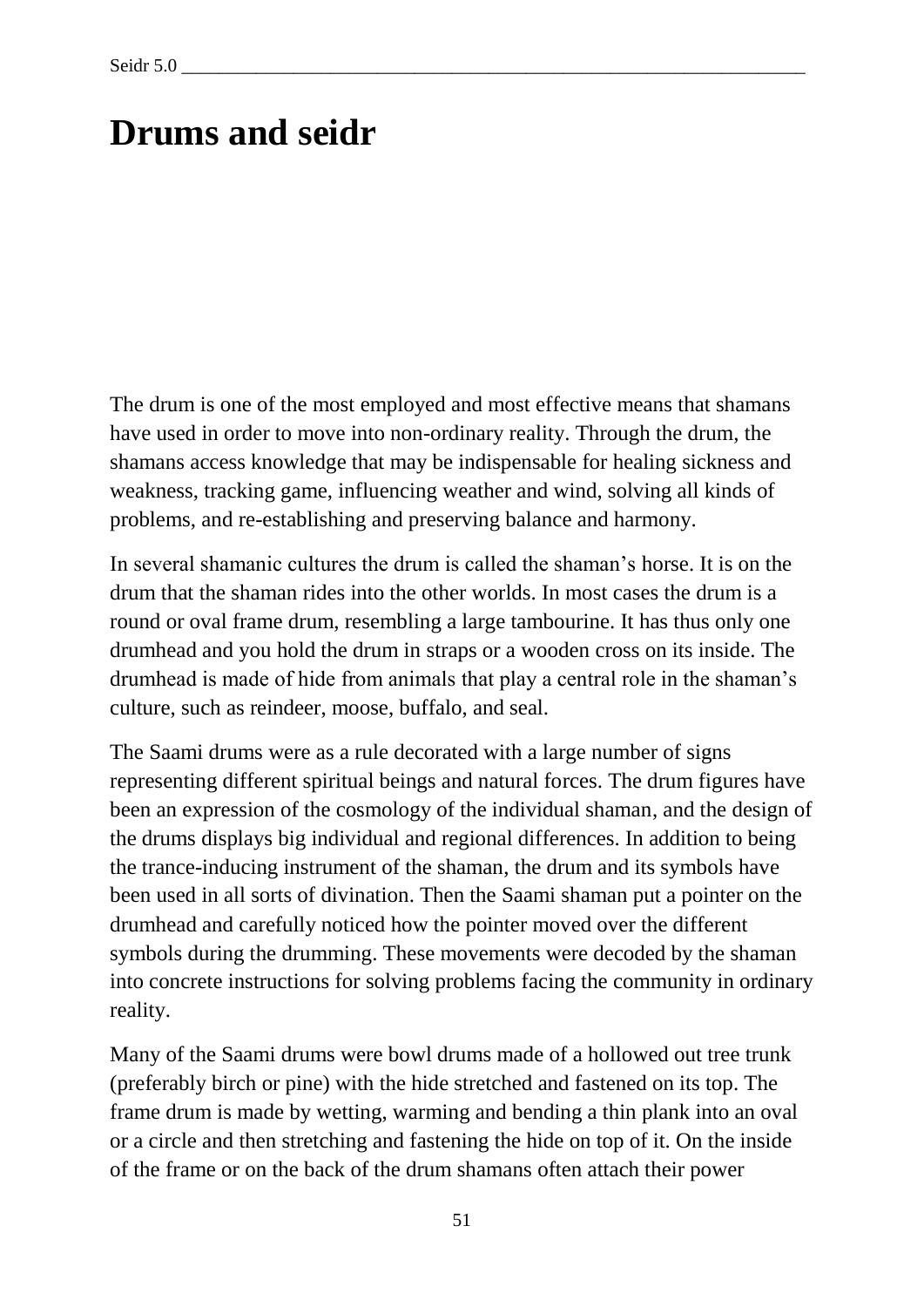objects, e.g. bird feathers or other animal parts, brass rings, small mirrors, little bells and the like. The drumhead with its pictures has been the more public side of the drum and was by many viewed as the prime side of the drum. However, to the shaman the "back" of the drum was often more important since it was there that he/she had the real power objects.

Both hide and wood for the drum is usually taken from special animals and trees and undergo ritual treatment in order to bring the necessary power to the drum. This goes also for the drum stick that is made of wood or bone and wrapped with hide or cloth at one end. Nowadays you can buy beautifully handcrafted drums made by people interested in shamanism and you can also attend courses in drum building and build your own drum. The drums built during such courses are often beautiful and work quite well in ceremonies and as means of soul journeying. It is obviously important to many shaman initiates to put their own personal imprint on their drums and the process of building a drum can also bring a lot of other important knowledge of shamanism.

I started out in the early 1980's with an Irish-inspired but Swedish-built *bodhran*  which I used for many years. Bodhrans can be purchased in many ordinary and well-assorted music shops. If you plan to use the drum outdoors it might be a good idea to buy a drum with a plastic drumhead, which will produce a very good sound even in humid weather. To some people a plastic drumhead feels too artificial but even this drumhead comes from Mother Earth. It has been made of plants that were very much alive millions of years ago. And I know people who have used quite ordinary plastic buckets in shamanic ceremonies. It all depends on your own attitude…

If you use a drumhead of animal hide outdoors, it is recommended to keep a small camp fire going in order to dry and tighten the drumhead in damp weather. However, the drumhead will always run the risk of cracking if it gets too hot too fast. If you have bought your drum in a shop or from a drum maker it is essential to inaugurate the drum in an appropriate ceremony before you start using it.

The drum is essential in most dances and in *seidr* and also in some ceremonies and magical singing. Furthermore it is a good aid in soul journeying into nonordinary reality even if it is only one of several methods that shamans can use for that purpose. Many shamans dived the world into three main layers; underworld, middle world and upper world. But as I have already stressed this is not all about three different worlds but about three dimensions or "levels" in the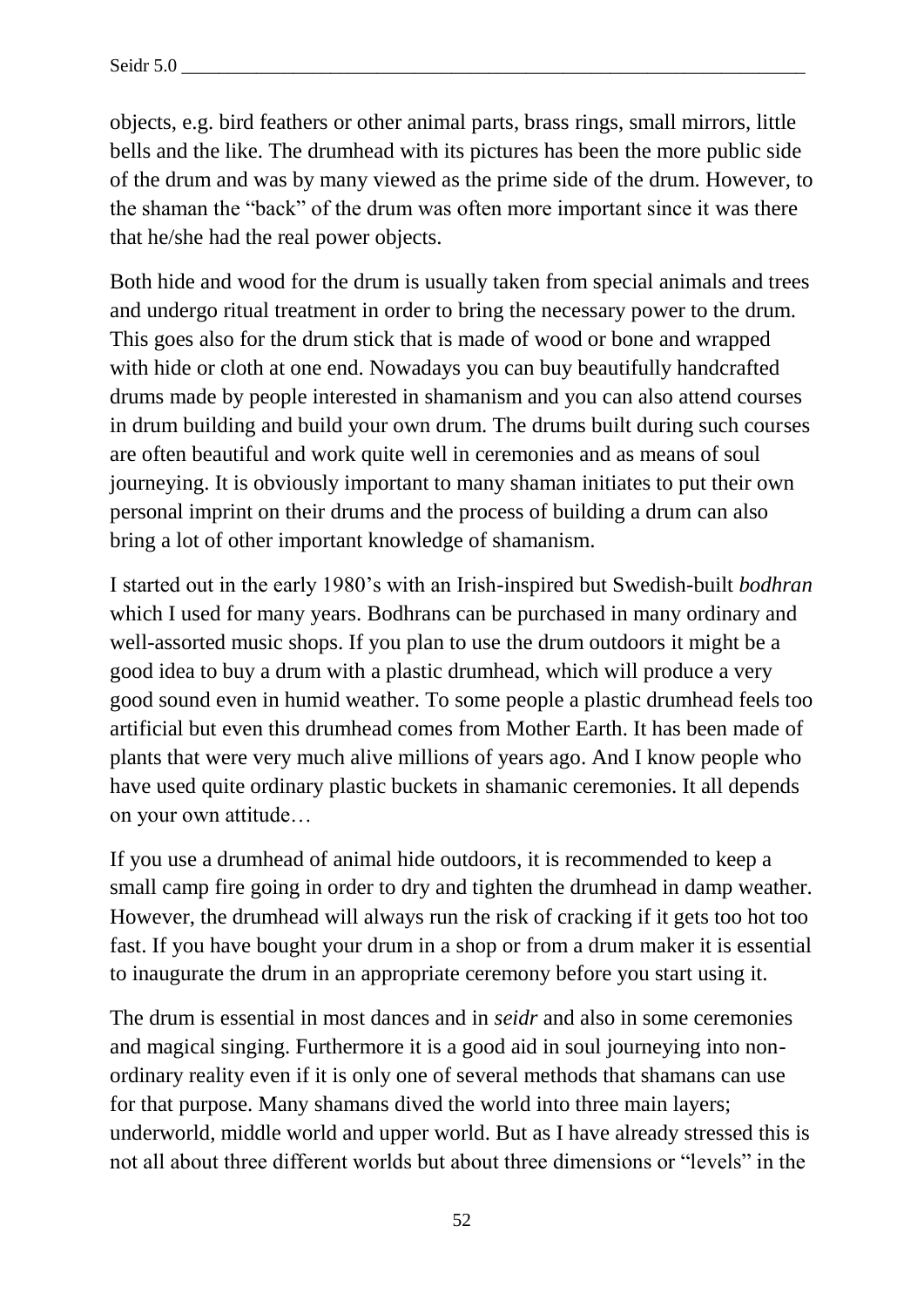one and coherent world that we live in. The shaman can move fairly unhindered between these dimensions depending on which tasks he/she faces. The task of a shamanic journey can be to meet one's own guardian spirits or power animals and get answers from them to a range of different questions and problems, e.g. how to help a fellow human being who is sick or in some other kind of trouble. In non-ordinary reality we can also find helping spirits who can assist the shaman in various ways in healing ceremonies or other undertakings. This is also the abode of various spiritual teachers who may guide the shaman along his/her path of knowledge. The shaman can as well search out "deeper" dimensions in order to bring back a sick person's runaway soul, which may have lost its way and ended up in the realm of death.

Some of the dimensions of non-ordinary reality, those that are usually referred to as the underworld, are connected to water, moisture, forests, earth and vegetation. Other dimensions that are referred to as the upper worlds are often experienced as much more mountainous and vast, bright, airy and sometimes almost ethereal. The beings that the shaman may meet in these dimensions are generally not practical troubleshooters but beings who share a more existential wisdom. Here you can also meet holy beings from different religions, not least divine and enlightened beings from the pre-Christian Nordic mythical world.

I want to emphasize that the paths that shamans choose to journey along – whether they go "downwards" or "upwards" or "horizontally" – only are methods, aids for temporary dissolving the boundaries of the ego and making themselves susceptible to knowledge that would otherwise be hidden.

A soul journey into non-ordinary reality, into Dreamtime, can be done in the following way: to be able to succeed in journeying you need a drum, a companion who can drum for you or a recorded drumming session on a cassette tape, cd or sound-file. Make the journey indoors in a dark or semi dark room. You shouldn't eat anything during the preceding hours. Lie down on your back on the floor. Close your eyes, breathe deeply a few times and relax. Visualize an opening or a way down into the earth, e.g. a crevice below a rock, a cave, a spring, a well, a staircase to a cellar or a way down into the tube. It is beneficial if you have seen this way down in ordinary reality. When you have visualized the way down it is time to start the drumming. The pace should be even and steady. 180 beats per minute can be appropriate but the individual differences are big so let your intuition decide. A live drum is preferable since it will produce a lot of overtones that might be important to the journey.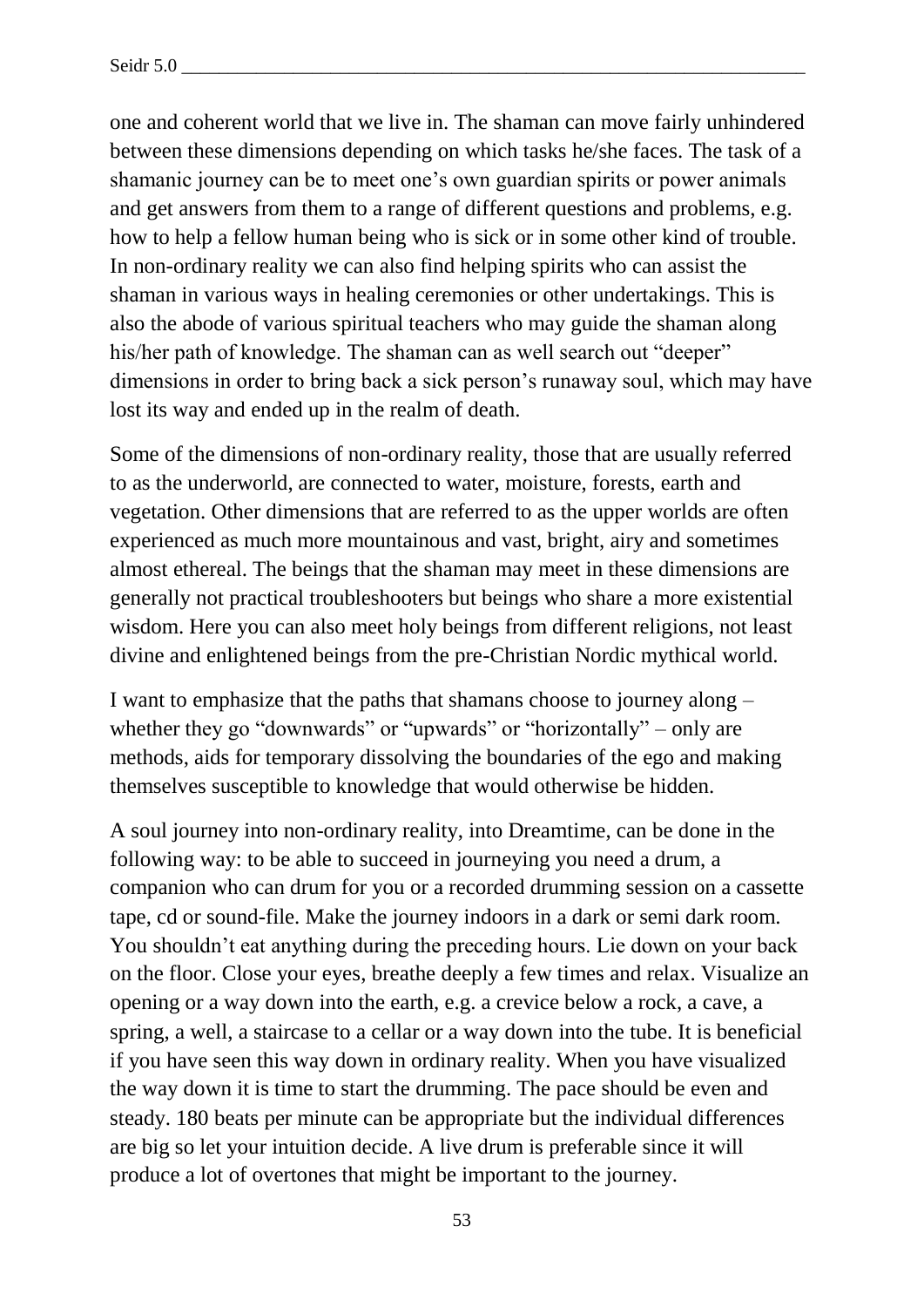When the drumming begins it is time to start the journey by visualizing how you direct your steps through the chosen way down and further on into the unseen. Many people experience passing through a tunnel or a darkness before they enter some sort of landscape that can be familiar as well as unfamiliar. Once there you carry out your task, e.g. asking for a guardian spirit, and then you return along the same path that you arrived. You decide when to go back. On recorded drumming sessions the moment to return is marked by a short pause and a change of the drumming pace. The journey back usually goes very fast and when you are back it is time to open your eyes and sit up. The normal duration of a soul journey is somewhere between 15 and 30 minutes, but when you journey alone you simply return when you have accomplished your task. A skilled shaman often needs no more than 5-10 minutes to achieve what he/she has attempted. Practice makes perfect.

The first time you try a soul journey you may not come further than the tunnel or the darkness, then everything turns black. Or you may be confronted by a chaotic flow of visions that are extremely fragmentary and messy. You may believe that you are fancying everything or that you are just creating the visions that you *want* to see. As you little by little develop your visualization abilities the visions and the experiences will become clearer and more genuine. In the dimensions of non-ordinary reality you can see, hear, feel, taste and smell things, but it is important to establish that it is another kind of experiences and knowledge than in ordinary reality. If you during the journey are confronted by obstacles such as rock faces, closed doors and the like you can just glide by or through. The natural laws of ordinary reality don't apply to non-ordinary reality.

Quite a few people do have problems visualizing a way down and the deadlock that might follow from that can make this method into a hindrance instead of an aid. Nowadays I use two alternative methods that I think work better:

1) The person making the soul journey doesn't have to focus on or visualize any way down at all. It is sufficient to just let the drum do the work and take the passive traveler wherever it wants. I have found out that there is a sort of readiness in Dreamtime for receiving and guiding those who choose this simple method to journey – if their attitude is humble enough. The traveler simply glides into non-ordinary reality with the help of the singing of the drum.

2) The person who will do the drumming or lead the journey can start with an oral instruction. This is very close to what C.G. Jung termed *active imagination*.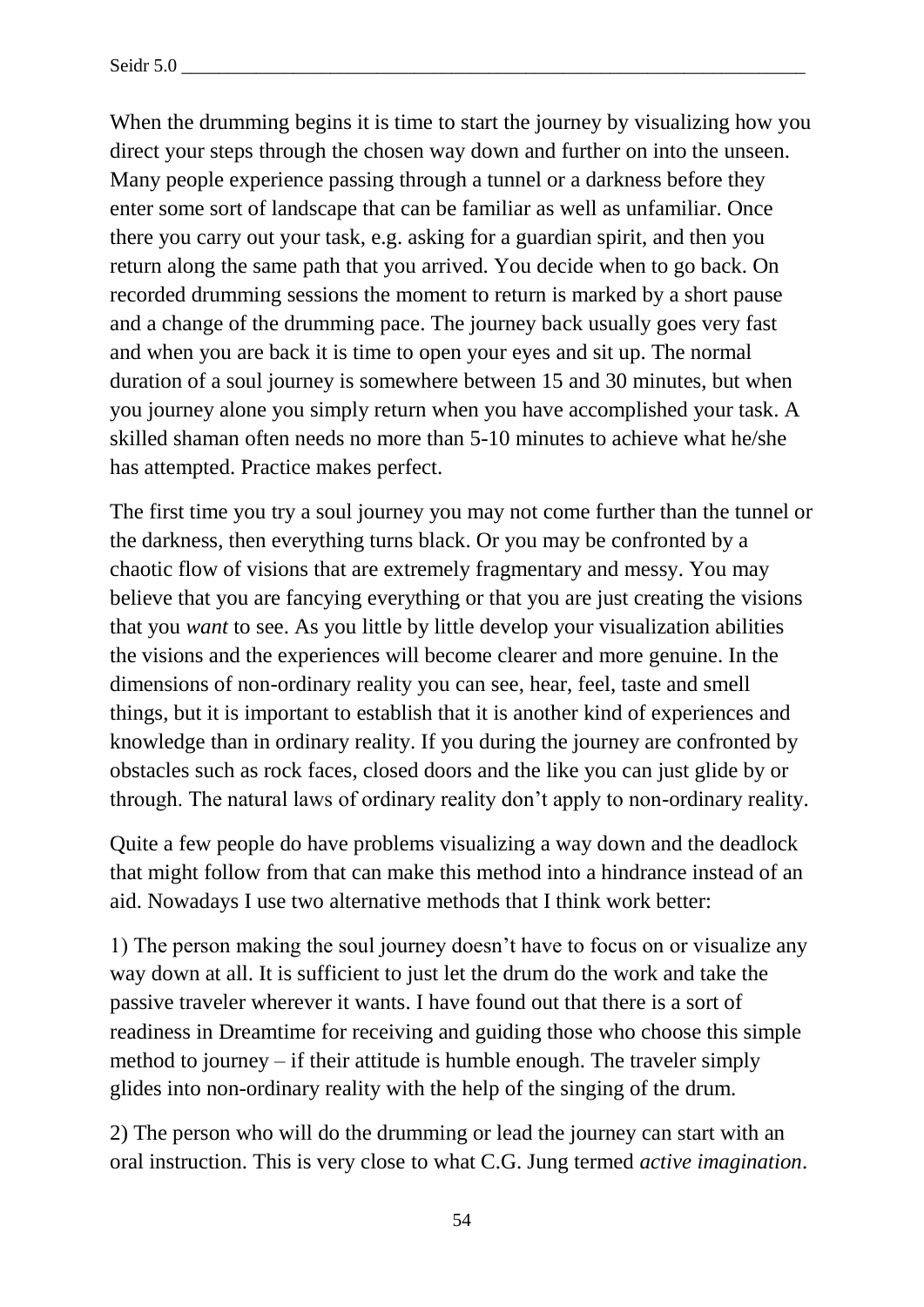I usually employ an image of the world tree *Yggdrasil* as an aid, guiding the travelers along the trunk to the beings that according to Nordic tradition reside in the world tree and represent different nuances of wisdom. The journey can be directed either to the top where an eagle sits with a hawk between its eyes, or to the roots where the giant *Mimer* is guarding the spring of wisdom and the three *norns Urd, Verdandi* and *Skuld* are weaving the cosmic web. The traveler can use the squirrel *Ratatosk* as an assistant. *Ratatosk* is a mythical description of the shaman and his/her ability to journey between the worlds with ease. With the help of *Ratatosk* the soul traveler can run swiftly between the roots and the crown of the world tree. When I orally have guided the travelers to the top or the roots of *Yggdrasil* I start drumming and let the drum act as a catalyst for the wisdom that the beings in the world tree are ready to convey to the travelers.

The drum can yield very strong physical sensations. If you have difficulties seeing images during a soul journey let the drumbeats fill your mind and your organism and just let the "physical sensations" come out. This can open the way to an inner flow of images. Some people seem however to be unable to visualize at all. I have met people who couldn't see any images at all during drumming sessions but instead learnt how to journey with the help of their hearing. They could "hear" non-ordinary reality. One good shamanic advice to all is to listen to the silence between the drumbeats. There a lot of interesting things can happen.

There are no dangers in connection with journeys of this simple kind. The trance that is induced by the drumming or the active imagination is relatively light and no one can "get stuck" or "disappear" in non-ordinary reality. If you get into a traumatic and undesirable situation you can use a patent method to break off the experience: open your eyes, sit up and you are back in ordinary reality in a jiffy. Dangers may appear if the shaman is involved in more advanced work, such as healing sickness or visiting the realm of death in order to bring back a straying soul. Such interventions require quite a lot of experience.

Within new shamanism you may be warned about meetings with spiders and reptiles and the usual recommendation is to avoid contact and just try to pass by such beings. I do not share that opinion. Within Nordic tradition spiders, snakes and frogs have always been associated with great wisdom and power that is quite possible to take part of. To me it is a favour to meet such beings, in nonordinary reality as well as in ordinary reality.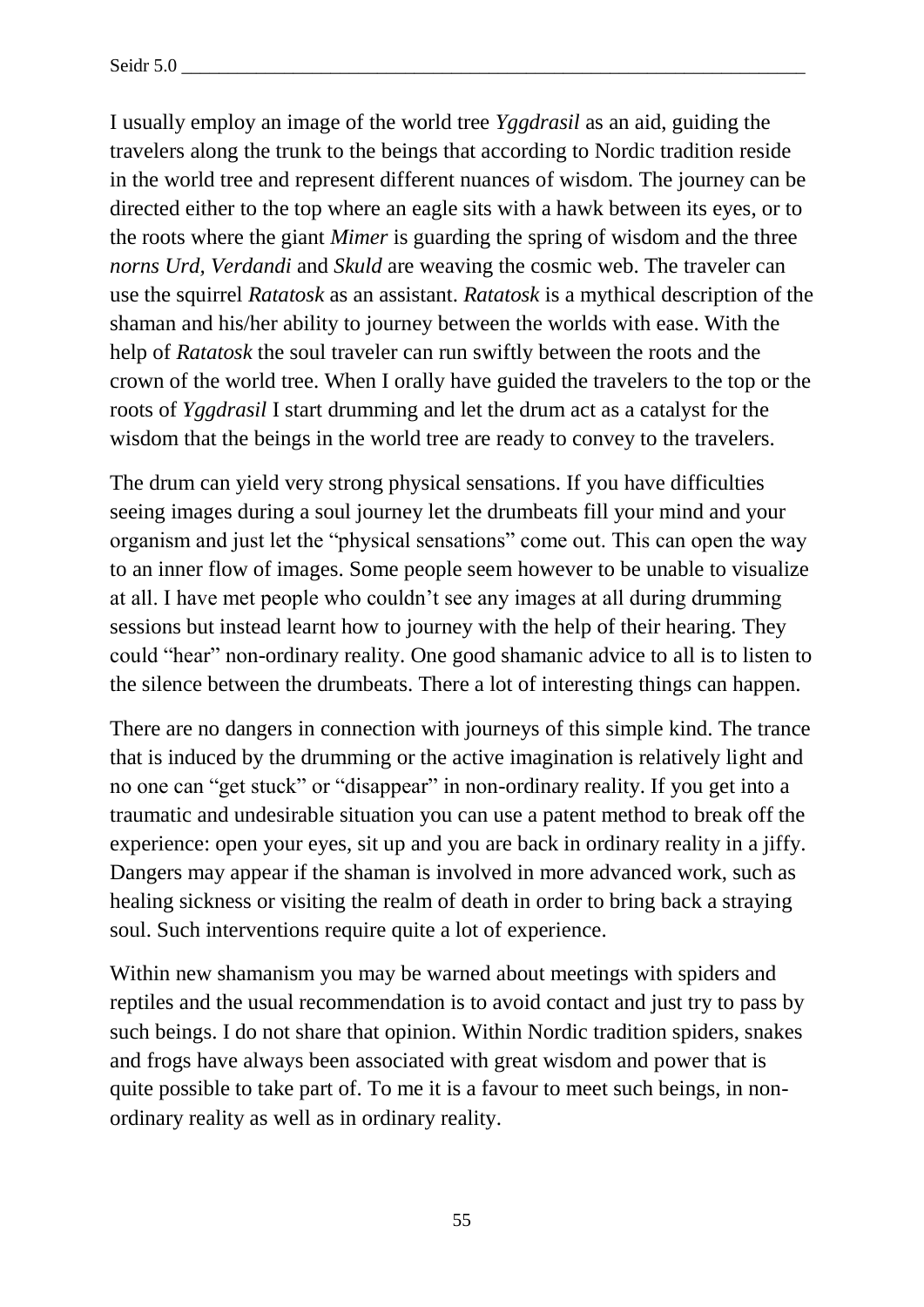A guardian spirit/power animal can be found on a soul journey, and you can do that on your own. If you meet an animal or some other being which shows itself to you in a very distinct way it may be your guardian spirit. In the Nordic tradition such a being is called a *fylgia*. Welcome it and ask if it wants to dance with you. If the answer is yes you can be pretty sure that you have found your power animal, or rather that the power animal has found you. Don't forget to dance your animal when you are back in ordinary reality. Power animals want to become body and move around in this world. You may also meet your *fylgia* in a dream or through a special kind of dance that I will describe further on.

With increasing experiences of soul journeying it will become possible for anyone who wishes to do one's own drumming and even use other means than the drum. One can use rattles or two small stones that one beats or rubs against each other; on condition that the rhythm is monotonous and steady. It is also possible to journey without any material aids at all by using methods of active visualization or imagination. This variant works best if one uses the tracks in Dreamtime that has been beaten by our ancestors, e.g. the conception of the world tree or other images from the songs of *The Poetic Edda* telling about the creation of the world, its essence and its demise/renewal.

The journeys into the dimensions that traditionally have been called the upper worlds or heavens don't differ from other soul journeys in any decisive way. Some shamans like Michael Harner think that the drum should beat a bit faster, approximately 240 beats per minute, but I would like to stress that each one has to find his/her own way and own pace. The way "upwards" may go via a trail of smoke, a whirlwind, a tree, the rainbow, the Milky Way or with the help of a bird – in fact anything that may take you upwards. Shamanic traditions assign divine beings such as shaman teachers, *rådare*, enlightened persons and "gods" to these dimensions, i.e. beings that are considered to be both able and willing to give more existential advice.

Since I nowadays view the world as one and indivisible I no longer try to direct the journeys "downwards" or "upwards" but focus instead simply on expanding consciousness in order to just glide or float into Dreamtime that, to be sure, is present everywhere and always. Another way of describing this process is to say that I let Dreamtime come into my consciousness. The boundaries between "me", the world and Dreamtime may then be abolished in a state that is beyond linguistics and is filled by serene ecstasy, wisdom and power.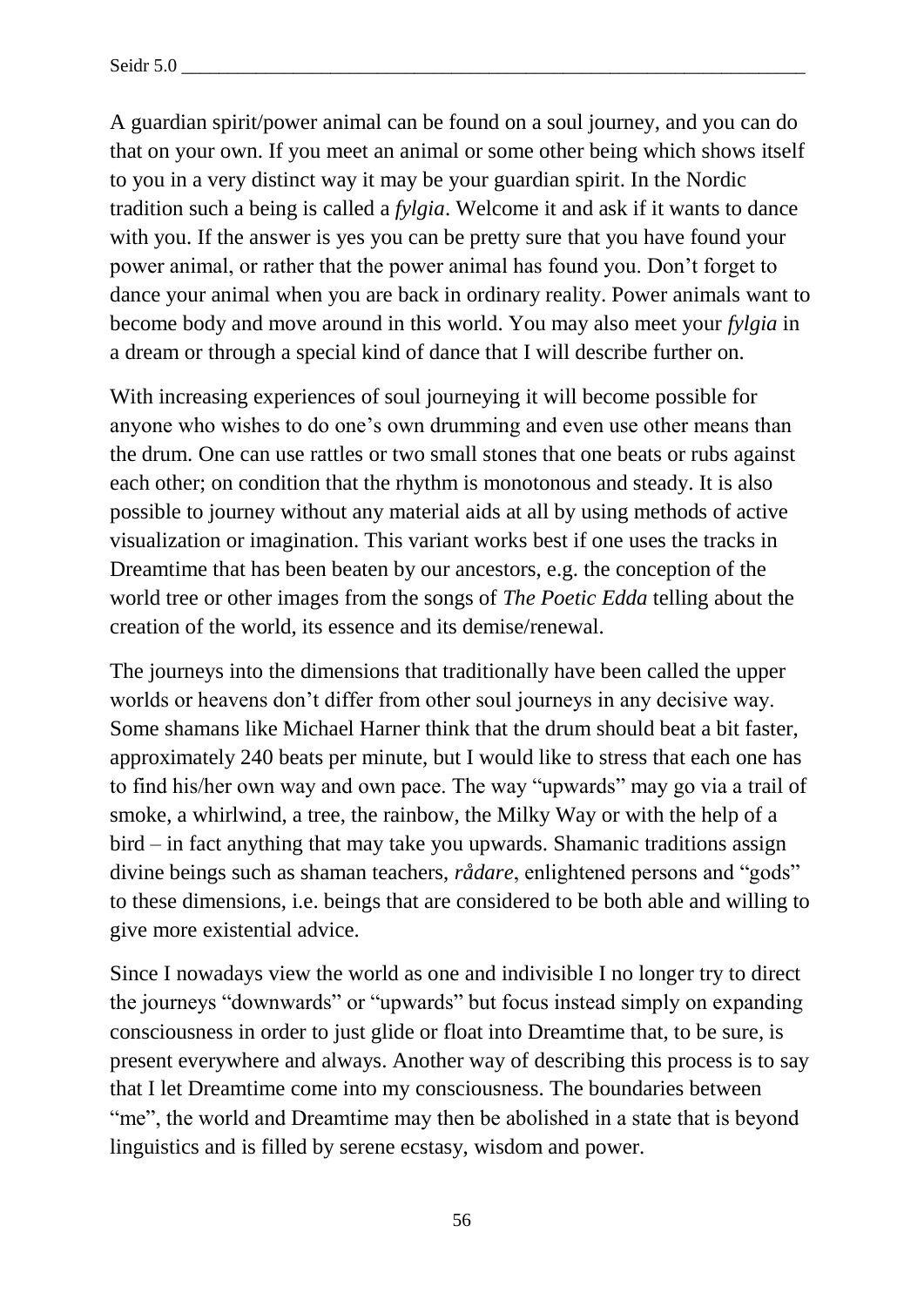A special and very powerful variant of the soul journey is the *seidr*, which is a Nordic tradition with Saami influences and according to Nordic myth is associated with "the utmost power". An example of a *seidr* séance is related in the story of *Erik Röde* (Erik the Red who was the father of Leif Eriksson who traveled to the east coast of North America 500 years before Columbus). The main character in the *seidr* story is an old female shaman, who is called *Torborg Lillvölva*. (*Völva* is the old word for female healers formed from the word *völr* which in turn is a term for the magical staff that were used by shamans.) *Torborg* is described as the last of her kind (around the year 1000 AD), the youngest of nine sisters, all of whom were shamans. She wandered about between the farmsteads in the Nordic settlements in Greenland. *Torborg* had been called to this farmstead because of the prevailing bad crops and was treated with great respect. Maybe she could tell the people how long this would last and when things would turn for the better?

The outfit of the *völva* is described in some detail. She wore a blue coat, a magical staff decorated with brass, gloves of catskin, a hood that on the inside was lined with catskin and a medicine bag with various objects of power. *Torborg* was seated on a special stool, a *sejdhjälle*, and she was assisted by the women of the farmstead who formed a circle around the shaman and then sang the required song, *vardlokkur* (a song guiding the soul, *vard,* of the shaman) that sent *Torborg* into an ecstatic trance. After the séance she explained that the prevailing bad times soon would be over and then she went on foretelling coming events for the individuals on the farmstead.

The hood was used by *Torborg* as a means to shut off impressions from ordinary reality and make the journey into the other worlds easier. No drum was used – the main aids for the journey were the magical singing, *vardlokkur*, and the magical staff, *völr*. Another name for this staff is *gandstav* and staffs of this kind have been found in several iron-age female graves in Scandinavia. This is proof of how highly valued the magical staffs were by their owners and their contemporaries. The staff worked partly as a means for the journey into nonordinary reality (the *völva* rode on the staff), partly as a way for the *völva* to keep her foothold in ordinary reality and via the staff direct the magical power that was conjured up in the *seidr*.

To perform a *seidr* you need to be at least five persons. The one who will make the journey, the shaman, sits or lies on a stool, chair or platform. Just like *Torborg* he/she might use a hood in order to shut off ordinary reality. The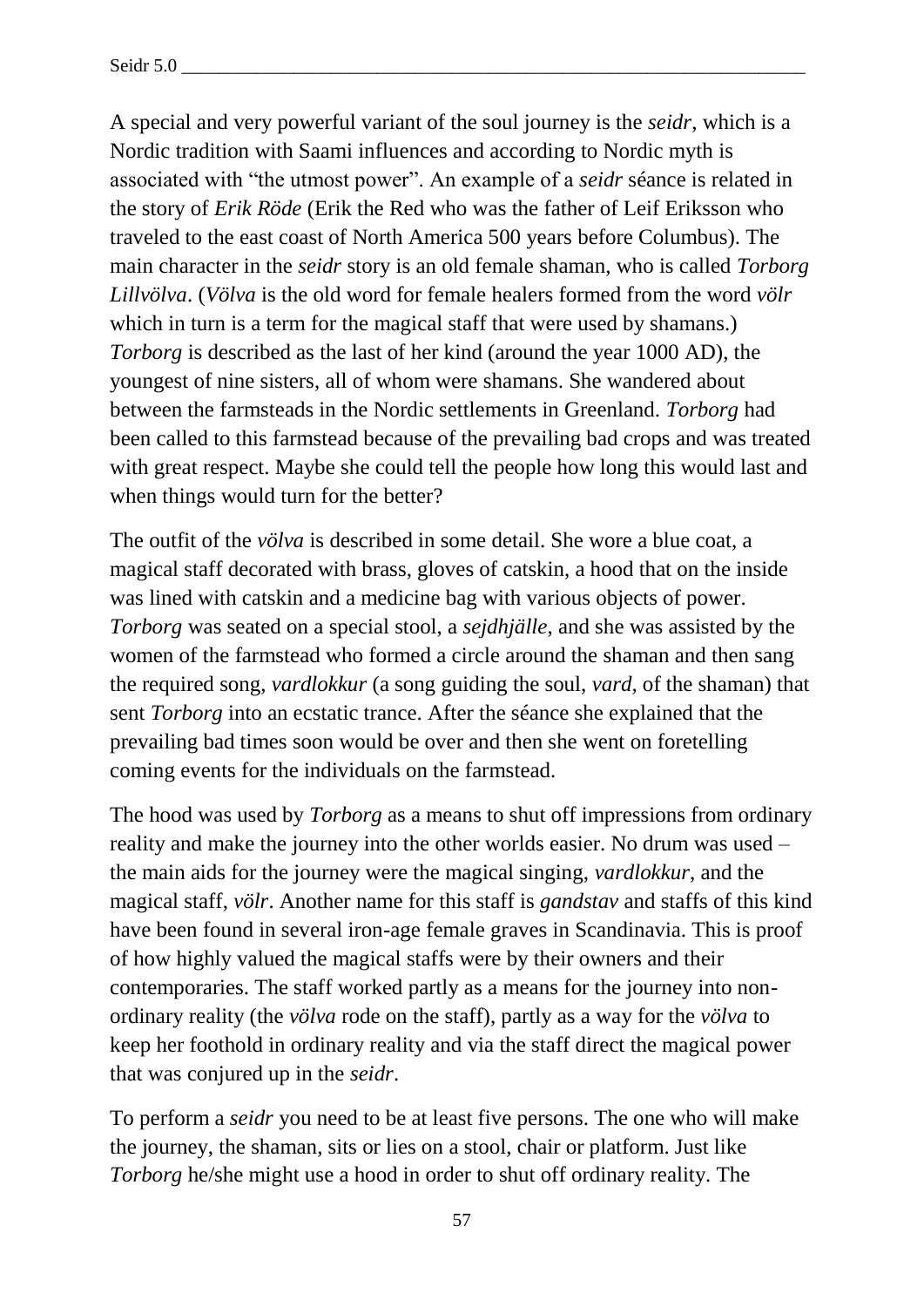assistants place themselves in the four cardinal directions and each of them can also have a drum. As they drum they also sing the special power song that the shaman has chosen. The drumming and singing will send him/her into a very special and very ecstatic trance. The session goes on until the shaman gives a signal that he/she is back again.

*Seidr* is not a recreational practice; it must have a serious and distinct aim such as healing a sickness, finding solutions to severe problems or trying to affect some course of events in the world. The overpowering force of the *vardlokkur* and the drums more or less hurls the shaman into Dreamtime. The power of the *seidr* ecstasy is well-nigh painful to carry. The task of the assistants is to help directing this ecstatic power into the cosmic web for the intended purpose.

Soul journeying in a group is not necessarily more powerful than individual journeying in solitude. What's important is that the journey has a real and creative purpose. That usually makes the journeying more powerful and palpable. A group that is closely knit and has a joint purpose can reinforce the experiences, as well as a divided group can weaken and obstruct the experiences. If a well-coordinated group journeys with a joint purpose the experiences might be extremely deep and powerful.

The only way to learn how to journey in non-ordinary reality is to start practicing. Soon enough Dreamtime will show the resources of the other dimensions and soon enough the traveler will be given tasks to tackle.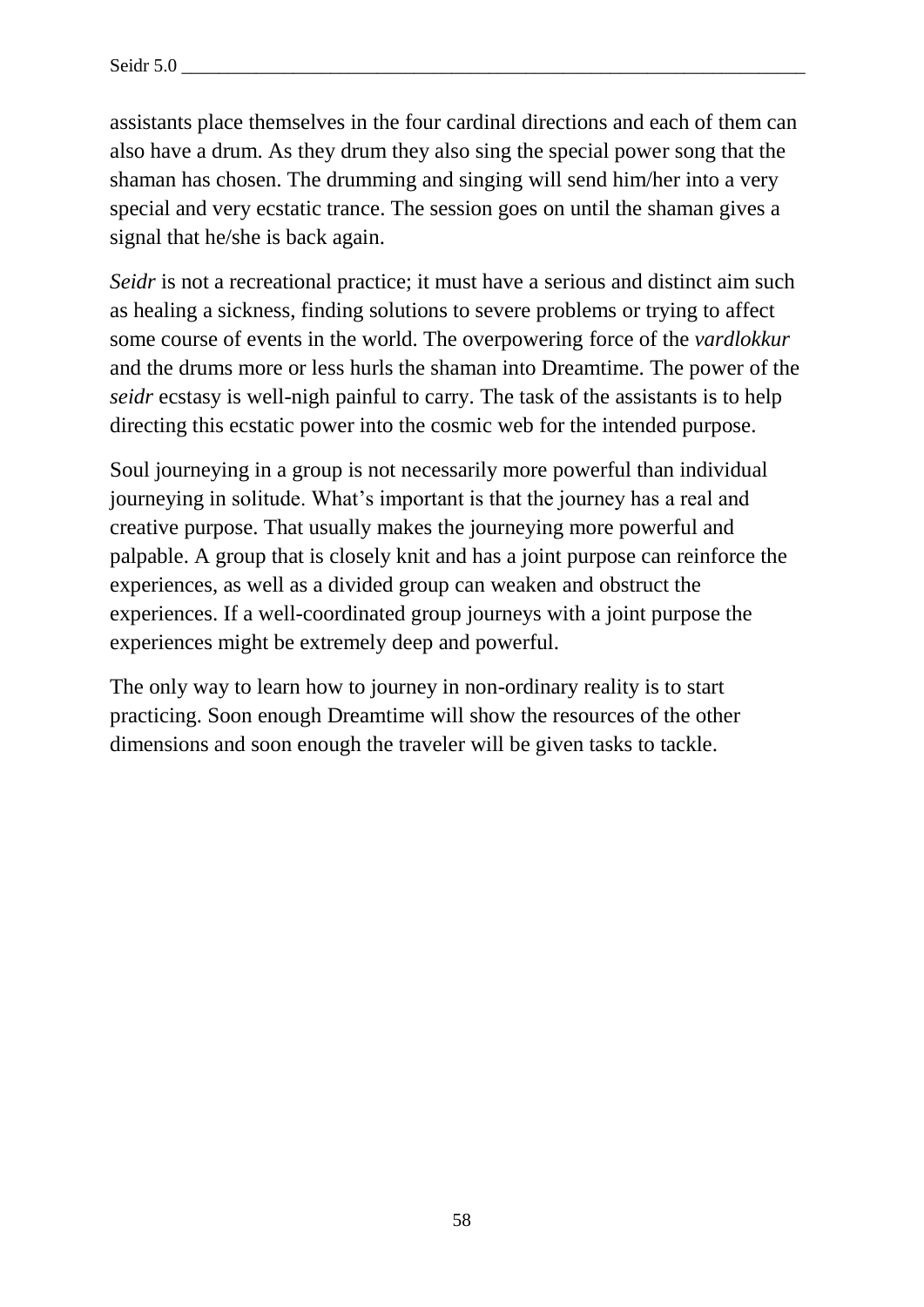# **Magic sounds**

The drum is like a heart in the shaman's work. Its pulses resonate with the different rhythms of nature and the drumbeats are often called the heartbeats of Mother Earth. There is a dimension of both giving and receiving in the drum. The drumbeats transmit power and knowledge from nature to the shaman but also give nourishment and rhythm to the earth and all her inhabitants. The drum represents a primal sound. The muffled vibrations create a connection back in time to basic processes of creation – mountains that are being born, volcanoes that are remodeling the landscape, and continents that loosen themselves from each other in a dynamic dance.

Other shamanic tools that are based on the sounds and processes of nature are bullroarers, rattles and instruments like flutes and didgeridoos. What is common to them is their ability to be a mediating link between nature and humans. With the help of these sounds, human beings can converse with Mother Earth and her invisible dimensions. The sounds also bring back knowledge and power from the spiritual dimensions to human beings; we could say that they work as a sort of antennas or tentacles into non-ordinary reality.

These things can also be expressed by the voice of human beings. With the help of his/her voice the shaman can vibrate in harmony with the landscape getting access to nature's knowledge and simultaneously giving back from his/her own power. The Saami *yoik* is a typical example of such primal singing. It has no beginning and no end but moves in a cyclical process that draws its dramaturgy from nature.

The shaman's power songs very much resemble Saami *yoiks*. They can be more or less without words or contain a taciturn but cogent text, where the words as such are considered to have power. They can describe the shaman's *fylgia*/power animal or contain road directions for the journey into Dreamtime.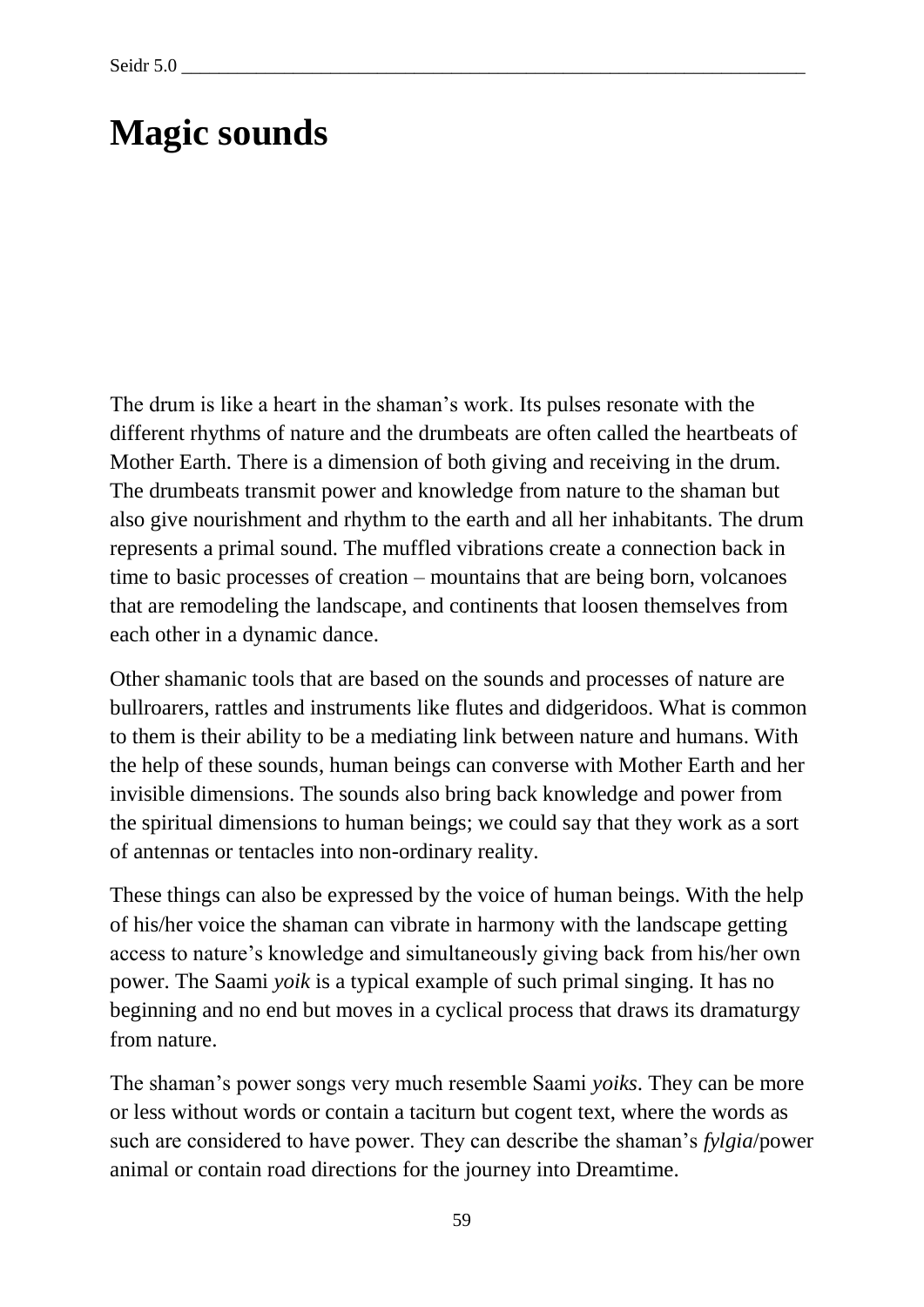Shamans usually have one or several power songs and there are many ways to get hold of one. As in most shamanic work it is all about attitude. If you have the right attitude the power songs will come. A common way to receive the power song is during an *utiseta*, a vision quest, where you may catch a fragment of a song from something that you hear in nature or with your inner hearing. It might be from a bird that sings at dawn or from a fox that barks in the night. You can work over the fragment back home in your everyday life or in dreams and eventually a whole power song will develop. But sometimes you can receive a *complete* song during an *utiseta*; suddenly it is just there. Soul journeying with drumming can also be a good way to receive a personal power song. In this sense a live drum is superior to a recorded drum since the overtones are of great help when listening for a song.

There is also a special shamanic ceremony that is called *sångsökning*, song seeking or spirit dance. It is performed when you are looking for a strictly personal power song that can be used for the rest of your life – as protection and support in important shamanic work during healing sessions and all kinds of ceremonies. You shouldn't share such a personal power song with others; it is strictly personal and regulates your and *only* your relations to nature and the spiritual world.

A structured song seeking is best performed in a group and can be done in the following way: Those who seek a song sit down in a circle along the walls of a semi-dark room while one or several drummers walk around the inside of the circle beating their drums in a hard and steady rhythm. The drummers continue walking and drumming while the "seekers" remain seated with an open and receiving attitude just letting the drumbeats fill their minds and bodies. Sooner or later someone catches a song or a fragment of a song. This individual gets up, the drummers stop drumming and walk up to the "seeker" who starts singing what he/she has heard. The "seeker" might be given a rattle to accompany the song. The drummers try to take part in the song and start drumming again – at the same pace as the rattle. Now, usually, the "seeker" starts dancing as well, closely followed by the drummers. The "seekers" sitting in the circle remain seated but can help with rattles and by taking part in the song. Such *sångsökning* can be a very ecstatic experience for all participants.

Those who receive their power song in such a ceremony are not especially conscious of what goes on in the room. They are rudimentarily conscious of the boundaries of the room and the presence of the others, but what happens and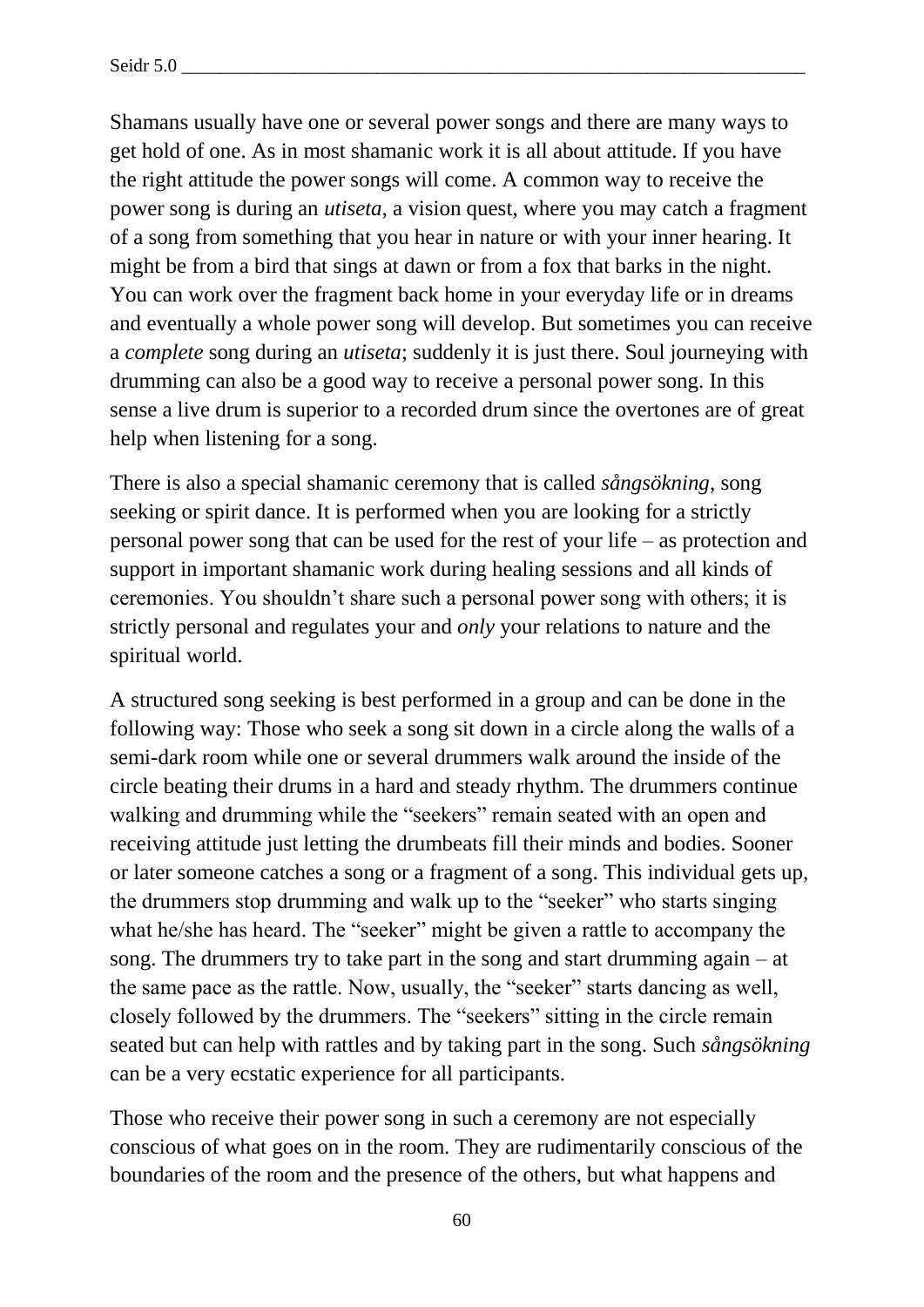how the song sounds isn't something that is under the control of the conscious will. It is as if an invisible power lifts the singer round the room and makes the vocal cords vibrate in strange tones and themes. It is as if non-ordinary reality sings directly through the singer.

In Nordic tradition there is a more structured form of power song that is called *galder*. The word stems from the verb *gala*. In Swedish we say that the cuckoo and the rooster *gal*. We don't know how the ancient *galdrar* were sung but we can image how they might have sounded from a description by the Roman commander Julianus Apostata. Around the year 360 AD he wrote about the songs of the Teutons as: "wild songs, performed in a way that mostly resembled the cries from such birds that call in a harsh way".

The structure of the *galder* songs resembles magic spells and healing incantations. They can be utilized to send mental energy in the right direction, e.g. to get good luck in hunting or to heal a sick person. But a *galder* can also be sung in order to seek general support from non-ordinary reality, like this one:

> *Hören ljusalver, hören fylgior, Hören himlafar. Höga väsen, hämten till mig, Luftens ljusalveliv Och styrka från solens strålar.*

An approximate translation into English might go like this:

*Listen Light Elves, listen Fylgior, Listen Father Sky. Eminent Beings, bring to me The life of the Light Elves And strength from the rays of the Sun.*

Many indigenous cultures sing their old myths. This applies especially to the creation stories from Dreamtime when the mythical ancestors wandered about moulding the landscapes. Among the Navajos the medicine people are known as singers, *hataali*. They are extremely important people since they are the ones who keep the stories and the wisdom of the stories in their memories. During traditional ceremonies that can last several nights among the Navajo, the *hataalis* tell the creation stories by singing. Such ceremonies also contain a lot of other ingredients as well: dancing, sand painting, body painting, wearing of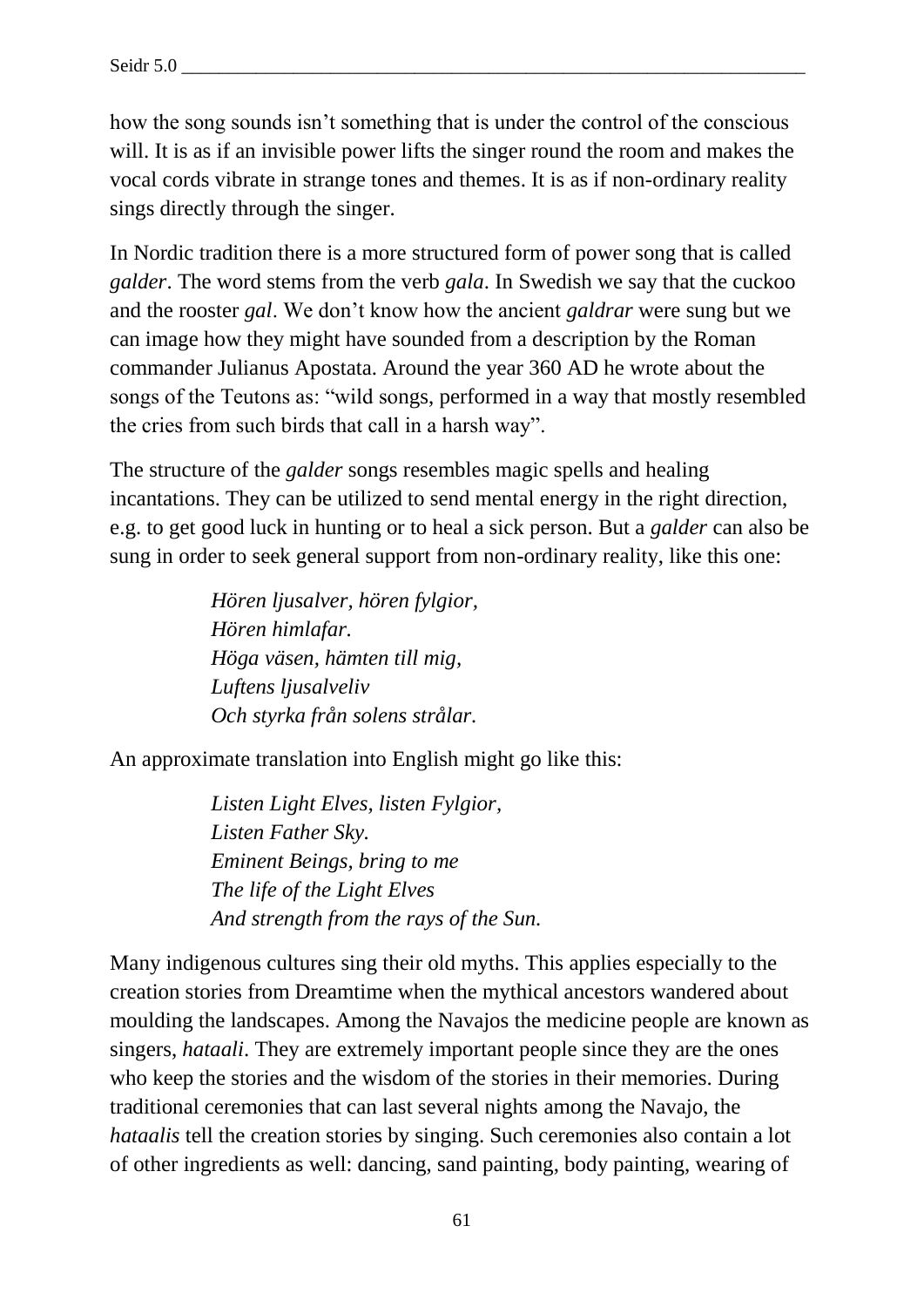masks and eating sacred meals. You could call this process a ceremonial drama where the totality is more than the sum of the ingredients. Probably the relating of the Nordic myths during dark winter nights was also performed as a drama. That is why I prefer to call the poems of *The Poetic Edda* songs.

The landscape and all of its spiritual aspects have their own songs that may be accessible during an *utiseta*/vision quest, a *landskapsgång*/walkabout or a ceremony. Then one's whole organism co-vibrates with the landscape. The song becomes body and human sound and one participates in the song of the landscape. This is a very uplifting feeling, a gentle ecstasy, letting this song flow from one's throat, but it is very seldom that this kind of song stays in one's memory. But then this is not the purpose; this song belongs to the landscape and one has just temporarily been connected to it and invited to participate in this choir of visible and invisible beings.

Those who are interested in using primordial sounds in their shamanic work should definitely examine the potentials of rune magic. The runes represent a very deep-going and extensive knowledge and power, but here I will just discuss them briefly. Those who want to go deeper into the essence of rune magic I refer to my book *Rune Magic and Shamanism* that is available in English, German and Estonian. Here I will just give a few concise descriptions of how runes can be combined with other shamanic methods into a very powerful practice. It is possible to practice shamanism without using runes or rune magic, but the runes will add another dimension to the shamanic work that would be foolish to renounce. To enter into the world of the runes however requires quite a lot of work and you shouldn't take the step until you really feel ready and the runes themselves insist on attention – something that is rather common among those who practice shamanic methods according to Nordic tradition.

The original runic system, the *uthark*, contains 24 runes that are summarized in Appendix 1 at the end of this book. The runes constitute a map of the cosmos, a story about the cosmic creation and a systematic overview of the basic forces of the cosmos. You can of course ponder on why there are precisely 24 signs, but probably the magical use of runes has developed during a period of trial-anderror where the rune magicians have felt their way and eventually found out that precisely this system contains the greatest magical potential. The *uthark* is founded on the sacred numbers three and four and holds very complex and advanced relations of numerical magic. The runes are archetypes, i.e. a sort of ordering principle in the collective unconscious; they are built into the creation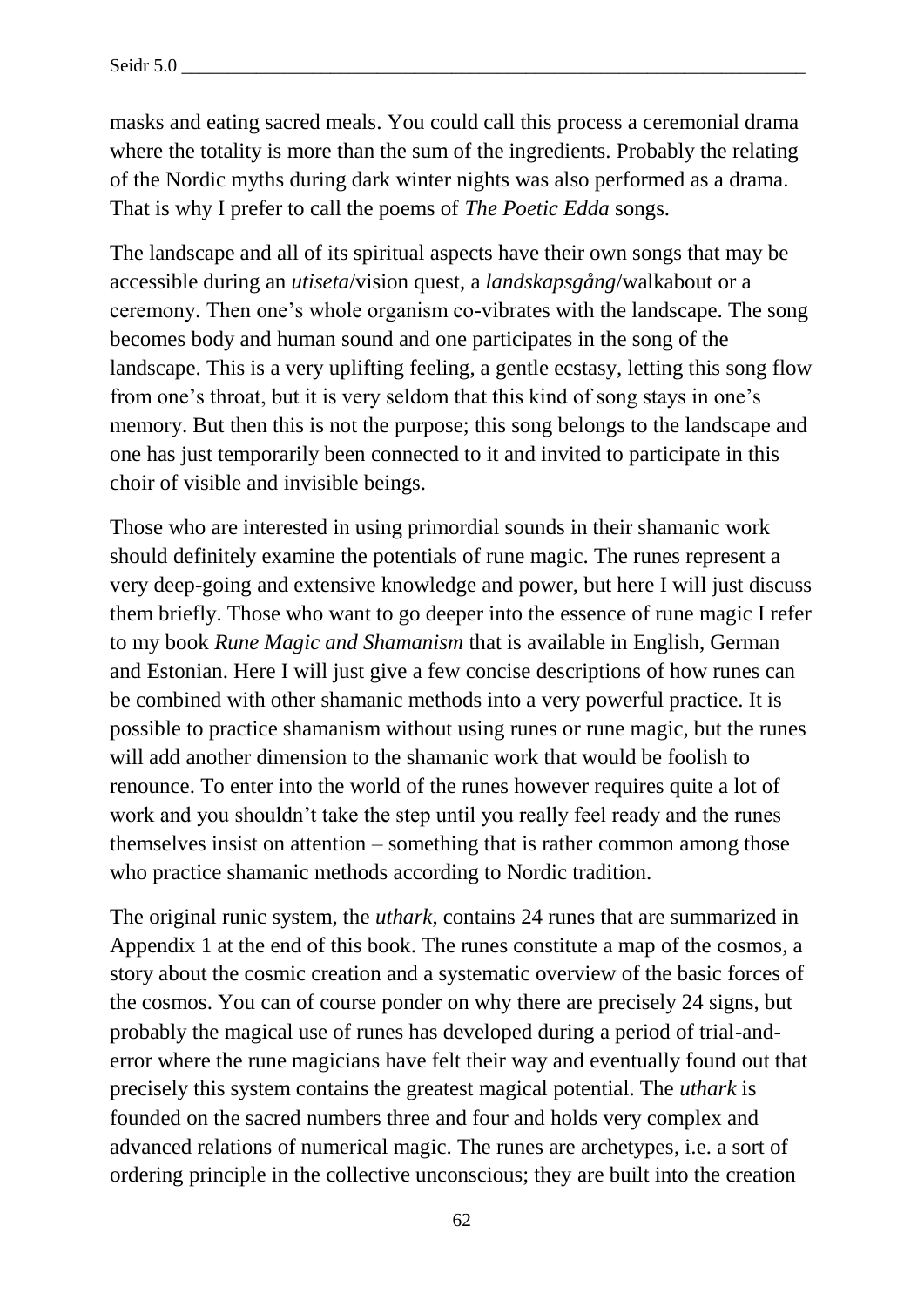itself and they have after all existed since the world was born out of the Emptiness that in Nordic mythology is called *Ginnungagap*, the huge abyss. Human beings haven't created the runes, they have discovered them.

Since the runes constitute a map we shouldn't mistake them for the energies and the potential that they symbolize. The runes represent the primordial sounds that proceed from the beginning of creation, "early in primordial times", when the first being, the two-gendered giant *Ymer* was born in *Ginnungagap*. The name *Ymer* means the roaring one or the bellowing one and he/she represents the very first sound that also was the very first thing that was created. The first human rune magicians may have caught the sounds of the runes from nature's own vibrations; wind, thunder, rain, hail and the like. When one sings the runes in a meditative way one can feel how these primordial vibrations generate feelings of relatedness and harmony with the surrounding natural world and at the same time open gates into Dreamtime. What the magicians did with the runes was trying to steer and direct their power for magical purposes, e.g. by carving them on wood or bone, into stone or into the earth. That wood and bone were the most common materials is easy to understand when we see the present design of the runic signs. They have been carved with knives and that can explain the absence of rounded shapes. However the most important thing with the runes is their sounds and therefore most of the rune magic is a combination of rune singing and mental visualization.

When the younger runic system with 16 runes was developed towards the Viking age, much of the magical dimensions of the runes had been lost. By this time they were mainly used in a worldly way as an alphabet and a calculating aid. It was this type of runes that were used for commemorative inscriptions on rune stones and for calendar staffs.

In Nordic myths we can find important stories about the origin of the runes that can be of great help to students of shamanism. In the *Song of Sigrdrifa* the head of the wise giant *Mimer* (= memory) tells:

> *On a shield they should be cut, the one which stands before the shining god, on the ears of Arvaker and the hoof of Allsvinn, on that wheel which turns under Hrungne's chariot, on Sleipner's teeth and on the sledges' strap-bands; on the bear's paw and on Brage's tongue,*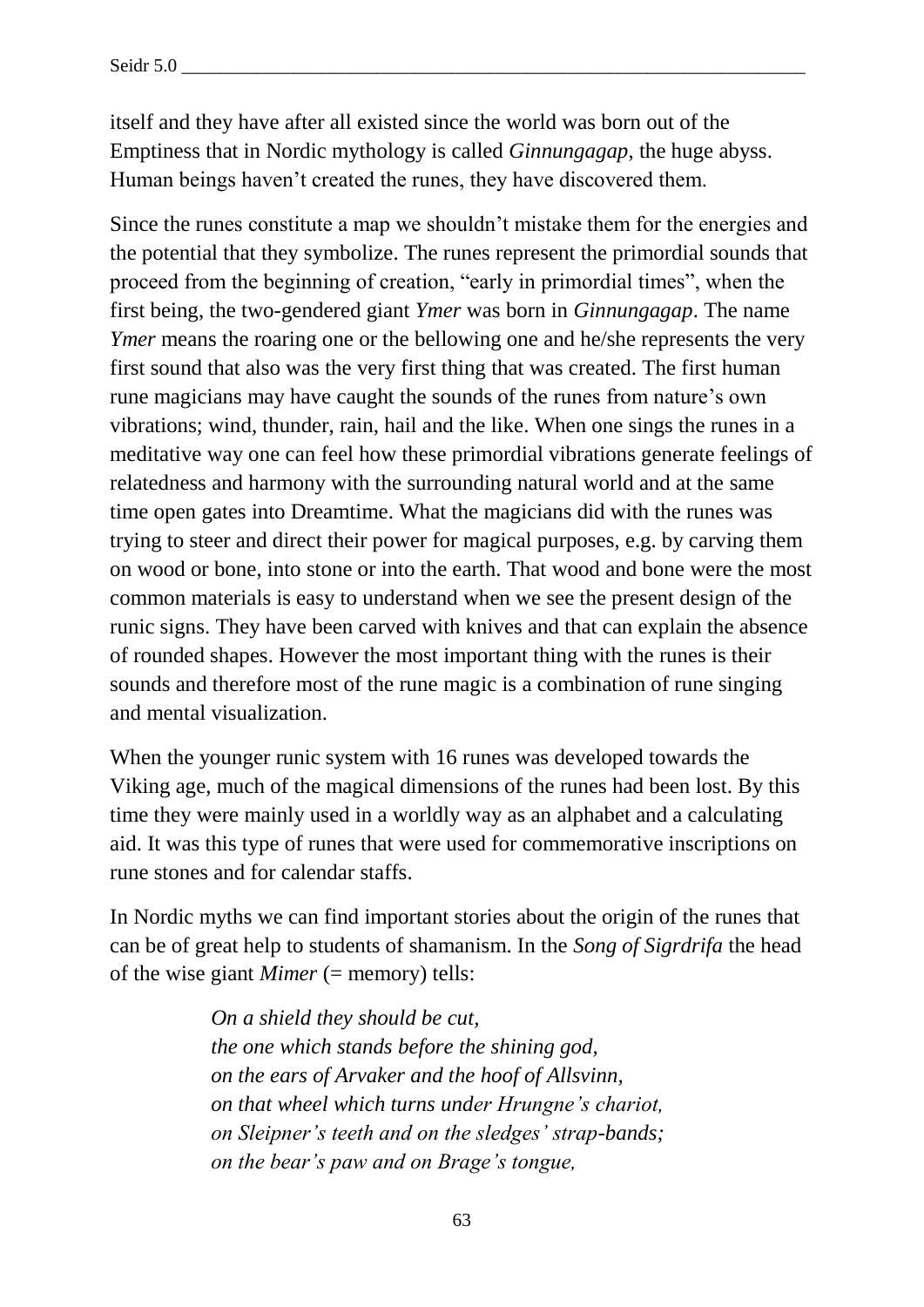*on the wolf's claw, and the eagle's beak, on bloody wings and on the arch of the bridge, on hands which deliver and on the trail of a helpful man, on glass and on gold, and on the amulets of men, in wine and on wort and on the seat of honour, on the point of Gunger and the breast of Grane, on the nail of the norn, and the beak of the owl.* 

*All were shaved off, those which were carved on, and scattered with the sacred mead and sent on wandering ways; they are among the Aesir, they are among the elves, some are with the wise Vanir, some with humankind.*

This enumeration mentions 24 places where the runes have been carved. The shining god is the sun; *Arvaker* and *Allsvinn* are the two horses that pulled the sun over the sky; *Hrungne* is a giant but this wording could also point to *Tor*, the god of thunder, who killed *Hrungne*; *Sleipner* is the shamanic horse of Oden; *Brage* is the god of poetry; the hands which deliver belong to the midwife; *Gungner* is Oden's spear; *Grane* is the horse of the hero *Sigurd* who is the one that *Sigrdrifa* is telling all this.

The power of the runes is everywhere, in a kind of homeopathic dilution, and what the runic signs and sounds do is to concentrate this diluted power and wisdom into a manageable number of magically charged signs.

*Oden* the master shaman gained insight into the essence of the runes through a shamanic initiation on *Yggdrasil*, the world tree, where he was confronted by death and was reborn as a more powerful being. It is told that he peered downwards and took up the runes, which implies that he received the knowledge directly from Mother Earth. It is also told that he took the runes screaming, i.e. he partook of *Ymer's* primordial scream. *Oden's* initiation is a description of a classic shamanic initiation, an initiation that I am sure that also rune magicians have passed through.

The runes are symbols of the forces that have created and ordered the cosmos and that continue to create and develop the universe in an ongoing dance. Therefore they should be regarded as open and dynamic processes. "Those are book-runes, those are helping-runes, and all the ale-runes, and valuable runes of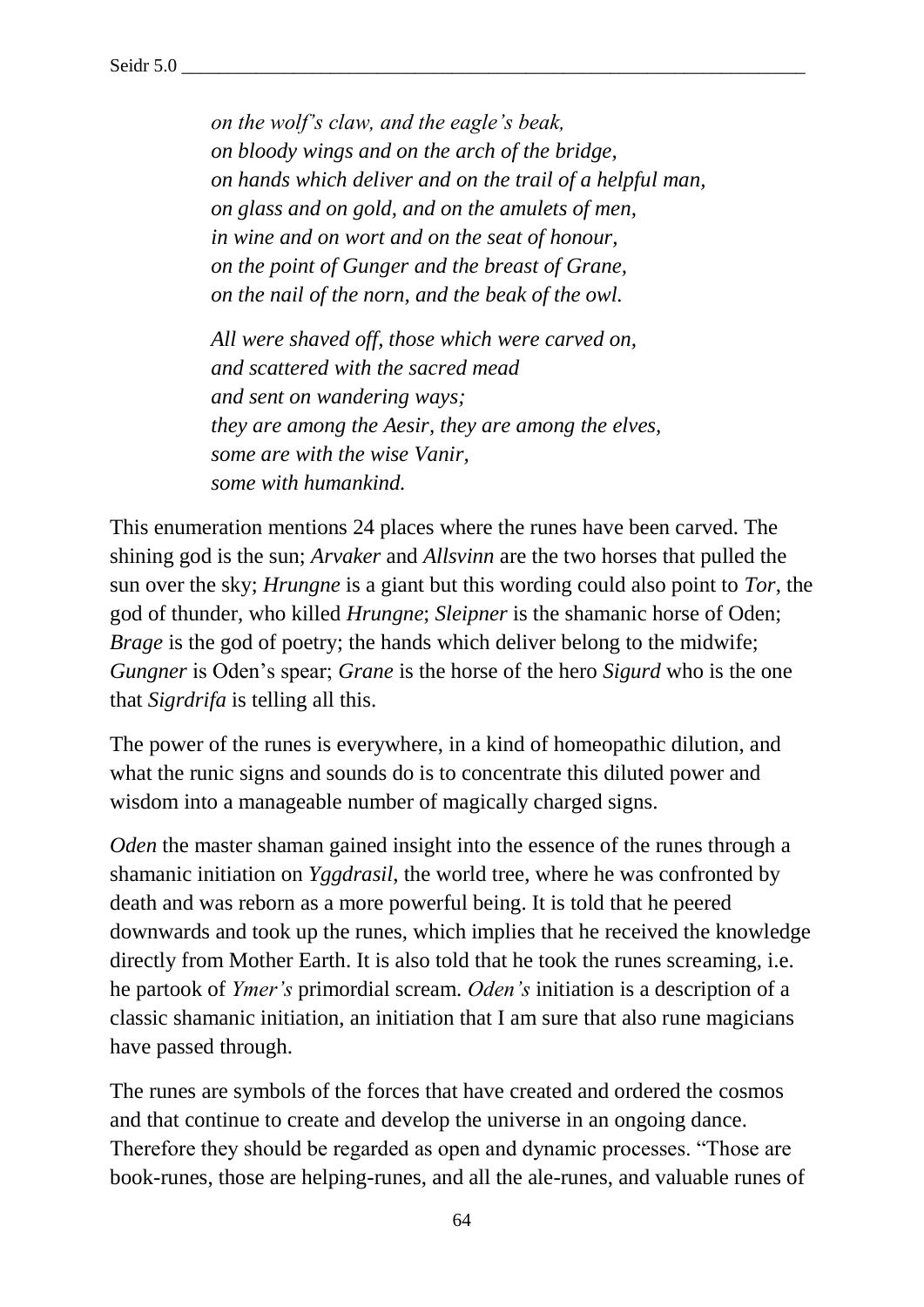power, for those who can, without confusing them, without destroying them, possess them for good", as *Sigrdrifa* tells *Sigurd*. It is important to stick to the original meanings and sounds of the runes, i.e. their essence, at the same time as we realize that they are constantly developing and changing as everything else in the great cosmic cycles. Those who want to be in balance and harmony with the creation should simply sing all 24 runes. To do this on a sacred site in nature can be a marvellous experience.

Regarding the meaning of the runes the basic shamanic attitude is that each person separately has to find the essence of every rune and in practice try out how to use them, or rather how to cooperate with them. The shaman can gain insight into the meaning and use of the runes through soul journeys into nonordinary reality where he/she in a systematic way can examine each rune from the inside. Another good method is to contemplate each individual rune at the same time as one sings it, e.g. on a sacred site. The contemplation can also be combined with sketching or carving the rune.

Many rune magicians sooner or later want to have a magic pouch with a set of runes carved on thin slices of wood or bone that can easily be pulled out and used for magic or divination. The best thing is to make your own runes and inaugurate them in a ceremony where you invite powers from the whole of cosmos into them.

It is important to show humility and respect to the runes as well as to all other basic sounds and songs of Mother Earth and not use them in a thoughtless way. The same ethical principles should be applied as with all other shamanic methods. The knowledge and power that the runes bestow must be handled with responsibility and with a sound judgement. What is sent out will come back. Every rune has light as well as dark aspects. No rune is thoroughly "good" or "bad". The runic system transcends the antagonism of black-white, evil-good.

The shaman aims at integrating the runes inwardly so that they will be constantly present as an inner potential. Then the shaman is no longer dependent on external rituals or ceremony. The runes are just as the other shamanic methods "only" aids and I will further on come back to the question of how the shaman on a certain level can work without such aids.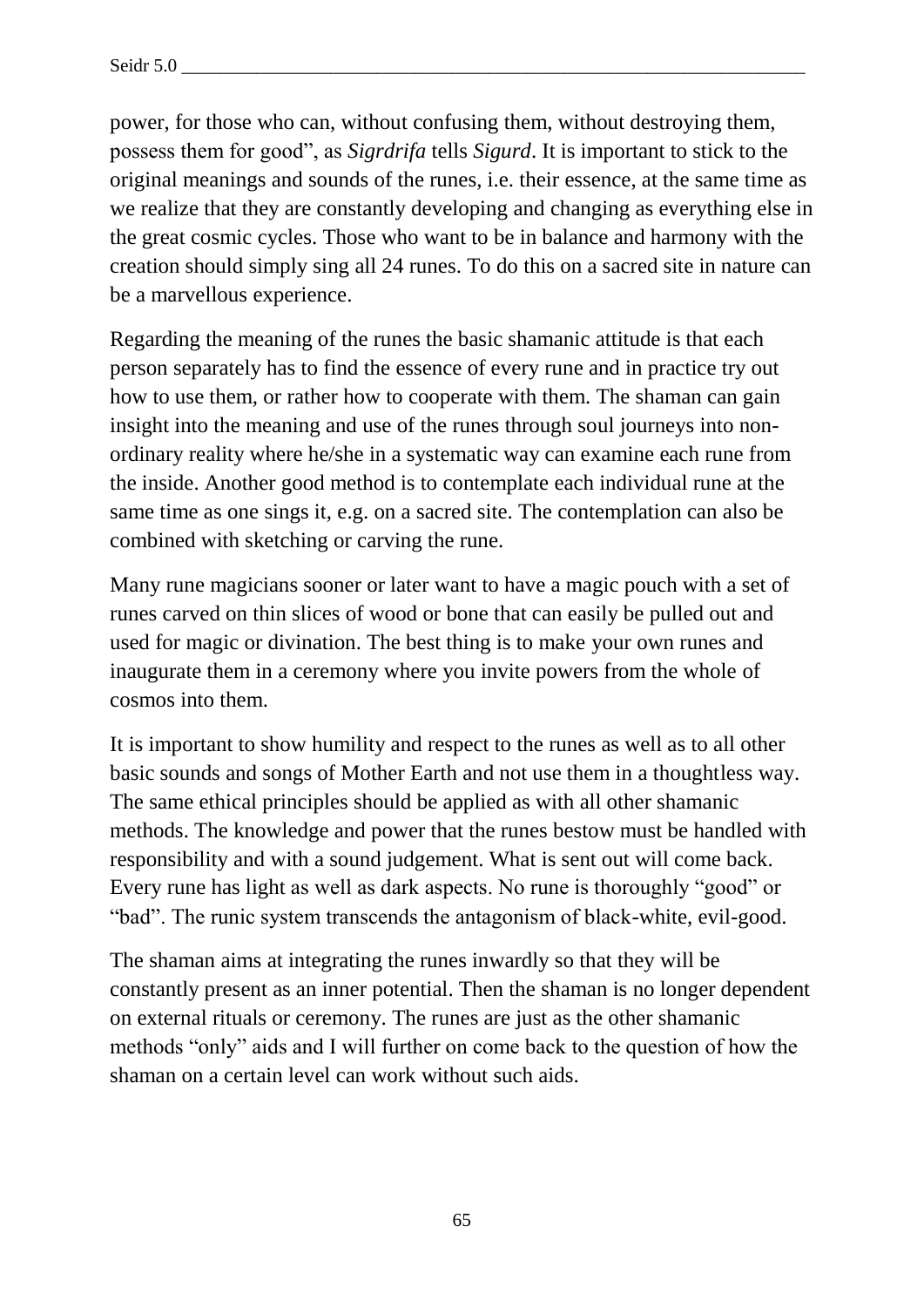# **Shamanic dance**

The cosmic processes can be viewed as a sort of creative dance and through dancing the shaman can partake of this knowledge that would otherwise be hidden. By dancing the shaman can transcend his/her ego and move into other dimensions. Primarily the shaman utilizes sound (drums, runes, songs) in order to make his/her organism vibrate harmoniously with the natural processes, but dance also plays a central role in shamanic cultures – often in combination with drumming and singing. It is just another way of resonating with the cosmic processes.

Shamanic dances are not dances that you do for fun but in order to transcend the limitations of the ego and enter into a visionary dimension. The shamanic dance has a cleansing function, where the dancer acts out and works upon bodily and spiritual tensions and blockages. But the dance is cleansing also in a deeper and more existential way. The power that may come to the dancer can fill his/her inner being with light, providing clear-sightedness and insight.

Dance is a way of expressing reverence and gratitude to the universe, since the only thing that we can sacrifice is our own energy. Dance is a way of attaining balance with nature and a way of receiving visions that can give guidance for solving all sorts of problems.

In this chapter I will describe two different types of shamanic dance: power animal dance and ecstasy dance.

A power animal dance, or *fylgia* dance, can be done in solitude or together with other people with the aim of finding or supporting *fylgior*/guardian spirits. If you dance alone I recommend a rattle as accompaniment; if you do it together with others the drum is preferable. This dance can be done outdoors as well as indoors and it is important to have plenty of space. As with all other shamanic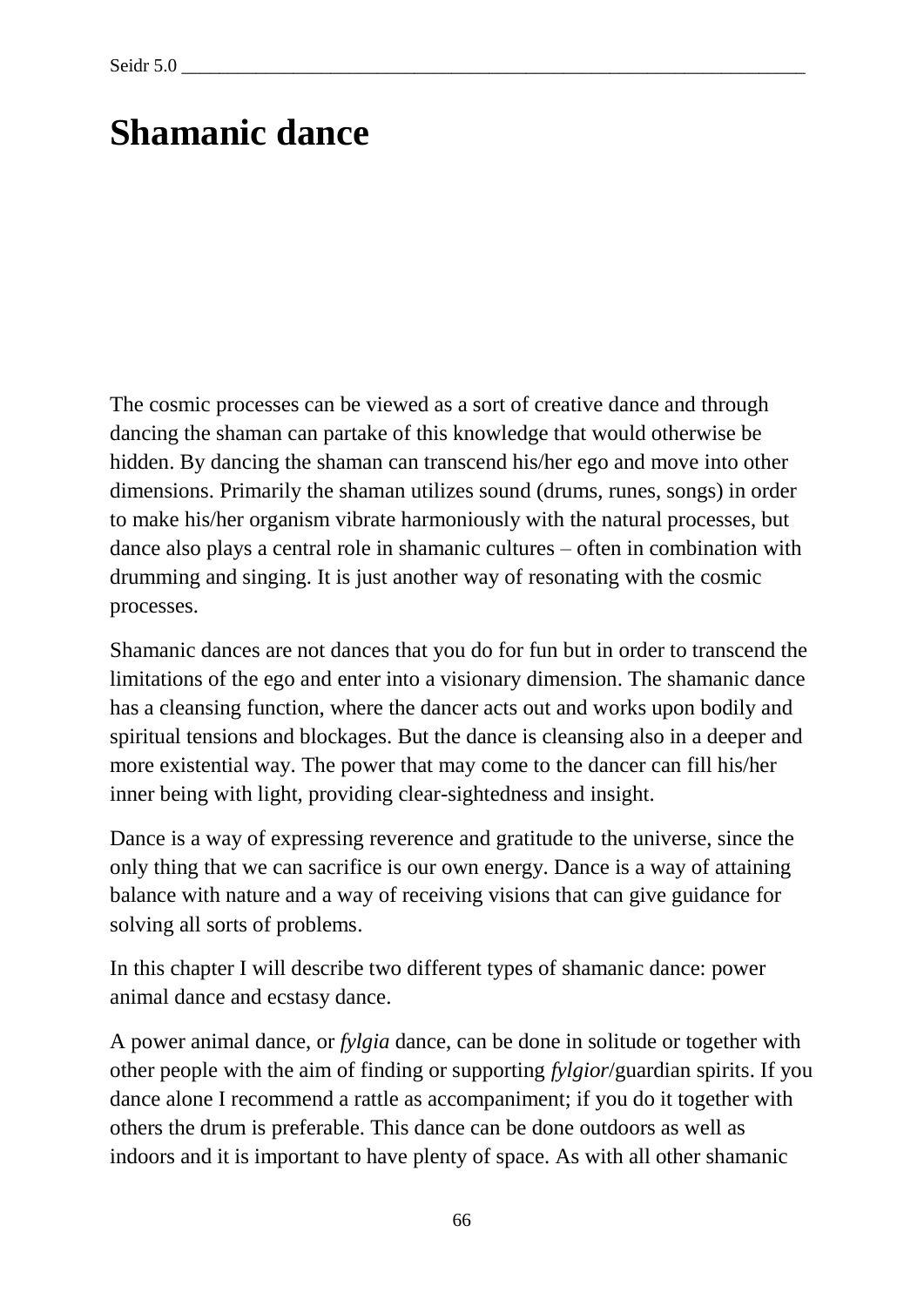dances it is done with half-closed eyes – the dancers must be able to orient themselves in ordinary reality as well.

First of all greet the cardinal directions and invoke the spiritual helpers that you may have. Then start rattling, drumming and dancing. Let your intuition direct the pace of the rattle/drum and let the dance rise or fall according to your feelings. If you don't have any guardian spirits just "set your senses to zero" and be open and sensitive to anything that shows up inwardly during the dance. Express the feelings that come  $up - with$  sounds as well as movements. Let the power take physical shape in your body. If you feel an urge to move around like any special animal just follow this urge. This may be your *fylgia* that might also appear as inner images of animals or other beings. Keep on dancing as long as it feels right.

If you know that you already have a *fylgia* this dance is an excellent tool for contacting and consulting it. You simply ask the question in your mind and then await the answers that may come forth in connection with the dance. An old shamanic rule is that the power animals *want* to be danced. They *seek* to take physical shape and for a while take part in the life of ordinary reality. To the shaman the dance is a way to root the knowledge in his/her body and not just in the mind. Remember that the shaman seeks to attain balance between mind, heart and body. Power animal dance is also a way of relating to animals in ordinary reality, taking part in their evolutionary knowledge. That is a way to become rooted in the landscape as a co-creative participant. This variant may be the most important *fylgia* dance that you can do.

If the dance is done together with other people the effects will be more deepgoing when several drummers take part. The drummers stay put in the middle and the dancers move in a circle around them. Clockwise or counter-clockwise? On that point the learned disagree. Just do it according to you feelings and in the way you like it. If the participants are experienced, the drummers can also participate in the dancing. The important thing for them is to keep beating with a strong and monotonous pace. The drumming should not be done with backbeats or other rhythmical subtleties since this is not about music. For how long do you keep on dancing? Precisely as long as it feels right, i.e. until the majority of the dancers have received the answers they were looking for.

The ecstasy dance or the trance dance is mostly done in a group and with several drummers. Compared to the *fylgia* dance this dance can go on much longer,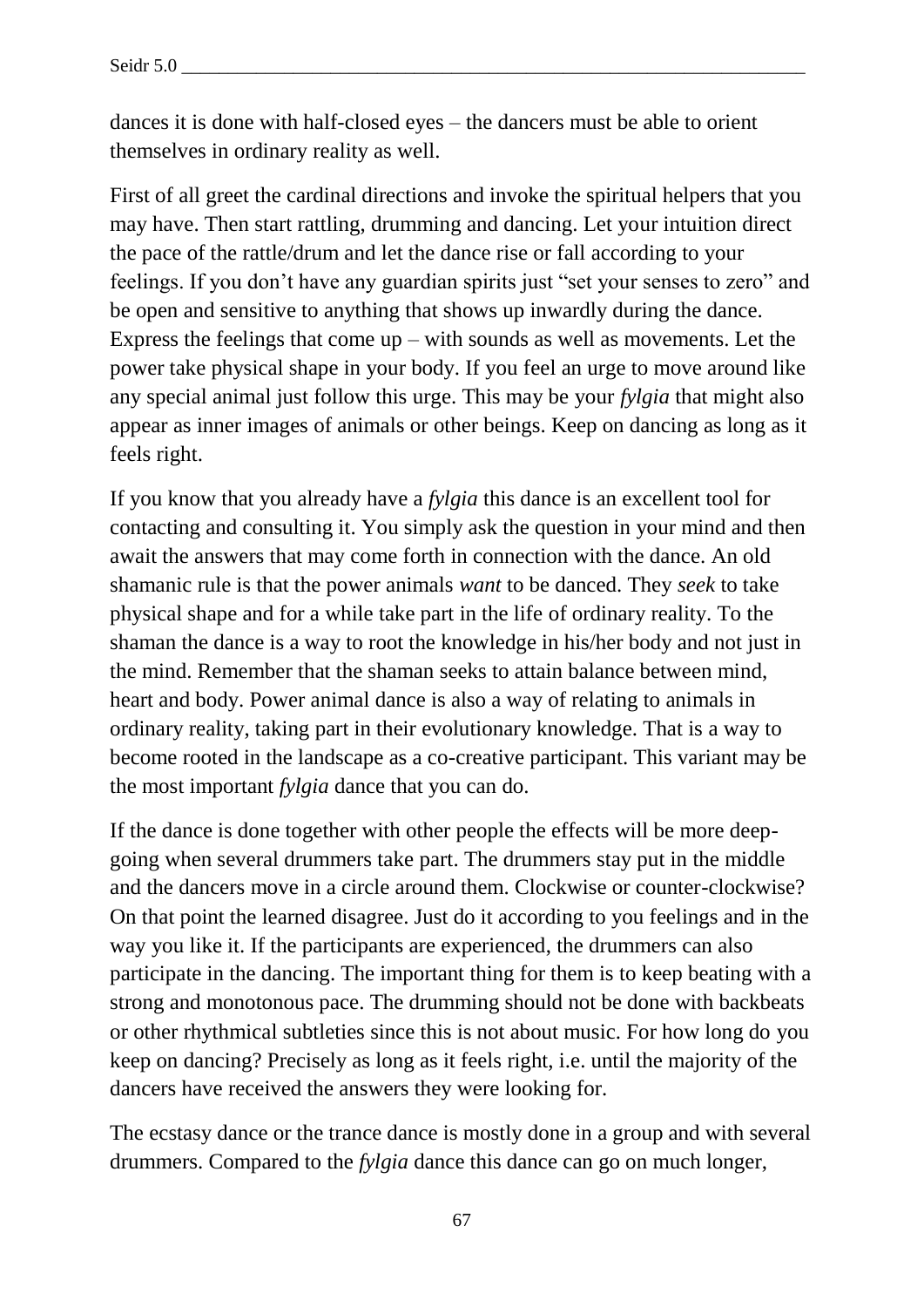sometimes for hours. The drummers start beating their drums at a fixed pace that they can speed up or slow down depending on their feelings and interplay. Backbeats and other variations are permitted. The sound of the drums will undulate as a kind of reflection of the natural processes. The same applies to the dancers; they start expressing their *fylgior*/power animals but gradually a lot of other energies will stream forth. The strangest sounds and movements may find expressions and that is the very idea of this dance. Dancers may move into a deep trance, fall down and receive visions, while others may receive visions when they are still dancing. If somebody falls down, the others just continue drumming and dancing. Besides visions, this kind of long dancing sessions may also bring forth power songs. And the participants can be filled with the inner light that is talked about in shamanic cultures. This is a very intense experience of light, power and complete unity with everything else in the cosmos. This experience is the same as the alchemists wanted to bring forth in their melting furnaces – the fusion of spirit and matter, of male and female, of heaven and earth in the cosmic embrace, *coniunctio*.

You can enter an ecstasy dance with a clear question in mind. Maybe you seek contact with ancestral spirits looking for knowledge of traditional ceremonies and practices and how to recreate them or invent new ones. The answers may come during the dance but the dance can also function as the prelude to a journey into non-ordinary reality. In that case you just lie down and let the drums and the other sounds of the dance become your means for a more "traditional" soul journey. If several persons do the dance in order to get answers to a joint question they may receive different fragments that afterwards can be put together into a whole. Afterwards it is thus important to jointly analyze and contemplate what has happened. And this is also true of individual *fylgia* dances. Afterwards, go over what happened, what you saw and experienced, which beings you met, if you received any special messages etc. Write down, analyze and re-write, preferably several times à la Castaneda.

Common to all shamanic dances is that they must be well prepared, both physically and spiritually. It is definitely unsuitable to have a meal prior to a dance. It is also important to be unbiased and do the dance with an open mind. And: be creative, follow your own feelings and create the dances that feel right.

Dancing is a very physical way of tuning into harmony and balance with Mother Earth and all her spiritual dimensions. Since we Westerners are very much in our heads, shamanic dancing is an extraordinary means of becoming rooted in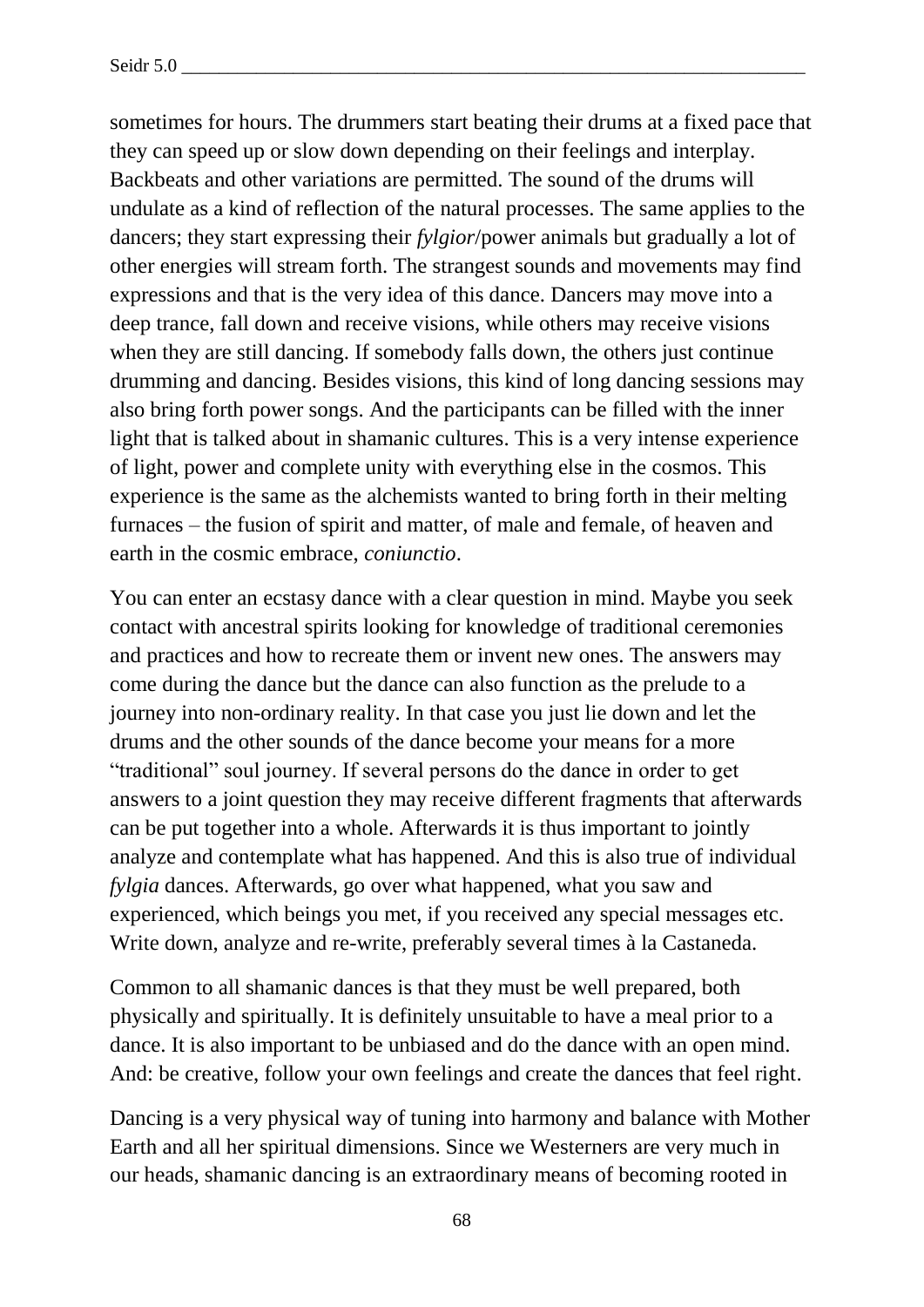life, in our center and in the earth – but also of connecting to *Urd's* web letting the spiritual take physical shape. And when you dance , "beyond sense" to borrow an expression from the primordial *völva* in *The Poetic Edda*, you do take part and act as a co-creator in The Great Cosmic Dance, The Great Cycle, The Great Mystery. To be a co-creator in all dimensions of the world can have a deeply healing effect on the participants who will then have abolished their existential cleavage and created a liberated zone.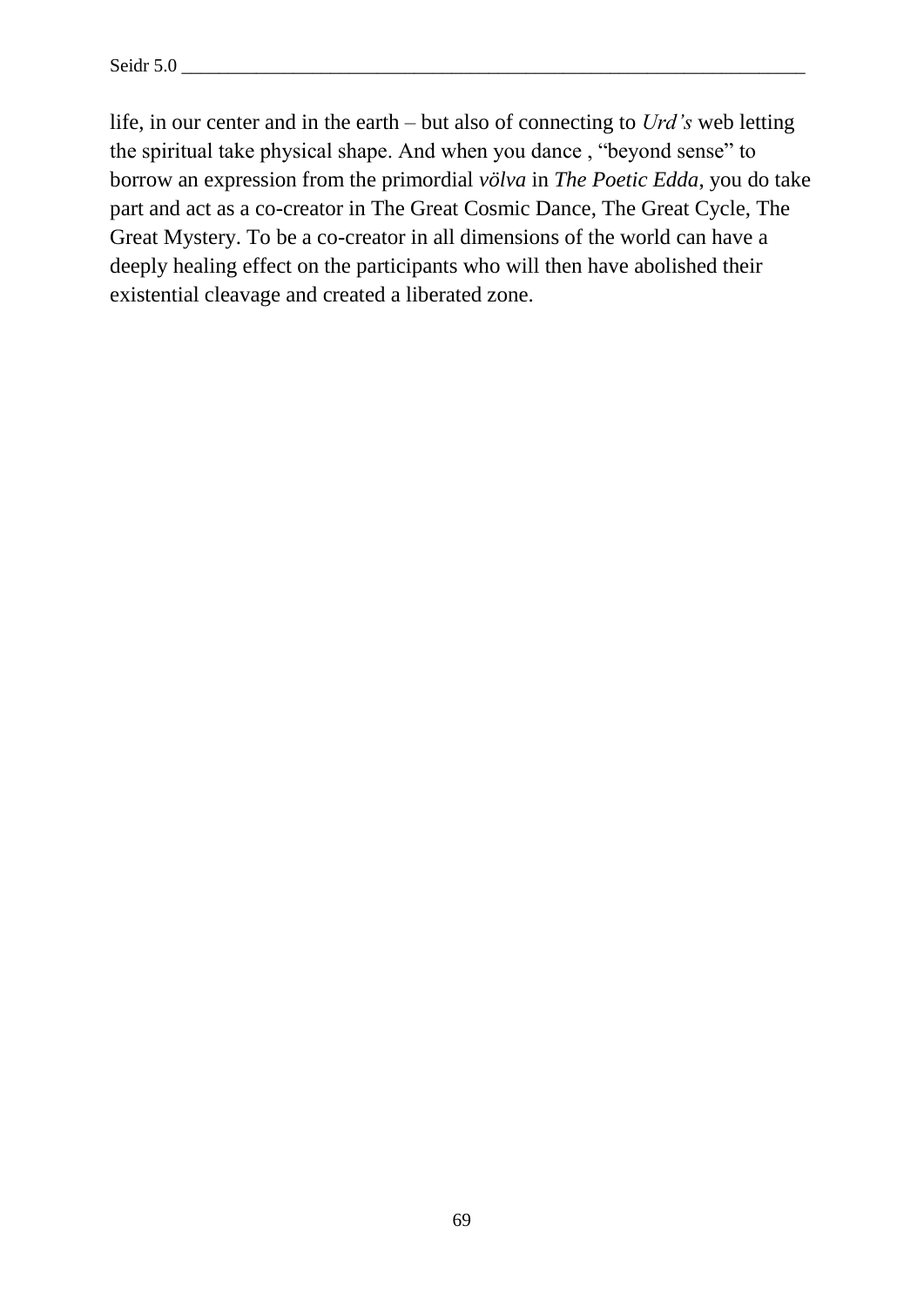# **Ceremonies**

Within shamanic traditions it is considered that all species during evolution have received their original instructions – a kind of reciprocal tasks and obligations that must be performed so that the universe will continue dancing in beauty. The task of humankind is among other things to perform ceremonies in order to preserve or restore balance and harmony in the universe. *The Elders Circle,*  which is an association of traditional spiritual leaders among Native Americans, has interpreted this task in today's world as: Save the Earth and preserve the ceremonies.

The main function of the ceremony is to preserve the balance between the different forces of Life's web or restore this balance if it has been disturbed. The shaman often plays a central role in these ceremonies, but they can also be led by other spiritual persons. The ceremonies are definitely not a one-man job for the shaman.

The ceremonies can be performed when necessary or at special times of the seasonal cycle. In the ceremony the participants concentrate power for a special purpose, e.g. in the form of a prayer that the rains will arrive at a suitable time and in sufficient quantity, or that the wolves will breed and establish a vigorous population in Sweden.

In this context it is considered beyond doubt that ceremonies really can intervene in ordinary reality and thus can be used in order to affect how the world will develop. This makes heavy demands on the participants. The power that is called forth must not be used for egotistical purposes. Power that is used for wrong purposes is considered to hit back against its instigator in the form of a sickness or other problems and calamities.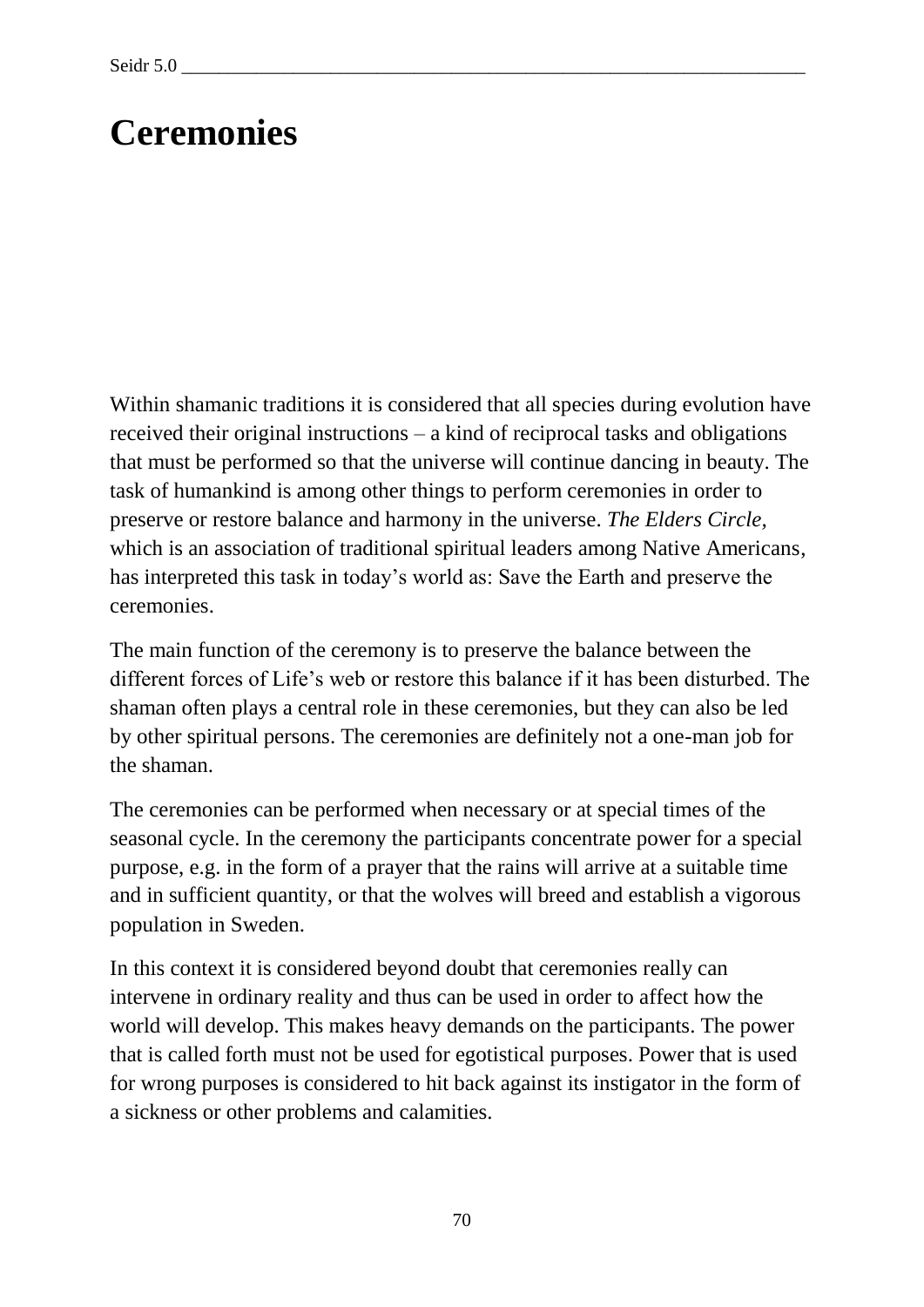A ceremony can be effective only if a destructive "dark" power has been invited. Without a fusion of constructive and destructive powers the ceremony will lack dynamics and will then hardly lead up to any changes in ordinary reality. If however the ceremony is performed primarily in order to express gratitude or reverence for different natural forces and beings or in order to achieve balance for oneself with nature then there is of course no need to invite any destructive powers.

Even if I talk about destructive power, this kind of ceremony shall absolutely not be confused with black magic, where the purpose is dark, i.e. to hurt other beings or obtain advantages at other people's expense. I am only interested in so called white magic, but also white magic requires – in order to be effective – the introduction of a dark power that will be fused with a light power in order to function as a "motor" of the magical ceremony.

One example of how to unite light and dark powers is to invite the *Ur* rune (the constructive primordial power) and the *Thurs* rune (the destructive primordial power) and marry them for the purpose of the ceremony. Such a marrying can be done mentally through singing and depicting the runes. This can be experienced remarkably physically by the participants and supply the ceremony with great power. What the ceremony fundamentally is about is to direct this dynamic power in order to bring about the intended change.

Without dynamics – no magic. Through training the magician can tune up his/her organism to a level where it is possible to tangibly feel the intervention in the cosmic web, *Urd's* web. The myth about the *norns* expresses the view of the old *seidr* tradition that time and space is a continuous whole, where all living and dead beings, all visible and invisible entities are included. An intervention at one site in this all-embracing web influences the whole web and not only the closest surroundings. *Urd*, what has been, what has led up to the present, has made the web of life strong but there is yet scope for influences and changes and this is where human beings enter the scene with their conscious and unconscious actions. Every action that I carry out influences everything else. This is true also of all my thoughts and magical actions, my actions in the invisible. The shamanic map is a theoretical model of magic and we find this common denominator in all sorts of shamanism all over the world. The shamanic map is an ancient map of the world that at the same time feels very modern and has many points in common with modern quantum physics.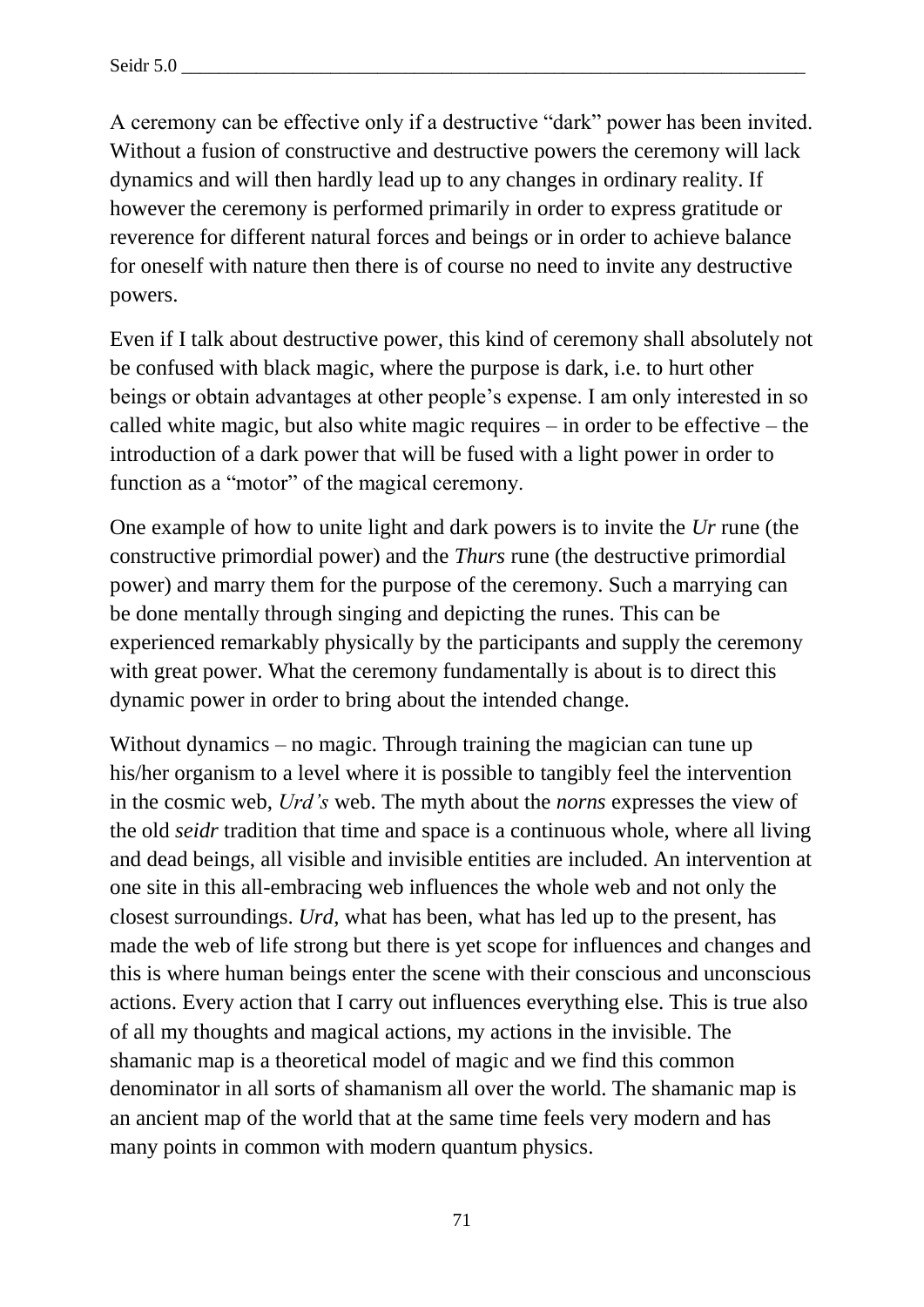Ceremonies can be performed in a very simple way, which is something that the shaman nearly always prefers. You can simply sit by yourself praying, meditating and attracting power for a special purpose. This is best done outdoors and preferably at a sacred site. A group that plays well together can often nurture greater power than is possible in individually performed ceremonies. Many people are fascinated by fire and want to have a camp fire in the middle of a magical circle. That is okay but personally I prefer to work in darkness and silence.

Here follows a general outline of how a ceremony can be performed: First of all you have to "tune into" the landscape and its spiritual aspects. You simply ask for permission to perform the intended ceremony at the intended site. Greet the cardinal directions and invite desirable spiritual entities with a rattle, a bullroarer or a song. Then you have to invite power into the magical circle, to start "the motor" of the ceremony. Use your creative imagination! Utilize runes, power songs, drums, power animals or whatever that feels right in order to bring about an accumulation of power in your circle. When the power is concentrated it is a matter of directing it for the intended purpose. Visualize how power is sent into the cosmic web. Use words to express what you aim to achieve. You can call it prayer or conversation or whatever you like, but above all – and especially when there are several participants in the ceremony – it is very important to verbalize the magic.

Shamans in general have great confidence in the intrinsic tendency and striving for beauty in the cosmos. That is why the energy that is sent out for good purposes also will arrive at the right site, sooner or later. However, there are no simple connections between cause and effect of the sort that "if I perform the action A the effect B will result". All magic is performed in an ocean of relations and we can never know how the cosmic web will receive and treat the power that is brought forth in a magical ceremony. It seems as if magical changes primarily can take place in so called synchronistic situations where events in Dreamtime and in ordinary reality work together. A ceremony performed at the right time and at the right place can obviously contribute to the emergence of synchronicities.

How can you know if, when and how ceremonies ought to be performed? You are the one who decides – after consulting Mother Earth. I suggest that you start doing ceremonies to express respect to the universe. This will give you a feeling for the phenomenon as such and how the conversation and interaction with the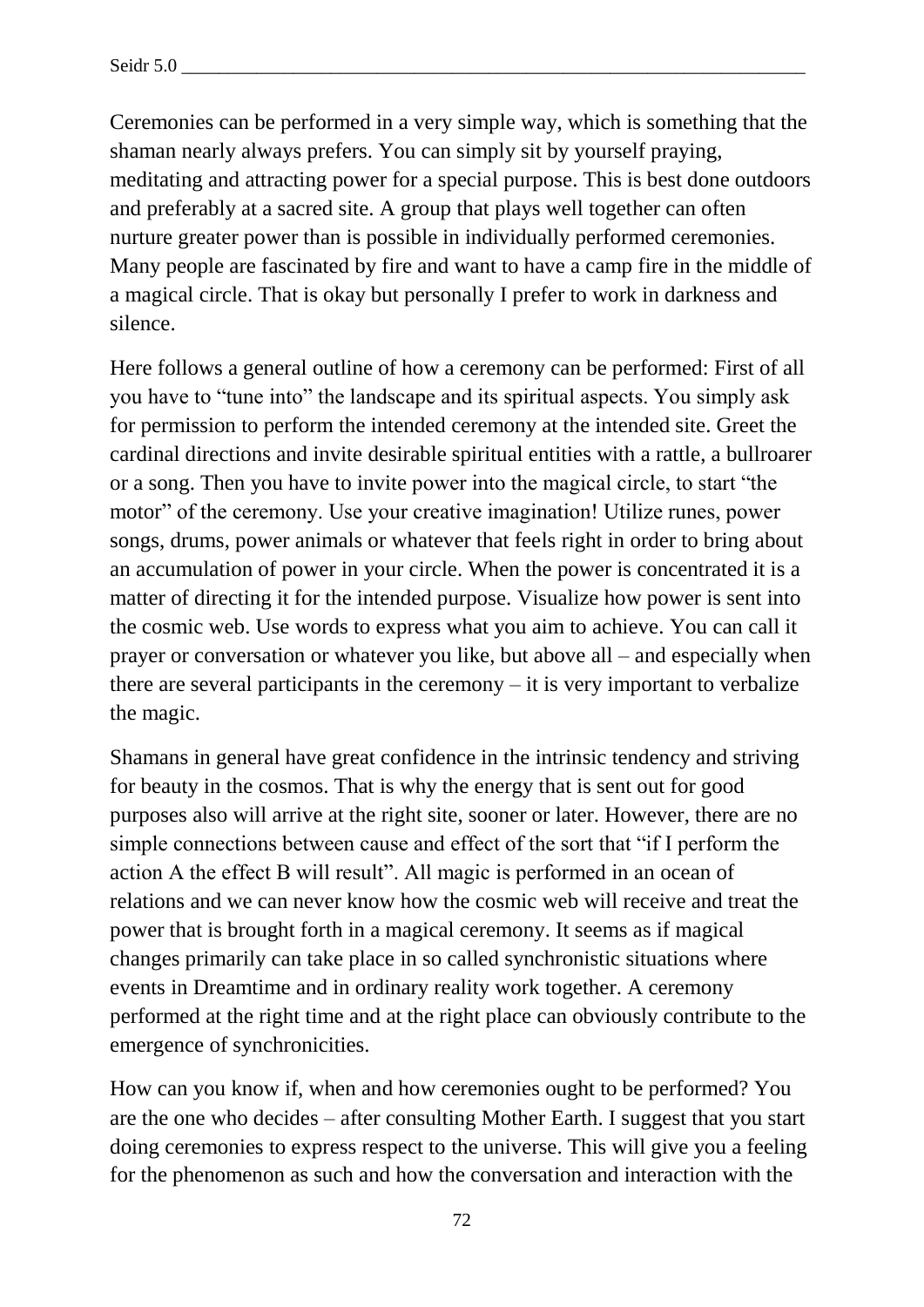landscape can take place. Ceremonies with the aim of achieving balance with the natural processes can be performed at the solstices or in relation to the phases of the moon.

Ceremonies with the aim of intervening magically in the world are performed when and if there is a need and if and when you are willing to shoulder the responsibility that is associated with such ceremonies. Visions of how and for what purpose ceremonies should be done can be acquired on vision quests and soul journeys. But remember: this is no play. And sometimes you shouldn't try to intervene at all in *Urd's* web. It might be that we can't find out the reason of a certain imbalance or bad conditions and then we probably can't find any reasonable way of action. Neither can we predict which effects a magical ceremony could have at other sites in *Urd's* web. An intervention at one place may bring about more harm than good at another place. If you are uncertain about the total good it might be wise not to intervene at all. Sometimes wisdom is about realizing one's own limitations and accept things as they are. Often processes simply have to develop according to their own inherent dynamics – even if they might be painful.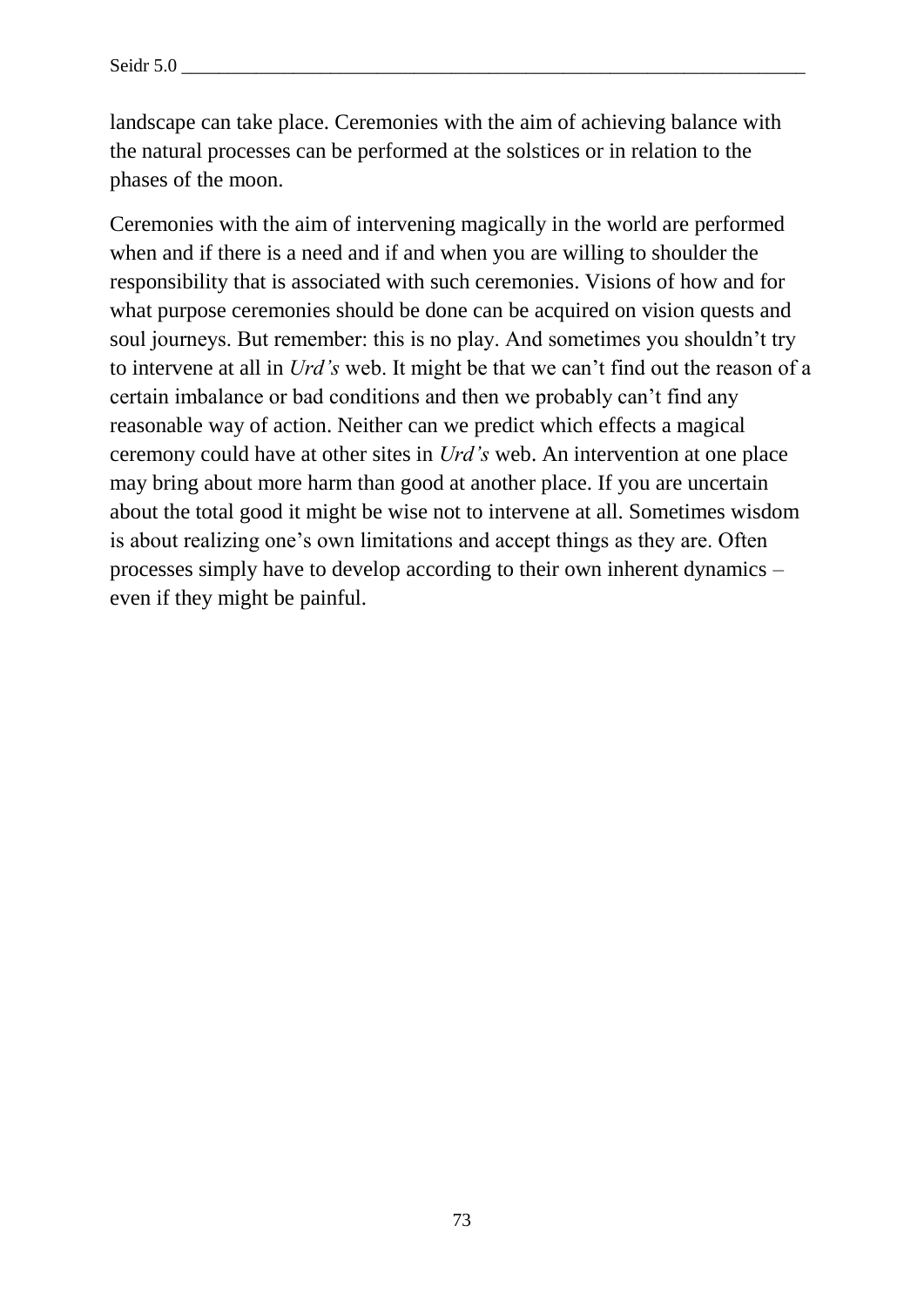## **Soul concepts**

In shamanic contexts it is often talked a bit carelessly about the soul and soul journeys. The *soul* is a rather blunt concept and most shamanic cultures have a good deal more expressions for this phenomenon. In Nordic tradition I have found at least seven concepts that deal with the soul: *fylgia*, *hugr, hamr, hamingja, önd, vard* and *gand*. It is important to a student of shamanism to get acquainted with those concepts.

The *fylgia* is the spiritual companion of a human being, the entity that in shamanic contexts is mentioned as guardian spirit or power animal. The *fylgia* is invisible to most people but can be perceived by clairvoyant persons and in dreams or on soul journeys. The *fylgia* most often appears in animal shape but in Nordic tradition it was very common that it appeared in human shape. Sometimes the *fylgia* belonged to a whole family, *ättarfylgjur*. There are stories about how the *fylgia* could come out of the mouth of a sleeping person and show itself as a fish, a bird, a mouse, a snake or an insect. When someone died it was considered that the *fylgia* left the body through the mouth. The task of the *fylgia* was to protect its human being against sickness and black magic and bring luck and success in life.

*Hugr* is the sum total of the conscious soul powers. Sometimes *hugr* was used as a designation for all functions of the soul, but it is primarily the ego, the mind, the thought that is intended by this notion. The *hugr* was considered to reside in the heart but it is also connected to the *hugauga*, i.e. the "third eye". Through the *hugr* you could influence other people and beings even at a great distance.

*Hamr* represents the ability to materialize the soul, most often in animal shape. *Hamnskifte*, shapeshifting, has always been connected to magic and witchcraft. Even if the magician had successfully materialized the soul in animal shape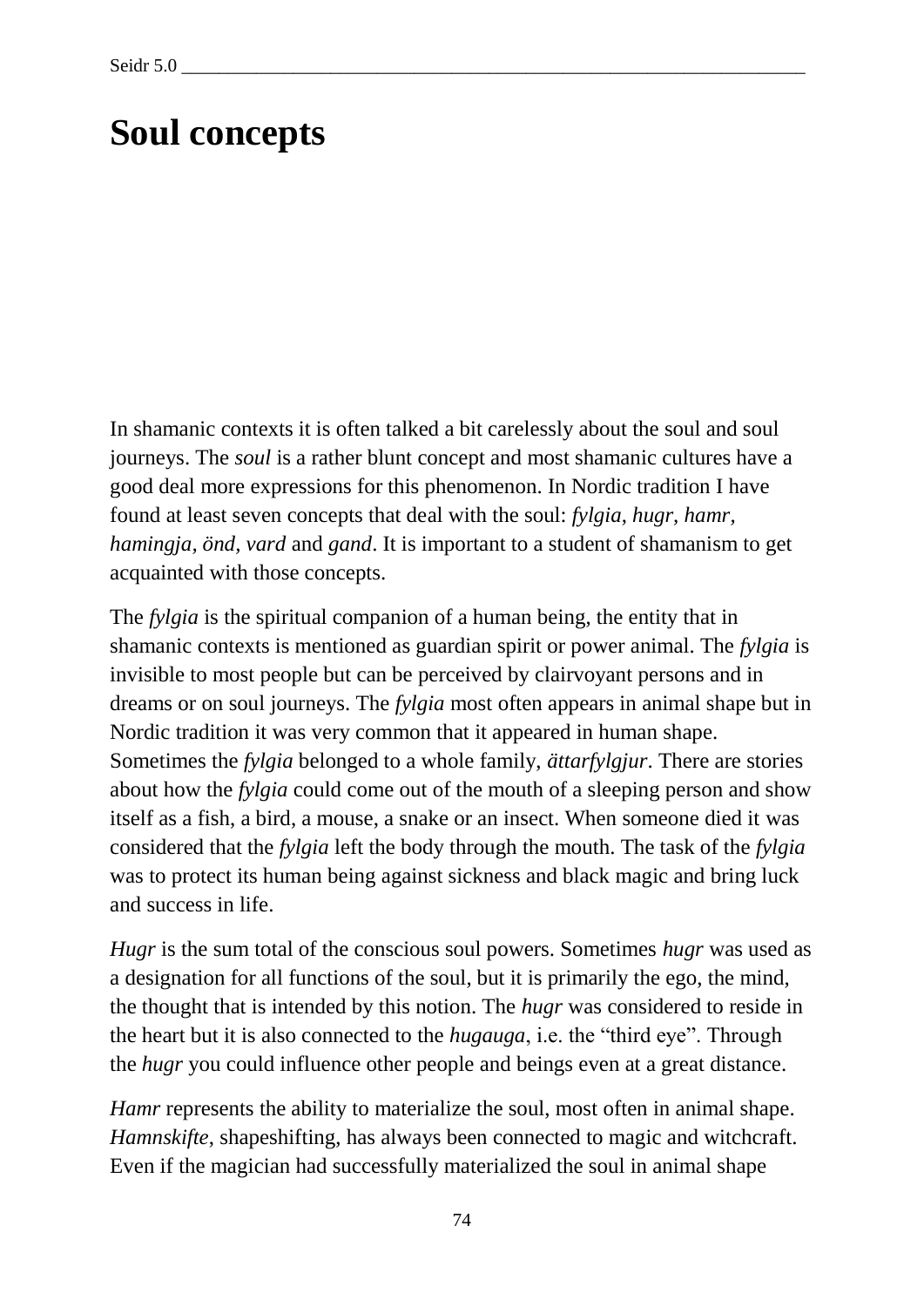he/she could be recognized by the eyes. One such story tells how the giant *Geirröd* managed to recognize *Loke* by his eyes though *Loke* had shifted shape to a falcon. When the shaman was on a soul journey in his/her animal shape the body lay dormant, i.e. in a trance state. It is told about the master shaman *Oden* that he lay as asleep or dead while he was a bird or a mammal, a fish or a snake journeying in unknown worlds. There are also stories about magicians who were taking part in violent struggles in animal shape at the same time as their bodies lay sleeping at home. If the animal shape couldn't find the way back to its body or if it was stolen by someone its human owner could die or go insane. The notions of *hugstolinn, hamstolinn* and *modstulen* (= downhearted) have to do with this.

*Hamingja* has to do with *hamr* and expresses power, above all magical power and the assembled spiritual essence of a person. To have great *hamingja* was the prerequisite for the ability to shift shape. The *hamingja* could be intensified by shamanic methods such as vision quests, soul journeys and drumming. The deeper insight one achieves the mightier *hamingja* one will have. The magical ability follows the *hamingja* but is not the essence of it. The *hamingja* is neither "bad" nor "good", but there are clearly stated ethics and morals surrounding the concept. Those who send evil will get evil back and then the *hamingja* will decrease. Black magicians thus undermine their own ability and finally they will lose all of it.

*Önd* represents spirit, the soul of breath. *Önd* is connected to the *Ass* rune. In the myth it is *Oden* who gives *önd* (= breath) to the first human beings, *Ask* and *Embla*, who have been created out of two tree trunks. *Önd* is the innermost, divine essence, the primordial power, the primal spark in the human being. *Önd*  permeates *Urd's* web and *önd* is the equivalent of the holy wind that traditional Navajos consider to be the constituent energy of the cosmos. Every living being has a small part, a spark, of this great wind. This little wind is the soul of breath of each individual, and it is through this wind that the holy beings and the spiritual aspect of all phenomena talks to the human beings.

The *vard* is the part of the mind that the shaman sends on the journey into nonordinary reality. The magical song *vardlokkur* is sung by the assistants of the shaman in order to bring forth and maintain the trance and furthermore to guide the soul on its journey. During the soul journey the shaman has a split or double consciousness. He/she is present in both the ordinary and non-ordinary reality. Old stories, e.g. among the Saami, tell that shamans lay totally unconscious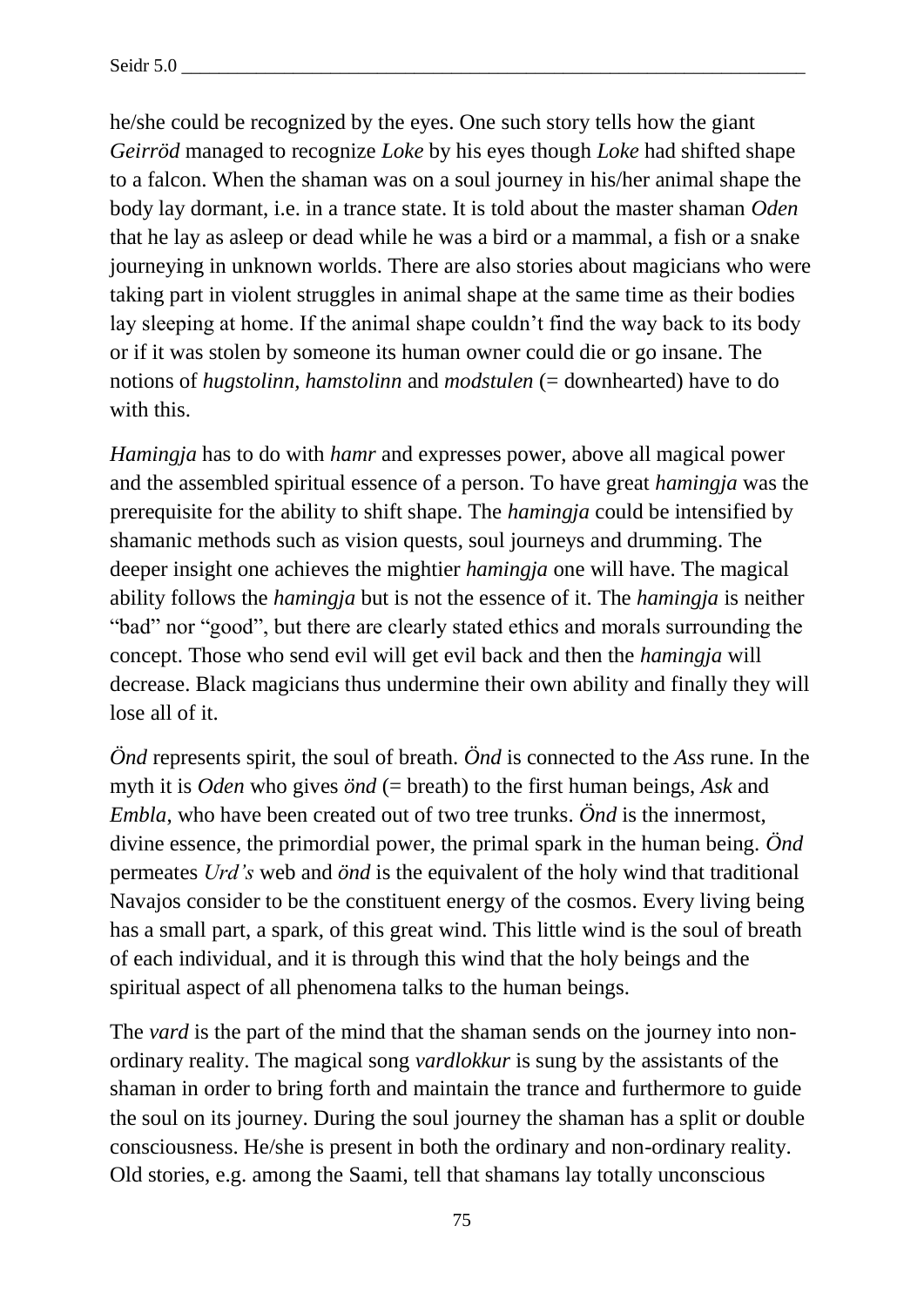during their journeying but I think that they exaggerate. It was only a part of the soul, the *vard*, that was sent away and the shaman was conscious of both time and space also when he/she journeyed in the other worlds.

The *gand* is the part of the soul that the shaman uses to send magical power, when healing sickness or doing weather magic and the like. Originally *gand* was a term for the staff that the Nordic shamans used for journeying into Dreamtime. That the *gand* was very much connected to magic and magical power can be understood from a lot of notions in popular tradition, such as *gandpilar* (= *gand* arrows), *gandskott* (= *gand* shots) and *gandflugor* (= *gand* flies). The *gand* is then synonymous with magical power that can be sent as a kind of missile producing both healing and sickness.

Sometimes blood is considered to be an eighth concept of the soul. It might be so but primarily blood was seen as the carrier of the soul and the carrier of life. Therefore blood had a very strong magical charge and could be used in all kinds of magic, white as well as black magic.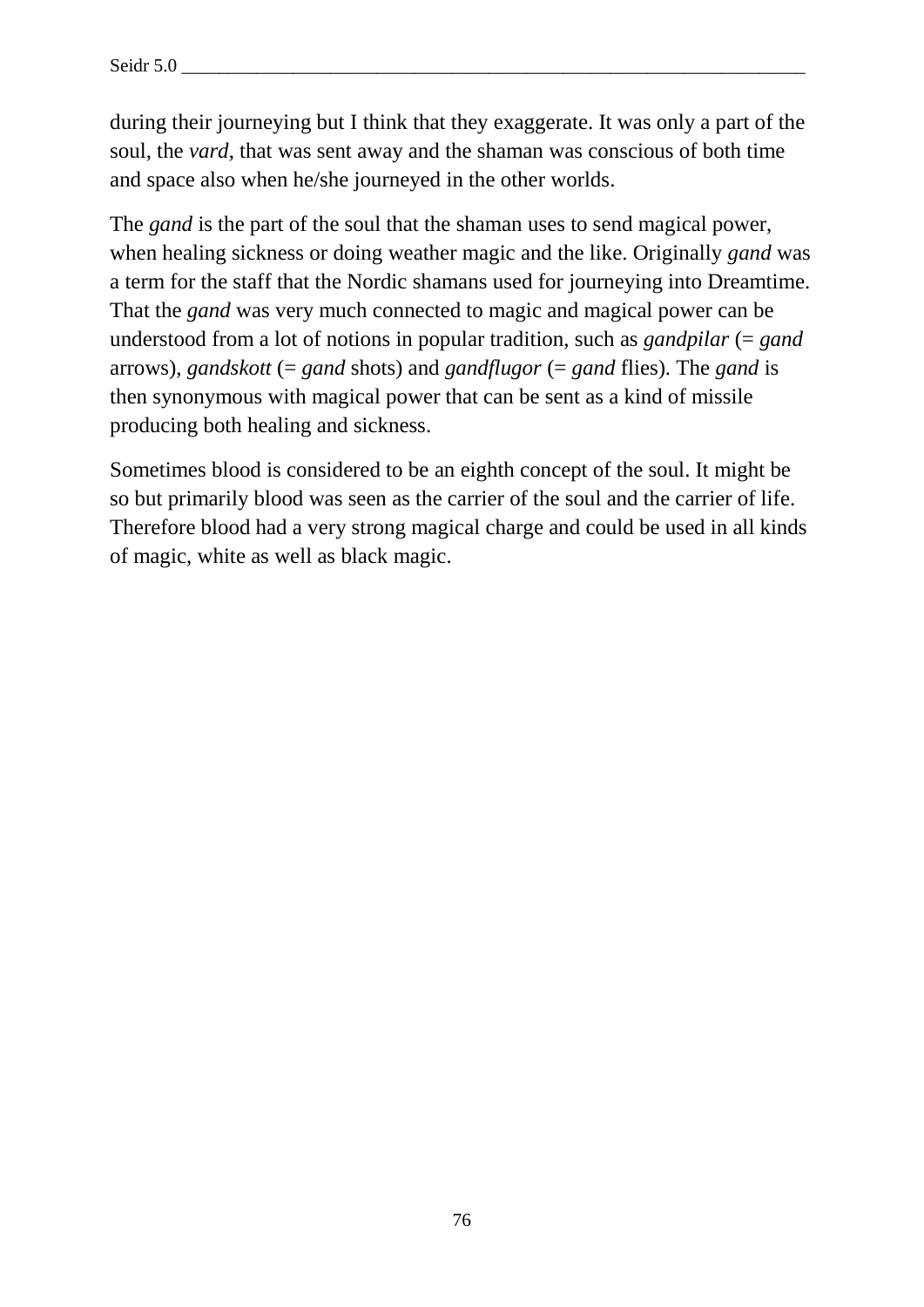## **Magic tools**

When a Bronze Age grave in Zealand was opened in 1888 the archeologists found a leather case that obviously had belonged to a shaman who lived 3 000 years ago. The case contained horse teeth, weasel bones, lynx claws, snake skeletons, pieces from rowan and aspen, small stones and bits of pyrite.

This is the kind of objects that shamans still today carry in their medicine bundles. These objects are considered to give its owner special powers or abilities and therefore they shouldn't be shown to others. They express the shaman's relation to diverse spiritual powers, to the power animals and the helping spirits, but also to animals and phenomena in ordinary reality and to particular sacred sites. Among these things we can find teeth, claws or the like from magically charged animals or stones from a sacred site. The objects may have come to the shaman in many different ways. Sometimes the shaman looks actively for power objects; sometimes he/she comes across objects "by chance". If it is the right time and place such objects should be incorporated into the medicine bundle. If you are unsure of the meaning of the object you can utilize the classical shamanic solution to get an answer: make a soul journey or ask the runes.

But do the power objects really have any power by themselves? Only for the person who has received them, and only because they express a deeper relation between the shaman and that which is represented by the object. Magic objects are tools that help the shaman to concentrate and direct his/her power. After some time the shaman may feel that an object in the medicine bundle has lost its special meaning and then it should be given back to nature with thanks for the time that has been.

Besides animal parts, medicine bundles can contain parts from plants, stones, pieces of metal and minerals. To a shaman, stones are not just stones and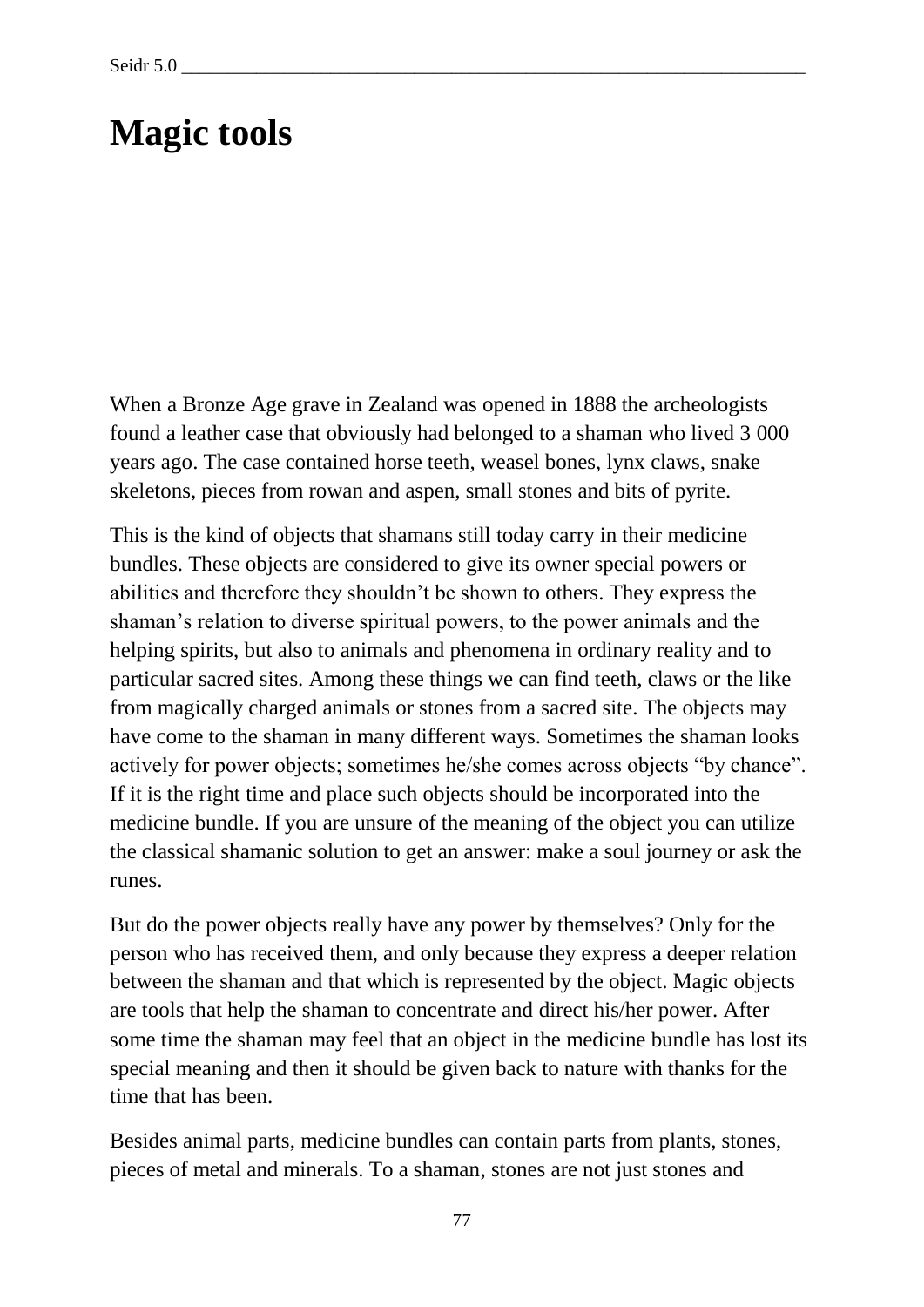flowers are not just flowers. They are integral parts of a spiritual context and they have magical significance beyond their significance in ordinary reality. The spirit helpers of the shaman can have plant shape and the interaction with them usually takes place in an altered state of consciousness. Stones and minerals on the other hand are often used by the shaman also in an ordinary state of consciousness. They represent the primordial foundation of existence, the rock, which is one of the shaman's foremost teachers and power givers.

During soul journeys shamans may receive many suggestions and advices about objects that should be included in the medicine bundle. My recommendation is that those advices should be followed even if one doesn't understand them for the time being. Sooner or later the right time and place will come and bring understanding.

One common magic object is worth a specific exposition. That is the quartz crystal. It is frequently used in many widely differing shamanic cultures and it has the remarkable characteristic that it doesn't change shape between the different worlds. All other power objects can change shape but the quartz crystal keeps its shape in all dimensions.

A crystal is a sort of solid light and several shamanic cultures view crystals as objects that have been thrown down from the heavens by holy beings. Sometimes the heavenly god is described as sitting on a throne of quartz crystal. The crystal is solid wisdom, solid power. In central Australia shaman initiates can be scratched with crystals till the skin is scraped off; crystals can be squeezed into the hair and under the nails. In visions the initiate will meet death and his/her reborn body will after that be filled with crystals.

Also in South America we find the custom of inserting crystals into the shaman initiate. Those crystals are considered to represent the helping spirits and the shaman can put small crystals into his/her rattle to have the spirits close at hand. The prospective shamans can also drink water that has been charged by crystals. This can give them the ability to see the spirits and fly like them.

The shaman can also *see* in quartz crystals, e.g. when diagnosing sicknesses and finding remedies. Crystals can also be tools with which the shaman brings healing energies. However, within shamanism there is no systematized list of what different minerals might be utilized for. A mineral system of that kind can be part of ceremonial magic, but has little to do with shamanism. Shamans try to use as few tools as possible and that is true for minerals as well. The shaman has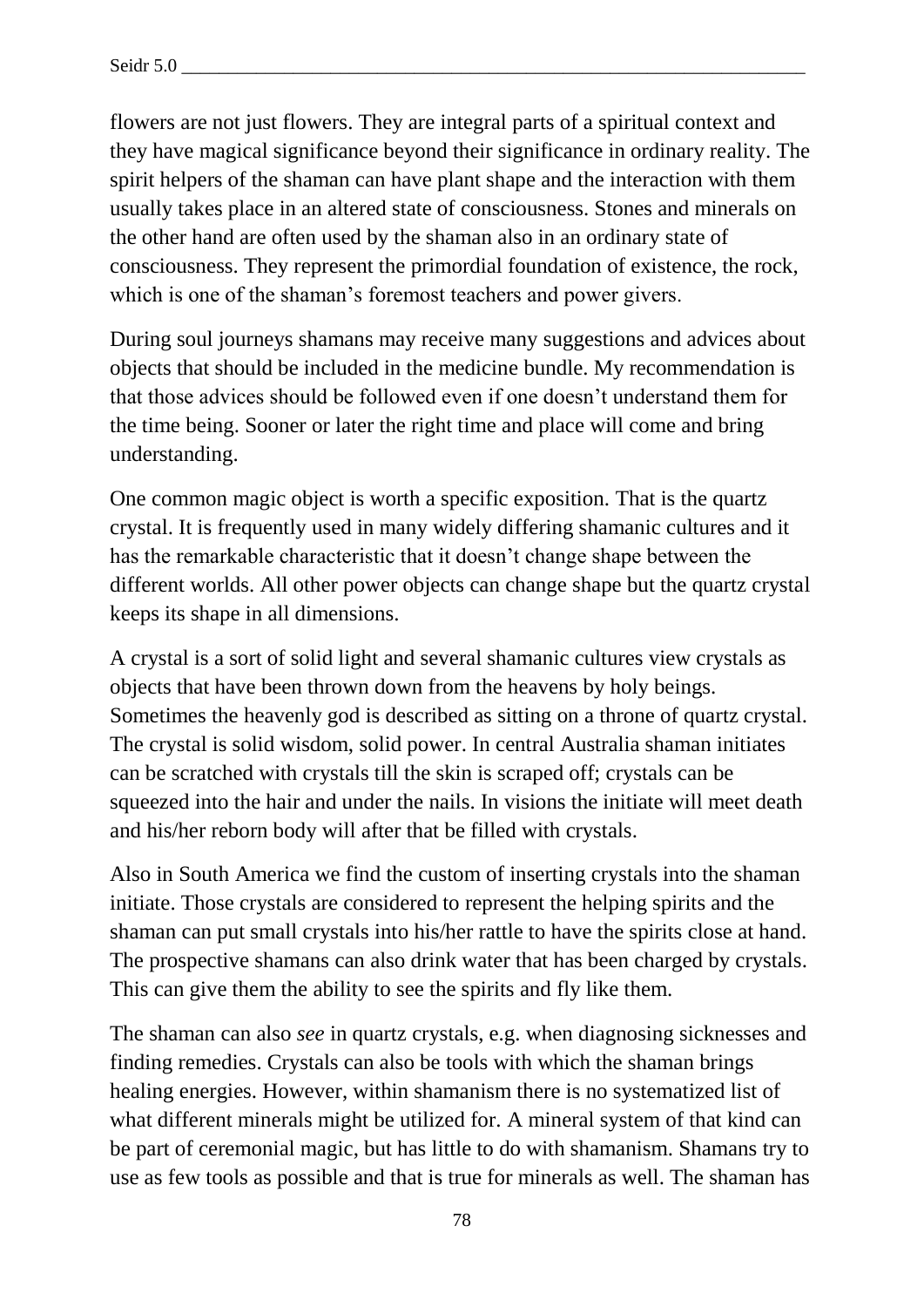furthermore always a personal relationship to the objects that he/she utilizes. This means that a mineral that a certain shaman uses in a particular way might be used in quite another way by another shaman based on that shaman's personal knowledge and experience.

If you feel like including a quartz crystal in your work you can either try finding it yourself in nature, which might be difficult in our regions, or you can buy it in some mineral store. Then it is important to cleanse it, e.g. in water or smoke. You can also use an old shamanic method: namely placing the crystal on a sacred site in connection with the Summer solstice. Let it lie there for a week. Then it will have been cleansed and charged with power. This is a method that can also be utilized when you want to cleanse and charge your other objects. And remember: the crystal has only been lent to you! Be prepared to give it back to Mother Earth at any time.

The drum is of course one of the most powerful tools of the shaman and since I have already discussed it let's turn our attention to the rattle and the bullroarer. Rattles are used for calling helping spirits and ancestral spirits. You can find more or less suitable rattles in music stores, museums or ethno shops. Nowadays you can also buy authentic rattles from Native American artisans. A bought rattle must be incorporated into your own circle through an appropriate ceremony, preferably on a sacred site.

If you are handy it is rather easy to make your own rattle, e.g. of a dried calabash. Drill a hole in the calabash and fill it with dried peas, beans, grains of corn or barley, stones, small crystals and the like. Then you just have to plug up the hole, mount a handle and start using the rattle. You will have the best durability if you let the handle go through the whole calabash. You can then hang feathers, claws, teeth or similar items on the rattle and paint it in some desired colour. People giving courses in drum building often also teach how to make rattles, e.g. of animal hide. Such rattles can be beautiful as well as functional.

It is even easier to make a bullroarer – a very powerful shamanic tool that you can find all over the world. The bullroarer is a piece of wood between 10 and 30 cm long, 2-7 cm broad and maybe only 0,3-0,5 cm thick. It must be narrowing at both ends, reminding of a propeller. At one end you drill a hole and draw a chord 1-2 m long through the hole. Then take hold of the chord and start spinning it with your arm; the bullroarer will begin to rotate emitting a whining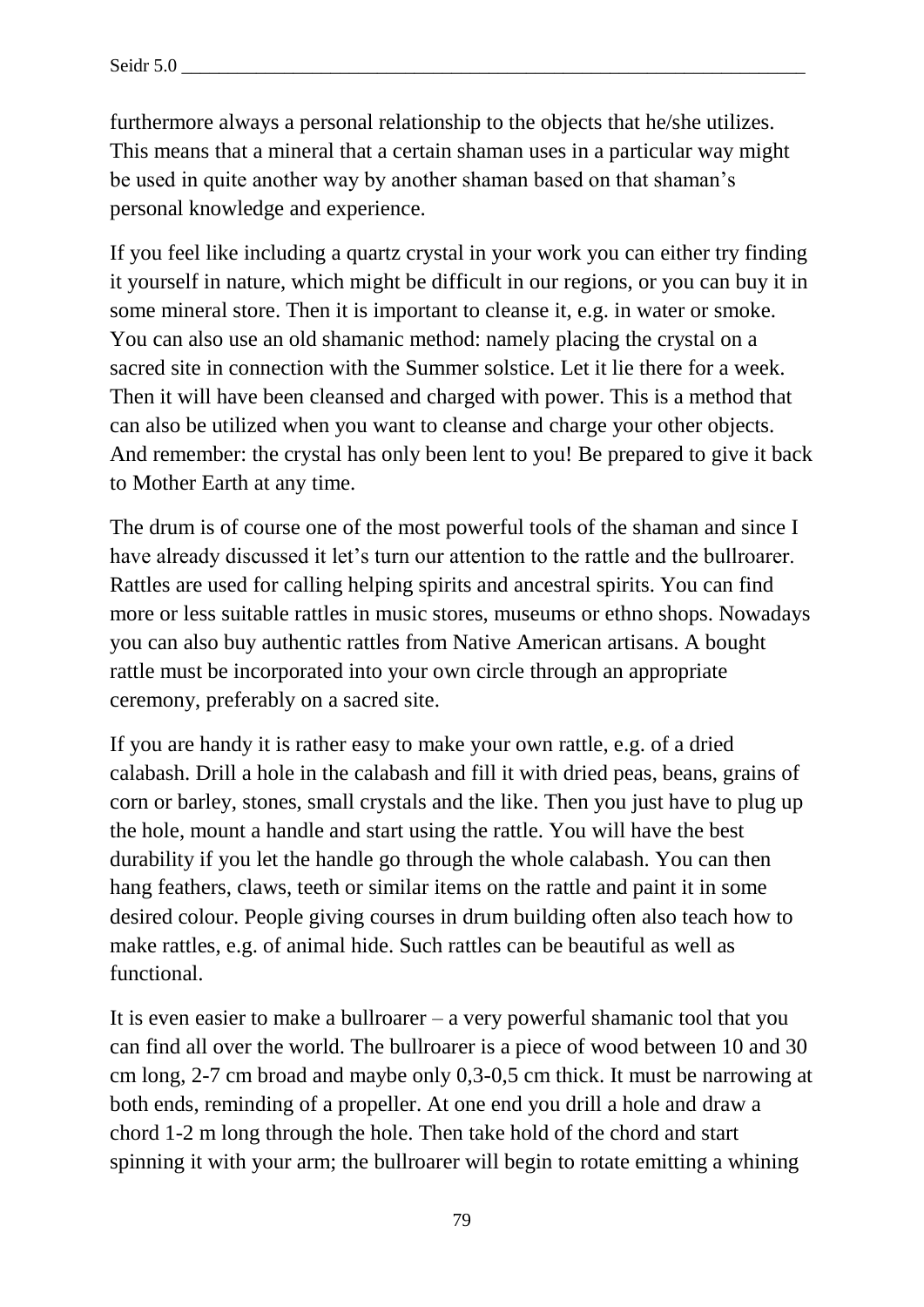or buzzing sound. The bullroarer that is commonly also called spirit catcher or spirit conjurer entails great power and already after a minute of buzzing you can notice tangible alterations of consciousness.

Among the magic tools of the shaman that I also want to mention is the costume, which in some shamanic cultures, especially in Siberia, is viewed as extremely important. The thought is that the special dress will help the shaman to alter his/her state of consciousness and to step into non-ordinary reality. In Siberia a shaman's costume can be covered with metal decorations weighing 10-15 kilos. Besides this the costume contains objects and symbols that are connected to the shaman's spirit helpers and will help him/her to fly.

Some decorations depict skeletons or internal organs symbolizing the initiation of the shaman. A confrontation with death has given the shaman a new body with new organs. The costume may show what kind of initiation he/she has passed.

In some places it is the shaman's cap or hood that is the most important garment. The cap must be made so it can be pulled down over the eyes. It is common to sew into the cap a hide from a flying squirrel or a cat, or from other animals that are associated with magical power and the ability to move into the other dimensions.

Most shamanic cultures have nothing corresponding to the sumptuous Siberian costumes. In many cases the shamans don't have any special dress at all; they maybe just dress up a little before a ceremony. In some places people have chosen the very opposite of the 15-kilos costume; Inuit and Australian shamans have often been stark naked when healing and leading ceremonies.

As with all magic tools you have to find your own way. Use whatever feels right as long as it feels right. And remember that the shaman is a spiritual innovator, a first-rate creator! Remember also that stones and other magically charged objects are living beings with both consciousness and soul. View them as wanderers that are dancing together with you for a while and be prepared to let them go when they want to travel on.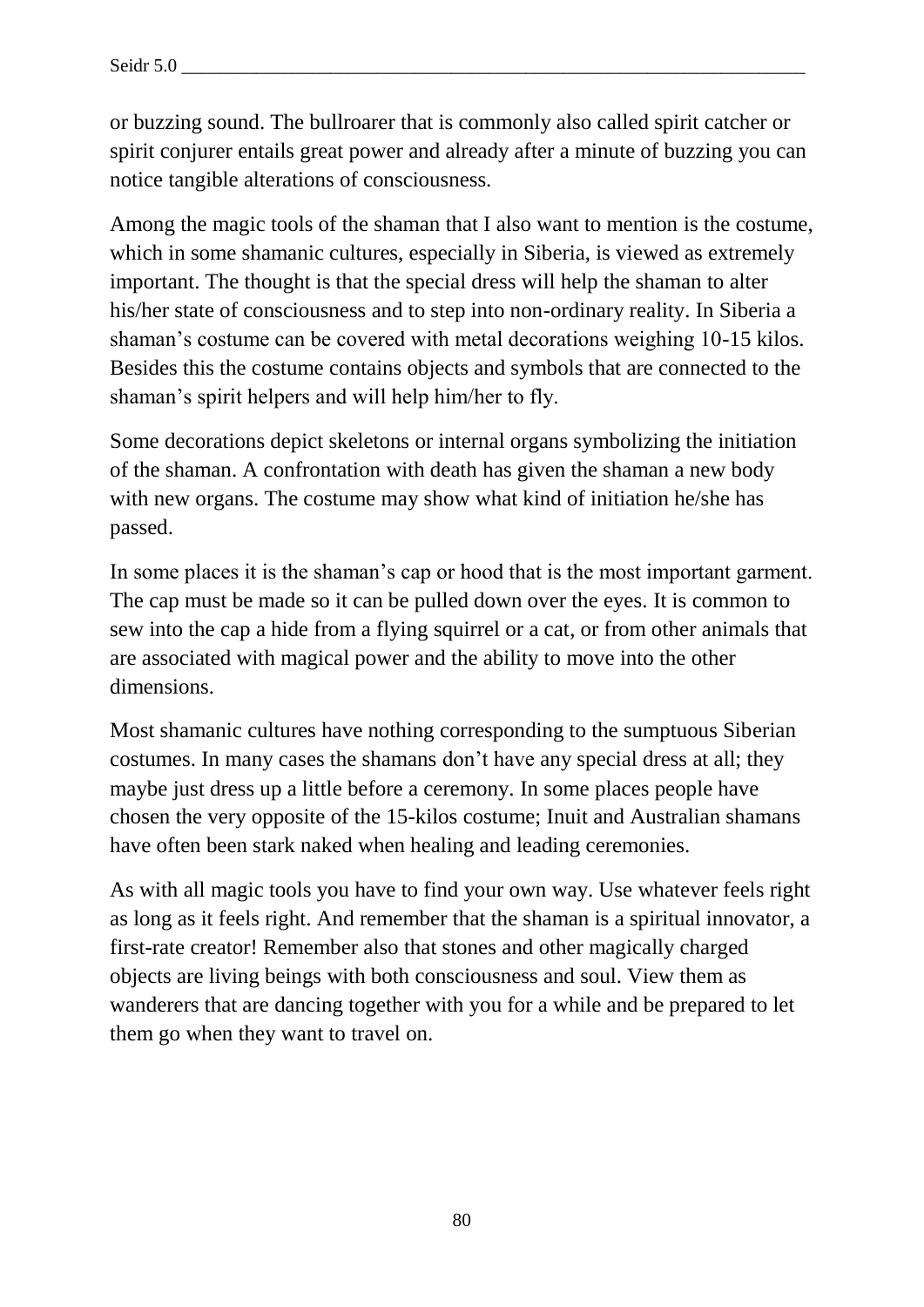#### **Shamanic medicine**

*Seidr 5.0* is primarily about using shamanic methods and attitudes in order to attain knowledge and power and to develop your full potential as a human being, but nevertheless I have to write something about shamanic medicine. Working with shamanic methods in the way I describe is in itself a healing process for the practitioner. Shamanism in itself is a healing process for mind, body and landscape but it is something quite different to start treating sick people or animals.

Curing sick community members was one of the basic tasks of traditional shamans, but it was definitely not the only task and maybe not the most important either. Those who today choose to seek knowledge along the paths of the shaman need not devote themselves to disease handling at all. This is associated with great responsibilities, deep commitments and sometimes also suffering. In all shamanic traditions we can hear stories of how reluctantly initiates took on this duty. For the most part they accepted only after receiving death threats from the spiritual world: if you don't accept becoming a healer you must die!

Healing sicknesses with shamanic methods implies knowledge of a very special kind. Besides good anatomical knowledge of the human body the healer also needs to have a well-developed feeling for psychology, a good amount of empathy and deep-going knowledge of the spiritual causes and cures of sicknesses. This is definitely not something that you can learn during a weeklong course in shamanism. As I see it there are only two ways to learn this difficult art: 1) to be apprenticed to a skilled healer, 2) to be chosen by nonordinary reality to become a healer and be prepared to pass through a more or less spontaneous and involuntary initiation. Both of them can be timeconsuming and arduous.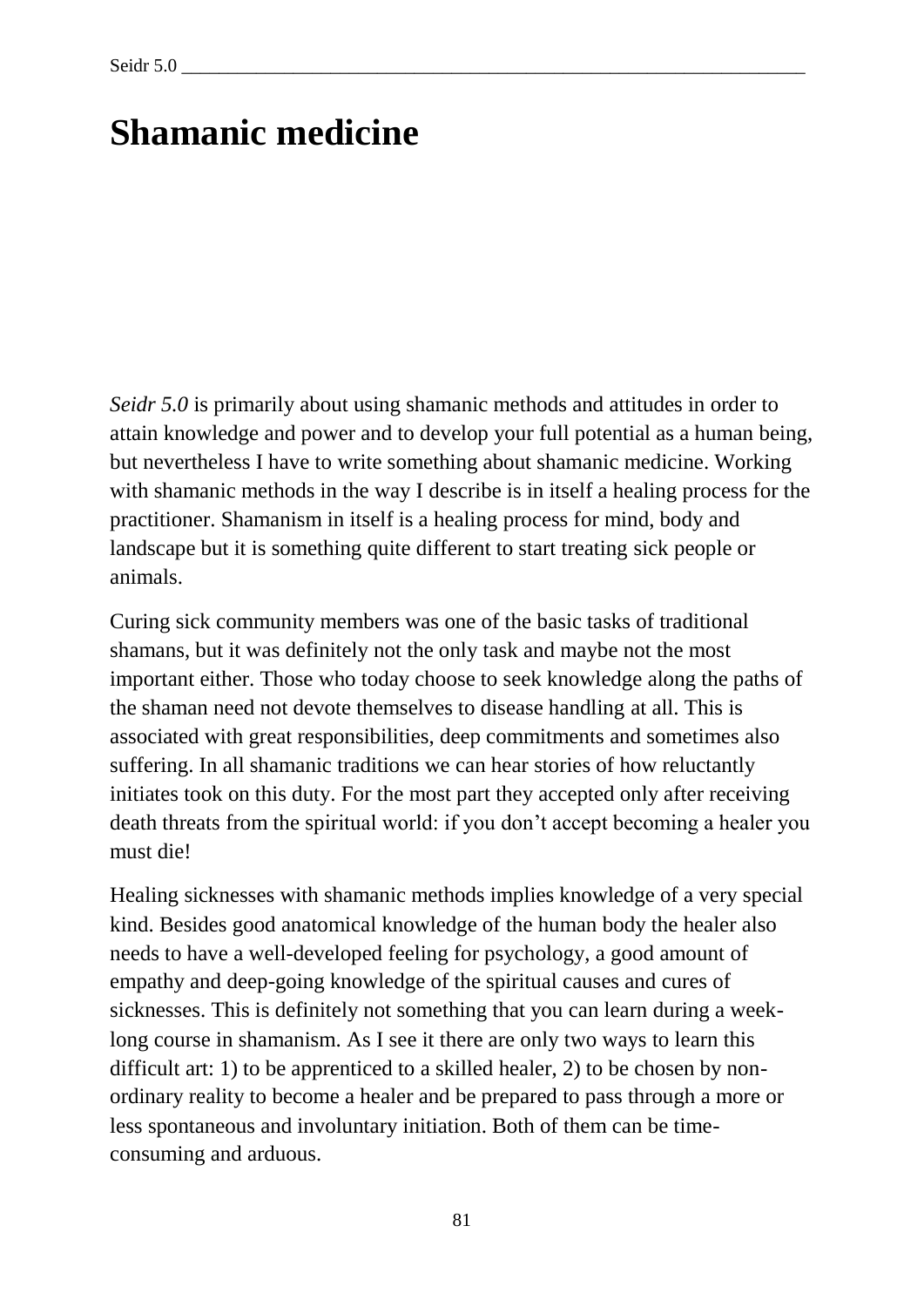Michael Harner and his Foundation for Shamanic Studies teach a few rather simple methods that can be utilized for healing sickness. The simplest one is about making a soul journey bringing back a power animal to another person. A more complicated one is to do a so called *soul retrieval,* which means that the shaman tries to bring back a person's lost soul or parts of the soul from the lower worlds. My view is, however, that shamanic medicine demands knowledge and power at quite another level than can be taught during a course in shamanism. It is true that a person might feel better if somebody fetches a power animal or parts of the soul, but the effect might have been just as good if he/she had had an open and fruitful conversation with another person or if they had gone for a joint walk in woods and fields.

My views on healing and healers are based partly on my own experience and especially on my many meetings with traditional healers among the Saami in northern Sweden and Norway. The healers that I have met have been very serious and humble people with impressive abilities to treat their patients in flexible ways and without self-importance.

Shamanic medicine defines two main causes of sickness:

- 1) Alien objects or energies have penetrated into the body and mind of the patient.
- 2) Vital energies or parts of the soul have left the patient.

The shaman can diagnose in many different ways. It can be done by *seeing* in a crystal or in water, by feeling with the hands over the body of the patient, by divination with runes or some other "foretelling" technique, or by making a soul journey into non-ordinary reality. When the diagnosis has been made and the shaman knows what has entered the body or left it and which spiritual aspects and relations that may be involved, it is a matter of finding a suitable healing method.

When something has to be removed from the body the shaman can suck it out and then spit or throw up the negative energy. The sickness can also be ordered to leave the body with the help of *yoik*, a power song, runes, spells, massage, heat, smacks, cupping, blood-letting or some more pure spiritual methods. The spiritual aspect of a sickness can be expelled from the patient during a soul journey where the shaman and his/her power animals fight down the sickness spirit and drive it off. If the cause of the sickness is that someone has sent black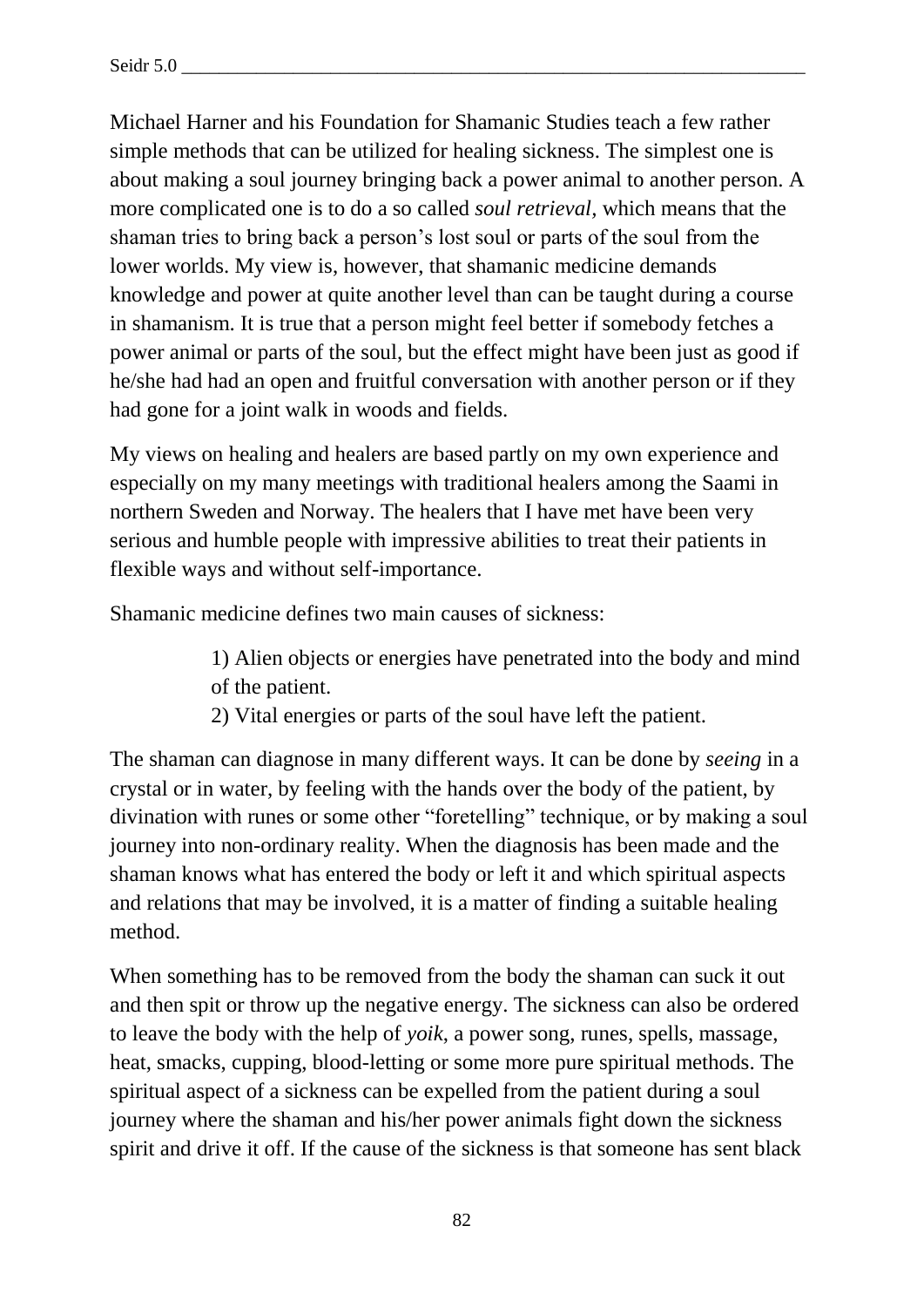magic, the shaman tries to find the guilty person and then sends the energy back or to some place in nature or the cosmos where it can't do any damage.

If the cause of the sickness is that the patient has lost vital parts of the soul, the shaman makes a soul journey trying to find what has been lost. This can be a journey fraught with dangers, especially if it is necessary to go way down into the realm of death to bring back a straying soul.

Sickness can also depend on a general disruption of balance and harmony, e.g. the balance between the sick person and other people, between the sick and nature, between the sick and the spiritual world or between the whole community and the environment. One reason can be violation of taboos in connection with hunting, fishing or cultivation, something that has also caused bad hunting luck or bad crops. In such cases the shaman makes a soul journey to find out the real cause. Healing can then be achieved when someone in the community confesses taboo violations or when the sick person and the group as a whole perform a certain ceremony in order to re-establish balance.

This brings us to something that is much more complicated than fetching a power animal to another person. Here, the shaman needs great expert knowledge of the balances that ought to be, why they have been disrupted and how balance and harmony can be re-established. Among the Navajo a traditional healing ceremony can last for up to nine nights. In reality *all* healing of sickness is about re-establishing harmony and balance and the healing process may take place gradually. It is a process that means that the sick person gets well when he/she has regained a balanced relation to his/her total environment (the landscape and the cosmos) and finds the right role and place in the great cosmic dance. When the human being begins walking in beauty again, he/she has recovered.

During the nearly 40 years that I have studied and been active within shamanism I have seen numerous proofs that shamanically inspired healing methods do work. I have seen how traditional healers in northern Sweden and Norway utilize the power of thought in order to cure patients who have come to see them or who are far away. I have also seen how people within the "new shamanic" movement have brought about improvements and changes by using methods such as *seidr* and rune magic. I have also witnessed occasions when such methods haven't worked at all. And, as I have underlined before, one doesn't know in advance if a healing ceremony will succeed or fail. "I cannot promise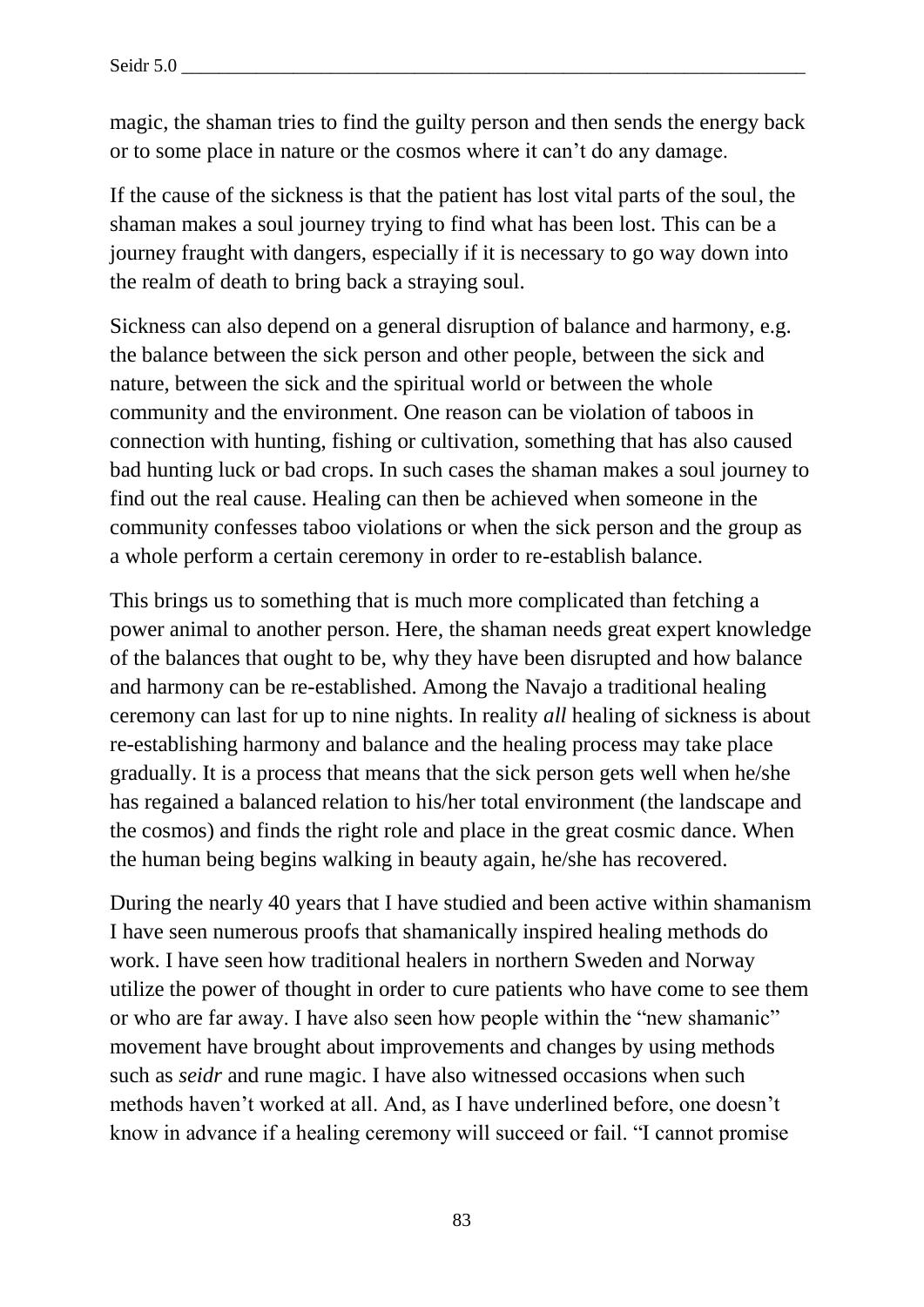recovery, I can just promise that I will try" as traditional healers usually say today.

The traditional art of healing is still a living tradition in many places and that is because it is functional. It lives on, while it works sufficiently often for a sufficient number of people. One of the reasons to its success is that it is practiced by people who have acquired their power through long training and maybe also suffering. This has made them into skilled and humble human beings that enjoy great trust and respect from their fellow beings.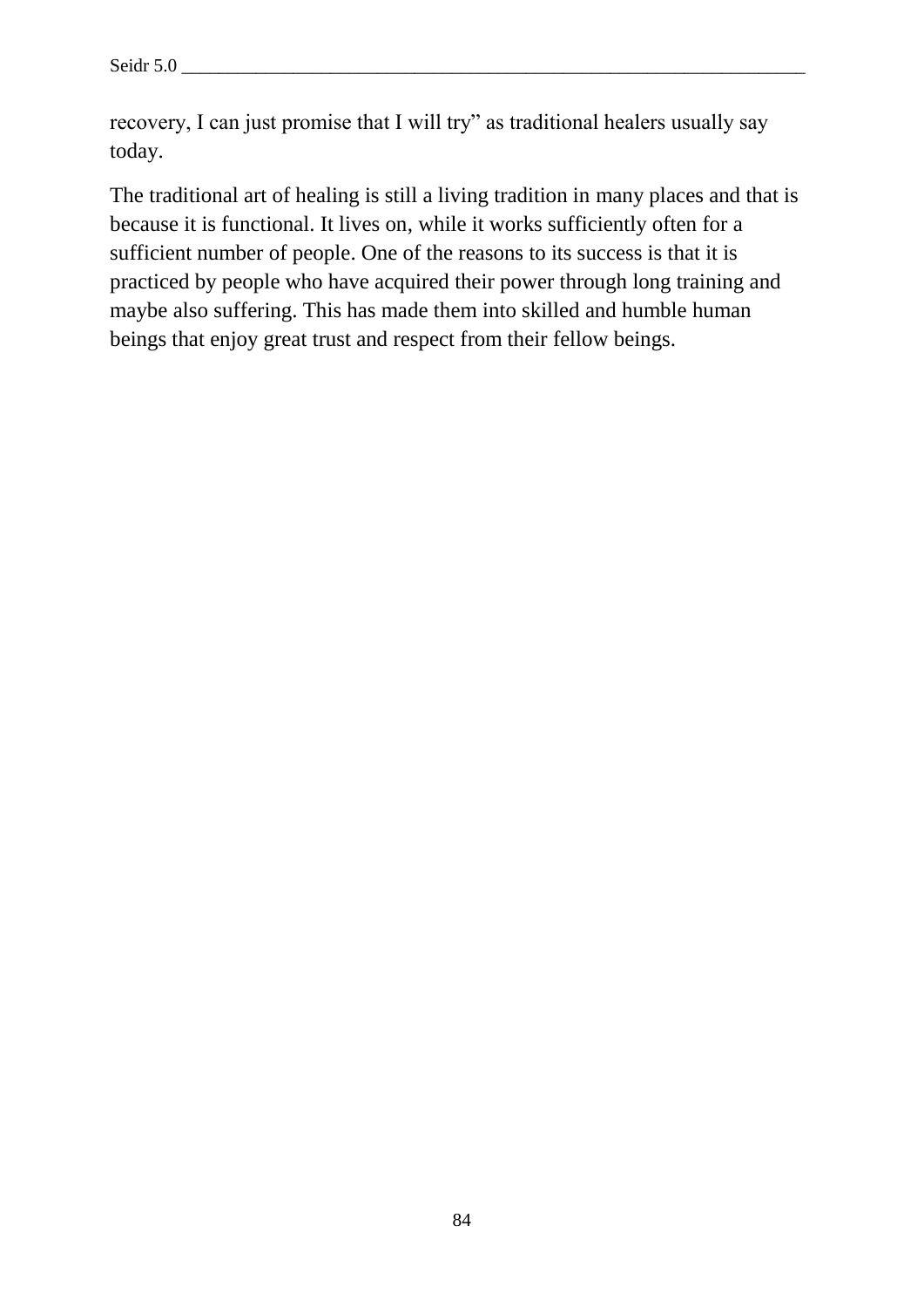# **Beyond the methods**

The shaman is seeking knowledge and power, harmony and balance. He/she might be described as a satellite dish, looking for power all over the world. The shaman's mind is like a vacuum cleaner in the cosmos, sucking in anything that can increase his/her knowledge. Curiosity is the motor in this search for wisdom that is intended to be integrated into life. The aim is to let wisdom permeate everyday life and colour all actions of the shaman, who wants to be a creative participant in the world.

The shaman is striving for simplicity and efficiency and is therefore interested in working with and experiencing the energy *directly*. It is the power *as such* that is essential – not its diverse shapes of appearance or interpretation. This is about finding an attitude, a state, where the shaman is accessible to power and knowledge. And it is about finding sites and activities in the landscape that facilitate all this.

In order to become accessible to power and knowledge, the shaman has to bite off the threads of fate, which means freeing him/herself from restrictive and oppressive ways of thinking, power structures and hierarchical ideas, freeing him/herself from and going beyond the Western way of thinking. In this way the shaman can establish a kind of "liberated zone" inwardly, fulfilling his/her human potential to the utmost within the external limits that are set by social, economic and historical factors. At the same time the shaman can strive for widening these outer limits, alone as well as together with other people.

The traditional methods of the shaman can work as good aids in reaching this state, but the methods can also function as obstacles. The shaman has to be creative and innovative and act dynamically also in relation to his/her own shamanic tradition. Even if the methods that have been developed and refined during thousands of years are functional, the shaman feels neither bound nor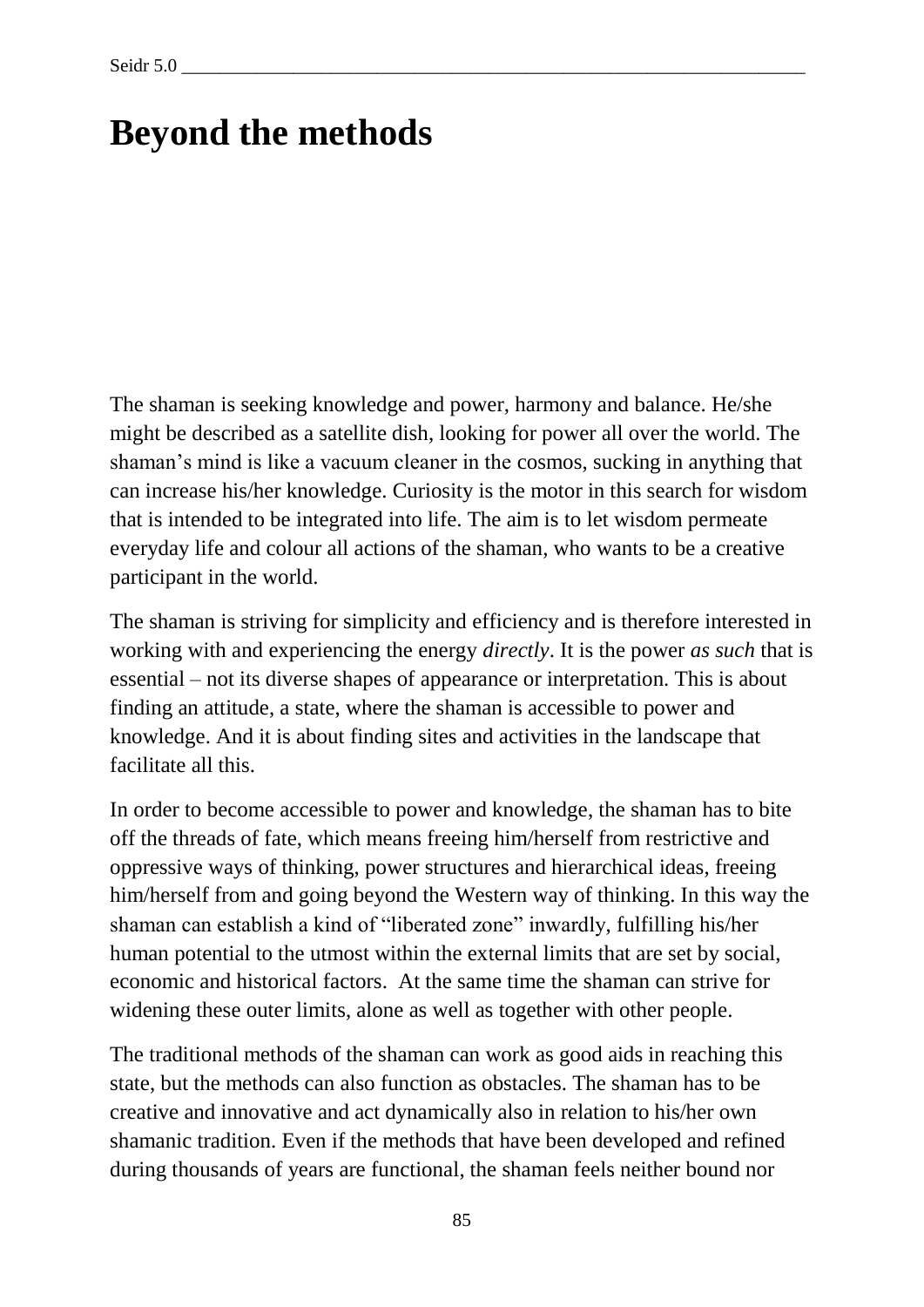restricted by them. He/she is primarily not interested in the methods or the states that can be achieved with their help but in the power that is manifested in this state and in the harmony and balance that this can promote.

Therefore the shaman wants to go *beyond* the methods and attain a state where he/she no longer works with the material and spiritual manifestations of energy (power animals, spirits, *rådare* and the like) but *directly* with the *energy in itself*.

As far as Saami shamanism is concerned it was confirmed already in the great work *Lapponia* (1673) by Johannes Schefferus that the most powerful *noaidies* didn't need any drums or other material aids to call their spirit helpers. Instead they were constantly accompanied by the spirits. They were shamans who walked on a path that went beyond the drum; a path that I call the drumless way. The drum is an excellent aid to the student of shamanism, especially to presentday Westerners. But once that you are skilled in soul journeying and maybe even have been able to bring about magical changes, you can go further along the way of the shaman and learn how to attain exactly the same state and power without a drum or other tools. It will then be sufficient with a concentrated *act of will* where the thought or intention in itself is sufficient.

It is quite possible to work shamanically and perform ceremonies without any tools at all. The sacred objects of shamanic traditions should be viewed only as aids for the shaman to concentrate and direct his/her power. When the shaman has attained a certain level of knowledge, he/she doesn't need the aids. When you have learnt how to ride a bike, just remove the support wheels!

When the shaman has reached this level he/she doesn't need any magical spells, power songs or runes either. The shaman doesn't have to carve or sing the runes or any songs at all since they have been incorporated inwardly. Then the shaman *is* the runes. The shaman *is* the power animals and power songs.

At this level the shaman will be in harmony and balance with the landscape and the whole cosmos and will be walking in beauty. Then power will simply come when it is needed and when it is the right time and place. It sounds easy and it *is* easy, even if the way there can be long, arduous and full of hardships. Those who walk this path must be prepared to invest both time and energy. At the same time it is a great adventure to walk this path, an adventure that gives meaning to the shaman's time on Earth.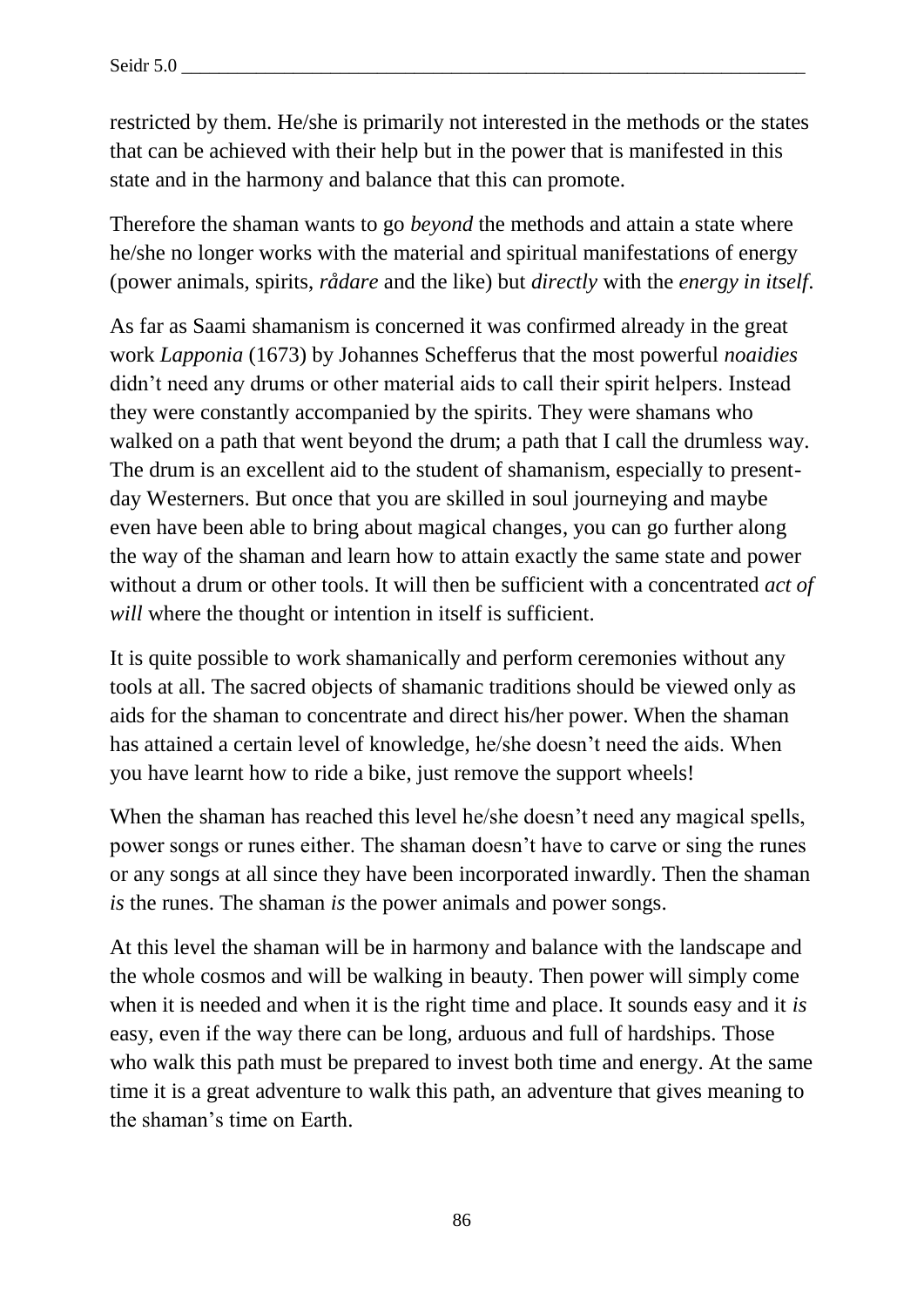## **Shamanism and quantum physics**

If you want to gain insight into the world and its essence, you have to acquaint yourself with the theories of quantum physics. Modern physics has turned several ingrained opinions upside down; it has deep-going philosophical dimensions and quite a number of points in common with the world view of traditional shamanism. We can of course not equate shamanism with quantum physics, but I am convinced that shamanism can be enriched and developed by taking in the advances of modern physics. To work shamanically today with the same thoughts and methods as shamans used a thousand or even a hundred years ago is hardly a creative contribution to the great cosmic process – rather it is a more or less pathetic gesture without any great significance.

The future is open, as the German quantum physicist Hans-Peter Dürr has emphasized, inter alia in his book *Geist, Kosmos und Physik* (2016). At the same time he accentuates the fact that it is not boundlessly open. There are natural laws and habits that set certain limits and for a scientist as Dürr it was important to underline the connections between quantum physics and classical physics – as a line of demarcation from the kind of woolly interpretations of quantum physics that can be found within the New Age movement. There, you can get the impression that quantum physics implies that you can mould reality anyway you like by your own will. Such vulgar conceptions of magic and quantum physics are presented either out of ignorance or as a modern con trick. Magic is, as I have already stressed, an immensely complex thing that is intimately connected to the phenomenon that Jung called *synchronicity*, which implies that it includes much more than the will of the magician. We live in an ocean of relations where many wills and minds are on the go and where the outcome of a magical ceremony never can be predicted.

Those who want to approach the thoughts of genuine quantum physics should do it via the real physicists and not via its amateurish interpreters. When Dürr says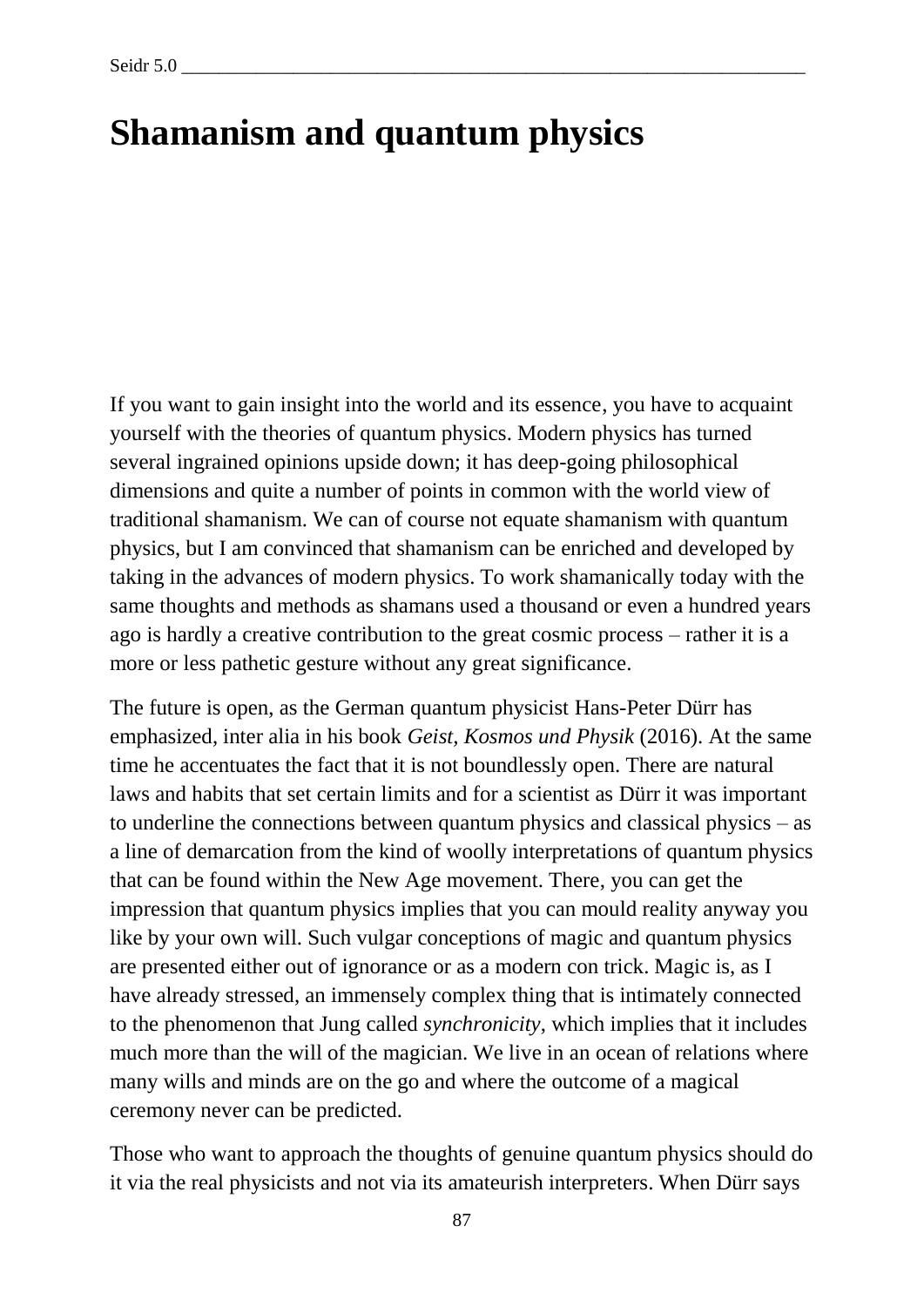that matter strictly speaking doesn't exist, he is definitely not denying the material aspect of reality. Nor does he agree with old Platonic thoughts about the spirit as the real thing and material reality as just a reflection of spirit. When we move down to and beyond the atom level with quantum physics, the laws of classical physics are dissolved, as is the ability of our language to express what is happening. There, at the "bottom" of everything, we can't find any matter but only – yes what shall we call it? A kind of wave perhaps, energy maybe, information possibly, or potentiality, or quantum field, or the psychophysical primordial ground or *Urd's* web. At this level we can, according to Dürr, only talk in parables and this leads undeniably our thoughts in the direction of the mythical stories about the creation and the essence of the world. Dürr himself approaches esoteric trends within the world's main religions, above all Buddhism and Hinduism, but also Christianity, in his efforts to describe the implications of quantum physics to our world view. There is nothing non-living; everything is connected to everything; the *thing* has disappeared and become *process*; there is something inherent in the cosmos that constantly seeks enlargement and expansion; in this dynamic process the creative contribution of every individual also assists in changing and extending the Whole; the quantum field is apt to learn and is the primordial ground on which everything takes place.

Those who enter deeply into Nordic shamanism can find exciting relations between the master shaman *Oden* and quantum physics and I have jokingly called him the godfather of quantum physics. *Oden* is an archetype who has always existed – not as a person or a god or a weather phenomenon but as an ordering principle in the collective unconscious (to use the Jungian concept). Just as the cosmos is in constant change and flux, so the archetypes too should be viewed as dynamic processes. That is true as well of the archetype that we usually call *Oden* but who also is known under more than 200 other names. It is there that we find the parallel to quantum physics. An elementary "thing" can be interpreted as a particle or as a wave motion depending on which method we use to "observe" it. As a matter of fact it is neither or possibly both (but not simultaneously) and at the same time maybe something quite else if we find out new ways of "observing" it. Depending on how *Oden* has been perceived, thus depending on the method of observation, this archetype has been interpreted in over 200 different ways. And just as elementary particles can be transformed from wave to particle to wave, *Oden* can be transformed to bird, snake or fourlegged animal. He can also change gender which is evident from a small silver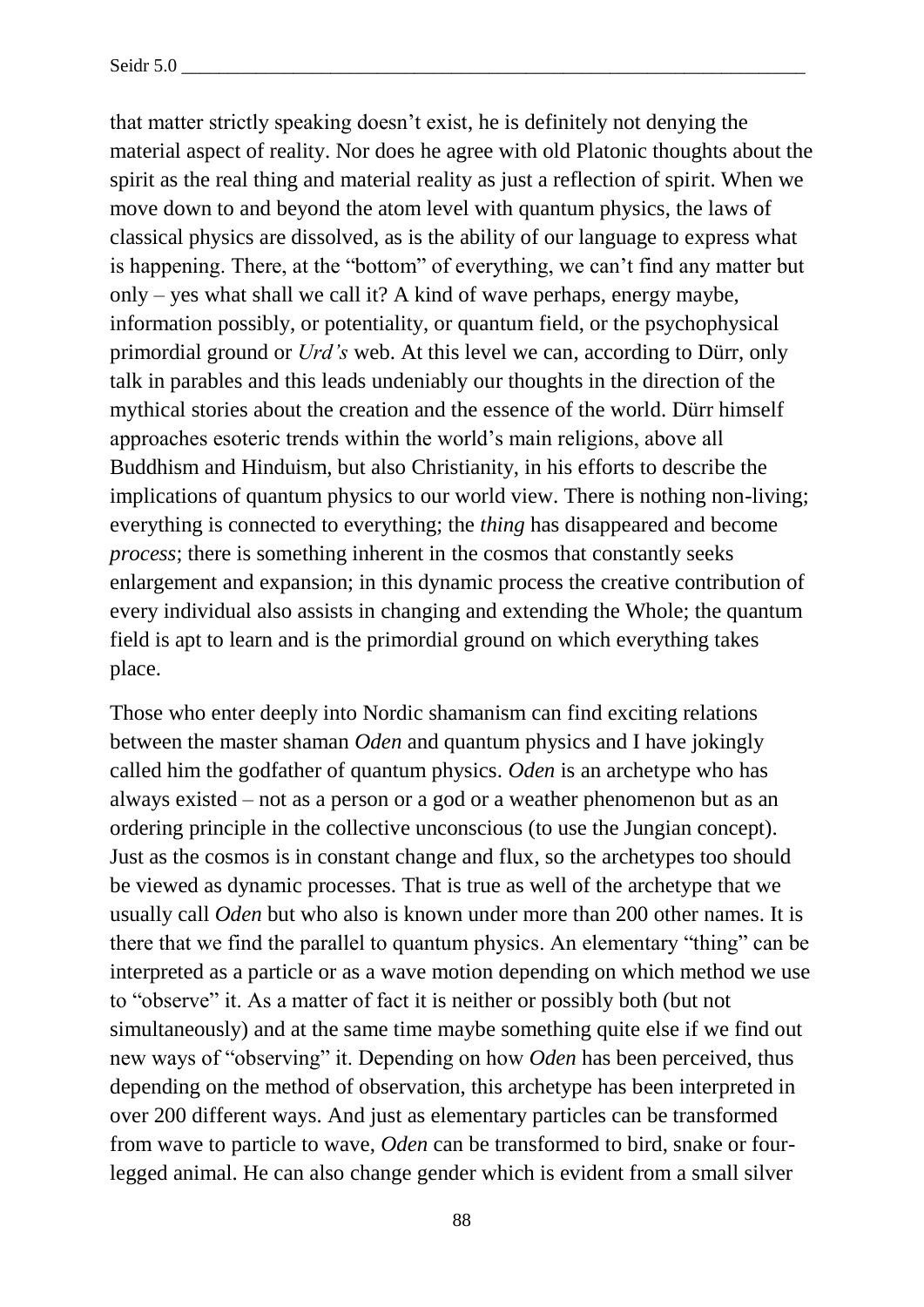figurine that was found in an excavation in *Lejre* in Denmark in 2009 and that depicts *Oden* wearing a female dress.

Just like elementary particles, *Oden* too has his anti-particle, his *Anti-Oden* or rather his *Shadow-Oden* in the shape of *Loke/Lodur*, who after all is even more of a shape-shifter and gender-shifter than *Oden*. Anti-matter is extremely shortlived on Earth and all *Loke's* shapes are also more or less short-lived transitional forms. And when we penetrate *Oden* and *Loke* to the core, peeling off all their exterior attributes and shapes, nothing remains in the end. Like Dürr we can state that there is no matter, no *Oden* or *Loke*. Everything is just an expectation in the quantum field, a potentiality in the implicate order or in the cosmic holomovement, a vibration in *Urd's* web, a dream in Dreamtime and a possibility waiting for birth in the *Unus Mundus* of the alchemists.

When we take matter apart, in the end nothing will remain that resembles matter – just form, symmetry and relation, Dürr writes. Matter is not made up of matter. What is primary is relation; matter is secondary. At the base of everything we find something that is more like spirit and which can possibly be described with linguistic concepts such as whole, open, alive and potential. Reality is an indivisible immaterial pattern of relations, a "field of expectation" for possible energetic and material manifestations in the future. In each and every moment the world is created anew when potentiality becomes reality.

Quantum physics have many points in common with shamanism, but can it also say something about how we should live on Earth and how life can be lived in harmony with the great cosmic order? That is at least the view of Lothar Schäfer in his book *Infinite Potential: What Quantum Physics Reveals About How We Should Live* (2013). Schäfer is deeply rooted in Western science as professor emeritus in physical chemistry at the University of Arkansas. He emphasizes that the basic ideas of quantum physics have ancient spiritual roots:

- A non-localized field of information is the foundation of everything that exists.
- Everything emerges out of an indivisible whole.
- Everything is connected in a pattern where every particle is in instant contact with every other particle of the universe.
- Waves are the source of the manifest world.

The new paradigm that Schäfer wants to develop doesn't imply a return to an archaic way of thinking; instead he proposes a dynamic and active integration of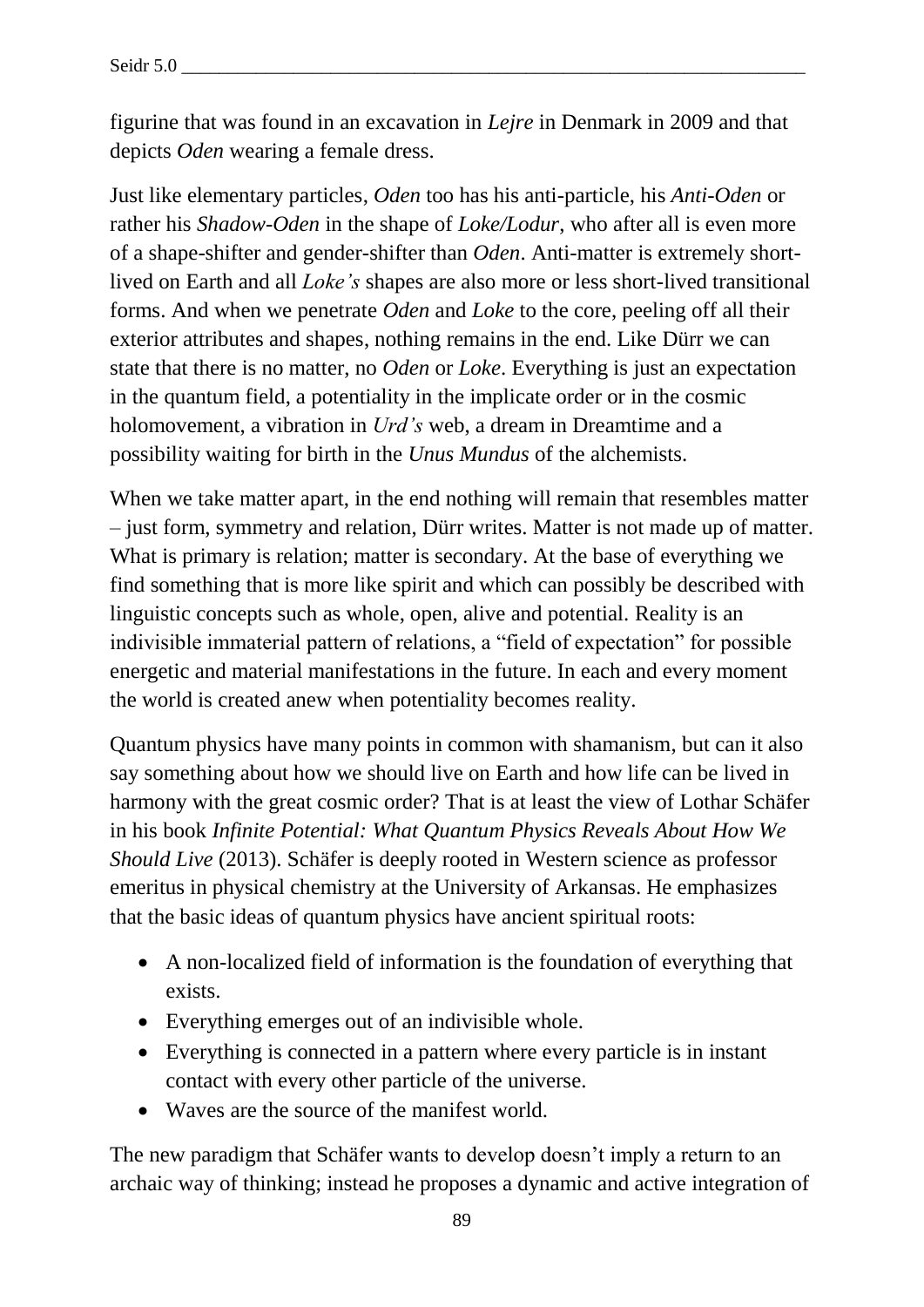primordial spiritual views with present-day rational views of the world and its character. Schäfer writes about the need for a world view that unites all aspects of reality – its physical order as well as its mental and spiritual orders. This relates very much to how the psychologist C.G. Jung and the quantum physicist Wolfgang Pauli jointly tried to create a new world view by bringing together quantum physics, deep psychology and alchemy.

If we want to live in harmony with the order of the universe, it is quite necessary to develop an understanding of how the universe is constituted and functions. "A life in agreement with cosmic order is an authentic life", writes Schäfer. And he adds: the only life that is worth living.

I will try to summarize Schäfer's interpretation of quantum physics since it is so close to the basic ideas of a shamanic world view, and it can also contribute to an expansion and modernization of shamanic ideas.

- The primordial basis of all existence is a field of *cosmic potentiality*. This field is a pattern of information, a non-empirical realm of reality, an indivisible whole, a domain of transmaterial forms, images and elementary thoughts.
- There are two domains of reality the visible, empirical world of material things and the invisible, non-empirical realm of potentiality. The visible world is an emanation of the invisible, transempirical and transmaterial potentiality, which holds the forms and the patterns of everything that is.
- The basis of the visible world is an invisible, nonmaterial wholeness, a realm of hidden images and patterns. The basis of matter is nonmaterial. All things thus have transcendent roots.
- The metaphysical realm is primary and the physical is secondary. "The basis of the world is a field of information and a storehouse of information." "Nothing comes out of nothing, but everything comes out of the cosmic potentiality."
- The non-empirical or rather transempirical order underlying all of reality is immanent, contained in everything, and transcendent, i.e. not restricted to the visible world.
- The complex order of the biosphere is an actualization of a virtual order that already exists in the cosmic potentiality.
- The non-empirical reality is the common source of both external structures and internal principles. Our consciousness thus has its origin in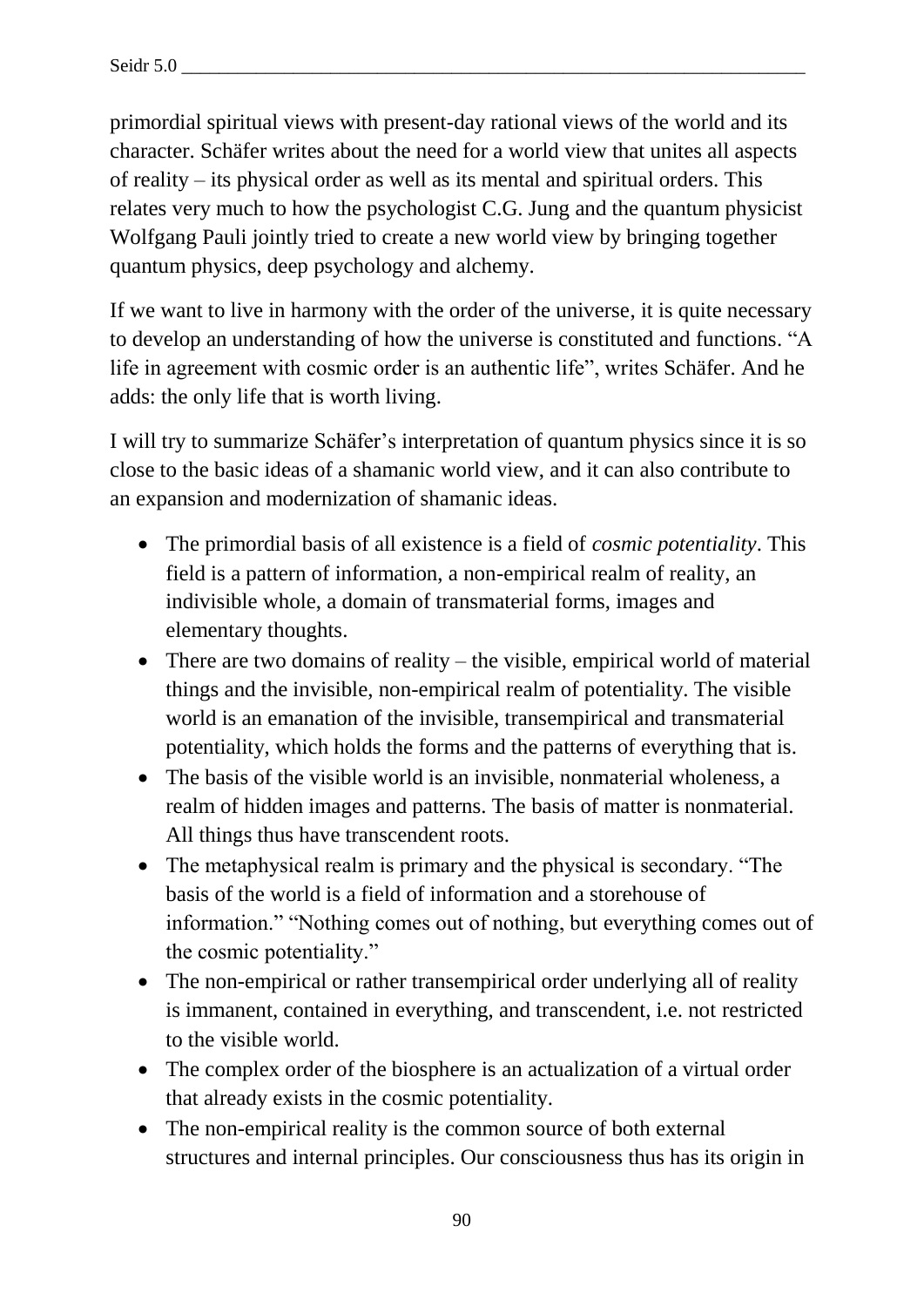a cosmic consciousness, in the invisible wholeness. The universe *has* a consciousness, but *is* also consciousness – and our human consciousness is part of this cosmic consciousness. The cosmic spirit is thinking with us. Everything is connected in and through its non-empirical roots.

- We humans have an inner potential that is part of the cosmic potentiality. We live in an ocean of potentiality. Changes in the world take place through so called quantum leaps and these quantum leaps are directing evolution.
- Our human consciousness serves as an outlet for the cosmic consciousness, the cosmic spirit. Through our minds the cosmic consciousness can actualize its potentiality in the empirical world.
- The cosmic consciousness creates constantly increasingly complex ports through which it can enter the empirical world. This process points at the need of a transformation of human consciousness, a quantum leap that, according to Schäfer, signifies the appearance of a new human species. The universe is a message that wants to be spoken and it wants us to speak it, writes Schäfer.

We humans have a desire deep inside to live in agreement with the cosmic order, because we are one with this order. When Schäfer tries to transform his view of quantum physics into a vision for our life on Earth he writes as follows:

"The new structure of consciousness is the consciousness of a nondual world, the world of the quantum phenomena, in which seemingly incompatible opposites are integrated or reconciled. The integrative mind can accept cosmic order as a model of human order. It can combine spiritual views of the world with a rational understanding of cosmic order. It can find a way to base public order on cooperation and kindness, rather than competition and conflict. And we will be able to live to the fullest our individual potential in a holistic world in which all things and people are one."

The hitherto existing laws of nature are fundamentally wrong, writes Hans-Peter Dürr. There is no matter, there is no atomic nucleus, there are no electrons but just waves and wave figures. Everything is in constant flux and it is this flux that is the "building block" of existence. Our "egos" that are embedded in this transformation are not localized in time and space but are infinitely extended.

All that is solid melts into air, as Karl Marx underlined. The "language" that according to me is best suited to capture the cosmic flux and help human beings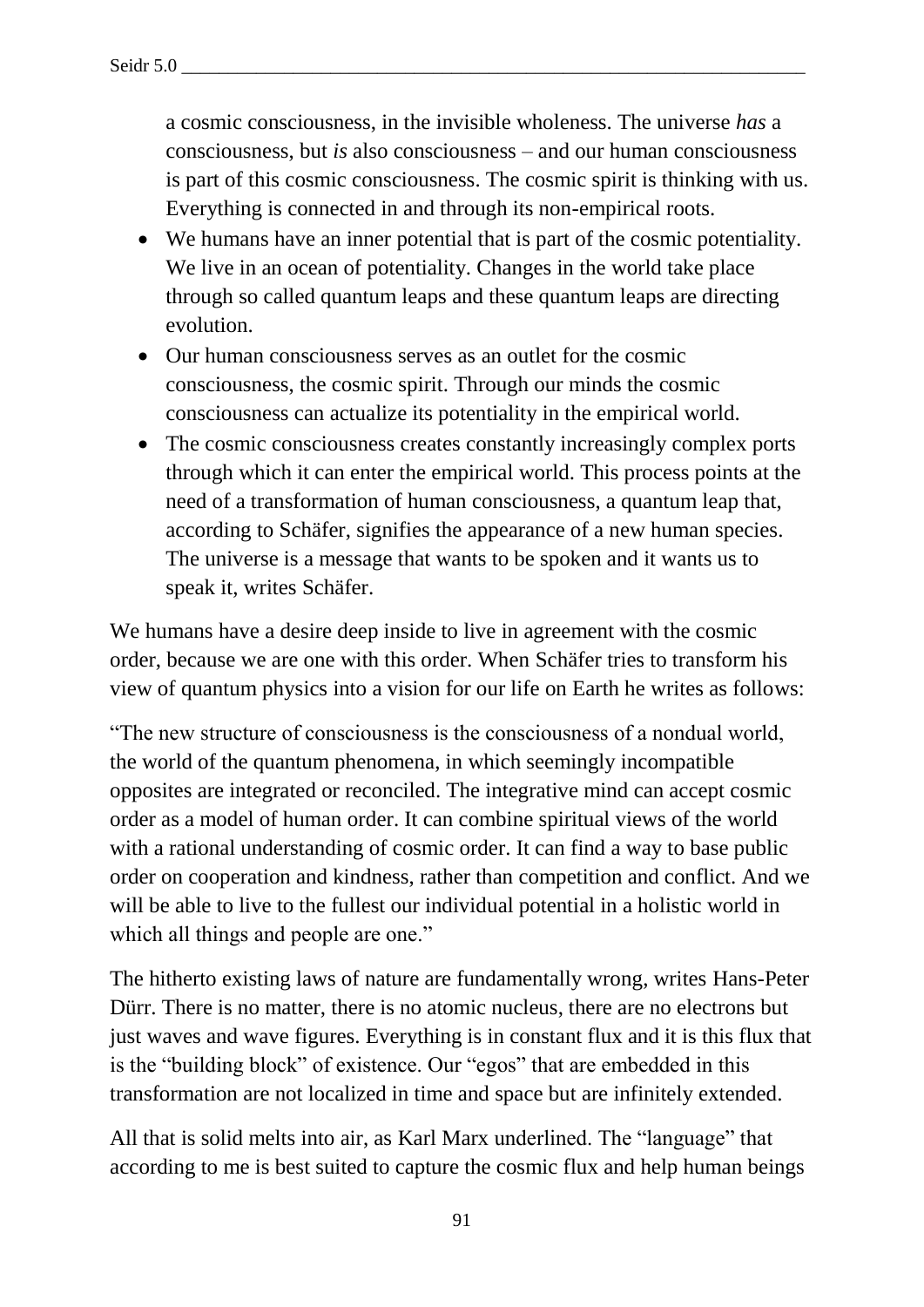to move in harmony with the great cosmic dance is the *uthark*, the original runic system that is intrinsic in the cosmos itself and changes as the cosmos changes. The runes capture and express the complex and paradoxical cosmic potentiality field. They are expressions of the cosmic order at the same time as they take part in the ongoing creation of this order. This creativity is the essence of the shaman's work.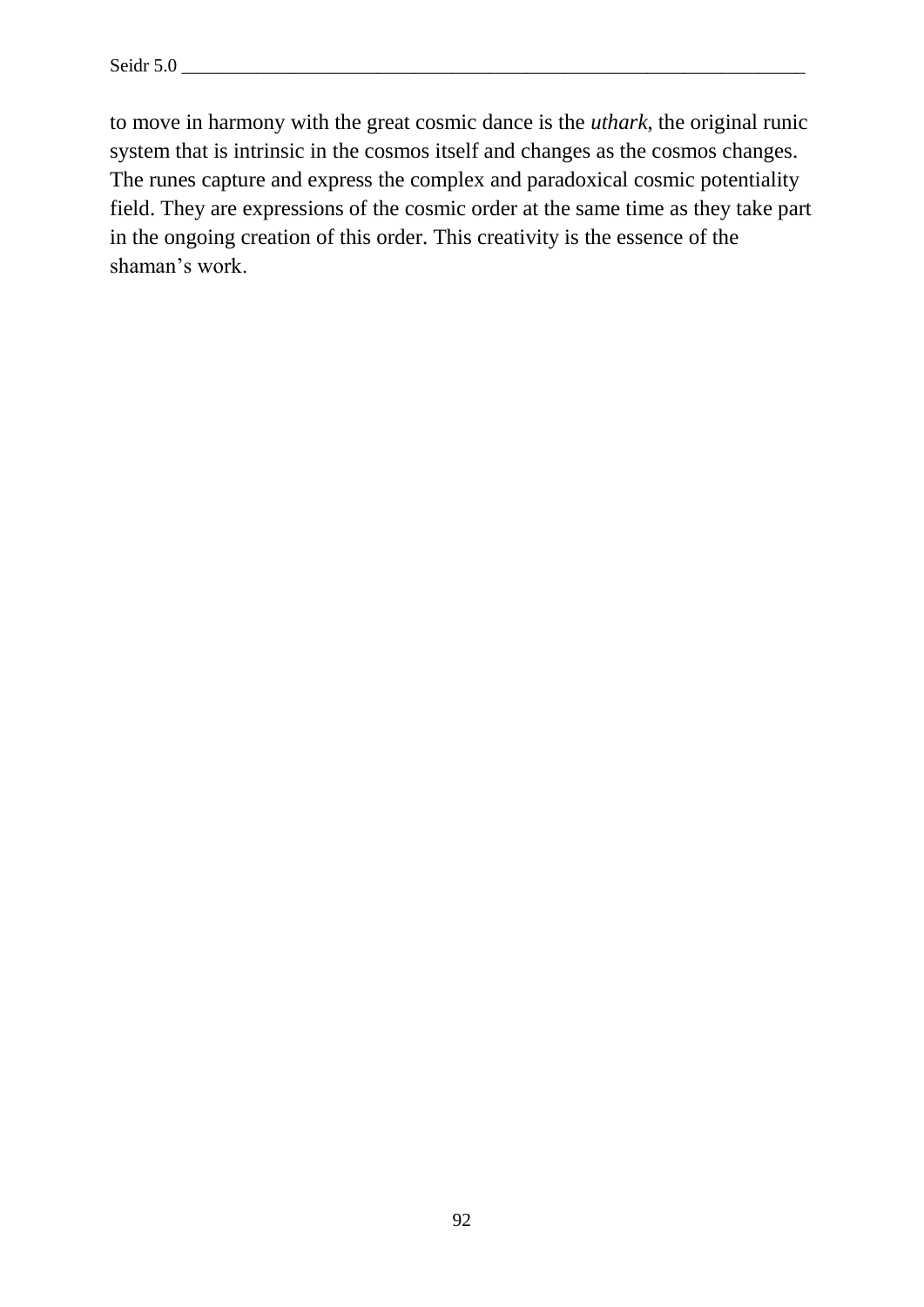# **Appendix: Cosmology of the Uthark**

The 24 runes can be described as a map of the cosmos. They are a summary of the basic powers of the the cosmos. The system displays the greatest magical potential when you start with  $\hbar$  the *Ur* rune and conclude with  $\hbar$  the *Feh* rune, i.e. when the rune system is utilized as an *uthark*.

The runes represent primordial sounds and primordial images that the magicians at first picked up from nature's own vibrations; wind, thunder, rain, hail, snow, streams, waves, murmuring brooks, bellowing animals, humming insects, whispering trees, the sounds of growing and the like. When you sing the runes in a meditative way you can feel how you through these primordial vibrations get into touch with the great cosmic web, *Urd's* web, vibrating in harmony with it.

**N** Ur. Creative primordial power. Origin. Beginning. Dawn.

**Finally Thurs**. Destructive primordial power. Chaos. Dusk. Darkness. Wisdom.

a **Ass**. Önd/holy wind. Air. Thought. Inspiration. The Great Mystery. Wisdom.

R **Reid**. Lightning, thunder. Tor. Illumination. Movement. Order. The four directions.

Ken. Fire. Heat. Spirit.Transformation.

X Gifu. Gift. Reciprocity. Ceremony. Harmony. Balance. The six directions.

P Wynja. Peace. Serenity. Joy. Wellbeing. Happiness. Existential vital power.

H **Hagal**. Hail. Crystal. Tremor. Purification. Clarity. The rainbow. The Milky Way.

n **Naud**. Necessity. Urd's web. The norns. Effort. Initiation. Rebirth.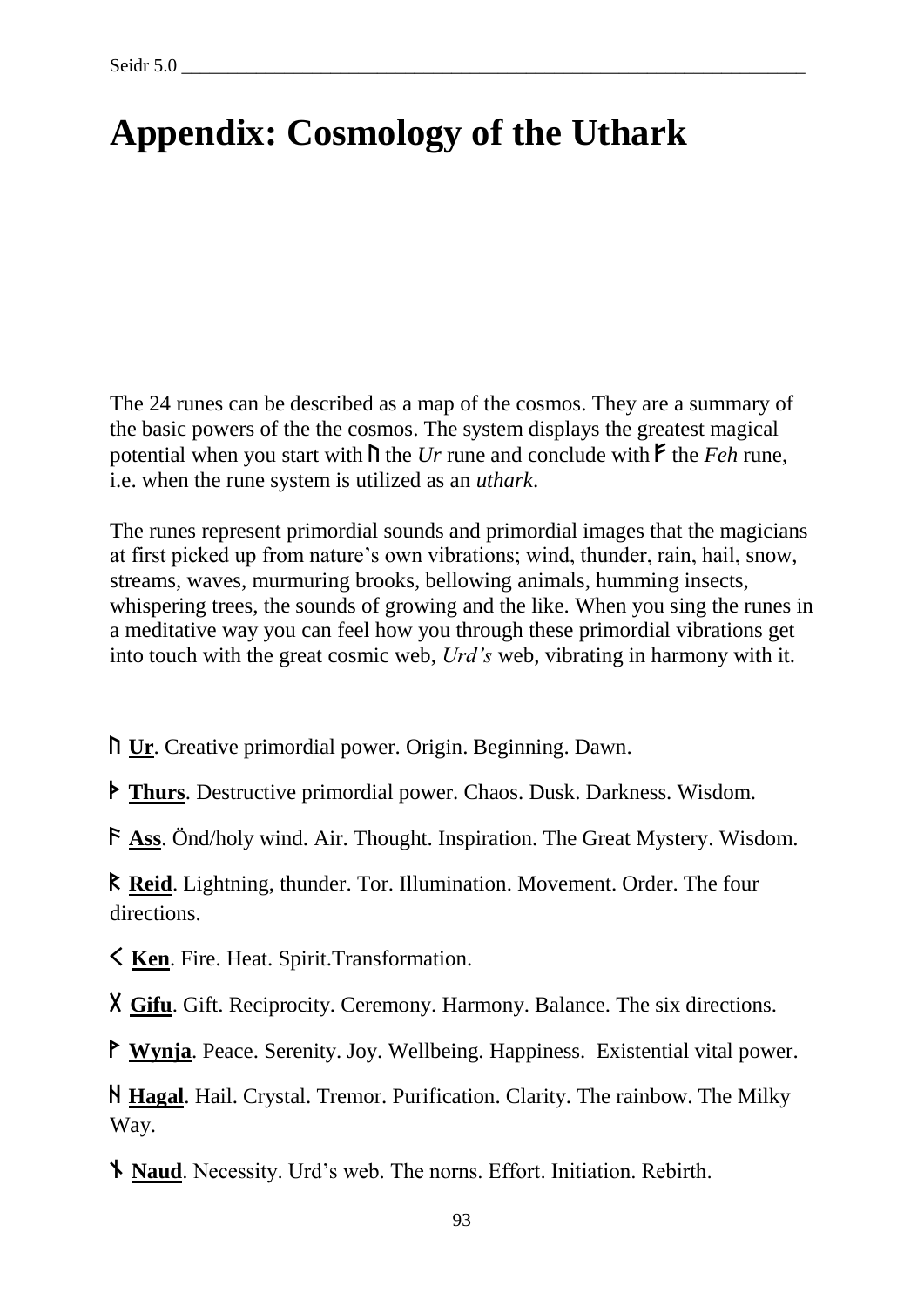i **Iss**. Ice. Frost. Snow. Stillness. Ego. Structure. Moulding power. Winter.

 $\Diamond$  **Jara**. Female sexuality/fertility. Pregnancy. The annual cycle. Harvest. Autumn.

 $\Gamma$  Pertra. Mother Earth. Rock. Minerals. Metals. Form. Body. The mineral kingdom.

I **Eoh**. The world tree. The spine. Wild plants. Plant teachers. Protection. The plant kingdom.

Z **Algiz**. The wild animals. Power animals. Instincts. Protection. The animal kingdom.

 $\frac{1}{2}$  **Sol.** The sun. Heat. Love. Care. Summer.

t **Tyr**. Father Sky. The spiritual warrior. Honesty. Self-sacrifice. Manliness.

B **Bjarka**. Mother Earth. Power of growth. Birth. Healing powers. Womanliness.

**MEh.** The shaman and the shaman's horse. Ecstasy. Spirit journey. Insight. Death.

M **Madr**. Human beings. Self-knowledge. Awakening. Ancestral spirits.

**Lagu.** Water. Rain. The moon. Night. Sleep. Intuition. Patience. Feelings.

N **Ing**. Male sexuality/fertility. Conception. Creative ability. Sowing. Spring.

 $\hat{\mathbf{X}}$  **Odal.** Cultivation. Cultivated plants. Agriculture. Tradition. Family. Relatives.

D **Dagaz**. Day. Light. Insight. Wakefulness. Transformation. The crack between the worlds.

F **Feh**. Fulfilment. Contentment. Domesticated animals. Wealth. Prosperity. Ending.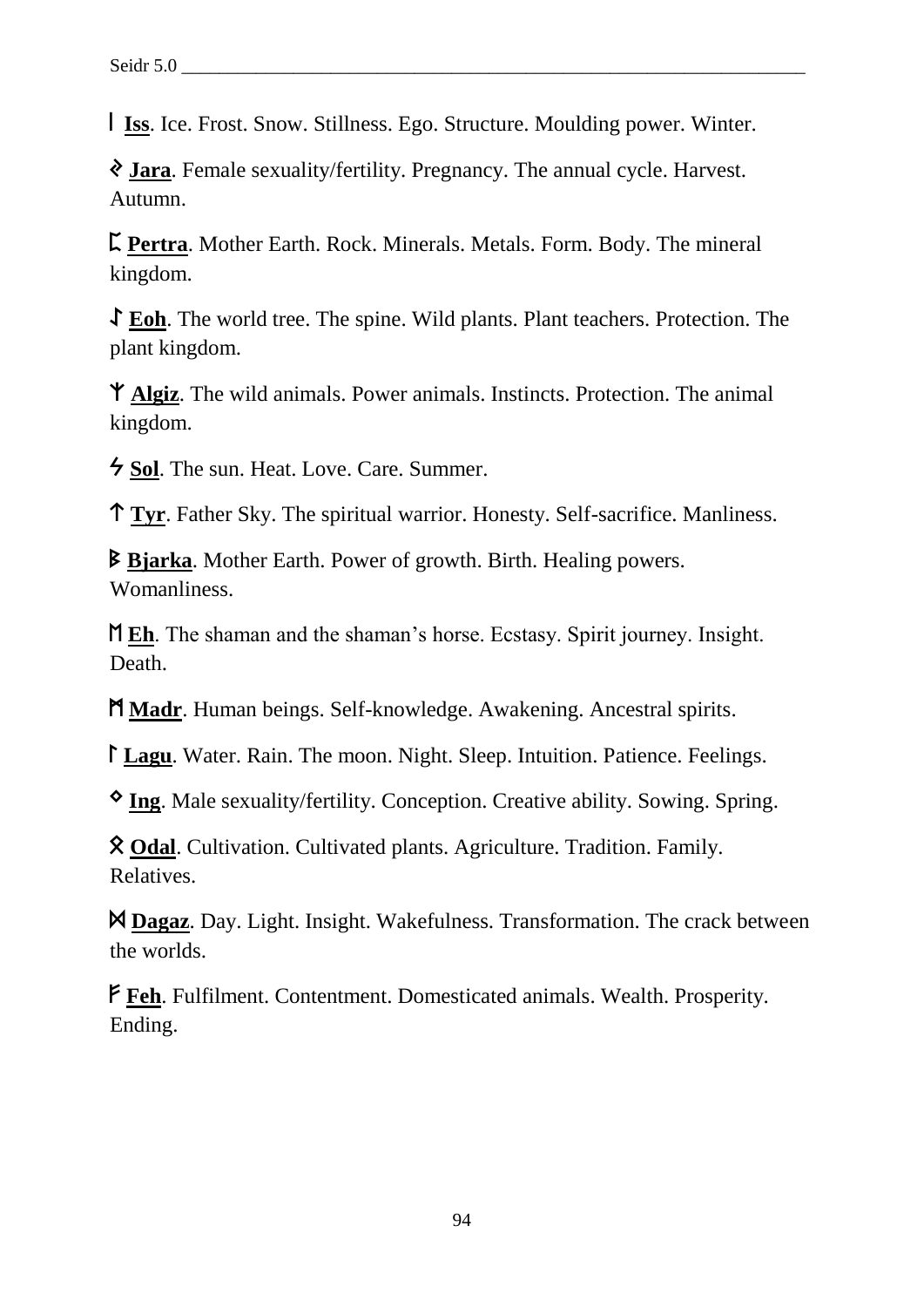# **Literature**

**Keith H Basso:** Wisdom Sits in Places: Landscape and Language Among the Western Apache (University of New Mexico Press, Albuquerque 1996)

**David Bohm:** Wholeness and the Implicate Order (Routledge 1980)

**Joseph Epes Brown:** The Spiritual Legacy of the American Indian (Crossroad, New York 1988)

**Joseph Epes Brown**: Teaching Spirits. Understanding Native American Religious Traditions (Oxford University Press 2001)

**Gregory Cajete**: Native Science. Natural Laws of Interdependence (Clear Light Publishers, Santa Fe 2000)

**Carlos Castaneda:** The Active Side of Infinity (Harper Collins 1998)

**Carlos Castaneda:** The Wheel of Time: The Shamans of the Ancient Mexico, Their Thoughts about Life, Death and the Universe (LA Eidolona Press 1998)

**Vine Deloria Jr**: For This Land: Writings on Religion in America. (Routledge New York och London 1999)

**Vine Deloria Jr**: The World We Used to Live In. Remembering the Power of the Medicine Men (Fulcrum, Golden 2006)

**Hans-Peter Dürr**: Geist, Kosmos und Physik: Gedanken über die Einheit des Lebens (Crotona 2016)

**Jörgen I Eriksson:** Rune Magic and Shamanism: Original Nordic Knowledge from Mother Earth (norrshaman 2012)

**John R Farella:** The Main Stalk. A Synthesis of Navajo Philosophy (University of Arizona Press, Tucson 1984)